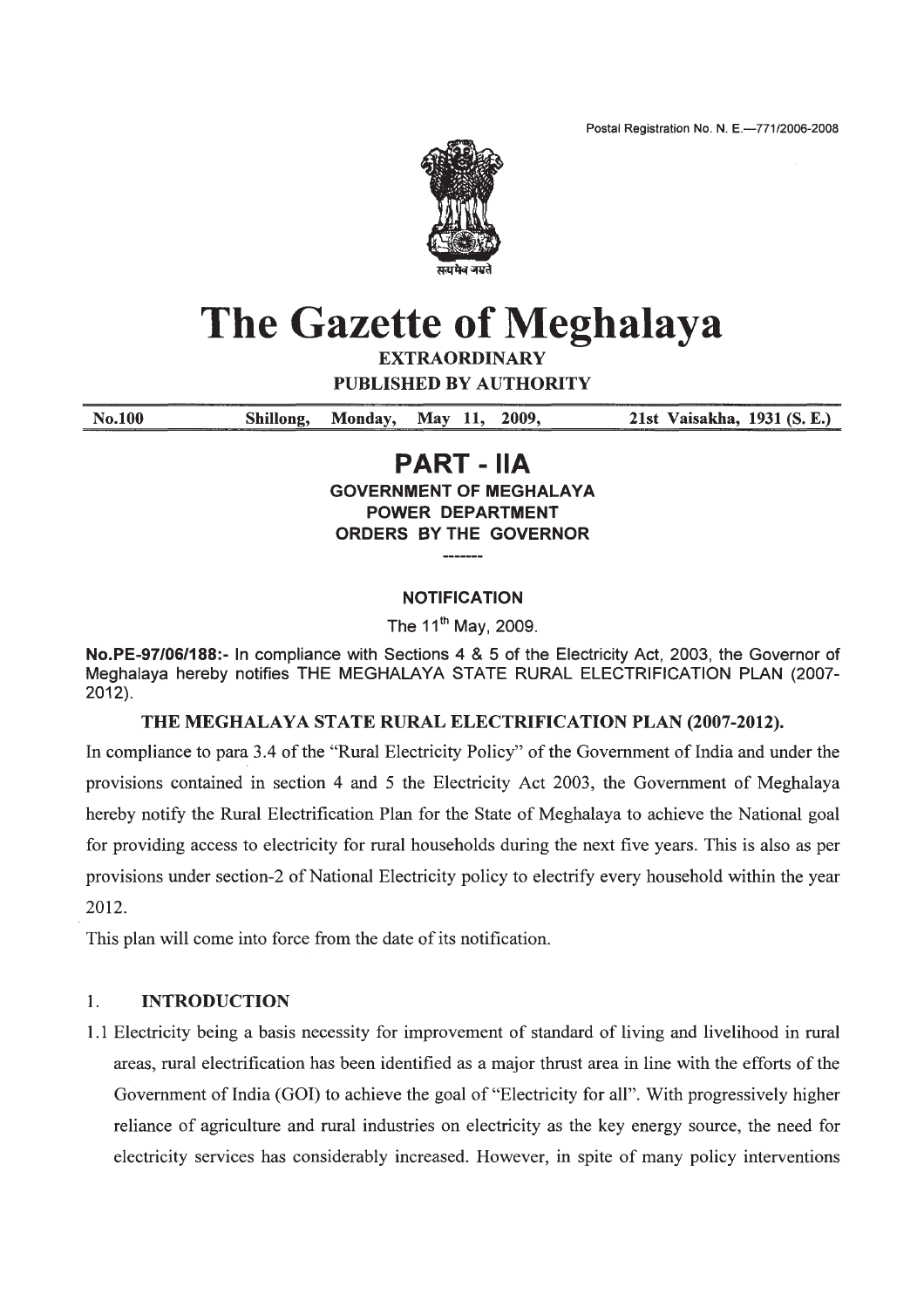across the years, actual performance on rural electricity services continues to be dismal due to many factors. The problem of lack of electricity services continues to be dismal due to many factors. The problem of lack electricity access in remote areas is compounded by poor quality of rural electricity network services. The issues involved are complex in nature and do not lend themselves to easy solution.

A contribution of factors ranging from low tariffs, high cost of service due to scattered locations of villages, geographical terrain, inappropriate man-power and organizational framework with poor efficiency levels have led to effect rural services.

1.2 There were only 185 electrified villages in Meghalaya in 1972 when the state was created out of the erstwhile composite State of Assam. Since then villages were electrified by the Meghalaya State Electricity Board through various schemes financed by loans from Rural Electrification Corporation Ltd. Village electrification was suspended in 1996 when it was found to be unavailable and a burden to the Board. Subsequently, village electrification was resumed in 2000-01 by the Board with 90% Grant and 10 % loan on the cost of the schemes from the State Government.

| SI.<br>No. | <b>District</b>  | <b>Total No. of</b><br><b>Villages</b> | Villages electrified upto<br>31.03.2009 |
|------------|------------------|----------------------------------------|-----------------------------------------|
| -1         | East Khasi Hills | 920                                    | 805                                     |
| 2          | West Khasi Hills | 924                                    | 360                                     |
| 3          | Ri Bhoi<br>543   |                                        | 427                                     |
| 4          | Jaintia Hills    | 467                                    | 493                                     |
| 5          | East Garo Hills  | 864                                    | 359                                     |
| 6          | West Garo Hills  | 1469                                   | 762                                     |
| 7          | South Garo Hills | 595                                    | 222                                     |
|            | <b>TOTAL</b>     | 5782                                   | 3428                                    |

The Present status of village electrification in the State is shown in the table below:

1.3 The Electricity Act, 2003 has a renewed priority to rural electrification and provision of electricity services in order to bring about a change in the overall grim picture of the state of rural electrification in the country. Section 6 of the Act mandates the government of Meghalaya to endeavor supply of electricity to all areas including villages and hamlets. In line with Section 5 of the IE Act 2003, the Central Government had formulated a National Policy (in consultation with the State Government and State Electricity Regulatory Commissions) for rural electrification and for management of local distribution through village Durbars (Panchayat), user's associations, Co-operatives Societies, NGOs or Franchisees.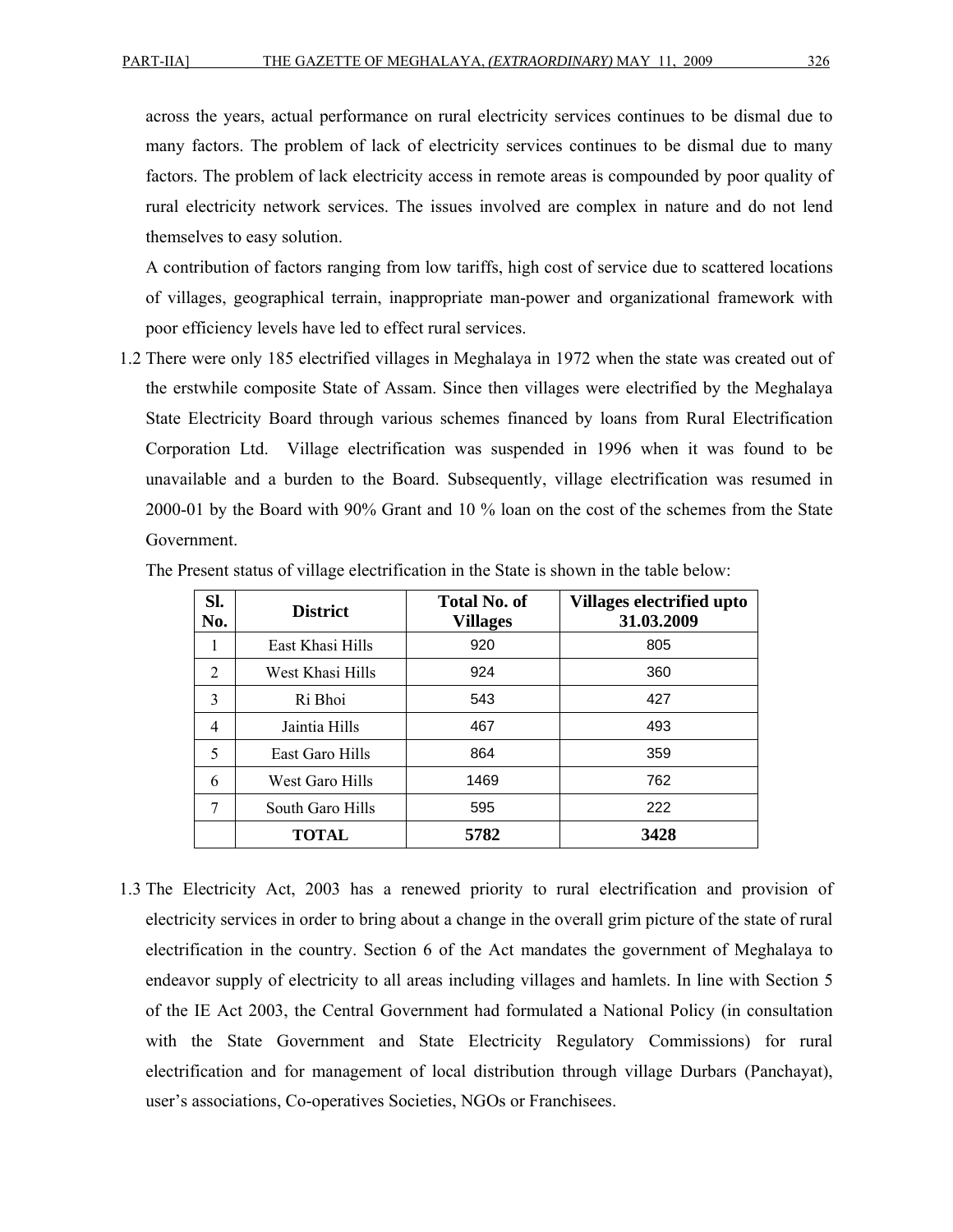1.4 Ministry of Power, Government of India vide its resolution No.44/26/05-RE (Vol-VII), dated

23.08.2006 has notified the Rural Electrification Policy. Paragraph 3.4 of the National Rural Electrification Policy stipulates that the state will prepare and notify a Rural Electrification Plan to achieve the goal for access to electricity to each and every household of the state.

In accordance with para 3.4 of the policy and incompliance to section 6 of electricity Act 2003, Government of Meghalaya hereby notifies the Rural Electrification Plan for achieving the following objectives:

- $\blacksquare$  To provide access to electricity for all rural households by the end of the eleventh (11<sup>th</sup>) plan.
- To supply of quality and reliable power supply at reasonable rates.
- To strive for a minimum lifeline consumption of 1 (one) unit per household per day as a merit goal by the year 2012.
- 1.5 Paragraph 3.4 of the Rural Electrification Policy stipulates that the sate will prepare and notify a Rural Electrification Plan to achieve the goal for access to electricity to electricity to each and every household of the state.
- 1.6 The Government of India has introduced a new scheme "Rajiv Gandhi Grameen Vidyutikaran Yojana (RGGVY) - scheme for Rural Electrification Infrastructure and households electrification" and the guidelines were issued by Ministry of Power, Government of India vide letter No.44/19/2004-D(RE), dated 18.03.2005. The scheme will be implemented through Rural Electrification Corporation (REC), which has been designated as the nodal agency. The Government of Meghalaya has entrusted the responsibility of district wise implementation of the projects under the scheme to the state utility, i.e. Meghalaya State Electricity Board for execution of the projects on turnkey basis.
- 1.7 Franchisees shall be deployed for management of rural distribution services and the tariff for franchisees shall be determine in a manner which ensures their revenue returns sustainability with improvement of services to the consumers.
- 1.8 In view of the targets included in the National Electricity Policy it s also essential to developed Generation, Transmission and Transformation capacity in power sector as laid down in para 8 of this document to meet the increase in demand of power due to implementation of the Rural Electrification Projects.
- 1.9 The Government of Meghalaya shall be the owners of the assets created in the implementation of the projects sanctioned by The REC. The Government shall authorize MeSEB to operate and maintained these assts for effective power supply in the project area and derive consequential benefits out of the assets created under the project by way of revenue to be received against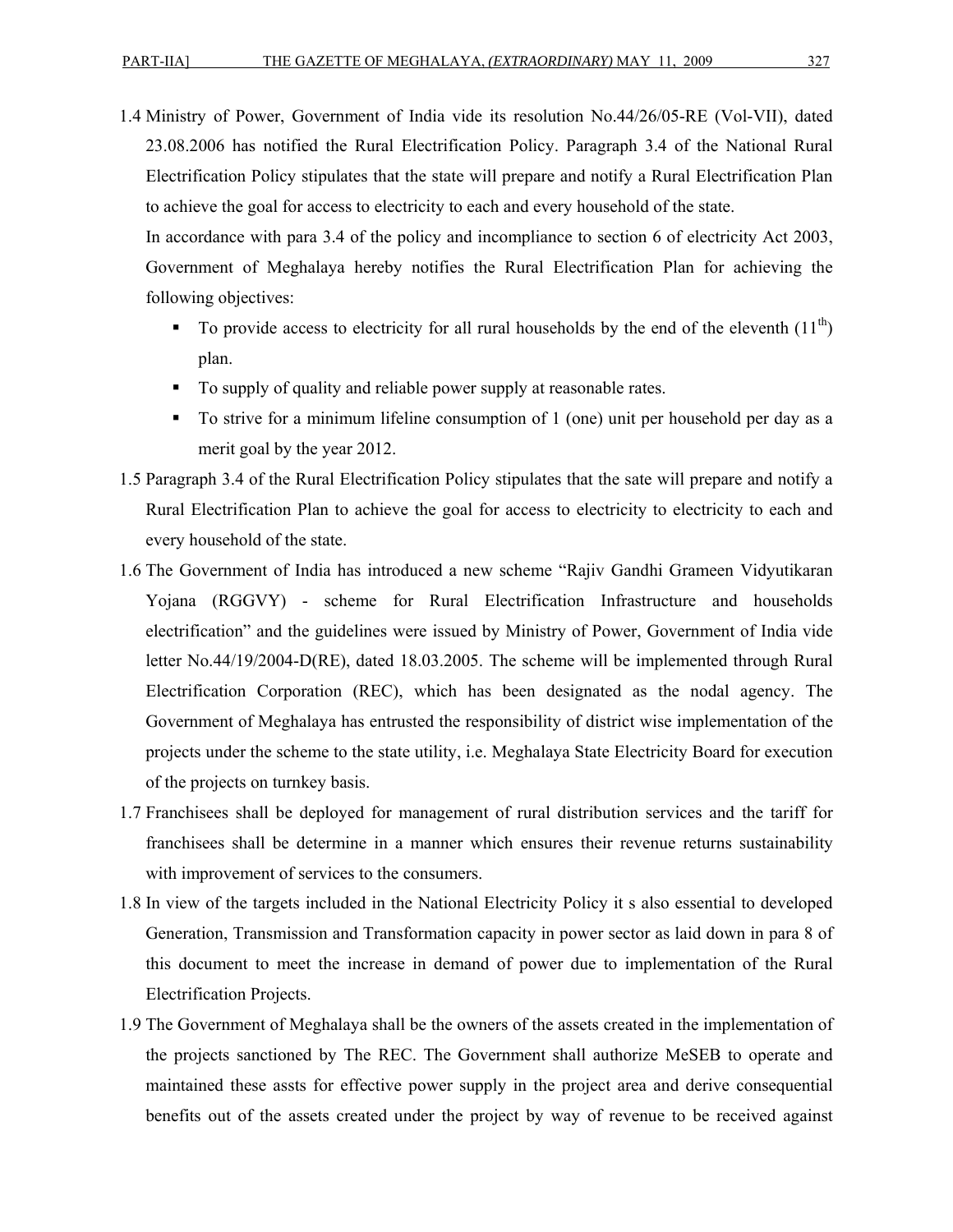operation and maintenance of the system and cost of power supplied this satisfaction of the government.

- 1.10 The State government shall ensure adequate arrangement for supply of electricity without any discrimination in the hours of supply between rural and urban areas.
- 1.11 With the foregoing in view the government of India notifies the Rural Electrification Plan for the State of Meghalaya.

This Rural Electrification Plan shall be a 5 (five) year Plan beginning from April 2007 and will be known as "Rural Electrification Plan 2007-2012" and shall fulfill the objectives with regards to providing reliable and quality power supply the consumers within the State, besides access to electricity to all households in the next five years, with achievement of merit goal of one (1) kwh (unit) consumption per household per day by the year 2012.

#### **2.0 OBJECTIVE**

- 2.1 The Government of Meghalaya plans to achieve the following objectives through its Rural Electrification Plan:
	- \* To provide access to electricity for all rural households by the end of the eleventh  $(11<sup>th</sup>)$  plan.
	- To supply of quality and reliable power supply at reasonable rates.
	- $\mathbf{\hat{P}}$  To strive for a minimum lifeline consumption of 1 (one) unit per household per day as a merit goal by the year 2012.
- 2.2 To implement the Government of India "Rajiv Gandhi Grameen Vidyutikaran Yojana (RGGVY) - scheme for Rural Electrification Infrastructure and households' electrification" as per the guidelines issued vide Ministry of Power, Government of India vide letter No.44/19/2004-D (RE), dated 18.03.2005. The RGGVY projects submitted by the state (all sanctioned) cover 1943 unelectrified villages, inclusive of 370 de-electrified villages. The scheme is being implemented through Rural Electrification Corporation (REC) of India, the designated nodal agency. The Government of Meghalaya has entrusted the responsibility of district-wise implementation of the RGGVY projects to the state utility, i.e. Meghalaya State Electricity Board for execution of these projects on turnkey basis. The list of un-electrified villages and the identified source of electrification is at annexure – I to VIII.
- 2.3 To facilitate electricity connections to public places like Schools, Health centers, Dispensaries, Community centers, equivalents of Panchayat Office etc in the rural areas as no village can be declared electrified as per the new definition without connections to them.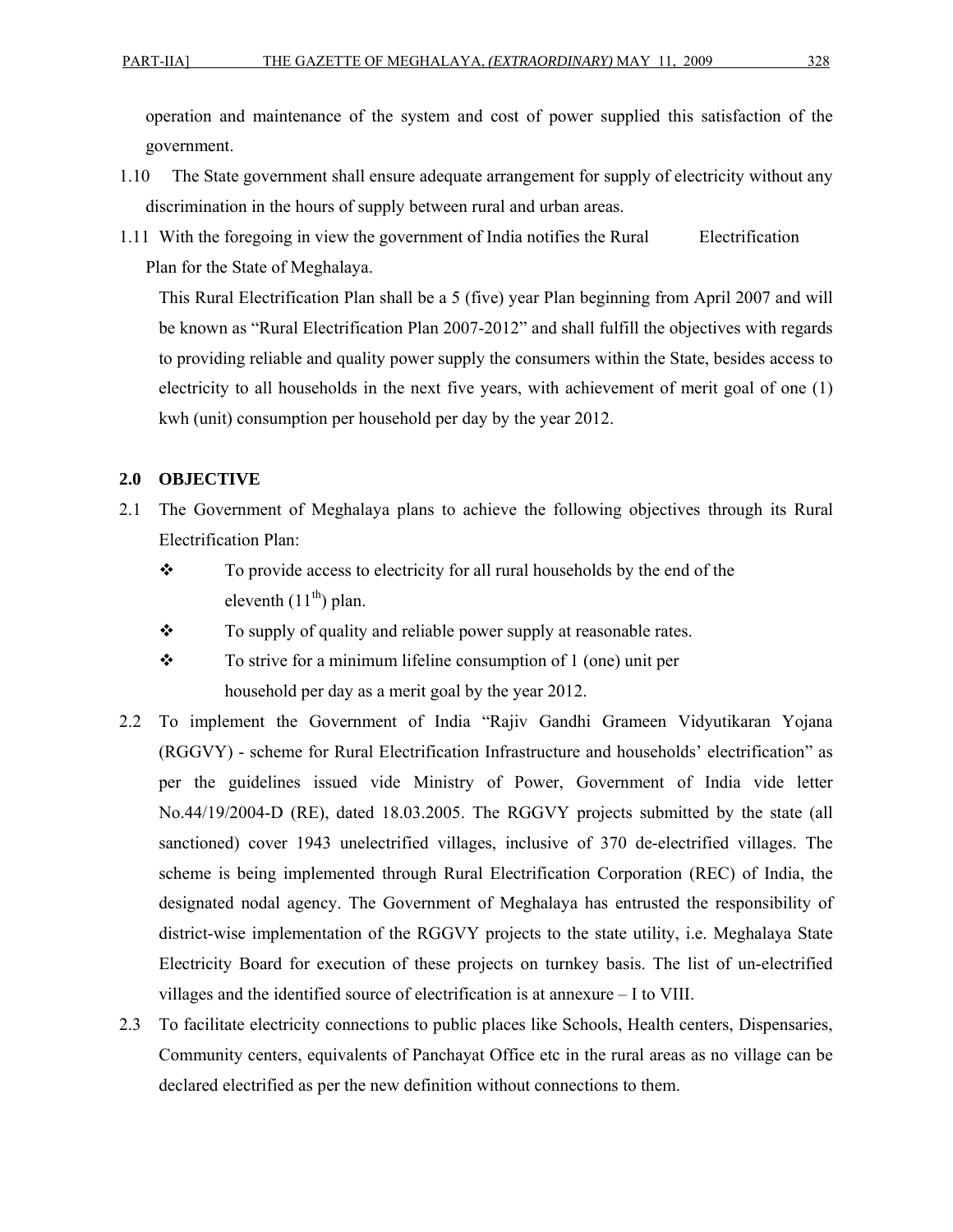- 2.4 To deploy Franchisees for management of rural distribution services and to fix the tariff for such franchisees as shall be approved by MSERC in a manner that will ensures their revenue returns sustainability for improvement of services to the consumers. The government shall promote suitable time-bound programs for capacity building of franchisees, consumer associations, co-operative society and village electricity committee to facilitate deployment of franchisees for management of local distribution in rural areas.
- 2.5 To annually update the status of electrification of each village/hamlet/habitation of census or non-census as per new and old definition for formulating schemes for electrification of any left out census/non-census village/hamlets/habitation to achieve 100% village electrification by the end of the  $11<sup>th</sup>$  Plan.
- 2.6 To facilitate coordination in policy and planning between electricity supply institutions and other sectors such as rural industries, food processing, cold storage, various economic services to promote such economic load development.
- 2.7 To formulate scheme for the electrification of the balance 74745 number BPL connections after ascertaining the additional infrastructure that would be required.
- 2.8 To electrify identified 158 villages of the state where grid connectivity is either not feasible or not cost effective by Meghalaya Non-Conventional and Rural Energy Development Agency (MNREDA) through a separate programme being implemented by the Ministry of Non-Conventional Energy Resources (MNES) for electrification of remote villages. Electrification of these villages shall be from conventional or renewable or non-conventional sources such as biomass, bio fuel, bio gas, geo thermal and solar etc. The list is included at Annexure – IX.
- 2.9 To facilitate power requirement of agriculture and other activities including irrigation pump sets, small and medium industries, khadi and village industries, health care, education and IT etc, for falicitating the overall rural development, employment generation and poverty elevation by implementing REDB, VEI and DDG projects as outlined in the National Electricity Policy.
- 2.10 To take up micro-hydel projects wherever feasible and develope wind energy specially in the rural areas for electrification of remote hamlets/villages along with the promotion of Grid interfacing as outlined in the State Power policy at Chapter –VIII under the heading " *Policy for promoting generation of power through non-conventional energy sources*".
- 2.11 To undertake such activities beneficial to the rural community as outlined in the National Rural Electrification Policy, Ministry of Power, Government of India vide its resolution No.44/26/05- RE (Vol-VII), dated 23.08.2006.
- 2.12 To spell out a road map for improving generation, transmission, sub-transmission and distribution of electricity in the state that should serve both as long term and short term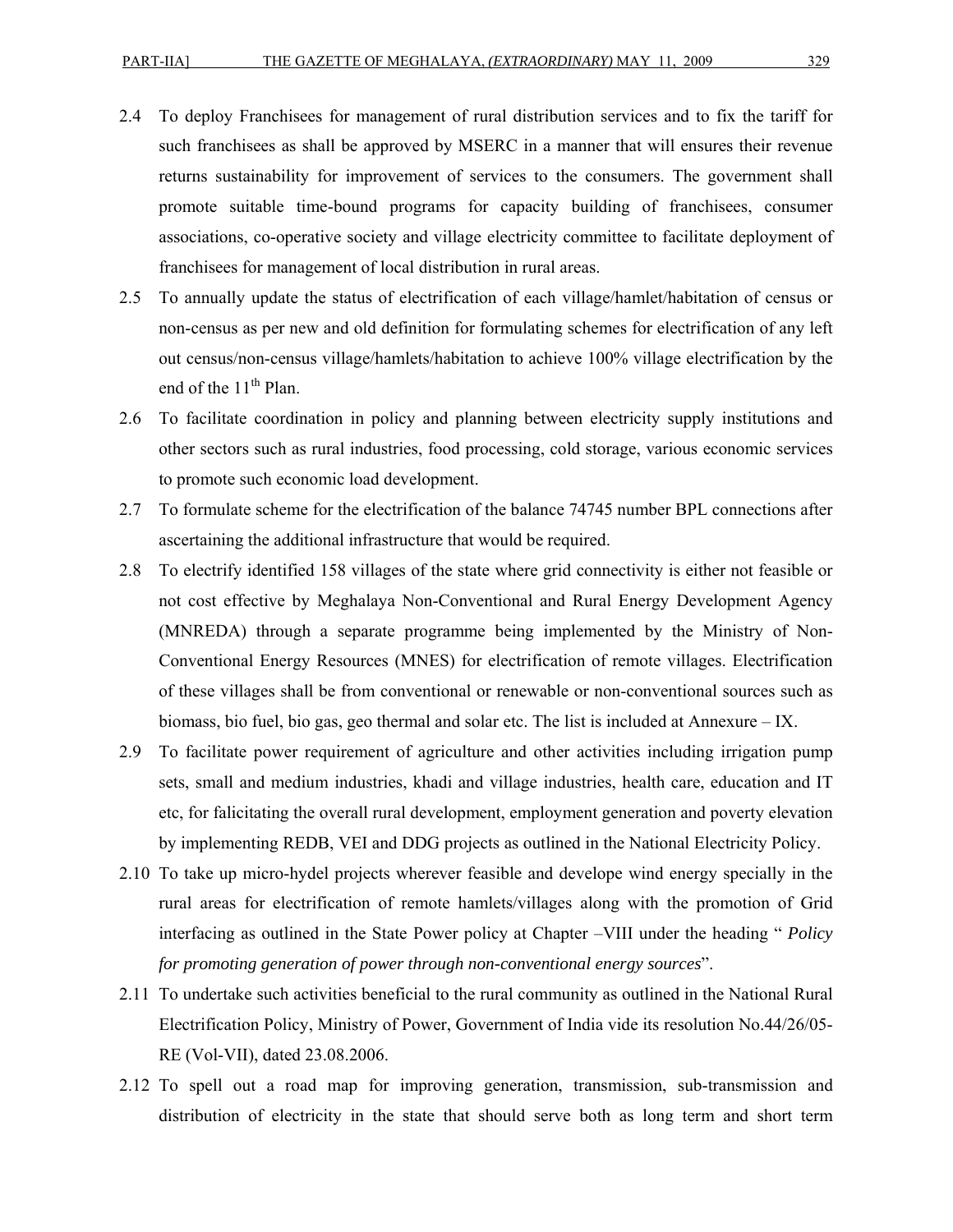measures to ensure the achievement of objectives of rural electrification scheme. Decentralized Distribution-cum-Generation (DDG) are also planned in para 7 of this document for the development of small, mini, & micro hydel projects.

#### **3.0 APPROCHES TO RURAL ELECTRIFICATION**

Base on the nature of demand and supply, grid availability and penetration, and the key objectives to be achieved, various electricity service delivery mechanisms shall be established.

These are characterized in the following four (4) categories:-

- i) **Grid Supply with Distribution Strengthening** The key objective is to strengthen distribution and supply by extending grid connection wherever it is cost effective and local community participation in metering, billing and collection activities. The nature of demand addressed would be industrial, commercial and rural livelihood.
- ii) **Distributed Generation with Grid Backup** The objective is to augment grid power availability to the rural areas using locally available resources. The nature of the demand addresses would be industrial, commercial and rural livelihood.
- iii) **Independent Micro Grids with Local Generation** the objective is to create an independent self-sufficient generation, where such resources are available and grid extension is not cost effective and mini distribution network to provide a village or cluster of village with electricity. The nature of demand addressed would be basic and rural livelihood.
- iv) **Indiviual Home systems** The objective is to provide household electrification solution through non-conventionl and renewable energy resources to remote isolted villages where there is no aggregared demand. The nature of demand would be basic lifetime.
- 3.1 Intensive HT distribution network having voltage of 33 KV and 11 KV and necessary infrastructure of distribution networks with Sub stations, distribution transformers, LT lines, complaint centers etc., shall be developed. The development of infrastructure shall be insured under the provision and monitoring of the State Utility, i.e. Meghalaya State Electricity Board or its successor.
- 3.2 Further, the Plan shall also encourage domestic lighting scheme for such areas for which grid connectivity may not be feasible and may provide the following:
	- To have stand-alone local distribution network based on Non-Conventional Source of Energy such as Solar lighting system or any other resources.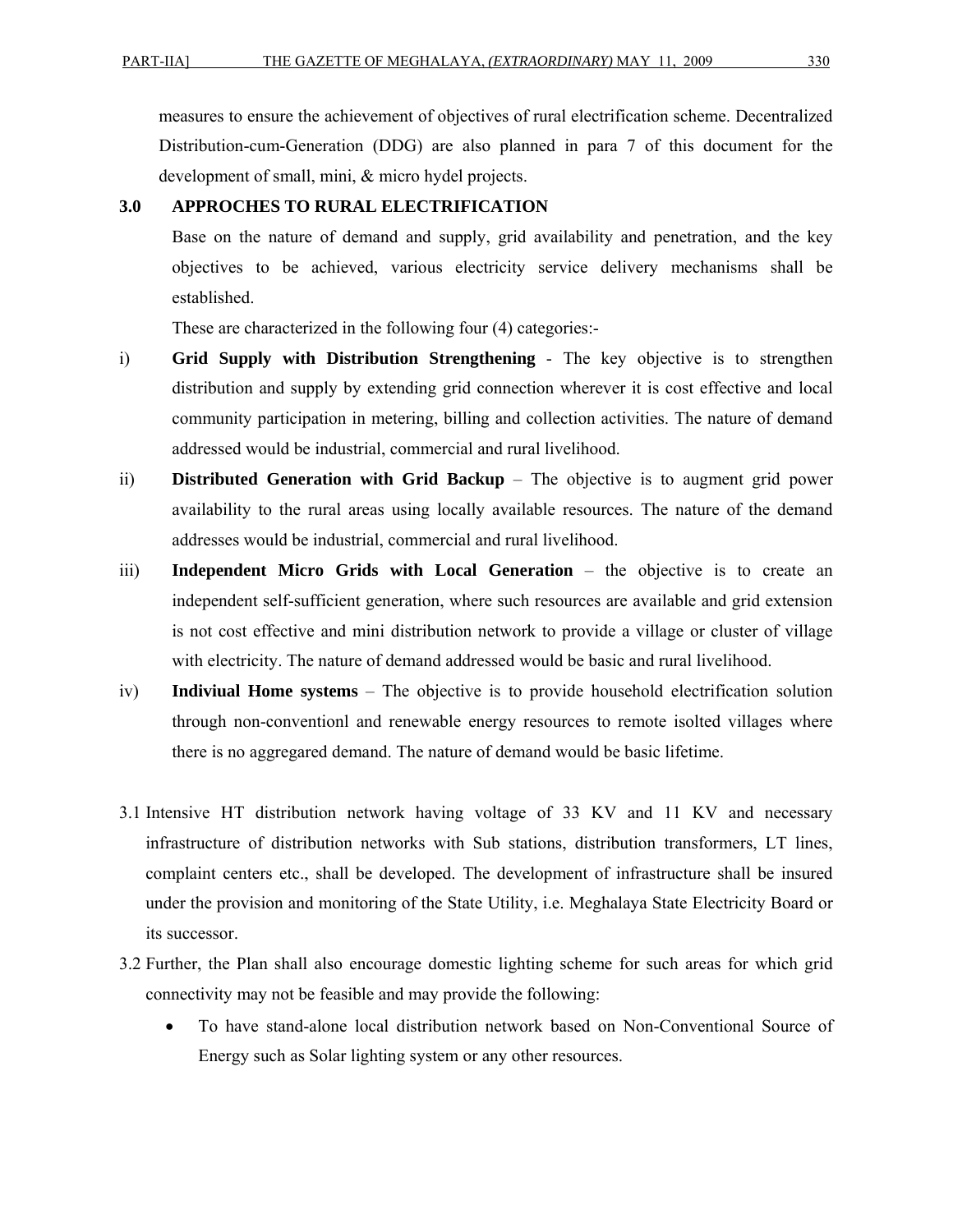- To have stand-alone local distribution network based on Micro Hydel Projects in the rural areas.
- 3.3 The State Government shall set up in due course an autonomous Nodal Agency which shall be responsible for policy and planning, project implementation and management of the rural electricity services. Budgetary support to the nodal shall be provided by the State Government.

#### 4.0 **NOTIFICATION OF RURAL AREAS.**

The Government of Meghalaya has already notified the rural areas in the State under Section 6 of the Electricity Act 2003 (Act No.36 of 2003) vide notification No. PE 41/204/Pt/9 dated 18.03.2006.

# 5.0 **EACH ELECTRIFIED VILLAGE IN THE PLAN SHALL FULFILL THE FOLLOWING CONDITIONS:-**

- Basic Infrastructure such as Distribution Transformer and LT lines is provided in the inhabited locality with at least one Dalit basti/Hamlet where it is exist: and
- Electricity is provided to public places like schools, Panchayats office, Health Centres, dispensaries, Community Centres etc; and
- The number of households electrified shall be at least 10% of the total number of households in the village.

#### 6.0 **SCHEME FOR RURAL ELECTRICITY INFRASTRUCTURE**

- 6.1 The government of India, Ministry of Power has reviewed the existing schemes of Rural Electrification recently and has launched a comprehensive programme by the name Rajiv Gandhi Grameen Vidyutikaran Yojana- Scheme for Rural Electrification Infrastructure and Household Electrification. Under this scheme, the projects will be financed with 90% capital subsidy and 10% loan for provision, among other things, of the following:-
	- Rural Electrification Distribution Backbone (REDB) with provision for 33 KV and 11 KV line with 33/11 K sub stations of adequate capacity in different blocks where these do not exist.
	- Creation of village Electrification Infrastructure (VEI) for electrification of unelectrified villages and habitations and provision of distribution transformers of appropriate capacity and LT lines for electrified villages and habitations.
	- Rural Household Electrification of Below Poverty Line (BPL) Households.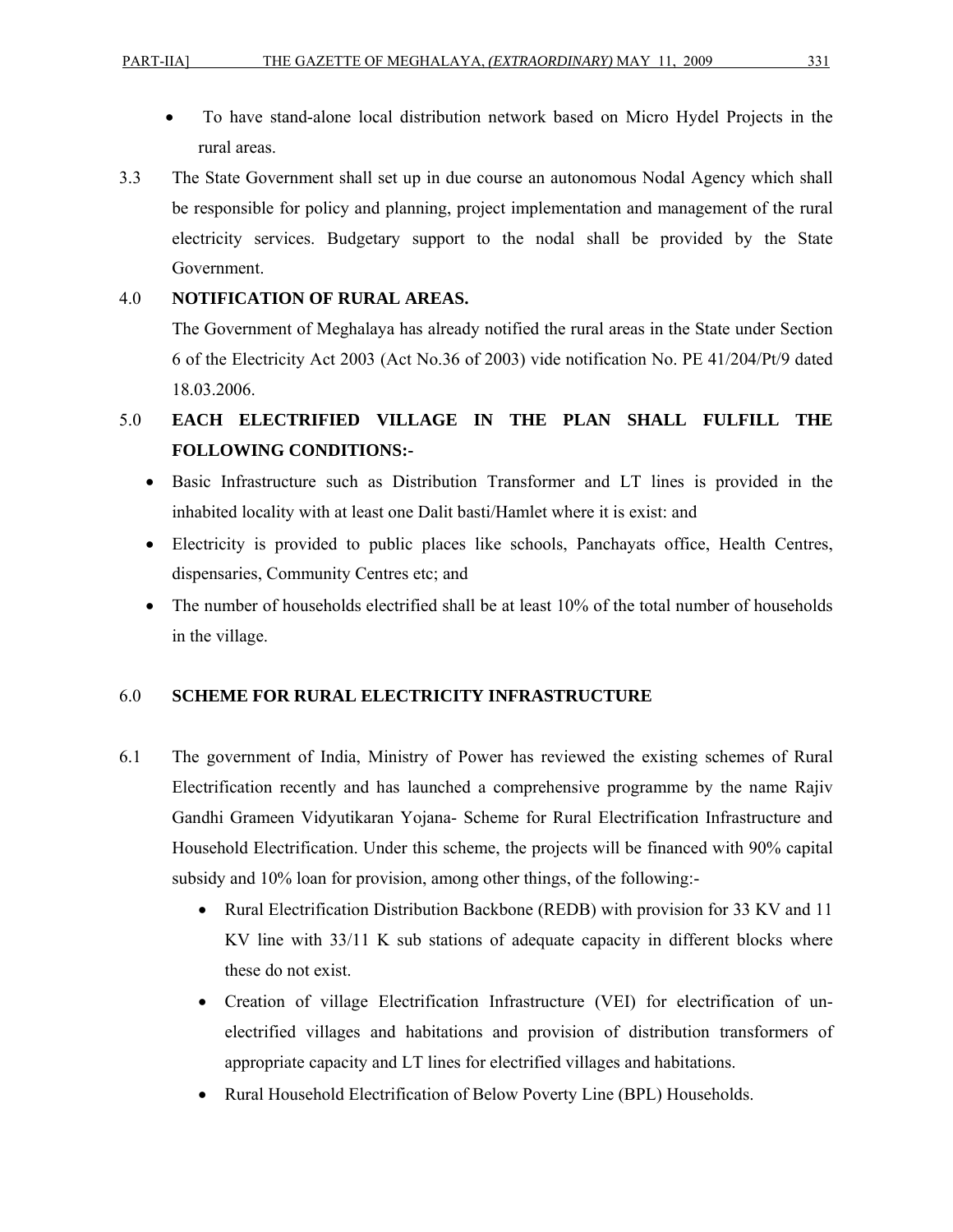6.2 The State Utility has submitted (seven) 7 detailed project reports under the scheme to the Rural Electrification Corporation Ltd for Sanction by the Ministry of Power, Government of India. The abstract of the scheme for the state is given below:-

| <b>District</b>  | No. of<br>Virgin             | <b>De</b><br>electrified | <b>Extension</b><br>in.<br>electrified | <b>Electrification</b><br>of BPL | <b>Sanctioned</b><br>Cost | <b>PLAN</b><br>period |
|------------------|------------------------------|--------------------------|----------------------------------------|----------------------------------|---------------------------|-----------------------|
|                  | <b>Villages</b>              | villages                 | villages                               | <b>Households</b>                | (Rs. in<br>crores)        |                       |
| East Khasi Hills | $\qquad \qquad \blacksquare$ | 19                       | 314                                    | 14193                            | 16.63                     | XI                    |
| West Khasi Hills | 224                          | 20                       | 126                                    | 17592                            | 34.67                     | XI                    |
| Ri Bhoi          | 72                           | 34                       | 84                                     | 9647                             | 19.89                     | X                     |
| Jaintia Hills    | 18                           | 50                       | 360                                    | 14029                            | 26.11                     | X                     |
| East Garo Hills  | 361                          | 109                      | 358                                    | 15059                            | 61.95                     | ΧI                    |
| West Garo Hills  | 534                          | 123                      | 861                                    | 40543                            | 81.43                     | XI                    |
| South Garo Hills | 364                          | 15                       | 32                                     | 5384                             | 49.74                     | XI                    |
| <b>TOTAL</b>     | 1573                         | 370                      | 2135                                   | 116447                           | 290.42                    |                       |

**RGGVY SCHEME FOR Xth & XITH PLAN** 

#### **INFRASTRUCTURE TO BE CREATED UNDER RGGVY SCHEME**

| <b>District</b>  |       | Length of Lines (Km) | <b>Sub-Stations (MVA)</b> |                |           |
|------------------|-------|----------------------|---------------------------|----------------|-----------|
|                  | 33 KV | <b>11 KV</b>         | LT                        | 33/11 KV       | 11/0.4 KV |
| East Khasi Hills | Nil   | 193.80               | 340.55                    | Nil            | 5.903     |
| West Khasi Hills | Nil   | 642.00               | 255.00                    | Nil            | 9.480     |
| Ri Bhoi          | Nil   | 481.75               | 303.00                    | Nil            | 4.337     |
| Jaintia Hills    | Nil   | 863.50               | 513.95                    | Nil            | 4.262     |
| East Garo Hills  | 38    | 1376.85              | 1146.98                   | $2 \times 1.6$ | 11.242    |
| West Garo Hills  | 13    | 1923.25              | 1374.85                   | $1 \times 1.6$ | 5.182     |
| South Garo Hills | 81    | 1370.50              | 564.80                    | $2 \times 1.6$ | 7.835     |
| <b>TOTAL</b>     | 132   | 6851.65              | 4499.13                   | 8.0            | 48.241    |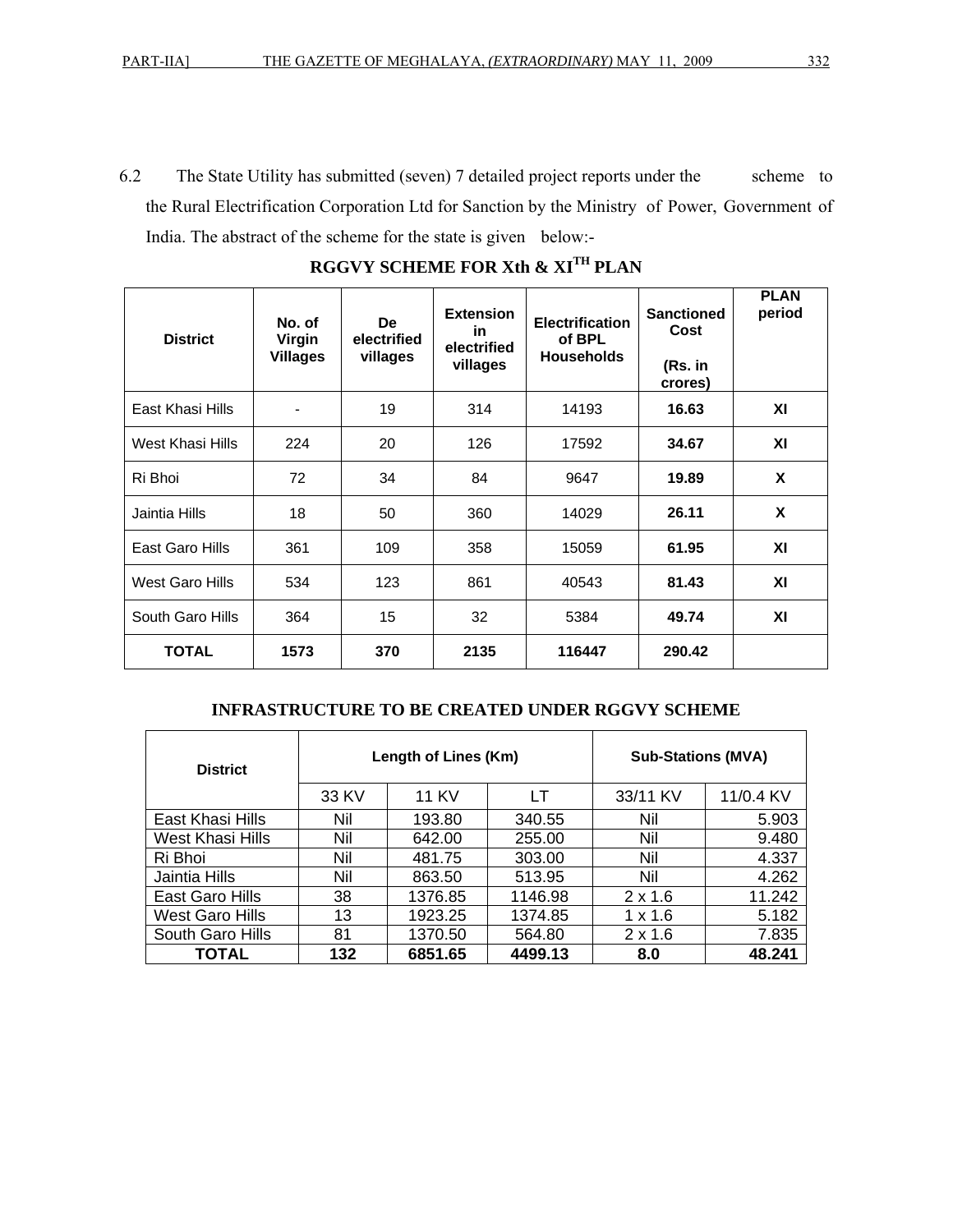| SI.<br>No.     | <b>District</b>        | Scheme<br>code    | power demand due to<br>implementation of<br>RGGVY schemes (MVA) |
|----------------|------------------------|-------------------|-----------------------------------------------------------------|
|                | Jaintia Hills          | C5001             | 9.480                                                           |
| 2              | East Khasi Hills       | C5002             | 5.903                                                           |
| 3              | Ri Bhoi                | C5003             | 4.337                                                           |
| $\overline{4}$ | East Garo Hills        | C <sub>5004</sub> | 7.835                                                           |
| 5              | South Garo Hills       | C <sub>5005</sub> | 5.182                                                           |
| 6              | <b>West Garo Hills</b> | C5006             | 11.24                                                           |
|                | West Khasi Hills       | C5007             | 4.262                                                           |
|                | <b>TOTAL</b>           | 7 schemes         | 48.24                                                           |

6.3 The estimated increase in power demand on implementation of RGGVY schemes district-wise is as indicated below:-

#### **6.4 DECLARATION OF VILLAGES AS ELECTRIFIED**

As per the definition of an electrified village specified vide Ministry of Power letter No.42/1/2001 d(RE), dated  $5<sup>th</sup>$  February 02004, a village shall be declared as electrified only after fulfillment of the conditions indicated in Para 4 above which are mandatory. Gram Panchayat/Village Durbars, user's Association, NGOs or Co-operative Societies formed to take up the electricity franchise (subject to fulfillment of the technical and other requirements) shall be involved in the development of various activities in the business of electricity including responsibility of operation and maintenance of distribution networks in the electrified villages.

# **7.0 DEVELOPMENT OF RENEWABLE ENERGY SOURCES AND STAND ALONE SYSTEM IN RURAL AREAS**

7.1 The Government of Meghalaya shall take up the electrification of villages situated in remote and inaccessible corners of the state, where the cost to draw and maintain electricity supply line from the grid is not viable, through renewable and non-conventional energy resources such as small Hydro projects, Bio mass Gasification, Bio mass Co-generation, Waste Recycling, Solar Energy, etc.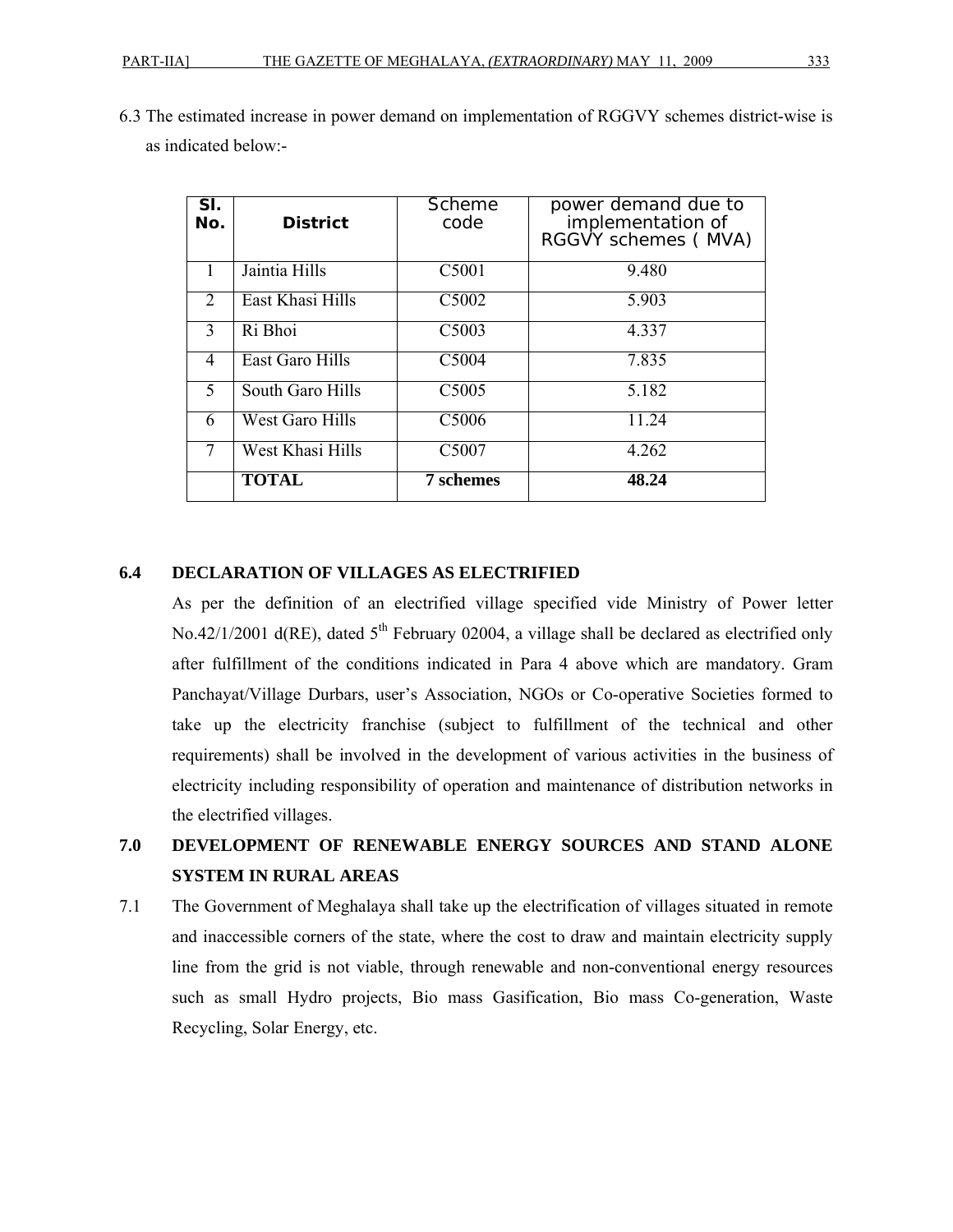- 7.2 The government of Meghalaya shall encourage and facilitate such projects through administrative measures by giving quick clearance and necessary approvals in a time bound manner. The Power Policy of the Government contains enabling provisions for private participation in this sector.
- 7.3 Some Small Hydro Projects where investigations and preparation of Detailed Project Reports (DPR) are in process and the villages which are likely to benefit through electrification by these projects are given under:

| S1.            | Name of the project                                                 | Village to be benefited                                                             | Remarks                  |
|----------------|---------------------------------------------------------------------|-------------------------------------------------------------------------------------|--------------------------|
| No.            |                                                                     |                                                                                     |                          |
| $\mathbf{1}$   | Riangdo Mini Hydel Project (2x150<br>KW), West Khasi Hills District | Shallang, Rongkhigiri, Swangre and<br>Agalgiri                                      | DPR under<br>preparation |
| $\overline{2}$ | Rongbang Small Hydel Project (2x250<br>KW)                          | Rongkhigiri, Bandigiri, Mandalgiri and<br>Assamgiri                                 |                          |
| $\overline{3}$ | Umsangphu Mini Hydel Project (2x150<br>KW), Jaintia Hills District  | Selim, Lum<br>Umshallang,<br>Shyrmit,<br>Umladkhur, Thangbuli, Shkentalang.         |                          |
| $\overline{4}$ | Tyrsaw Mini Hydel Project (2x50 KW)<br>East Khasi Hills District    | Mawpran, Nonsder,<br>Siatbakon,<br>Nongshyrngan, Pynter,<br>Pongtung,<br>Mawshun    | DPR ready                |
| 5              | Umran Mini Hydel Project (2x1000 KW)<br>Ri Bhoi District            | Umling, Mawkhar, Umran Dairy,<br>Kremkhla,<br>Testling,<br>Raliang,<br>Umsaitsning. | DPR ready                |
| 6              | Rwiang Mini Hydel Project (2x75 KW)<br>West Khasi Hills District    | Labarsad, Mapsiejai, Rabang, Umjaring,<br>Bhutia, Manjarad                          |                          |
| $\overline{7}$ | Umshorikhoh Mini Hydel Project (100<br>KW) Ri Bhoi District         | Pamrinai,<br>Pamlaban.<br>Umsohlait,<br>Mawhati, Ksehkynjang, Umlaittong            |                          |
| 8              | Umrong Mini Hydel Project (100KW)<br>Jaintia Hills District         | Sutnga, Umlawang, Lakre, Norwan,<br>Mopad, Laphet                                   |                          |
| 9              | Wahriat Mini Hydel Project (2x100 KW)<br>West Khasi Hills District  | Nanbah, Mawkawah, Nongmawkhlam,<br>Nongpyndeng, Pyndengjri                          |                          |
| 10             | Umlei Mini Hydel Project Ri Bhoi<br>District                        | Umta, Umsaw, Nongbri, Mawsyntai,<br>Khanpati, Umkie, Umpling, Umshit                | DPR ready                |
| 11             | Khakija Mini Hydel Project (2x400 KW)<br>South Garo Hills District  | Khanatasangiri,<br>Budwathrgretham,<br>Damalgiri, Budagiri, Khilumegiri             |                          |
| 12             | Risaw Micro Hydel Project (2x40 KW)<br>West Khasi Hills District    | Eco Park, Kut madan                                                                 |                          |
| 13             | Amkshar Mini Hydel Project (5000 KW)<br>Jaintia Hills District      | Amtapoh, Kudengrim, Kudengthymmai                                                   |                          |
| 14             | Sanglet Mini Hydel Project (2000 KW)<br>East Khasi Hills District   | Umwai, Mawlong,<br>Sohbar, Ichamati,<br>Tyrna, Laitkynsew                           |                          |

#### 8.0 **ELECTRIFICATION OF BELOW POVERTY LINE RURAL HOUSEHOLDS**

8.1 Electrification of the Below Poverty Line (BPL) households in the rural areas shall be financed with 100% capital subsidy as per norms of Kutir Jyoti programme in all villages and rural habitations. Accordingly, a programme for electrification of BPL households has been included in the RGGVY scheme as indicated here under: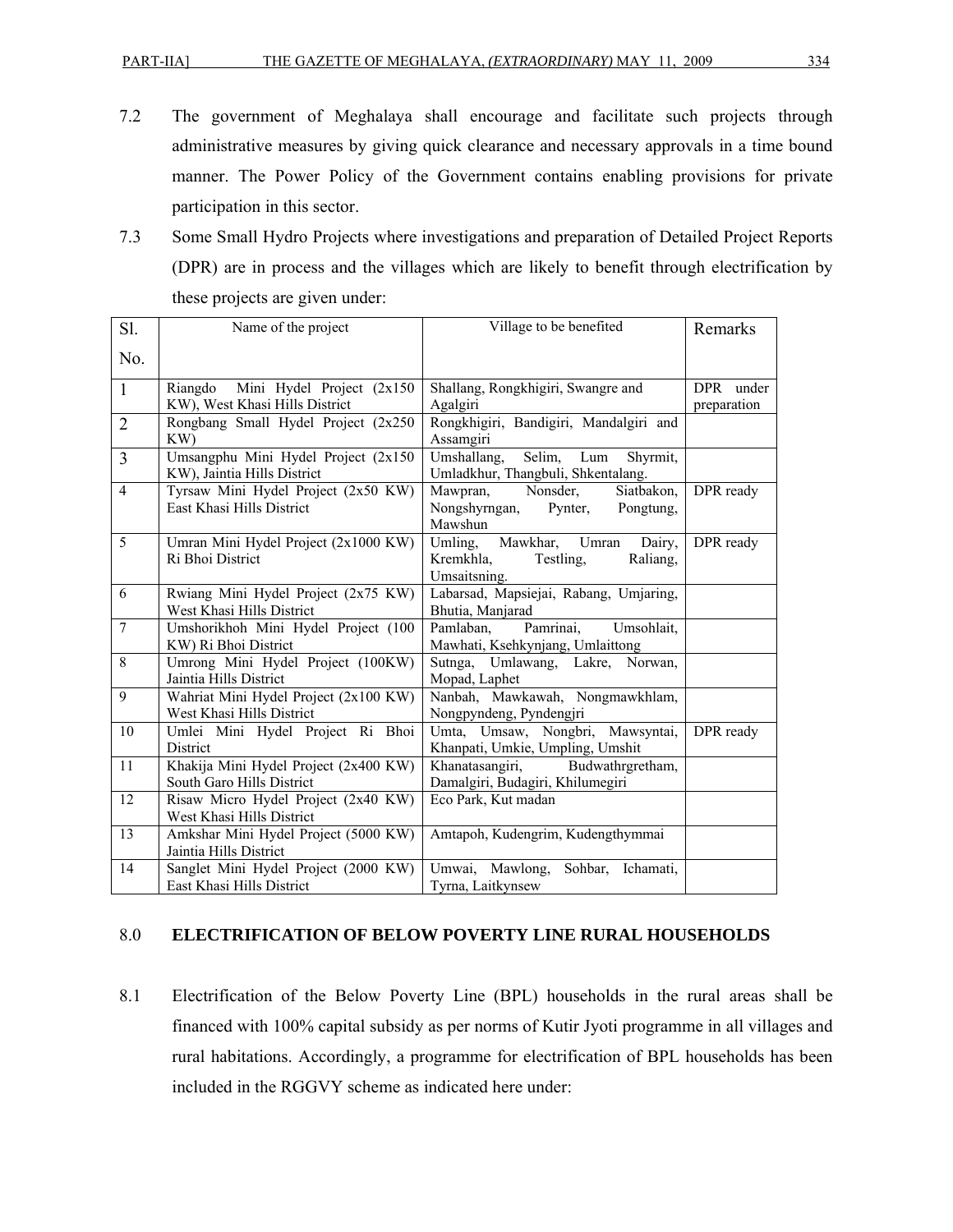| SI. No.        | <b>District</b>            | Scheme<br>Code | Total No.<br>of<br>APL+BPL<br>Househol<br>d. as per<br><b>GOM</b><br>Notificatio<br>n Dt. Aug<br>$08*$ | Total No.<br>of BPL<br>Household.<br>as per<br><b>GOM</b><br>Notification<br>Dt. Aug 08 | No. of<br><b>BPL HH</b><br>electrifie<br>d under<br>KJ<br>Scheme | No. of<br><b>BPL HH to</b><br>be<br>electrified<br>under<br><b>RGGVY</b><br>Scheme | No. of<br>balance<br>BPL HH to<br>be<br>electrified<br>under new<br>scheme |
|----------------|----------------------------|----------------|--------------------------------------------------------------------------------------------------------|-----------------------------------------------------------------------------------------|------------------------------------------------------------------|------------------------------------------------------------------------------------|----------------------------------------------------------------------------|
| 1              | Jaintia Hills              | C5001          | 49771                                                                                                  | 19663                                                                                   | 282                                                              | 14029                                                                              | 5352                                                                       |
| 2              | East Khasi Hills           | C5002          | 109115                                                                                                 | 50997                                                                                   | 5518                                                             | 14193                                                                              | 31286                                                                      |
| 3              | Ri Bhoi                    | C5003          | 32590                                                                                                  | 16276                                                                                   | 1250                                                             | 9647                                                                               | 5379                                                                       |
| 4              | East Garo Hills            | C5004          | 50398                                                                                                  | 28192                                                                                   | 1543                                                             | 15059                                                                              | 11590                                                                      |
| 5              | South Garo<br><b>Hills</b> | C5005          | 18148                                                                                                  | 8226                                                                                    | 785                                                              | 5384                                                                               | 2057                                                                       |
| 6              | West Garo Hills            | C5006          | 95699                                                                                                  | 51400                                                                                   | 3318                                                             | 40543                                                                              | 7539                                                                       |
| $\overline{7}$ | West Khasi<br>Hills        | C5007          | 63951                                                                                                  | 30480                                                                                   | 1346                                                             | 17592                                                                              | 11542                                                                      |
| <b>TOTAL</b>   |                            |                | 419672                                                                                                 | 205234                                                                                  | 14042                                                            | 116447                                                                             | 74745                                                                      |

\* Notification of the Government of Meghalaya, C&RD department No.CDD.236/2002/8 dated Shillong the  $19<sup>th</sup>$  August 2008.

8.2 BPL tariff will aim at keeping the lifeline consumption of 1 (one) unit per day per BPL household sustainable as compared to the tariff applicable to other domestic consumers. The State Government will bridge the gap between the tariff rates applicable to BPL consumers and those determined and approved by the State Electricity Regulatory Commission for supply in the rural areas in the form of subsidy.

#### **9.0 DEVELOPMENT AND DEPLOYMENT OF FRANCHISEES**

- 9.1 The State utility (MeSEB) has been entrusted with the task of development of Franchisees for electricity in different areas of the state to ensure revenue sustainability, improvement of services to the consumers and reduction of losses especially in rural areas. In July 2006, the MeSEB invited Expression of Interest for village Franchisee. The Franchisees were restricted to 100KVA Sub Station capacities and to areas where 80% of the consumers are under domestic category. While there was good response from about from about 300 interested parties, on scrutiny it has been found that most of the applicant were opting for urban area only where Sub-Stations is above 100 KVA.
- 9.2 Meanwhile, The Ministry of Power, Government of India in April 2007 has encourage the development of Franchisees in urban area also where AT & C losses are high and to institutionalize the capacity building of Franchisees engaged in distribution of Power and collection of revenue business.
- 9.3 As such the state shall frame a policy on Electricity Franchise for the management of rural distribution where the commercial viability, revenue sustainability and improvement in consumer services shall be addressed. Capacity building for the franchisees shall be con of the main objectives of the policy. The franchisees shall be trained in the principles of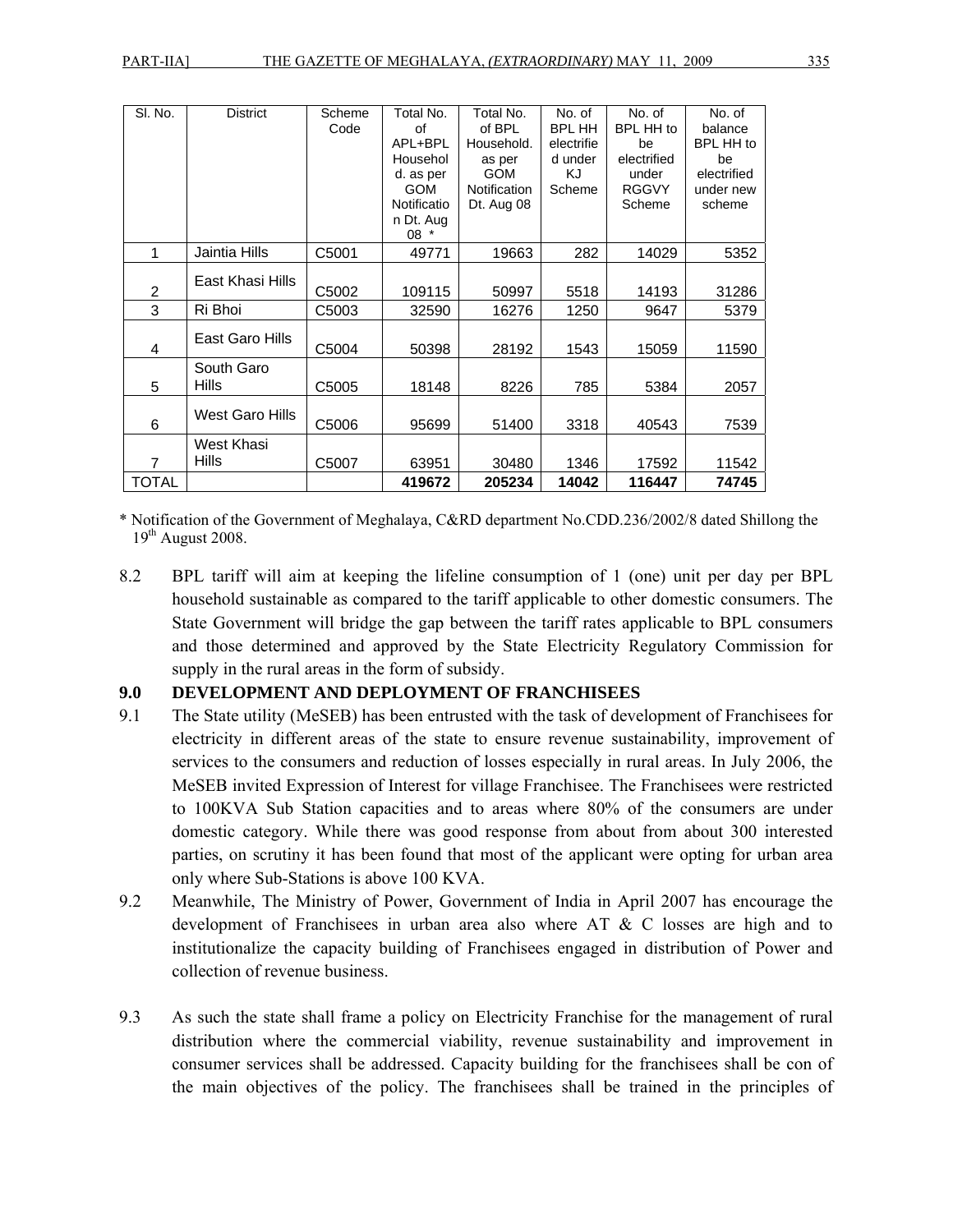business development in order to ensure success with clear guidelines for business plan and nature of activities involved.

- 9.4 Considering the cost of franchisees in their activities for operation and maintenance of distribution network and other activities such as meter reading, preparation and serving of bills, collection of revenue, according to book keeping etc, the tariff for the power supplied to the franchisee shall be so framed that it will be viable to both the parties i.e. the supplier and franchisees. The tariff for supply of power to franchisees shall be approved by the State Electricity Regulatory Commission.
- **10.0 PLANNING FOR DEVELOPMENT OF INFRASTRUCTURE TO MEET THE GROWTH IN DEMAND DUE TO IMPLEMENTATION OF RURAL ELECTRIFICATION UNDER THE PLAN**
- 10.1 The increase in demand for electricity as a result of implementation of Rural Electrification will necessitate augmentation of availability of power by way of increase in the Generation, Transmission and sub-Transmission infrastructure and additional allocation of Central Sector to the State. The Government has recently notified the Power Policy of the State. The policy deals with the development of the power potential, both hydro and thermal, the transmission and distribution networks in the state through public and private investments to meet the power demand in the long term. The Government has also submitted the "Master Plan for development of power Sector in Meghalaya" to the ministry of Power, Government of India.
- 10.2 The Present power scenario and perspective plan made for augmentation of generation capacity, expansion of transmission and sub-transmission system to cope up with the increase in demand is outlines below:-

Present Power Demand Position in the State

- a. Industrial Released Load 260MW
- b. Pending Industrial Load Assured 220 MW
- c. Domestic and Commercial Load 130 MW Total Un-restricted Demand 610 MW (a+b+c)

#### **Demand Forecast**

a. At the end of  $11^{th}$  plan (2012) = 796 MW b. At the end of  $12^{th}$  plan (2017) = 1281 MW

The Power prospective Plan in Meghalaya is detailed below:

Source: P&D of MeSEB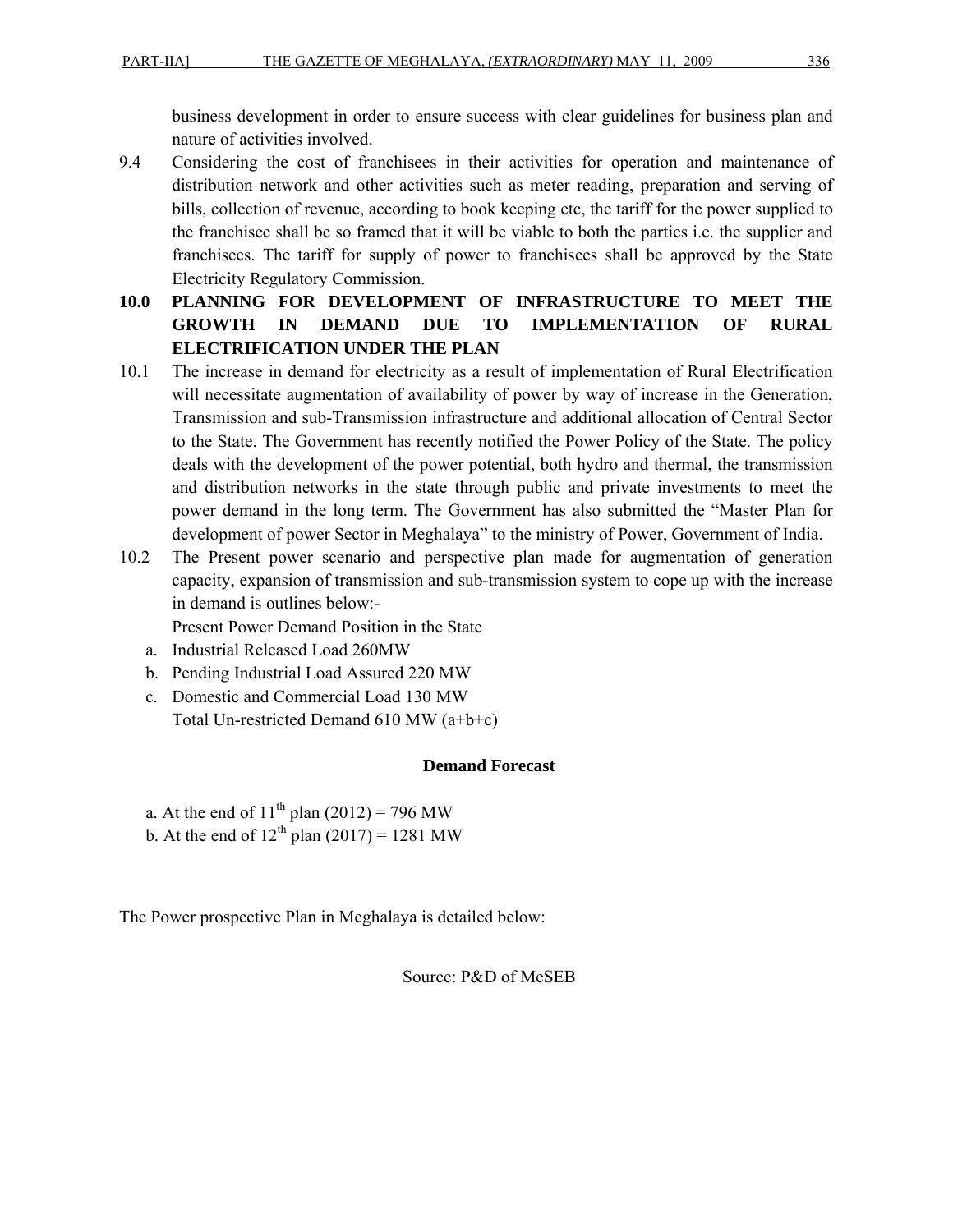## **10.2.1 Present Capacity**

| <b>GENERATING PLANT</b>    | CAPACITY(MW) | <b>COMMISSIONING</b> |
|----------------------------|--------------|----------------------|
|                            |              |                      |
| <b>UMIAM STAGE-I HEP</b>   | 36           | 1965                 |
| UMIAM STAGE-II HEP         | 18           | 1970                 |
| <b>UMIAM STAGE-III HEP</b> | 60           | 1979                 |
| <b>UMIAM UMTRU</b>         | 60           | 1992                 |
| <b>STAGE-IV HEP</b>        |              |                      |
| <b>UMTRUPS</b>             | 11.2         | 1957                 |
| <b>TOTAL</b>               | 185.2MW      |                      |

#### **10.2.2 Power Availability (MW) (Normal Monsoon)**

|                      |             | <b>HIGH HYDRO</b> | <b>LEAN HYDRO</b> |                 |  |
|----------------------|-------------|-------------------|-------------------|-----------------|--|
|                      | <b>PEAK</b> | OFF - PEAK        | <b>PEAK</b>       | <b>OFF-PEAK</b> |  |
| Own Generation(A)    | 160-180     | 80-130            | 80-100            | $5 - 30$        |  |
| Central Share(B)     | 120-150     | 100-140           | 95-115            | 55-80           |  |
| Availability $(A+B)$ | 280-330     | 180-270           | 175-225           | 60-110          |  |
| Demand               | 425         | 350               | 440               | 365             |  |
| Short Fall           | 95-145      | 80-170            | 215-265           | 305-255         |  |

#### **10.2.3 The Short Term Plan for capacity addition from ongoing HEP**

| Name of the project     | <b>MW</b> | <b>Status</b>                                |
|-------------------------|-----------|----------------------------------------------|
| MYNTDU LESHKA           | 84        | M/c spinning expected by Dec2008 & actual    |
| Stage-I HEP             |           | generation by July 2009                      |
| NEW UMTRU HEP           | 40        | Civil and Hydro-mechanical works in          |
|                         |           | progress. LOA for E/M package will be        |
|                         |           | issued shortly. Target date of completion is |
|                         |           | $2010 - 11.$                                 |
| SONAPANI MINI HEP       | 1.5       | Target date of completion is March 2009.     |
| <b>LAKHROH MINI HEP</b> | 1.5       | Target date of completion is Dec 2010        |
| <b>GANOL HEP</b>        | 22.5      | Preliminary Civil works started. The Project |
|                         |           | is under tendering stage. Target date of     |
|                         |           | completion is 2010-11.                       |
| <b>TOTAL</b>            | 149.5     |                                              |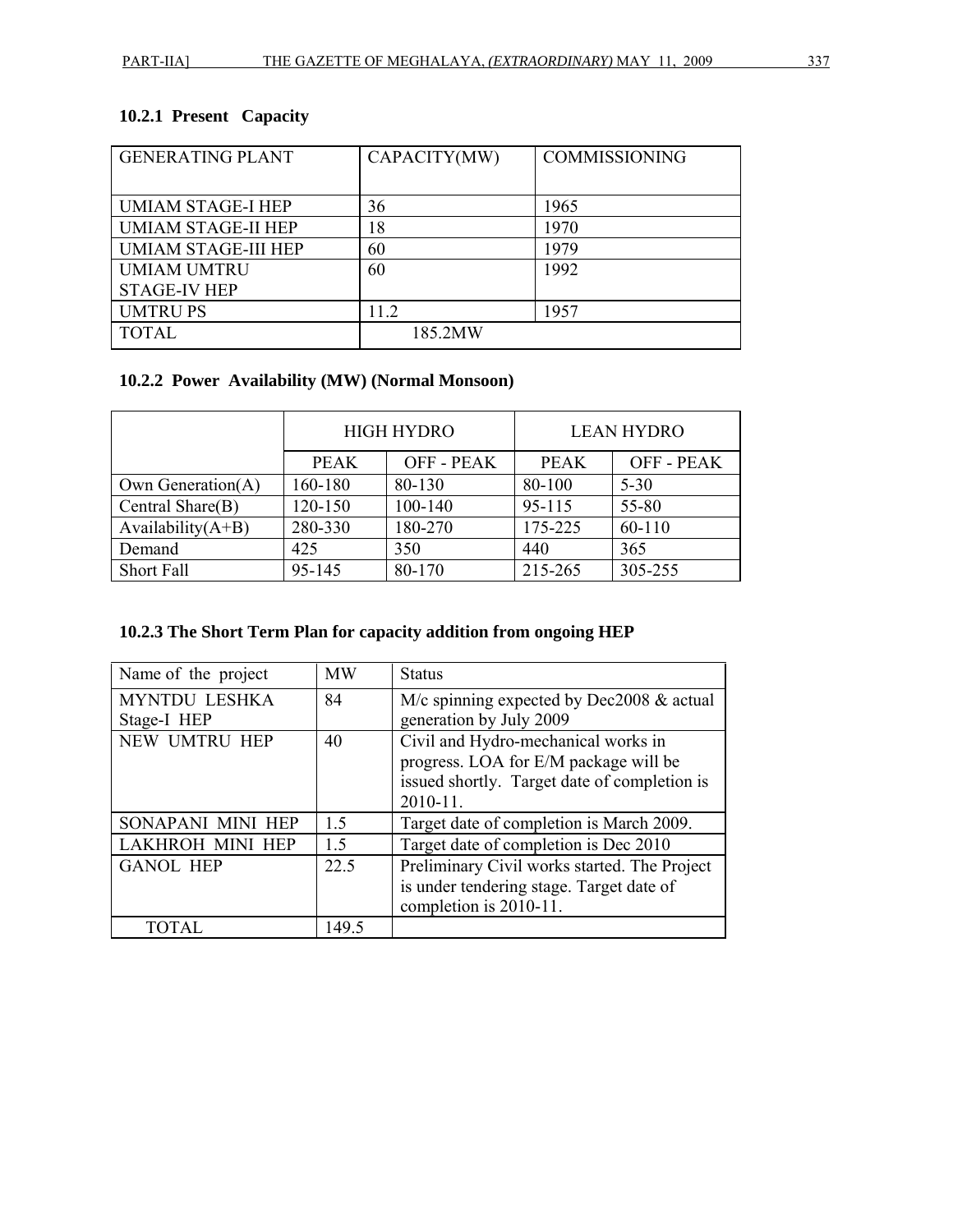|  |  |                                           |  | 10.2.4 Another Short Term Plan for capacity addition is through Renovation Modernization |
|--|--|-------------------------------------------|--|------------------------------------------------------------------------------------------|
|  |  | and upgradation (RM&U) of Existing Plants |  |                                                                                          |

| <b>EXISTING</b><br><b>PROJECTS</b> | <b>MW</b> | Commissioning<br>Year | Proposed<br>Upgradation<br>(MW) | <b>STATUS</b>                                                                       |
|------------------------------------|-----------|-----------------------|---------------------------------|-------------------------------------------------------------------------------------|
| <b>UMIAM</b><br><b>STAGE-II</b>    | 18        | 1970                  | 2.0                             | Tendering stage.<br>Completion Target by 2010                                       |
| <b>UMIAM</b><br><b>STAGE-III</b>   | 60        | 1979                  | 5.0                             | DPR ready .Submitted to<br>CEA/GOI for funding.<br>Target addition by 11th<br>plan. |
| <b>UMIAM</b><br><b>STAGE-IV</b>    | 60        | 1992                  | 5.0                             | Feasibility Study initiated.                                                        |
| Total (MW)                         |           |                       | 12.0                            |                                                                                     |

| 10.2.5 Tentative additional allocation of central power sector share. |  |  |
|-----------------------------------------------------------------------|--|--|
|                                                                       |  |  |

| <b>NER Projects</b>                                                        |               | Capacity<br>(MW) | 2007           | 2008                     | 2009-<br>2010            | $2010 -$<br>2011             | $2011 -$<br>2012             | <b>Total MW</b><br>at the end |
|----------------------------------------------------------------------------|---------------|------------------|----------------|--------------------------|--------------------------|------------------------------|------------------------------|-------------------------------|
|                                                                            |               |                  | 2008           | 2009                     |                          |                              |                              | of 2012                       |
| Kameng<br>(HEP)                                                            | <b>NEEPCO</b> | 600              |                | $\blacksquare$           |                          | 14.4                         | $\blacksquare$               | 14.4                          |
| Subansiri<br>(HEP)                                                         | <b>NHPC</b>   | 2000             |                | $\overline{\phantom{0}}$ |                          | $\blacksquare$               | 48.2                         | 48.2                          |
| Pallatana<br>(TPP)                                                         | <b>SPV</b>    | 740              |                | $\overline{\phantom{0}}$ |                          | $81*$                        | $\overline{\phantom{0}}$     | 81                            |
| Bongaigaon<br>(TPP)                                                        | <b>NTPC</b>   | 750              | $\blacksquare$ | $\blacksquare$           | $\overline{\phantom{0}}$ | 120                          | $\qquad \qquad \blacksquare$ | 120                           |
| Pare                                                                       | <b>NEEPCO</b> | 110              | $\blacksquare$ | $\overline{\phantom{a}}$ | $\blacksquare$           |                              | 10                           | 10                            |
| Kahalgaon-II<br><b>NTPC</b>                                                |               | 1500             |                | 40                       |                          | $\qquad \qquad \blacksquare$ |                              | $40*$                         |
| <b>Barh NTPC</b>                                                           |               | 1980             | $\blacksquare$ | $\overline{\phantom{a}}$ | 66                       |                              | $\qquad \qquad \blacksquare$ | 66                            |
| Maithon DVC<br>(TPP)                                                       |               | 1050             | $\blacksquare$ | $\overline{\phantom{0}}$ | 35                       | $\blacksquare$               | $\qquad \qquad \blacksquare$ | 35                            |
| North<br>Karanpura                                                         |               | 1980             |                | $\overline{\phantom{0}}$ |                          |                              | 92                           | 92                            |
| <b>NTPC</b>                                                                |               |                  |                |                          |                          |                              |                              |                               |
| <b>TOTAL: ER Projects</b>                                                  |               |                  |                |                          |                          |                              |                              | 233                           |
| <b>TOTAL</b><br>* as per GOI letter No. $5/35/2007 - TH$ II dated 26.06.08 |               |                  |                |                          |                          |                              | 273.6 MW                     |                               |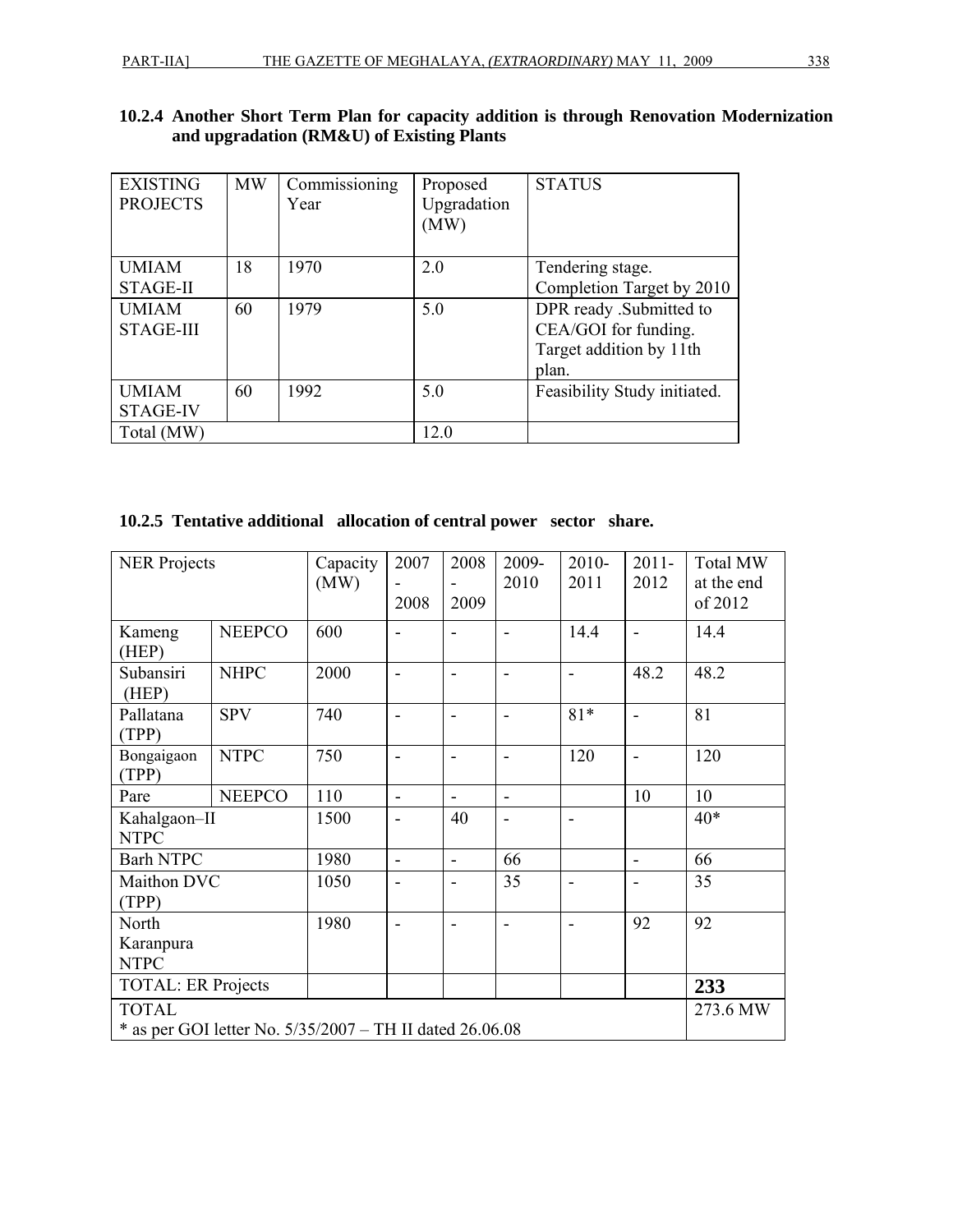| <b>Sources</b>         | 2008-09 | 2009-10 | 2010-11 | 2011-12 | Total<br>(MW) |  |
|------------------------|---------|---------|---------|---------|---------------|--|
| <b>CS-NER</b>          |         |         | 215.4   | 58.2    | 273.6         |  |
| CS-ER                  | 40      | 101     |         | 92      | 233           |  |
| MeSEB Gen              | 85.5    | 1.5     | 62.5    |         | 149.5         |  |
| <b>TOTAL</b>           | 125.5   | 102.5   | 277.9   | 150.2   | 656.1         |  |
| <b>Existing CS-NER</b> |         |         |         |         | 155.375       |  |
| Existing CS-ER         |         |         |         |         | 21.076        |  |
| <b>Existing MeSEB</b>  |         |         |         |         | 185.2         |  |
| 1017.751<br>Sub-total  |         |         |         |         |               |  |

### **10.2.6 Power availability expected by 2012**

#### **10.2.7 The long term plan for capacity addition by the State Power Utility is construction of the following Hydro Electric Projects**

| SI.            | Name of the projects                | <b>MW</b> | <b>Status</b>                         |
|----------------|-------------------------------------|-----------|---------------------------------------|
| No.            |                                     |           |                                       |
| $\overline{1}$ | Umngot Stage-I HEP                  | 270       | DPR will be completed by Dec., 2008.  |
| $\overline{2}$ | Myntdu Leshka Stage-II HEP          | 280       | S & I works is in the advanced stage. |
| $\overline{3}$ | Umngi Storage Stage - I HEP         | 54        | S & I works is in the advanced stage. |
| $\overline{4}$ | Riangdo HEP                         | 3         | S & I works is in the advanced stage. |
| $\overline{5}$ | Selim (Myntdu Leshka Upper STAGE)   | 170       | S & I is in progress.                 |
|                | <b>HEP</b>                          |           |                                       |
| 6              | Mawblei (Wahblei) HEP               | 140       |                                       |
| $\overline{7}$ | Umngi stage - III (Nongkohlait) HEP | 120       |                                       |

#### **10.2.8 The State is planning to Setup the following Thermal Project during 11TH Plan.**

| Name of the projects                        | <b>MW</b>      | <b>Status</b>           |
|---------------------------------------------|----------------|-------------------------|
| Nangalbibra area (Garo Hills)<br>3 projects | 980            | To be<br>implemented by |
| Langrin TPP<br>(West Khasi Hills)           | 240            | CPSUs, JVC,<br>IPP.     |
| <b>Total</b>                                | <b>1220 MW</b> |                         |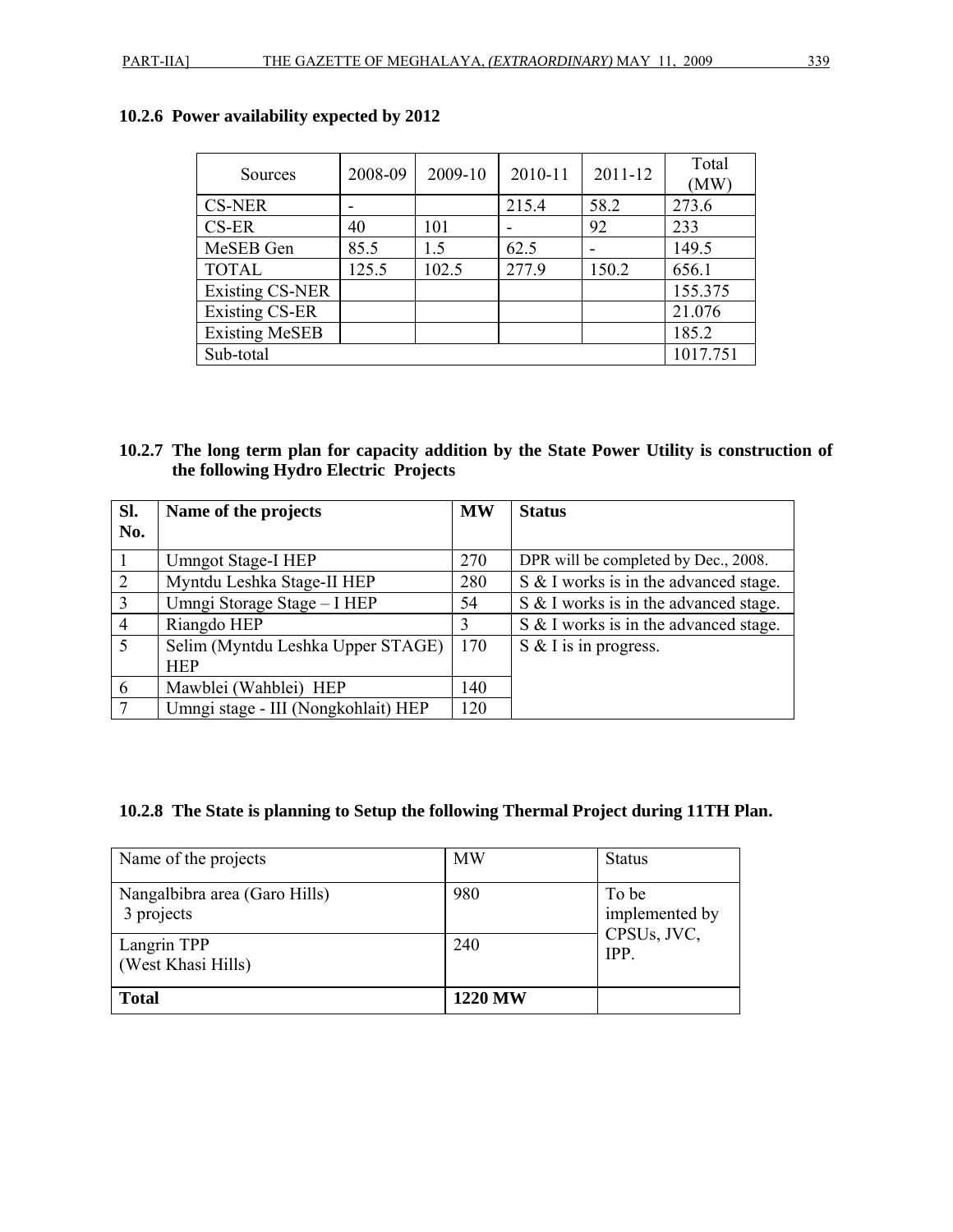| Name of the Scheme               | Capacity | Estimated      | Remarks                |
|----------------------------------|----------|----------------|------------------------|
|                                  | (MW)     | Cost           |                        |
|                                  |          | (Rs. In Crore) |                        |
| 132 KV D/C Agia – Nangalbibra    | 80       | 43.32          | Funded by NEC.         |
| Line $(110$ Km)                  |          |                | Completion by 2010     |
| 220 KV D/C line from Misa        | 240      | 150.00         | <b>Funded by DONER</b> |
| (Assam) to Byrnihat              |          |                | and ACA.               |
| $(Meghalaya)(115Kms)$ along with |          |                | Completion by          |
| 220/132 KV, 2 x 160 MVA Sub-     |          |                | 2010.                  |
| station at Byrnihat              |          |                |                        |
| Construction of 400 KV D/C       | 243      | 150.00         | 400KV Palatana –       |
| LILO of 400KV Pallatana -        |          |                | Bongaigoan Line        |
| Bongaigaon line at Byrnihat.     |          |                | will connect with      |
| Installation of 2 x 135 MVA,     |          |                | Thermal power stns     |
| 400/220 KV transformer at        |          |                | at both ends.          |
| Byrnihat Sub-station.            |          |                |                        |
| Total                            |          | 343.32         |                        |

**10.2..9** The interstate network is to be improve by undertaking the following Transmission Scheme

#### **10.2.10 The following Transmission Network is being constructed for power evacuation from the following ongoing HEP**

| $S1$ . | Name of scheme                      | Estimated | Remarks                |
|--------|-------------------------------------|-----------|------------------------|
|        |                                     |           |                        |
| No.    |                                     | Cost      |                        |
|        |                                     | (Rs. In   |                        |
|        |                                     | Crore)    |                        |
|        |                                     |           |                        |
|        | 132 KV D/C line from Myntdu Leshka  | 10.00     | Expected to be         |
|        | Stage I HEP to the 132/33 KV Sub-   |           | Completed by Dec 2008. |
|        | station at Khliehriat (24 Km)       |           |                        |
| 2      | 132 KV S/C line from New Umtrew HEP | 5.58      | Expected to be         |
|        | to Old Umtrew and to EPIP II (2 Km) |           | Completed by 2010.     |
| 3.     | 132 KV S/C line from Ganol HEP to   | 1.75      | Expected to be         |
|        | Rongkhon Sub-station. (5 Km)        |           | Completed by 2010.     |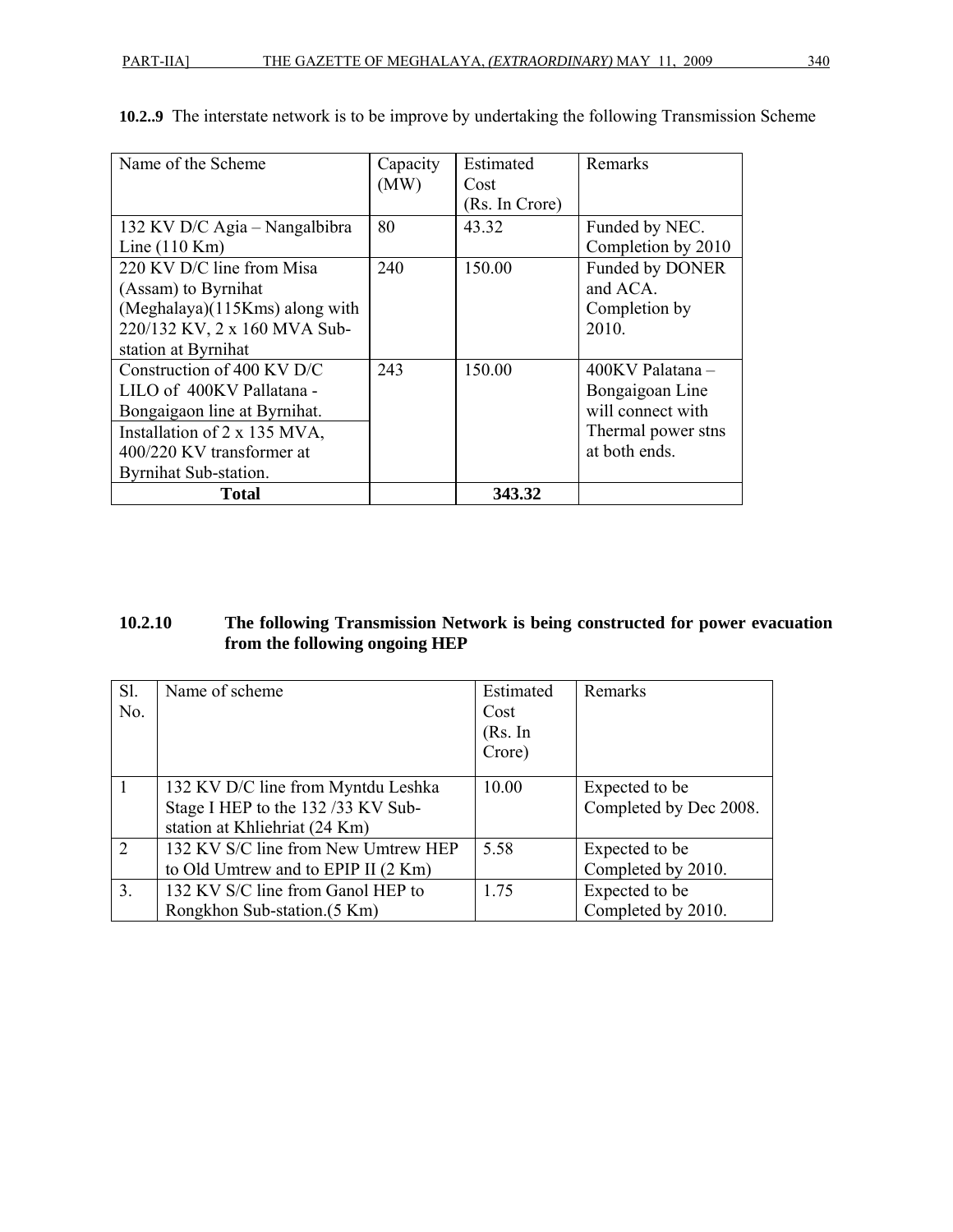# **10.2.11 The new initiatives for Transmission schemes for evacuation of power from the proposed HEP are as follows:**

| Sl.            | Name of scheme                               | Estimated      | Remarks     |
|----------------|----------------------------------------------|----------------|-------------|
| No.            |                                              | Cost           |             |
|                |                                              | (Rs. In Crore) |             |
| $\overline{1}$ | 220 KV D/C line from Umngi Stage I to the    | 42.00          | Preliminary |
|                | 400/220 KV switching station at Mawngap. (36 |                | survey      |
|                | Km)                                          |                | initiated   |
| $\overline{2}$ | 132 KV S/C line from Umngi Stage-II          | 8.00           |             |
|                | (Rongmaw) HEP (65MW) to Umngi Stage-I        |                |             |
|                | HEP $(20$ Km $)$                             |                |             |
| $\overline{3}$ | 132 KV D/C line from Umngi Stage-III         | 17.00          |             |
|                | (Nongkohlait)HEP to Umngi Stage-I HEP (34    |                |             |
|                | Km)                                          |                |             |
| $\overline{4}$ | 132 KV D/C from Umngi Stage IV to Umngi      | 26.10          |             |
|                | Stage I (58 Km).                             |                |             |
| 5              | 132 KV D/C line from Umngi Stage V to        | 35.10          |             |
|                | Umngi Stage I PS (78 Km)                     |                |             |
| 6              | 132 KV D/C from Suchen HEP to Selim HEP      | 8.50           |             |
| $\overline{7}$ | 220 KV D/C line from MLHEP II to             | 12.00          |             |
|                | Amlarem.(15Kms)                              |                |             |
| 8              | 220 KV D/C line from Mawblei HEP to          | 48.00          |             |
|                | Nongstoin Sub-Station (60 Km)                |                |             |
| 9              | 220 KV D/C line from Umngot Stage I HEP to   | 63.00          | Preliminary |
|                | proposed Sub-station at Amlarem. (15 Km)     |                | survey      |
| 10             | 132 KV D/C line from Umngot Stage II HEP     | 4.50           | initiated   |
|                | to Umngot Stage I HEP (10Km)                 |                |             |
| 11             | 220 KV D/C line from Selim HEP to Amlarem    | 36.00          |             |
|                | (20 Km)                                      |                |             |
| 12             | 220 KV D/C line from Simsang HEP to 132      | 8.00           |             |
|                | KV Nangalbibra Sub-station                   |                |             |
| 13             | 132 KV D/C line from Umkhen HEP to the       | 9.00           |             |
|                | proposed 400/220/132 KV Sub-station at       |                |             |
|                | Shillong. (20 Km)                            |                |             |
| 14             | 132 KV D/C line from Umlaphang to Nongpoh.   | 29.75          |             |
|                | $(85$ Km $)$                                 |                |             |
| 15             | 400 KV D/C line from Kynshi HEP to           | 24.00          |             |
|                | Nongstoiň.(20 kms)                           |                |             |
|                | Total                                        | 388.27         |             |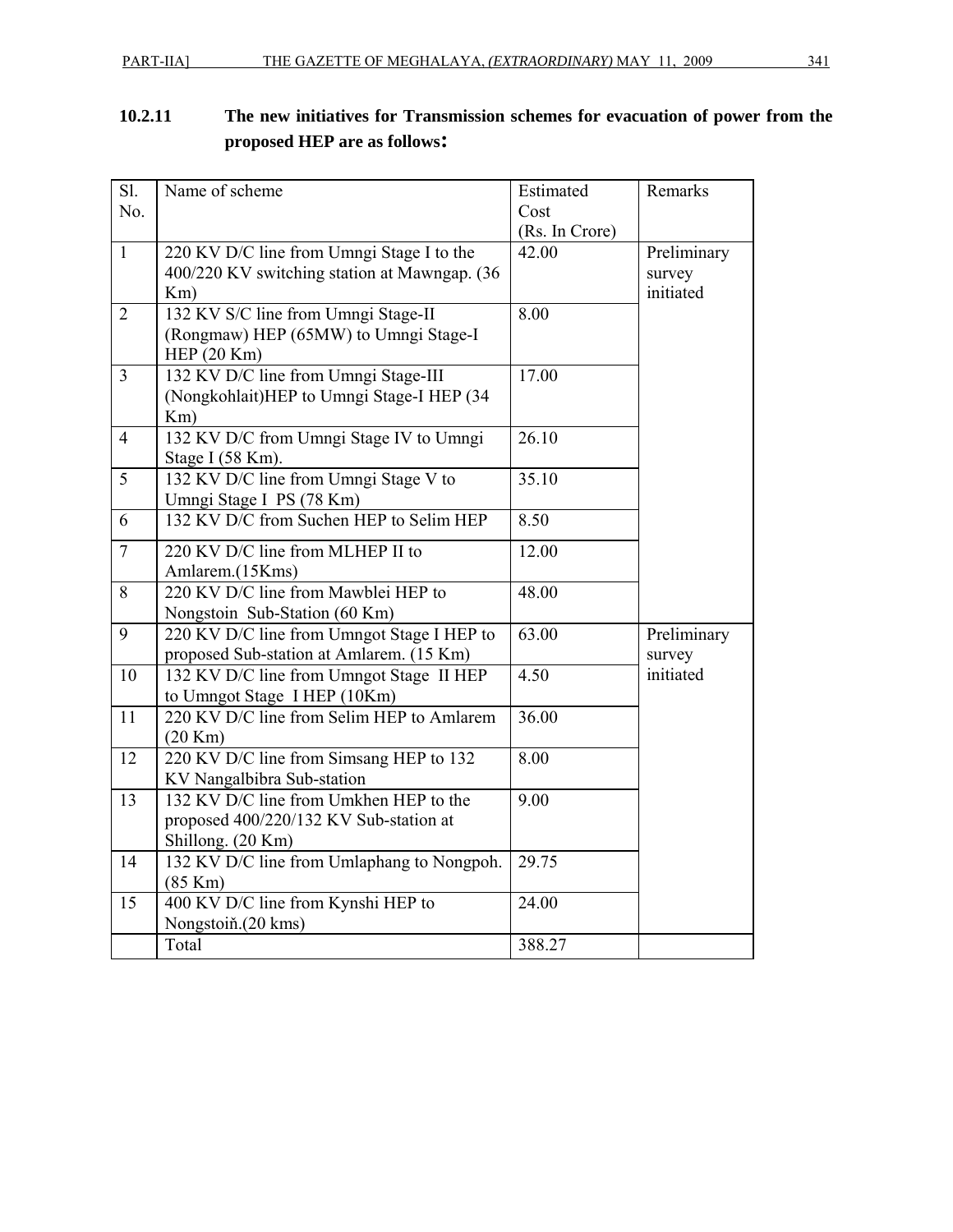| 10.2.12 | The Transmission Scheme required for power evacuation from proposed |
|---------|---------------------------------------------------------------------|
|         | thermal plants                                                      |

| Sl. | Name of scheme                   | Estimated      | Remarks              |
|-----|----------------------------------|----------------|----------------------|
| No. |                                  | Cost           |                      |
|     |                                  | (Rs. In Crore) |                      |
|     | 400 KV D/C line from Nangalbibra | 432.00         | FS & DPR preparation |
|     | TPP to 220 KV Byrnihat Sub-      |                | initiated. Posed to  |
|     | station $(180 x2 CKm)$           |                | DONER for funding.   |
| 2   | 220 KV D/C from Langrin TPP to   | 216.00         | Action yet to be     |
|     | Mawngap. (90x2CKm)               |                | initiated.           |
|     |                                  |                |                      |
|     | <b>Total</b>                     | 648.00         |                      |

#### **10.2.13 The proposed strengthening of intra- state transmission network are as follows:**

| SI.                      | <b>Name of the Scheme</b>                                    | <b>Estimated</b> |
|--------------------------|--------------------------------------------------------------|------------------|
| No.                      |                                                              | Cost             |
|                          |                                                              | (Rs. In Crore)   |
| $\mathbf{1}$             | 132 KV D/C from Umiam Stage-I Power Station to Mawngap       | 22.44            |
|                          | Sub-station, along with the construction of the 132/33 KV, 2 |                  |
|                          | x 20 MVA sub-station at Mawngap.(29.5 Km)(ongoing)           |                  |
| $\overline{2}$           | 220 KV line from Byrnihat Sub-station to Mawngap along       | 196.00           |
|                          | with 220/132 KV S/S.(170 CKm)                                |                  |
| $\overline{3}$           | 220 KV D/C from New Shillong/ Mawngap Sub-station to         | 178.00           |
|                          | Khliehriat Sub-station along with associated bay and         |                  |
|                          | installation of 220 KV, 2 x 100 MVA transformer and          |                  |
|                          | associated bay at Khliehriat S/S.(160 Km)                    |                  |
| $\overline{4}$           | 132 KV S/C line from Nangalbibra S/S to Rongkhon S/S         | 128.00           |
|                          | along with associated bays at Rongkhon S/S.(160 Km)          |                  |
| 5                        | 132 D/C line from Rongkhon to Ampati along with 1 x 50       | 44.00            |
|                          | MVA, 132/33 KV S/S at Ampati.(80 Km)                         |                  |
| 6.                       | 132 KV D/C LILO on NEHU-Khliehriat line at Khliehtyrshi      | 17.00            |
|                          | along with 1 x 50 MVA, 132/33 KV S/S at Khliehtyrshi.(20     |                  |
|                          | Km)                                                          |                  |
| $\tau$<br>$\overline{8}$ | Augmentation of Cherra S/S from 12.5 to 50 MVA.              | 2.00             |
|                          | 132 KV D/C LILO on132 KV Umiam- Umtru HEP Stage III          | 17.00            |
|                          | $-$ Umtru PH D/C line at Nongpoh along with $x$ 50 MVA S/S   |                  |
| 9                        | at Nongpoh.(20 Km)                                           |                  |
|                          | Augmentation of Nangalbibra S/S from 12.5 to 50 MVA.         | 2.00             |
| $10\,$                   | Augmentation of Rongkhon S/S from 35 MVA to 70 MVA.          | 3.50             |
| 11                       | 132 KV D/C line from Ampati to Chokpot along with 50         | 44.00            |
|                          | MVA S/S at Chokpot.(80 Km)                                   |                  |
| 12                       | 2 nos. 132 KV D/C line from EPIP I & II to Killing S/S       | 10.80            |
| 13                       | 132 KV D/C Cherra-Ishamati with associated S/S               | 33.05            |
| 14                       | 400 KV D/C Killing to Nangalbibra                            | 300.00           |
| 15                       | LILO of Mawlai-Cherra-Nongstoin at Mawngap                   | 15.00            |
|                          | <b>Total</b>                                                 | 1012.79          |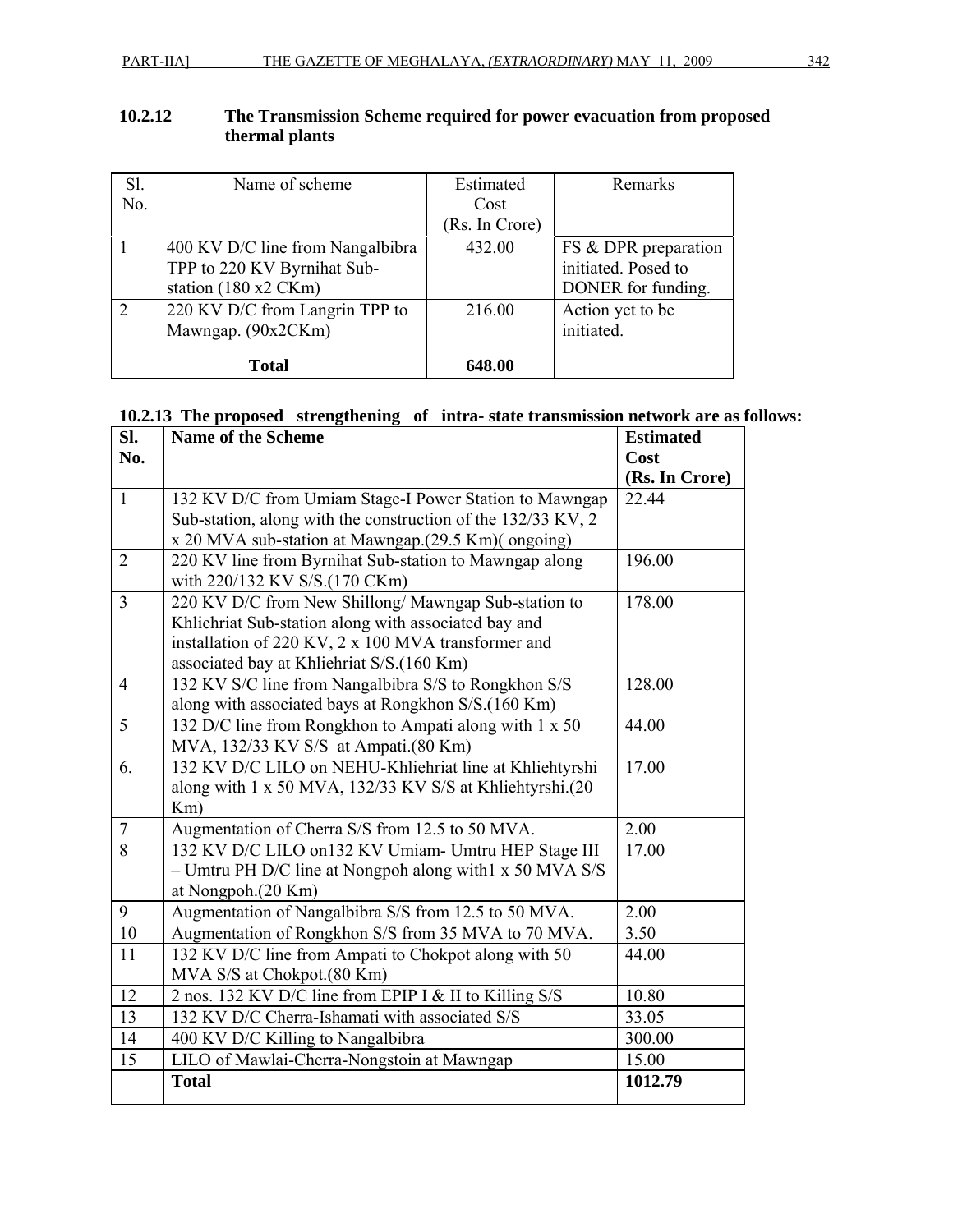|                        |              | MW/Ckm         | Cost           |
|------------------------|--------------|----------------|----------------|
|                        |              |                | (Rs. In Crore) |
| Capacity Addition      | Hydro        | 2663.5 MW      | 15981.00       |
|                        | Thermal      | 1220 MW        | 4880.00        |
| Transmission Lines(KV) | 400          | 570 CKM        | 2393.18        |
|                        | 220          | <b>781 CKM</b> |                |
|                        | 132          | <b>860 CKM</b> |                |
|                        | <b>TOTAL</b> |                | 23254.18       |

#### **10.2.14 Summary of proposed Generation and Transmission projects**

#### **10.2.15 The Parameters included in the proposed under APDRP Phase-II for further improving distribution network in the state are as shown below:**

| Parameters                     | Shillong | Garo  | Jaintia | <b>WC</b>                | CC       | Total                    | Estimated |
|--------------------------------|----------|-------|---------|--------------------------|----------|--------------------------|-----------|
|                                |          | Hills | Hills   |                          |          |                          | Cost      |
|                                |          |       |         |                          |          |                          |           |
| 33/11 KV S/S                   | 50       | 54    | 20      | 31                       | 15       | 170 MVA                  | 3342.00   |
| Package (MVA)                  |          |       |         |                          |          |                          |           |
| Lines Package                  | 81       | 707   | 128     | 110                      | 155      | 1181 KMS                 | 20728.00  |
| 33 KV11KV (Km)                 | 60       | 260.5 | 87      | 164.3                    | 645      | 1216 KMS                 |           |
| DT                             | 1138     | 2276  | 3083    | 1138                     | 2768     | 10403 KVA                | 1917.00   |
| Package(KVA)                   |          |       |         |                          |          |                          |           |
| Metering Package               | 2000     | 20000 | 18000   | 15000                    | 1700     | 72000 Nos                | 1604.00   |
|                                |          |       |         |                          | $\theta$ |                          |           |
| Scada                          |          | 1400  | 700     | $\overline{\phantom{0}}$ | 700      | $\overline{\phantom{a}}$ | 2800.00   |
| 30391.00<br><b>Grand Total</b> |          |       |         |                          |          |                          |           |

Source: P&D of MeSEB

#### **11. STATE'S APPROACH TOWARDS ENERGY CONSERVATION.**

The Meghalaya State government is an overall facilitator and enforcement of EC Act and the responsibility of Meghalaya State Designate Agency (SDA) is to co-ordinate, regulate and enforce provisions of the EC Act within the state. SDA would run its operation from the resources generated from its activities as well as a State Energy Conservation Fund (SEC-fund) being set up for the purposes of promotion of efficient use of energy and conservation within the State. All grants and loans that may be made by the State Government or, Central Government or any other organization or individual for the purposes of this Act would be creditted to the SEC-fund. The Fund shall be utilized for meeting the expenses incurred for implementing the provision of the EC.

The Government of Meghalaya has in its notification vide O.O. No. PE. 14/2002/98-A, dated 22-6- 06 notified the Senior Electrical Inspector as the State Designated Agency for the implementation of Energy Conservation activities and efficiency.The three major roles envisaged for Meghalaya State Designated Agency in implementing EC Act 2001 are: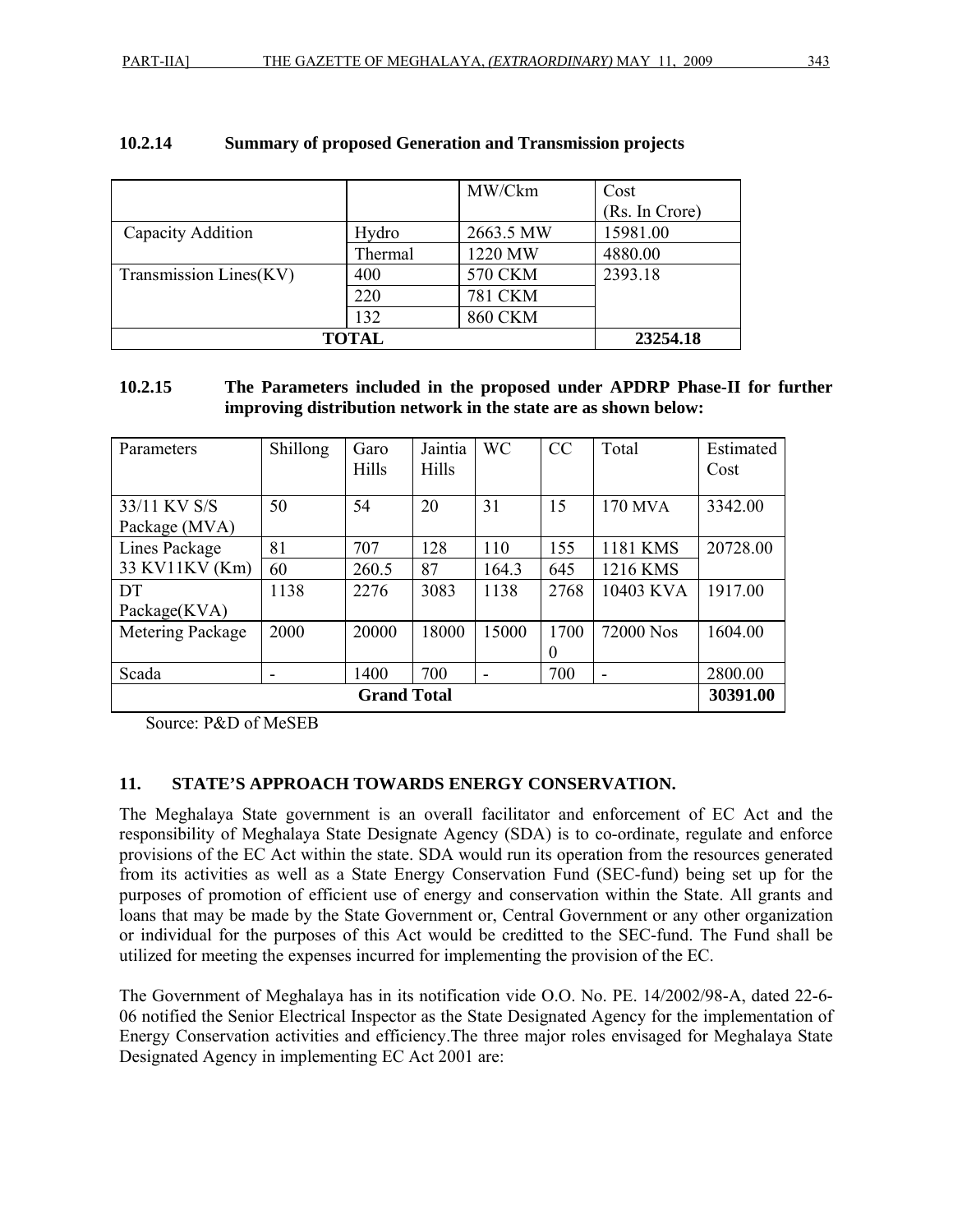•As a Development Agency •As a Facilitator •As a Regulatory / Enforcing Body

The key ingredients of Meghalaya State Designated Agency developmental role include governance, compliance and advocacy of the EC act. The elements related to the developmental role also include the following:

- i) Organization design.
- ii) Capacity building for regulatory
- iii) Facilitation functions, program, monitoring & interactive feedback.
- iv) Provide a platform for local policy development and implementation of the provisions of the EC act.

As facilitators, the initiative on energy conservation would be the MSDA's focal point.Therefore, to create general awareness in Energy Conservation the key promotional programs includes:

- 1. Printing brochures. Pamphlets. Magazines to market energy efficiency.
- 2. Promoting energy efficiency through arrangement of personnel and specialists and organizing training in the techniques for efficient use of energy and its conservation.
- 3. Creating awareness and disseminate information through publicity and advertisements for mass awareness including EE through school education.
- 4. Promoting and facilitating energy efficiency through pilot / demonstration programs.
- 5. Co-ordinating with BEE, State electricity regulatory commission and other related organization and agencies.
- 6. Promoting innovative financing of energy efficiency projects.
- 7. Evolving instruments & delivery mechanism for implementing energy efficiency projects.
- 8. Promoting private and public partnership in efficient use of energy.
- 9. Inducing suppliers and user of electricity to pursue DSM projects which provide a win-win situation to all stake holders.

The regulatory functions of Meghalaya State Designated Agency are:

- i) To boost the tempo of the energy conservation drive by tapping the latent potential for opportunities and activating not so responsive consumers to such efforts through market friendly interventions.
- ii) To develop appropriate and effective compliance mechanisms for ensuring success of the Energy Conservation Act.
- iii) To exercise particular care and attention to deploy a suitable cadre of specialists to cater to the provisions of the Act before national legislation can fulfill its full potential.
- iv) To identify and update information about the key market players  $\&$  segments by building up energy use data bank of various categories of consumers.
- v) To implement EC act.

The Meghalaya State Designated Agency would pursue as its continuing activity for shaping up state level Energy Conservation programs and shall strive

- 1. To implement / enforce the energy conservation building codes, developed by Bureau of Energy Efficiency.
- 2. To amend Energy Conservation buildings codes developed by Bureau of Energy Efficiency to suit the regional and local climatic conditions.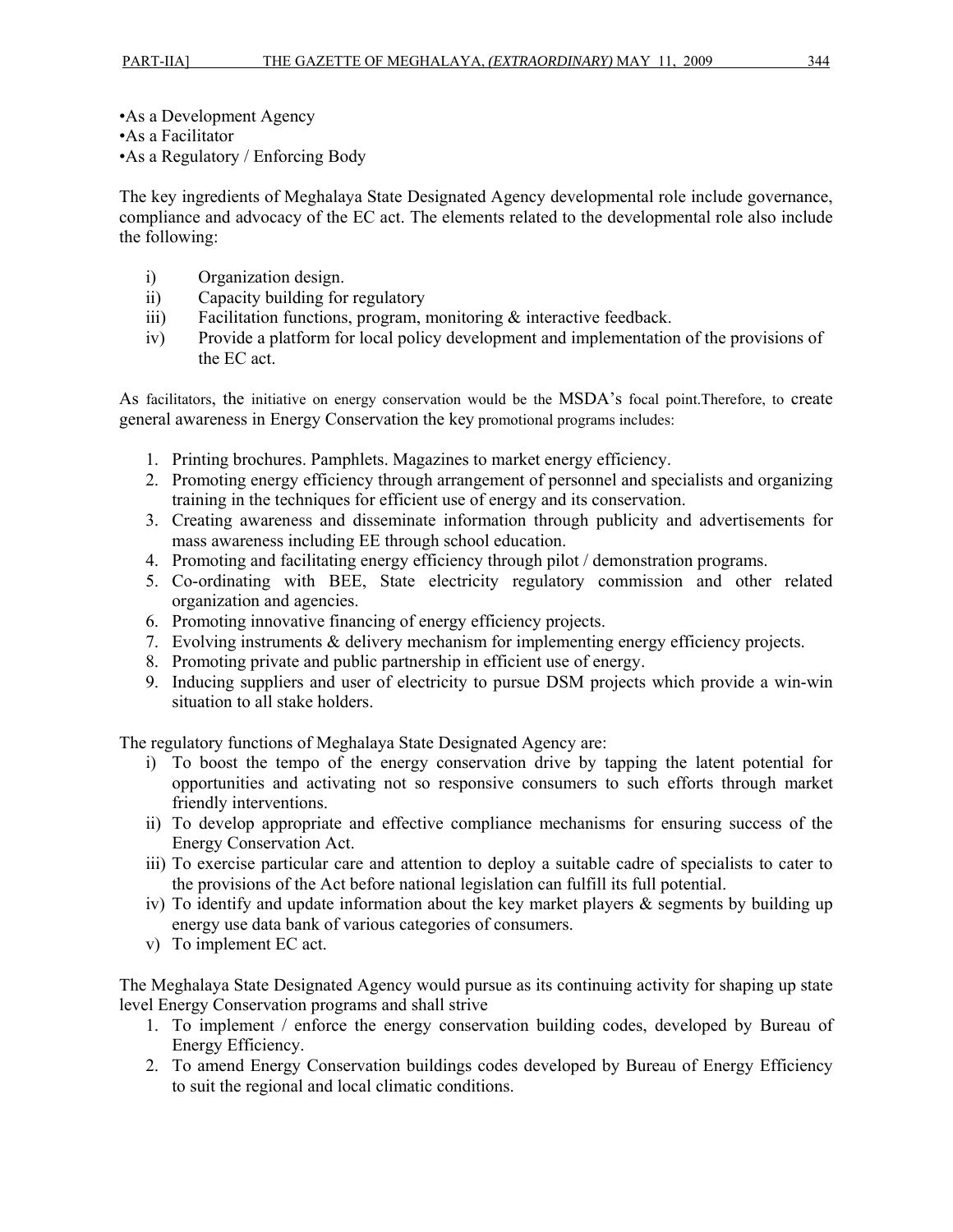- 3. To under take activities in energy efficiency and energy conservation as spearheaded by BEE, MOP
- 4. To notify any building as a designated consumer having connected load of 500 KW or contract demand of 600 KVA.
- 5. To ensure that all designated consumers' appoint certified energy managers / energy auditors.
- 6. To intimate all designated consumers about the mandatory energy audit and ensure that mandatory energy audits are carried out once in 3 years
- 7. To establish systems and procedures to measure monitor and verify energy efficiency results in state level/ individual sectors/ designated consumer.
- 8. To obtain action taken report from designated consumers.
- 9. To prescribe energy conservation norms in manufacturing as developed by Bureau of Energy Efficiency and ensure compliance.
- 10. To prescribe energy consumption standards for specific equipments as developed by Bureau of Energy Efficiency and enforce within the state.
- 11. To direct mandatory display of labels on specified equipments.
- 12. To prohibit manufacture or sale or purchase or import of such specified equipments not confirming to energy consumption standards.
- 13. To coordinate with Bureau of Energy Efficiency, State Government, adjudicating officer, Appellate Tribunal and Courts in enforcement of the EC Act.
- 14. To encourage DSM by assisting the consumer to modify its load and usage of electricity.
- 15. To also play a role alongside power utility/ies, the Electricity Regulatory Commission, electricity consumers and all stake holders on DSM

#### **12.0 STATUS OF RURAL ELECTRIFICATION AND EXISTING INFRASTRUCTURE IN THE STATE.**

| inhabited) $\wedge$<br>6026 | 183              | 314                   | 3428          | 1943                  | 158            |
|-----------------------------|------------------|-----------------------|---------------|-----------------------|----------------|
| 2001(Habited<br>$&$ Un-     | Un-<br>inhabited | per new<br>definition | 31.03.2007    | under<br><b>RGGVY</b> | conventional   |
| Census                      | Villages         | but not as            | up to         | electrified           | through non-   |
| Villages as per             | of               | electrified           | electrified * | be                    | electrified    |
| Total No. of                | Total No.        | Villages              | Villages      | Villages to           | Villages to be |

12.1 The status of rural electrification in the State:

*\*As per the new definition specified under the Ministry of Power's O.M. No.42/1/2001-D (RE) dated 5th February 2004.*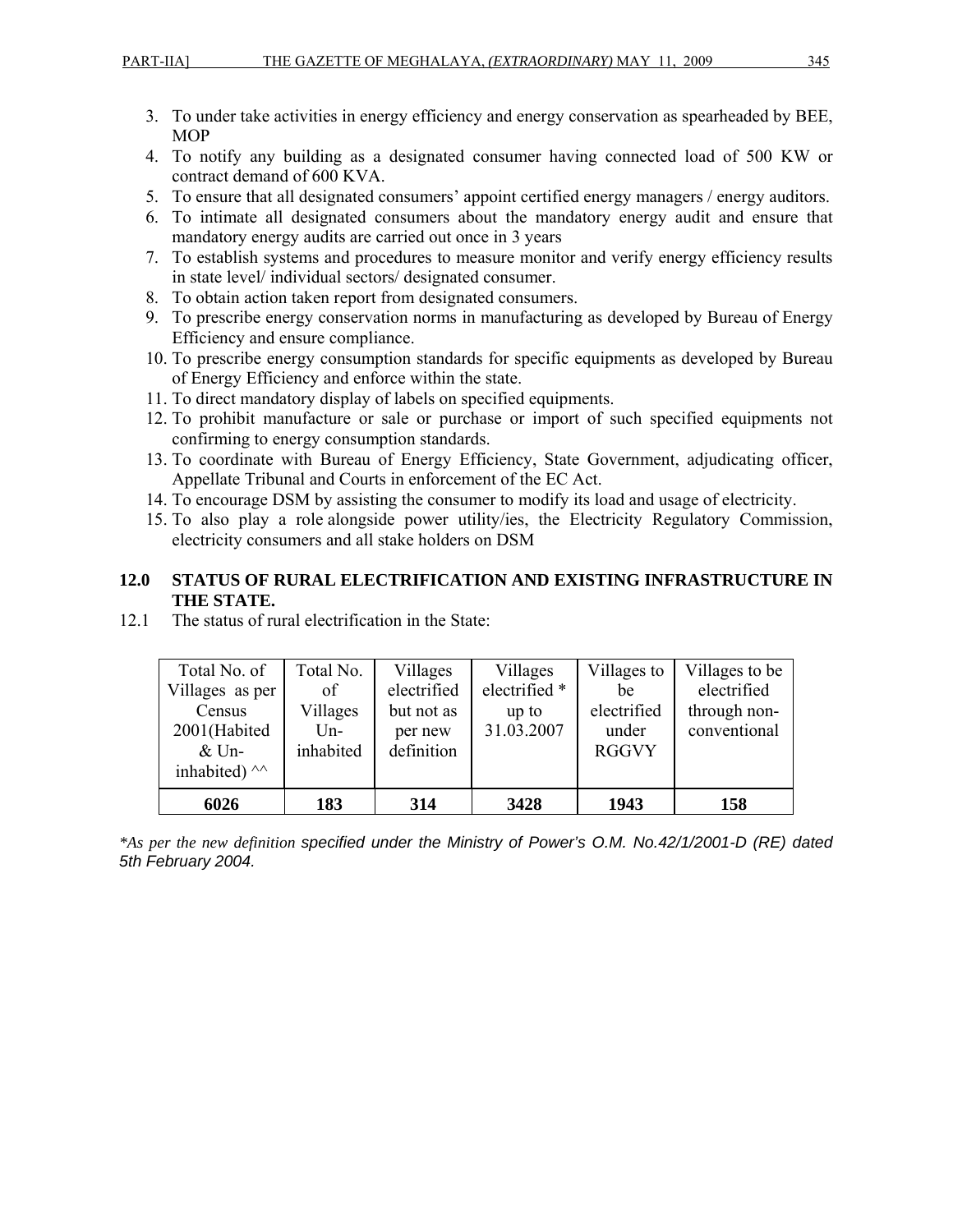| SI.<br>No.     | <b>District</b>  | <b>Total No. of</b><br>villages<br>electrified (by<br>virtue of new<br>definition) | <b>Total No. of</b><br>rural (APL<br>$+$ BPL)<br><b>Households</b><br>electrified. | <b>Total No.</b><br>of BPL<br><b>Households</b><br>electrified<br>(KJ) | <b>Total No of</b><br><b>Pump sets</b><br>energized. |
|----------------|------------------|------------------------------------------------------------------------------------|------------------------------------------------------------------------------------|------------------------------------------------------------------------|------------------------------------------------------|
| 1              | Jaintia Hills    | 360                                                                                | 9253                                                                               | 282                                                                    |                                                      |
| $\overline{2}$ | East Khasi Hills | 805                                                                                | 42825                                                                              | 5518                                                                   |                                                      |
| 3              | Ri Bhoi          | 427                                                                                | 9847                                                                               | 1250                                                                   | 10                                                   |
| 4              | East Garo Hills  | 359                                                                                | 10473                                                                              | 1543                                                                   | $\overline{2}$                                       |
| 5              | South Garo Hills | 222                                                                                | 5068                                                                               | 785                                                                    | 19                                                   |
| 6              | West Garo Hills  | 762                                                                                | 22611                                                                              | 3318                                                                   |                                                      |
| 7              | West Khasi Hills | 493                                                                                | 20691                                                                              | 1346                                                                   |                                                      |
|                | <b>TOTAL</b>     | 3428                                                                               | 205234                                                                             | 14042                                                                  | 31                                                   |

**12.2** The status of electrification of villages (as per the new definition), rural households, BPL households and Pump sets in the State as on 31.03.2007 are shown in the table below:

*\*As per GOM's Notification No. CDD.236/2002/8 dated Shillong the 19th August 2008 ^^ Source MIS of MeSEB.* 

12.3 The Progress of village Electrification (%)



The drop in % of village electrification in 2006-07 is due to the new definition.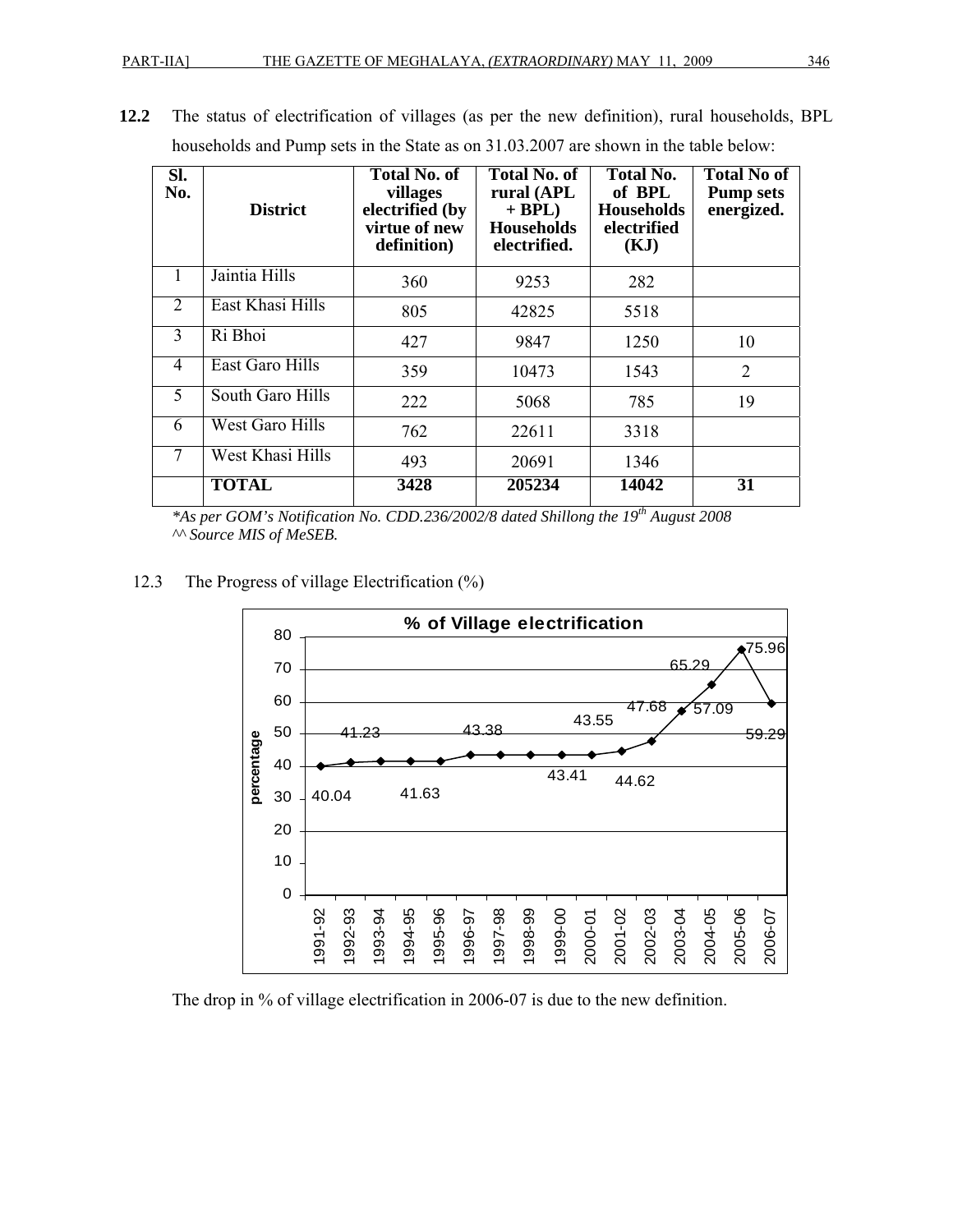12.4 A list of un-electrified villages to be electrified under RGGVY scheme is annexed as Annexure I to VIII



12.5 The growth in demand of electricity in the State (as on 31.03.2007)

12.6 Existing Transmission & Sub-Transmission infrastructure (as on 31.03.2007)

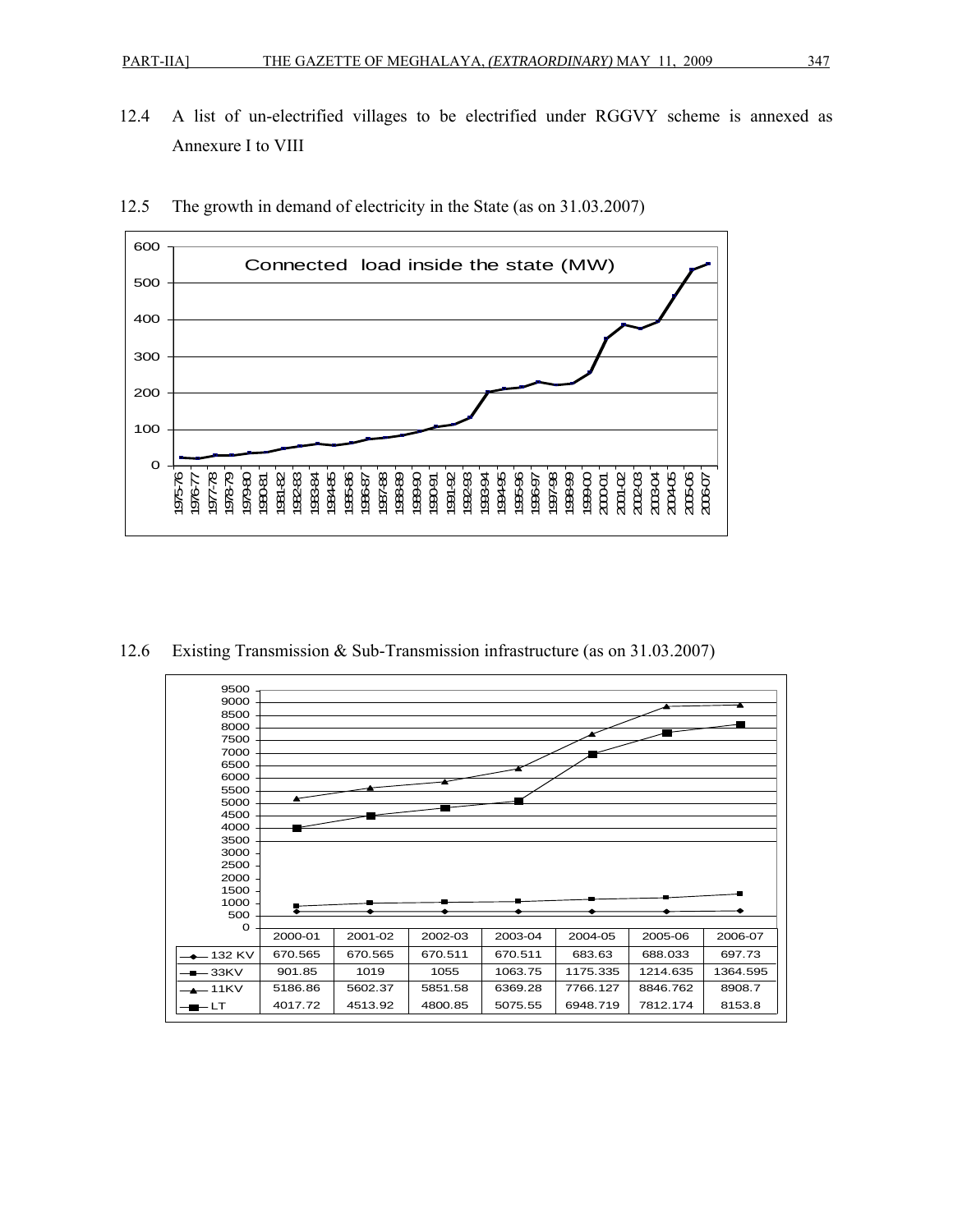| SL.NO.         | Name of the grid Sub-station | Voltage ratio | Capacity (MVA) | Nos.             | Total<br>(MVA) |
|----------------|------------------------------|---------------|----------------|------------------|----------------|
| $\mathbf{1}$   | Mawlai                       | 132/33 KV     | 20             | $\boldsymbol{2}$ | 40.00          |
|                |                              | 132/33 KV     | 12.5           | 1                | 12.50          |
|                |                              | 132/33/11 KV  | 10             | 1                | 10.00          |
| $\overline{2}$ | Umiam                        | 132/33 KV     | 20             | $\mathbf{1}$     | 20.00          |
| 3              | <b>NEHU</b>                  | 132/33 KV     | 20             | $\overline{2}$   | 40.00          |
| $\overline{4}$ | Khliehriat                   | 132/33 KV     | 20             | $\overline{c}$   | 40.00          |
|                |                              | 33/11 KV      | 5              | $\overline{c}$   | 10.00          |
| 5              | Cherra                       | 132/33 KV     | 12.5           | 1                | 10.00          |
|                |                              | 33/11 KV      | 10             | 1                | 1.60           |
|                |                              | 33/11 KV      | 1.6            | 1                | 12.50          |
| 6              | Nongstoin                    | 132/33 KV     | 12.5           | 1                | 12.50          |
|                |                              | 33/11 KV      | 5              | 1                | 5.00           |
| $\overline{7}$ | Nangalbibra                  | 132/33 KV     | 12.5           | $\mathbf{1}$     | 12.50          |
|                |                              | 132/33 KV     | 5              | 1                | 5.00           |
| 8              | Rongkhon                     | 132/33 KV     | 20             | 1                | 15.00          |
|                |                              | 132/33 KV     | 5              | 3                | 5.00           |
|                |                              | 33/11 KV      | 5              | 1                | 40.00          |
| 9              | EPIP-I                       | 132/33 KV     | 20             | $\overline{c}$   | 40.00          |
| 10             | EPIP-II                      | 132/33 KV     | 50             | 1                | 50.00          |
| 11             | <b>NEIGHRIMS</b>             | 132/11 KV     | 10             | $\boldsymbol{2}$ | 20.00          |
| 12             | Lumshnong                    | 132/33 KV     | 5              | $\overline{c}$   | 10.00          |
| 13             | Stage-III P/S                | 132/33 KV     | 10             | 1                | 10.00          |
| 14             | Umtru P/S                    | 132/33 KV     | 20             | 1                | 20.00          |
|                | Total                        |               |                |                  | 441.60         |

# 12.7 Existing Grid Sub-stations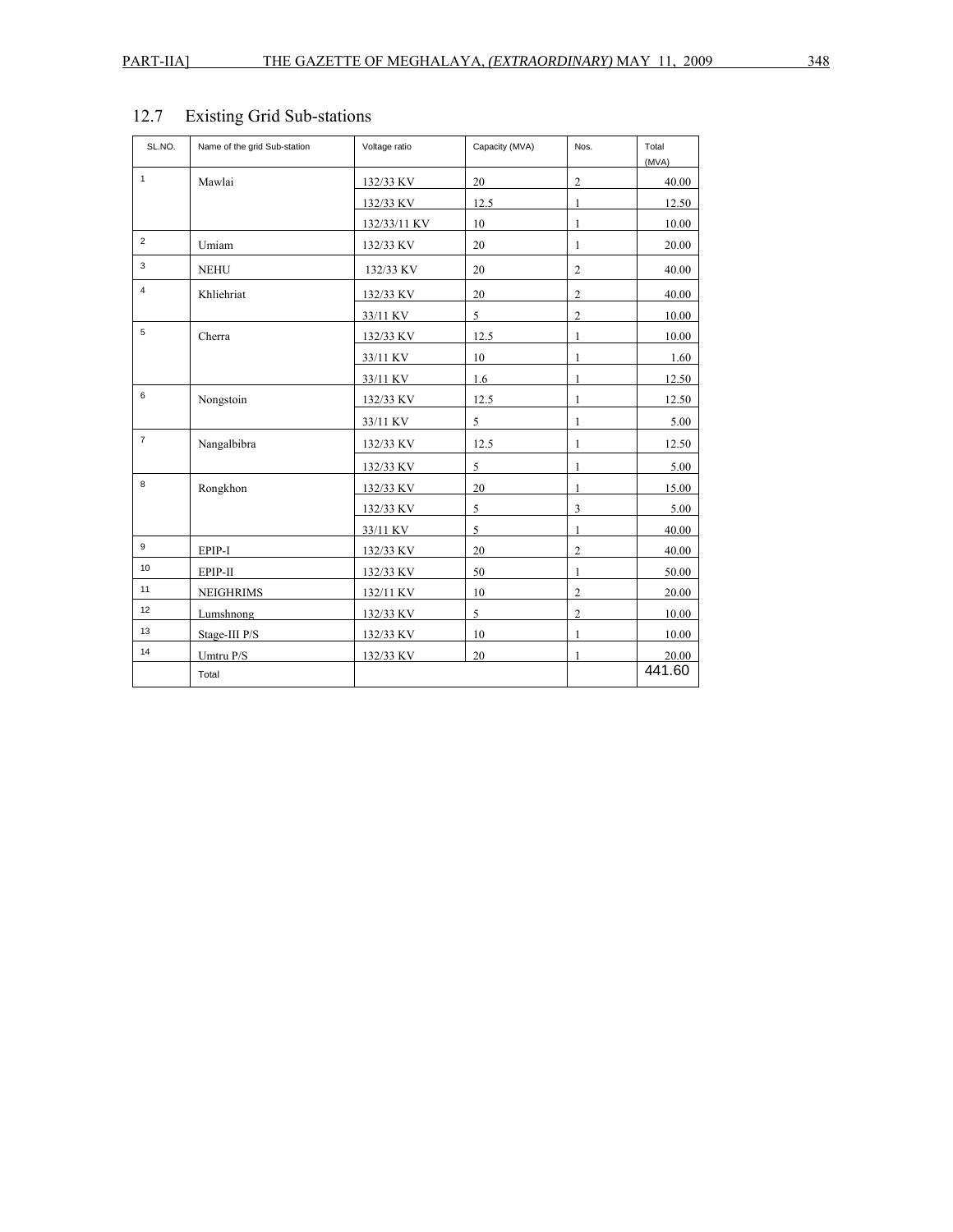# 12.8 Existing 33/11 KV Sub-stations at CD Block levels

| <b>SL</b><br><b>NO</b> | <b>DISTRICT</b>            | <b>BLOCK</b>        | <b>BLOCK</b><br>CODE | 33/11 KV S/S                                | CAP<br>(MVA) | <b>STATUS</b> |
|------------------------|----------------------------|---------------------|----------------------|---------------------------------------------|--------------|---------------|
|                        |                            | Mawphlang           | 17/06/01             | <b>SOHIONG</b>                              | 2.50         |               |
|                        |                            |                     |                      | <b>MAWPHLANG</b>                            | 2.50         |               |
|                        |                            |                     |                      | AIR FORCE 2X5                               | 10.00        |               |
|                        |                            | Mylliem             | 17/06/02             | <b>METER FACTORY 2X5</b>                    | 10.00        |               |
|                        |                            |                     |                      | S.E.FALLS 2X5                               | 10.00        |               |
|                        |                            | Mawryngkneng        | 17/06/03             | LAD NONGKREM 1X 2.5                         | 2.50         |               |
|                        | East Khasi<br><b>Hills</b> | Mawkynrew           | 17/06/04             | JONGSHA 1X1.6                               | 1.60         |               |
| 1                      |                            |                     |                      | LAITUMSAW 1X2.5                             | 2.50         |               |
|                        |                            | Mawsynram           | 17/06/05             | MAWSYNRAM 1X2.5                             | 2.50         |               |
|                        |                            |                     |                      | WEILOI 1X1.6                                | 1.60         |               |
|                        |                            | Shella<br>Bholaganj |                      | MAWPHLANG 1X2.5                             | 2.50         |               |
|                        |                            |                     | 17/06/06             | 132 KV CHERRA 1X10                          | 10.00        |               |
|                        |                            |                     |                      | <b>ISHAMATI 1X1.6</b>                       | 1.6          |               |
|                        |                            | Pynursla            | 17/06/07             | LAITLYNGKOT 1X1.6                           | 1.60         |               |
|                        |                            |                     |                      | PYNURSLA 1X2.5                              | 2.50         |               |
|                        | West Khasi<br><b>Hills</b> | Mawshynrut          | 17/04/01             | RIANGDO 1X1.60                              | 1.60         |               |
|                        |                            | Nongstoin           |                      | <b>NONGKASEN 1X1</b>                        | 1.00         |               |
|                        |                            |                     | 17/04/02             | NONGSTOIN 1X2.5                             | 2.50         |               |
|                        |                            |                     | 17/04/03             | RAMBRAI 16.x1                               | 1.60         |               |
| $\overline{2}$         |                            |                     |                      | MAIRANG 2X2.5                               | 5.00         |               |
|                        |                            | Mairang             |                      | NONGKHLAW 1 x 2.5                           | 2.50         |               |
|                        |                            |                     |                      | KYNSHI 1.6 x1                               | 1.60         |               |
|                        |                            | Ranikor             | 17/04/04             | RANIKOR 1 x0.63                             | 0.63         |               |
|                        |                            | Mawkyrwat           | 17/04/05             | MAWKYRWAT 2.5 +.63<br><b>MAWSAW 1.6 x 1</b> | 3.13<br>1.60 |               |
|                        |                            |                     |                      | <b>JOWAI 3X12.5</b>                         | 37.50        |               |
|                        |                            |                     |                      | KHLIEHTYRSHI (1X2.5)                        | 2.50         |               |
|                        |                            | Thadlaskein         | 17/06/01             | NARTIANG (1X2.5)                            | 2.50         |               |
|                        |                            |                     |                      | PHRAMER (1X2.5)                             | 2.50         |               |
|                        |                            |                     |                      | SHANGPUNG 1X2.5                             | 2.50         |               |
| 3                      | Jaintia Hills              | Laskein             | 17/06/02             | BARATO(1X1.6)                               | 1.60         |               |
|                        |                            |                     |                      | MOOKAIAW(1X1.6)                             | 1.60         |               |
|                        |                            |                     |                      | AMLAREM 1X2.5                               | 2.50         |               |
|                        |                            | Amlarem             | 17/06/03             | DAWKI(1X2.5)                                | 2.50         |               |
|                        |                            |                     |                      | MUKTAPUR(1X1.6)                             | 1.6          |               |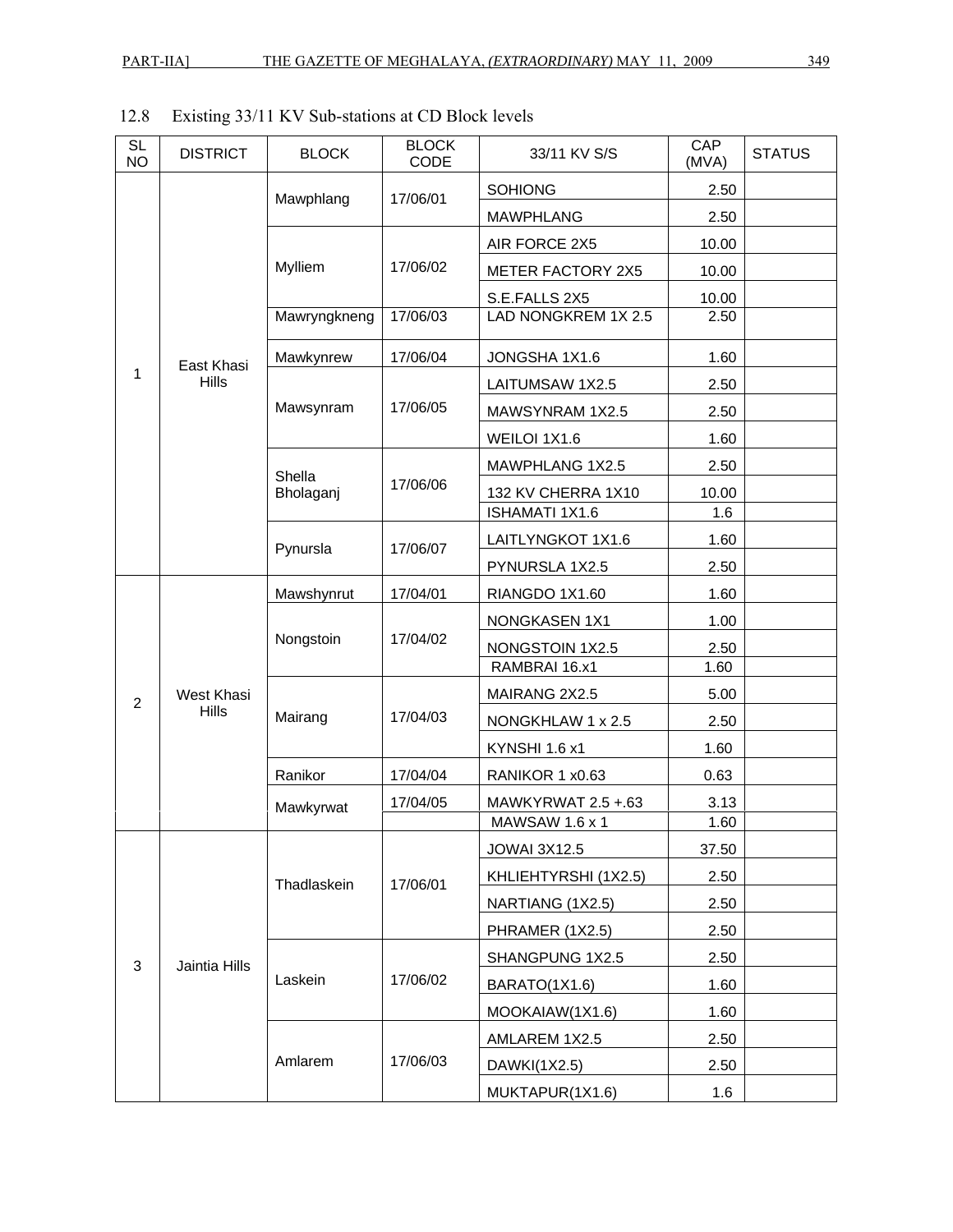|                         |                           |             |          | KHLIEHRIAT 3X11             | 33.00 |                       |
|-------------------------|---------------------------|-------------|----------|-----------------------------|-------|-----------------------|
|                         |                           |             |          | <b>SUTNGA (1X1.6)</b>       | 1.60  |                       |
|                         |                           | Khliehriat  | 17/06/04 | LUMSHNONG (1X2.5)           | 2.50  |                       |
|                         |                           |             |          | UMKIANG (1X2.5)             | 2.50  |                       |
|                         |                           |             |          | SAIPUNG (1X1.6)             | 1.60  |                       |
|                         |                           |             |          | GUEST HOUSE 1X1.6           | 1.60  |                       |
|                         |                           | Umling      | 17/05/01 | <b>GUEST HOUSE 1X2.5</b>    | 2.50  |                       |
|                         |                           |             |          | NONGPOH 1X5.0               | 5.00  |                       |
|                         |                           |             |          | UMSNING 1X2.5               | 2.50  |                       |
| $\overline{\mathbf{4}}$ | Ri Bhoi                   |             |          | UMIAM BAZAR 1X2.5           | 2.50  |                       |
|                         |                           |             |          | UMIAM BAZAR 1X3.5+2.5       | 6.00  |                       |
|                         |                           | Umsning     | 17/05/02 | <b>UMSOHLAIT 1X1.6</b>      | 1.60  |                       |
|                         |                           |             |          | ZERO POINT 1X1.6            | 1.60  |                       |
|                         |                           |             |          | NEW COLONY 2X5.0            | 5.00  |                       |
|                         |                           |             |          | BHOI LYMBONG 1X2.5          | 2.50  |                       |
|                         |                           |             |          | BAJENGDOBA 2X1.6            | 3.20  |                       |
|                         |                           | Resubelpara | 17/02/01 | DAINADUBI 1X1.6             | 1.6   |                       |
|                         |                           |             |          | MENDHIPATHAR (2.5 +<br>1.6) | 4.10  |                       |
|                         | East Garo                 | Dambo       |          | DARUGRE 1X1.6               | 1.60  |                       |
|                         | <b>Hills</b>              | Rongjeng    | 17/02/02 | KHARKUTTA 1X1.6             | 1.60  |                       |
|                         |                           |             |          |                             |       | Under                 |
|                         |                           | Songsak     | 17/02/03 |                             | 1.6   | <b>RGGVY</b><br>Under |
| 5                       |                           | Samanda     | 17/02/04 |                             | 1.6   | <b>RGGVY</b>          |
|                         |                           |             | 17/01/01 | GAROBADA-1 (2.5 + 2.5)      | 5.00  |                       |
|                         |                           |             |          | GAROBADA-2 (1.6)            | 1.60  |                       |
|                         |                           | Selsella    |          | PHULBARI (1.6 + 2.5)        | 4.10  |                       |
|                         |                           |             |          | SALSELLA 1.6)               | 1.60  |                       |
|                         |                           |             |          | HALIDAYGANJ (1X2.5)         | 2.50  |                       |
|                         |                           | Dadengiri   | 17/01/02 | DADENGIRI 1x1.6             | 1.60  |                       |
|                         |                           | Trikilla    | 17/01/03 | TRIKILLA 1x1.6              | 1.60  |                       |
| 6                       | West Garo<br><b>Hills</b> | Betasing    | 17/01/04 | AMPATI 2.5                  | 2.50  |                       |
|                         |                           | Zikzak      | 17/01/05 | MAHENDRAGANJ 2.5            | 2.50  |                       |
|                         |                           |             |          | JENGAL 1X1.6                | 1.60  |                       |
|                         |                           |             |          | RONGKHON 1x 5.0             | 5.0   |                       |
|                         |                           | Rongram     | 17/01/06 | HAWAKHANA 2 x5              | 10.00 |                       |
|                         |                           |             |          | DOBASIPARA 1 x 5            | 5.00  |                       |
|                         |                           |             |          | DAKOPGRE 1 x5               | 5.00  |                       |
|                         |                           |             |          | <b>BARENGAPARA</b>          |       |                       |
|                         |                           | Dalu        | 17/01/07 | $(1.6 + 2.5)$               | 4.10  |                       |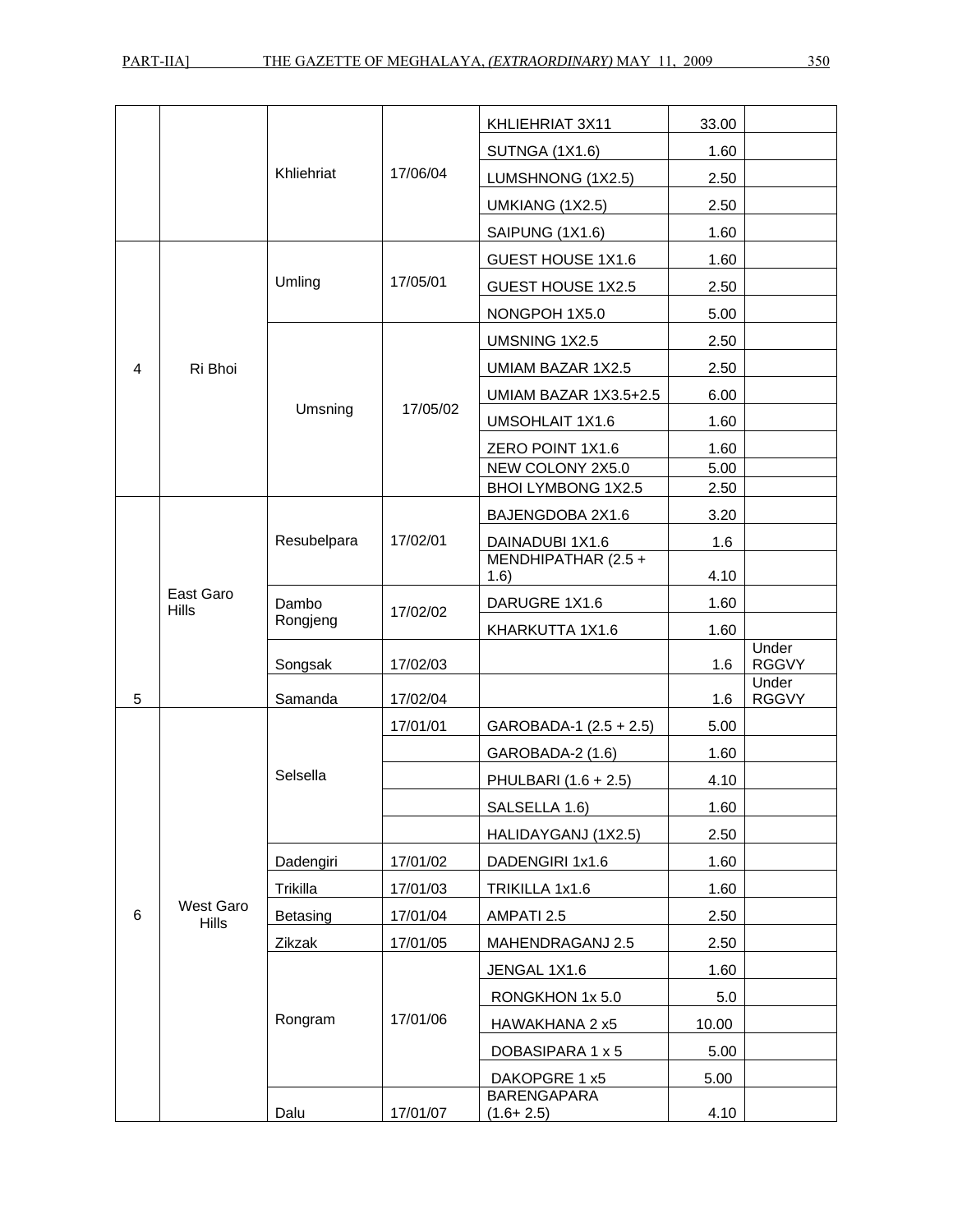|  |                            | <b>GAMBEGRE</b>  |          | GAMBEGRE 1.6 MVA   | 1.60   | Under<br><b>RGGVY</b> |
|--|----------------------------|------------------|----------|--------------------|--------|-----------------------|
|  | South Garo<br><b>Hills</b> | Chokpot          | 17/03/01 | CHOKPOT 1X1.6      | 1.60   |                       |
|  |                            | Bagmarah         | 17/03/02 | BAGHMARA (1.6+2.5) | 4.10   |                       |
|  |                            | Rongara          | 17/03/03 | <b>RONGRA</b>      | 1.60   | Under<br><b>RGGVY</b> |
|  |                            | <b>GAUSAPARA</b> |          | <b>GAUSAPARA</b>   | 1.60   | Under<br><b>RGGVY</b> |
|  |                            |                  |          |                    | 250.63 |                       |

12.9 Franchisee establishment: At present, there is no Franchisee an operation in the State of Meghalaya and the Meghalaya State Electricity Board is putting on effort to promote deployment of Franchisees for the management of rural electricity distribution services as detailed under clause 9 of this document.

#### 13.0 **MONITORING OF THE PLAN**

Progress of the Plan works shall be monitored by the State Government through a high level Committee headed by its Principal Secretary Power, on a quarterly basis and government shall facilitate resolutions of all the difficulties in implementation in order to achieve the objectives of the Plan.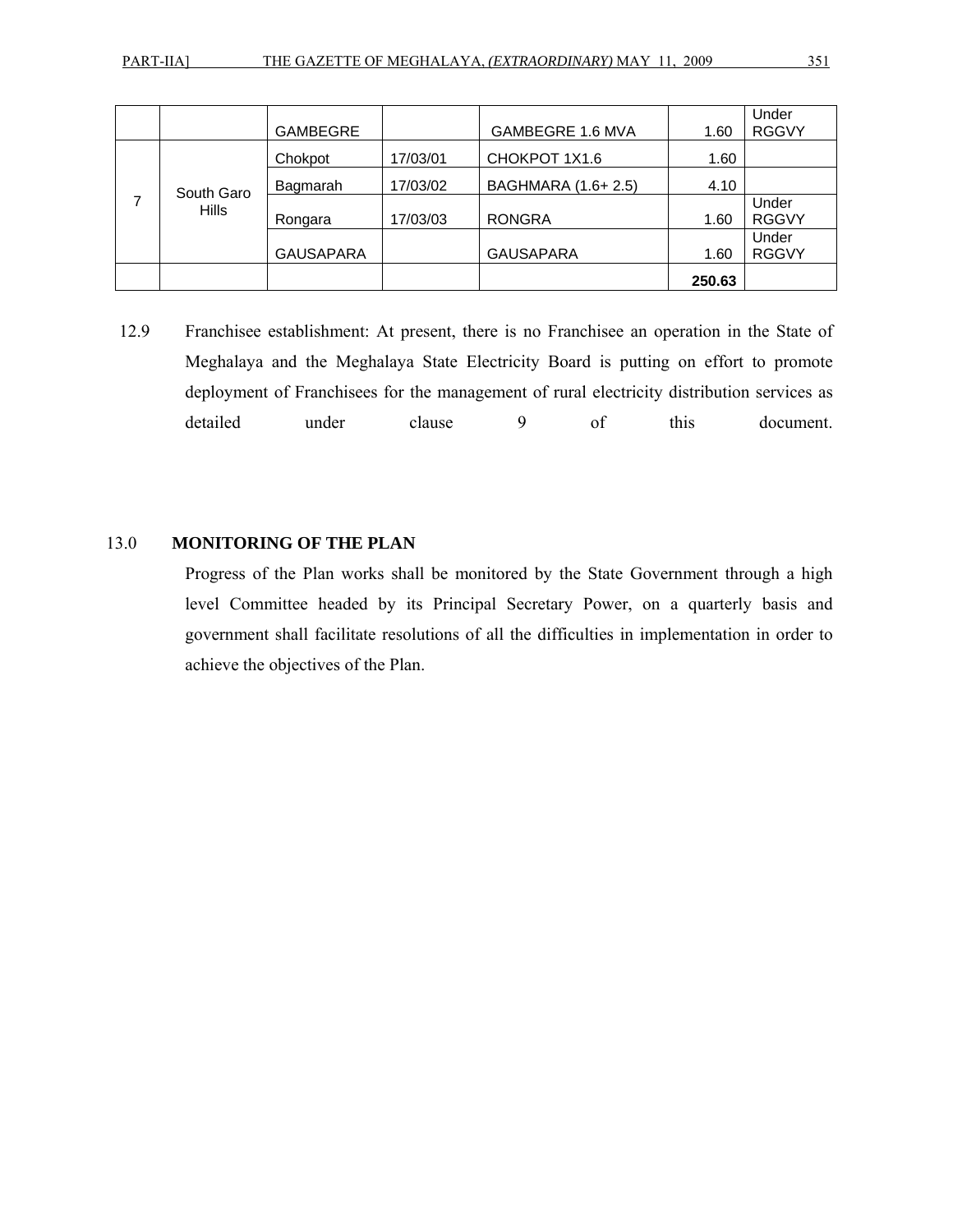#### **ANNEXURES- I**

#### **ABSTRACT OF RGGVY SCHEME IN THE STATE OF MEGHALAYA**

Abbreviations used in the separate detail sheet is as follows:

- **1 DE ~** De-Electrified Villages included in the Scheme**.**
- 2 **UE** ~ Un-Electrified (Virgin) Villages included in the Scheme.
- 
- **3 EL ~** Electrified Villages included in the Scheme for extensification.
- 
- 4 **All villages to be connected to grid by MeSEB**

| SI<br>No.      | Name of the<br><b>District</b>    | <b>PKG</b>   | Name of<br><b>Block</b> | Census<br>Code   | Un-<br>electrified          | De-<br>electrified          | <b>Electrified</b><br><b>Villages</b> | <b>TOT</b> |
|----------------|-----------------------------------|--------------|-------------------------|------------------|-----------------------------|-----------------------------|---------------------------------------|------------|
|                |                                   |              |                         | (2001)           | <b>Villages</b><br>included | <b>Villages</b><br>included | included in the<br><b>Scheme for</b>  |            |
|                |                                   |              |                         |                  | in the                      | in the                      | <b>Extensification</b>                |            |
|                |                                   |              |                         |                  | <b>Scheme</b>               | <b>Scheme</b>               |                                       |            |
| 1              | $\mathbf{2}$                      | $\mathbf{3}$ | 4                       | 5                | 6                           | 7                           | 8                                     | 9          |
|                |                                   |              | Thadlaskein             | 17/7/0001        | $\mathbf{1}$                | 18                          | 57                                    | 76         |
| 1              | <b>JAINTIA HILLS</b>              |              | Laskein                 | 17/7/0002        | $\overline{2}$              | $\overline{7}$              | 42                                    | 51         |
|                | <b>DISTRICT</b>                   |              | Amlarem                 | 17/7/0003        | $\mathbf{1}$                | 8                           | 51                                    | 60         |
|                |                                   |              | Khliehriat              | 17/7/0004        | 14                          | 17                          | 55                                    | 86         |
|                | <b>Sub Total</b>                  |              |                         |                  | 18                          | 50                          | 205                                   | 273        |
| $\overline{2}$ | <b>RI-BHOI</b><br><b>DISTRICT</b> |              | Umling                  | 0001             | 28                          | 21                          | 33                                    | 82         |
|                |                                   |              | Umsning                 | 0002             | 44                          | 13                          | 51                                    | 108        |
|                | <b>Sub Total</b>                  |              |                         |                  | 72                          | 34                          | 84                                    | 190        |
|                |                                   |              | Mawphlang               | 0001             | $\mathbf 0$                 | $\pmb{0}$                   | 33                                    | 33         |
|                |                                   |              | Mylliem                 | 0002             | $\pmb{0}$                   | $\pmb{0}$<br>5              | 25                                    | 25         |
|                | <b>EAST KHASI</b>                 |              | Mawryngkneng            | 0003             | $\pmb{0}$<br>$\pmb{0}$      | $\pmb{0}$                   | 38<br>24                              | 43         |
| 3              | <b>HILLS DISTRICT</b>             |              | Mawkynrew               | 0004<br>0005     | $\mathbf 0$                 | 13                          | 25                                    | 24<br>38   |
|                |                                   |              | Mawsynram<br>Shella-    |                  |                             |                             |                                       |            |
|                |                                   |              | Bholagonj               | 0006             | 0                           | 0                           | 114                                   | 114        |
|                |                                   |              | Pynursla                | 0007             | 0                           | 1                           | 56                                    | 57         |
|                | <b>Sub Total</b>                  |              |                         |                  | $\mathbf 0$                 | 19                          | 315                                   | 334        |
|                |                                   | <b>PKG-I</b> | Nongstoin               | 0002             | 24                          | $\overline{2}$              | 25                                    | 51         |
|                | <b>WEST KHASI</b>                 | <b>PKG-I</b> | Mairang                 | 0003             | 23                          | $\ensuremath{\mathsf{3}}$   | 46                                    | 72         |
| 4              | <b>HILLS DISTRICT</b>             | <b>PKG-I</b> | Ranikor                 | 0004             | 39                          | $\overline{7}$              | $\overline{7}$                        | 53         |
|                |                                   | PKG-I        | Mawkyrwat               | 0005             | 13                          | 3                           | 21                                    | 37         |
|                |                                   | PKG-II       | Mawshynrut              | 0001             | 125                         | 5                           | 27                                    | 157        |
|                | <b>Sub Total</b>                  |              |                         |                  | 224                         | 20                          | 126                                   | 370        |
|                | <b>SOUTH GARO</b>                 | PKG-A        | Chokpot                 | 17/3/0001        | 242                         | 5                           | 9                                     | 256        |
| 5              | <b>HILLS DISTRICT</b>             | PKG-B        | Baghmara                | 17/3/0002        | 51                          | $\overline{9}$              | 14                                    | 74         |
|                |                                   | PKG-B        | Rongra                  | 17/3/0003        | 71                          | $\mathbf{1}$                | 8                                     | 80         |
|                | <b>Sub Total</b>                  |              |                         |                  | 364                         | 15                          | 31                                    | 410        |
|                |                                   | PKG-A        | Tikrikilla<br>Betasing  | 17/1/3<br>17/1/5 | 54                          | 14                          | 52                                    | 120<br>130 |
|                |                                   | PKG-A        | Zikzak                  | 17/1/6           | 34                          | 20                          | 76                                    |            |
|                | <b>WEST GARO</b>                  | PKG-A        |                         |                  | 74                          | 14                          | 73                                    | 161<br>191 |
| 6              | <b>HILLS DISTRICT</b>             | PKG-B        | Rongram                 | 17/01/4          | 92                          | 12                          | 87                                    | 232        |
|                |                                   | PKG-B        | Dalu                    | 17/01/7          | 125                         | 25                          | 82                                    | 237        |
|                |                                   | PKG-C        | Selsella                | 17/01/0001       | $77 \,$                     | 32                          | 128                                   | 102        |
|                |                                   | PKG-C        | Dadengiri               | 17/01/0002       | 78                          | 6                           | 18                                    |            |
|                | <b>Sub Total</b>                  |              |                         |                  | 534                         | 123                         | 516                                   | 1173       |
|                |                                   | PKG-A        | Resubelpara             | 17/02/1          | 61                          | 10                          | 133<br>53                             | 204        |
| 7              | <b>EAST GARO</b>                  | PKG-A        | Songsak<br>Dambo        | 17/02/3          | 88                          | 34                          |                                       | 175        |
|                | <b>HILLS DISTRICT</b>             | PKG-B        | Rongjeng                | 17/02/2          | 171                         | 27                          | 100                                   | 298        |
|                |                                   | PKG-B        | Samanda                 |                  | 41                          | 38                          | 54                                    | 133        |
|                | <b>Sub Total</b>                  |              |                         |                  | 361                         | 109                         | 340                                   | 810        |
|                | <b>Grand Total</b>                |              |                         |                  | 1573                        | 370                         | 1617                                  | 3560       |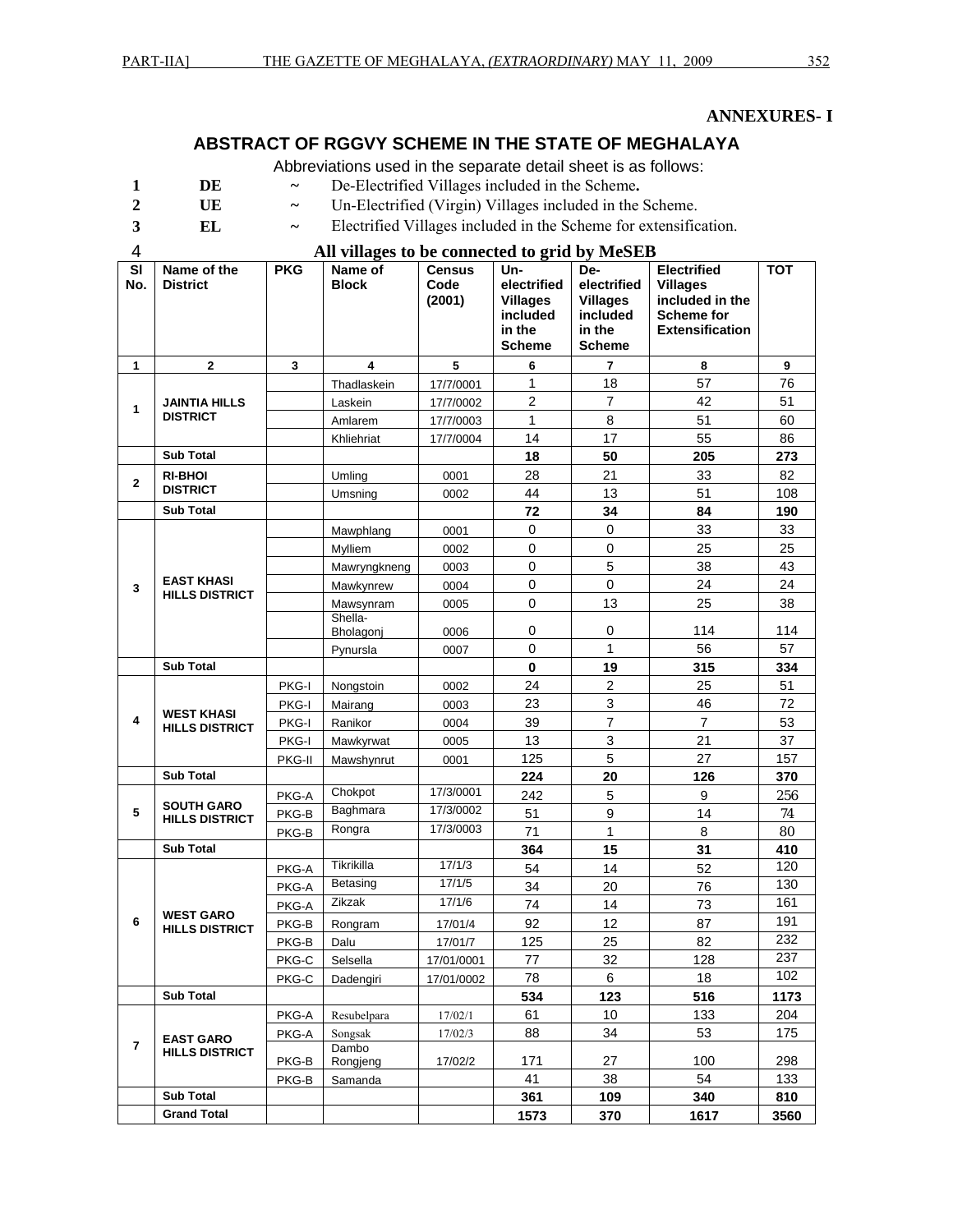#### Annexure-II

#### UN ELECTRIFIED & DE-ELECTRIFIED VILLAGE INCLUDED IN RGGVY UNDER **JAINTIA HILLS DISTRICT**

#### All villages to be connected to grid by MeSEB

| PRESENT STATUS | Sr.<br>No.   | Name of<br><b>Block</b> | <b>Census</b><br>Code<br>(2001) | SI.<br>No.     | <b>Name of Villages</b> | <b>Census</b><br>No.<br>(2001) | <b>Status of</b><br>villages |
|----------------|--------------|-------------------------|---------------------------------|----------------|-------------------------|--------------------------------|------------------------------|
| 1              | $\mathbf{2}$ | 3                       | 4                               | 5              | 6                       | 7                              | 8                            |
| <b>DE</b>      | $\mathbf{1}$ | Thadlaskein             | 17/7/0001                       | $\mathbf{1}$   | longnoh                 | 00565700                       | De-Electrified               |
| DE             |              |                         |                                 | $\overline{2}$ | Kdiap                   | 00557000                       | De-Electrified               |
| DE             |              |                         |                                 | 3              | Lumkhudung              | 00564700                       | De-Electrified               |
| DE             |              |                         |                                 | 4              | Lumkya                  | 00556400                       | De-Electrified               |
| <b>DE</b>      |              |                         |                                 | 5              | Lumrot                  | 00557100                       | De-Electrified               |
| <b>DE</b>      |              |                         |                                 | 6              | Lumstong                | 00557400                       | De-Electrified               |
| <b>DE</b>      |              |                         |                                 | $\overline{7}$ | Moolephaw               | 00561200                       | De-Electrified               |
| <b>DE</b>      |              |                         |                                 | 8              | Mookabeng               | 00558100                       | De-Electrified               |
| DE             |              |                         |                                 | 9              | Mookhoniung             | 00560600                       | De-Electrified               |
| DE             |              |                         |                                 | 10             | Moorap                  | 00559700                       | De-Electrified               |
| DE             |              |                         |                                 | 11             | Mynkrem                 | 00560400                       | De-Electrified               |
| <b>DE</b>      |              |                         |                                 | 12             | Myrjai                  | 00562600                       | De-Electrified               |
| <b>DE</b>      |              |                         |                                 | 13             | Nongkhyllep             | 00559600                       | De-Electrified               |
| DE             |              |                         |                                 | 14             | Plongingkhaw            | 00564800                       | De-Electrified               |
| <b>DE</b>      |              |                         |                                 | 15             | Rakabah                 | 00556900                       | De-Electrified               |
| DE             |              |                         |                                 | 16             | Remain                  | 00558000                       | De-Electrified               |
| DE             |              |                         |                                 | 17             | Thadmynri               | 00544000                       | De-Electrified               |
| DE             |              |                         |                                 | 18             | Khliehriat              | 00558800                       | De-Electrified               |
| DE             |              | <b>Sub Total</b>        |                                 | 18             |                         |                                | De-Electrified               |
| DE             | $\mathbf{2}$ | Laskein                 | 17/7/0002                       | $\mathbf{1}$   | longkasaro              | 00567700                       | De-Electrified               |
| DE             |              |                         |                                 | $\overline{2}$ | Mulieh                  | 00570200                       | De-Electrified               |
| DE             |              |                         |                                 | 3              | Myntkung                | 00571000                       | De-Electrified               |
| DE             |              |                         |                                 | $\overline{4}$ | Pammanik                | 00571100                       | De-Electrified               |
| DE             |              |                         |                                 | 5              | Thadsning               | 00568400                       | De-Electrified               |
| DE             |              |                         |                                 | 6              | Thanthriang             | 00569200                       | De-Electrified               |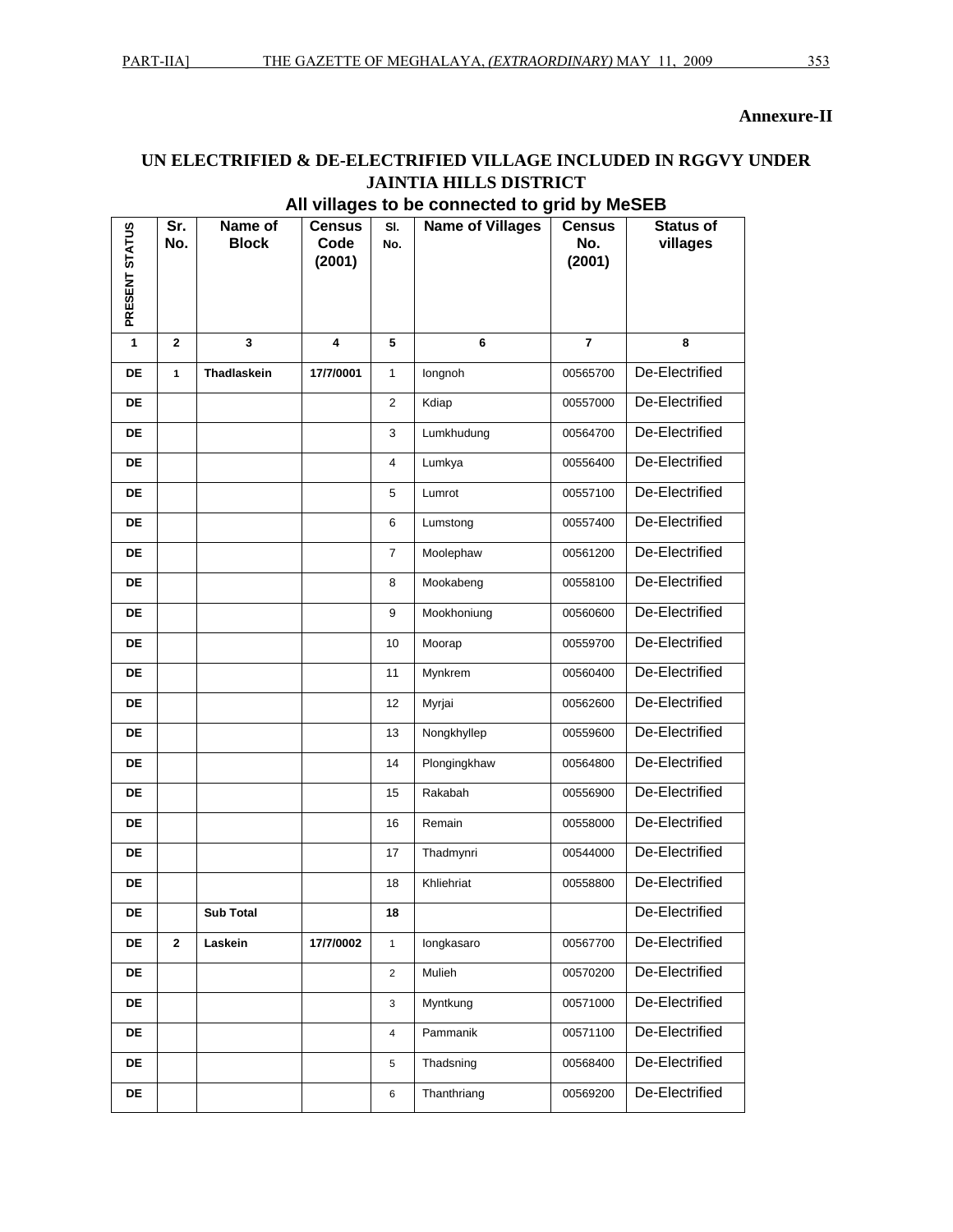| DE        |   |                            |           | $\overline{7}$ | TumTum                   | 00567600 | De-Electrified |
|-----------|---|----------------------------|-----------|----------------|--------------------------|----------|----------------|
| DE        |   | <b>Sub Total</b>           |           | 7              |                          |          | De-Electrified |
| DE        | 3 | Amlarem                    | 17/7/0003 | $\mathbf{1}$   | Amtra                    | 00582200 | De-Electrified |
| <b>DE</b> |   |                            |           | $\overline{2}$ | Bhoi Kyrwen              | 00581400 | De-Electrified |
| <b>DE</b> |   |                            |           | 3              | Lakroh                   | 00581500 | De-Electrified |
| <b>DE</b> |   |                            |           | 4              | Pamtadong                | 00575900 | De-Electrified |
| DE        |   |                            |           | 5              | Pdengkseh                | 00578600 | De-Electrified |
| DE        |   |                            |           | 6              | Samanong                 | 00574700 | De-Electrified |
| DE        |   |                            |           | $\overline{7}$ | Tamabil                  | 00579700 | De-Electrified |
| DE        |   |                            |           | 8              | Sankhat                  | 00583100 | De-Electrified |
| DE        |   | <b>Sub Total</b>           |           | 8              |                          |          | De-Electrified |
| DE        | 4 | Khliehriat                 | 17/7/0004 | $\mathbf{1}$   | Borghat                  | 00599700 | De-Electrified |
| DE        |   |                            |           | $\overline{2}$ | Daistong                 | 00592000 | De-Electrified |
| DE        |   |                            |           | 3              | Danaumbluh               | 00602100 | De-Electrified |
| DE        |   |                            |           | 4              | Donaskur                 | 00602000 | De-Electrified |
| DE        |   |                            |           | 5              | Jarain                   | 00588500 | De-Electrified |
| DE        |   |                            |           | 6              | Lama                     | 00599500 | De-Electrified |
| <b>DE</b> |   |                            |           | $\overline{7}$ | Lura                     | 00592200 | De-Electrified |
| DE        |   |                            |           | 8              | <b>Mulait Sumer</b>      | 00586300 | De-Electrified |
| DE        |   |                            |           | 9              | Musniang Lamare<br>(Old) | 00596800 | De-Electrified |
| DE        |   |                            |           | 10             | Mynthning                | 00586600 | De-Electrified |
| DE        |   |                            |           | 11             | Nongthymme               | 00591600 | De-Electrified |
| DE        |   |                            |           | 12             | Ratachera                | 00602400 | De-Electrified |
| DE        |   |                            |           | 13             | Shymplong                | 00601200 | De-Electrified |
| DE        |   |                            |           | 14             | Ummat                    | 00599400 | De-Electrified |
| DE        |   |                            |           | 15             | Umrasian                 | 00597200 | De-Electrified |
| DE        |   |                            |           | 16             | Umrasong                 | 00597300 | De-Electrified |
| DE        |   |                            |           | 17             | Saipung                  | 00592100 | De-Electrified |
| DE        |   | Sub Total(DE)              |           | 17             |                          |          | De-Electrified |
| DE        |   | <b>Grand Total</b><br>(DE) |           | 50             |                          |          | De-Electrified |
| UE        | 1 | Thadlaskein                | 17/7/0001 | 1              | Maskut                   | 00562300 | Un-Electrified |
| UE        |   | <b>Sub Total</b>           |           | $\mathbf{1}$   |                          |          | Un-Electrified |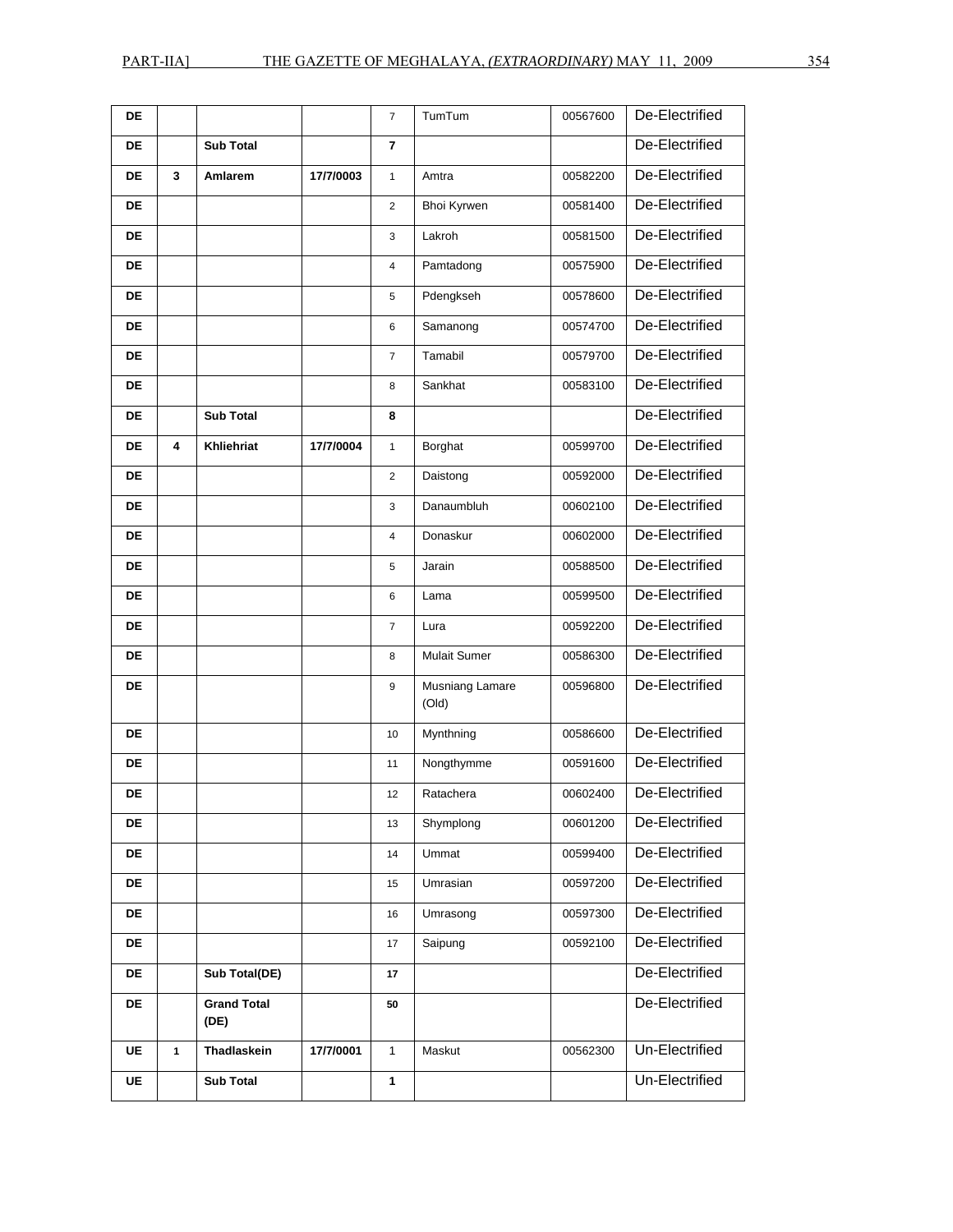| <b>UE</b> | $\mathbf{2}$ | Laskein                    | 17/7/0002 | $\mathbf{1}$    | Khatkasla   | 00567300 | Un-Electrified |
|-----------|--------------|----------------------------|-----------|-----------------|-------------|----------|----------------|
| <b>UE</b> |              |                            |           | $\overline{2}$  | Psiar       | 00567400 | Un-Electrified |
| <b>UE</b> |              | <b>Sub Total</b>           |           | $\mathbf{2}$    |             |          | Un-Electrified |
| <b>UE</b> | 3            | Amlarem                    | 17/7/0003 | $\mathbf{1}$    | Jaliakhola  | 00583200 | Un-Electrified |
| <b>UE</b> |              | <b>Sub Total</b>           |           | $\mathbf{1}$    |             |          | Un-Electrified |
| UE        | 4            | Khliehriat                 | 17/7/0004 | $\mathbf{1}$    | Bambaithol  | 00598000 | Un-Electrified |
| <b>UE</b> |              |                            |           | 2               | Dimasitung  | 00598500 | Un-Electrified |
| <b>UE</b> |              |                            |           | 3               | Hingaria    | 00600700 | Un-Electrified |
| <b>UE</b> |              |                            |           | $\overline{4}$  | Huroi       | 00600800 | Un-Electrified |
| <b>UE</b> |              |                            |           | 5               | Jongria Old | 00596100 | Un-Electrified |
| <b>UE</b> |              |                            |           | 6               | Kaiengphol  | 00598200 | Un-Electrified |
| UE        |              |                            |           | $\overline{7}$  | Kaiengpui   | 00598100 | Un-Electrified |
| UE        |              |                            |           | 8               | Kayengnala  | 00598400 | Un-Electrified |
| <b>UE</b> |              |                            |           | 9               | Khongoi     | 00598600 | Un-Electrified |
| <b>UE</b> |              |                            |           | 10 <sup>1</sup> | Moulchain   | 00596400 | Un-Electrified |
| <b>UE</b> |              |                            |           | 11              | Moulhoi     | 00594300 | Un-Electrified |
| <b>UE</b> |              |                            |           | 12              | Nachanzol   | 00601600 | Un-Electrified |
| <b>UE</b> |              |                            |           | 13              | P.Zoar      | 00594200 | Un-Electrified |
| <b>UE</b> |              |                            |           | 14              | Lumiarain   | 00593600 | Un-Electrified |
| UE        |              | Sub Total(UN)              |           | 14              |             |          | Un-Electrified |
| UE        |              | <b>Grand Total</b><br>(UN) |           | 18              |             |          | Un-Electrified |
|           |              | <b>Grand Total</b>         |           | 68              |             |          |                |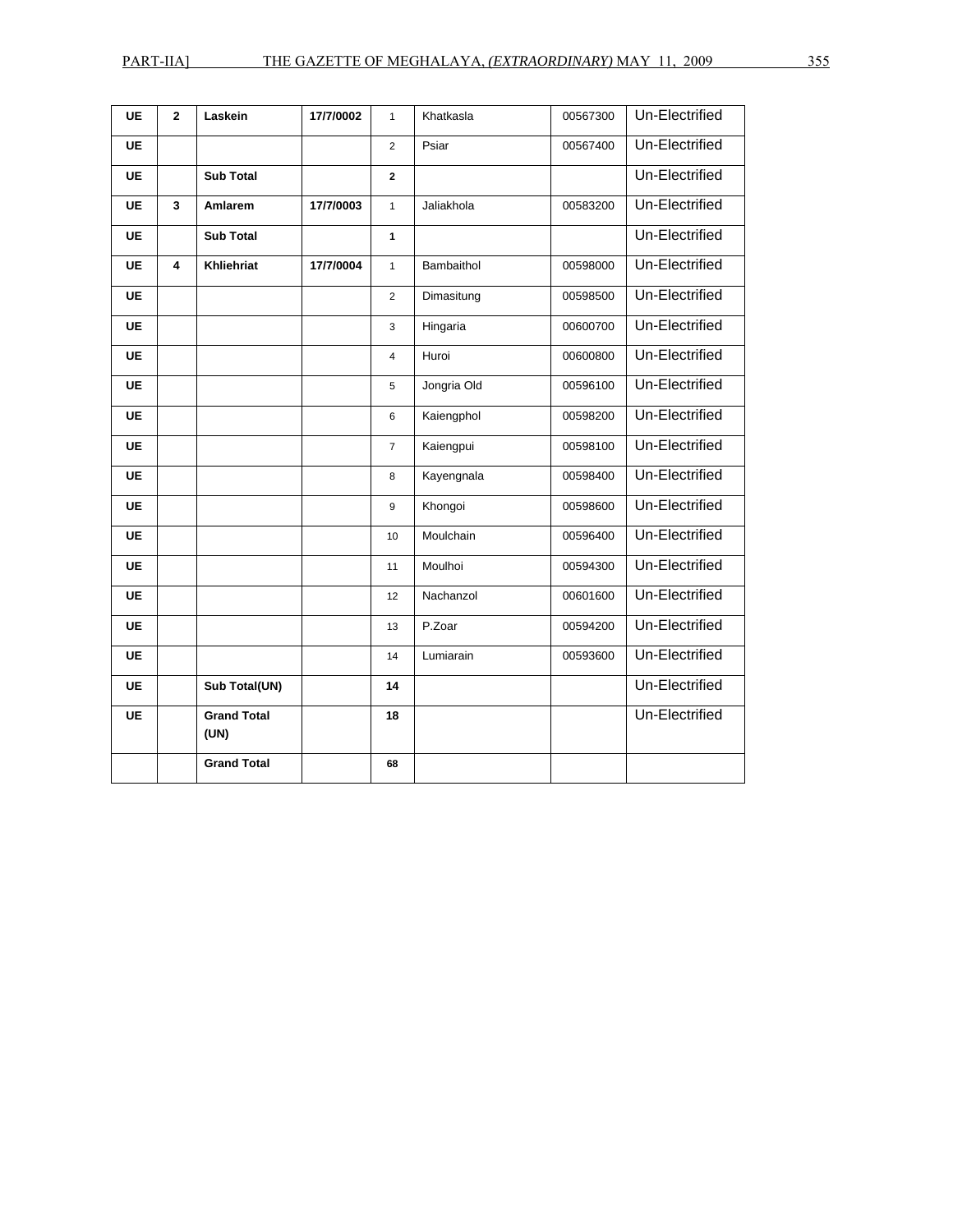#### UN ELECTRIFIED & DE-ELECTRIFIED VILLAGE INCLUDED IN RGGVY UNDER **EAST KHASI HILLS DISTRICT** All villages to be connected to grid by MeSEB

| PRESENT STATUS | Sr.<br>No.     | Name of<br><b>Block</b> | <b>Census</b><br>Code<br>(2001) | SI.<br>No.     | <b>Name of Villages</b> | <b>Census</b><br>No.<br>(2001) | <b>Status of</b><br>villages |
|----------------|----------------|-------------------------|---------------------------------|----------------|-------------------------|--------------------------------|------------------------------|
| 1              | $\overline{2}$ | 3                       | 4                               | 5              | 6                       | $\overline{7}$                 | 8                            |
| <b>DE</b>      | 1              | Mawryngkneng            | 17/06/'0003                     | 1              | Lumdiengsai             | 00487600                       | De-Electrified               |
| <b>DE</b>      |                |                         |                                 | $\overline{2}$ | Mawiong Sung            | 00491000                       | De-Electrified               |
| <b>DE</b>      |                |                         |                                 | 3              | Mynriang                | 00488900                       | De-Electrified               |
| <b>DE</b>      |                |                         |                                 | 4              | Ryngksaw                | 00489300                       | De-Electrified               |
| <b>DE</b>      |                |                         |                                 | 5              | Wah-Suri                | 00488000                       | De-Electrified               |
| <b>DE</b>      |                | <b>Sub Total</b>        |                                 | 5              |                         |                                |                              |
| <b>DE</b>      | $\overline{2}$ | <b>Mawsynram</b>        | 17/06/'0005                     | $\mathbf{1}$   | Betgora                 | 00516800                       | De-Electrified               |
| <b>DE</b>      |                |                         |                                 | $\overline{2}$ | Bordup                  | 00514800                       | De-Electrified               |
| <b>DE</b>      |                |                         |                                 | 3              | Chirakata               | 00514700                       | De-Electrified               |
| <b>DE</b>      |                |                         |                                 | $\overline{4}$ | lapshynreh              | 00511400                       | De-Electrified               |
| <b>DE</b>      |                |                         |                                 | 5              | Ingkyrsha               | 00508300                       | De-Electrified               |
| <b>DE</b>      |                |                         |                                 | 6              | Jairam                  | 00511100                       | De-Electrified               |
| <b>DE</b>      |                |                         |                                 | $\overline{7}$ | Khabri(Garo)            | 00511500                       | De-Electrified               |
| DE             |                |                         |                                 | 8              | Khabri(Khasi)           | 00511700                       | De-Electrified               |
| <b>DE</b>      |                |                         |                                 | 9              | Makhali                 | 00515100                       | De-Electrified               |
| <b>DE</b>      |                |                         |                                 | 10             | Mawdngien               | 00509000                       | De-Electrified               |
| <b>DE</b>      |                |                         |                                 | 11             | Nongkriah               | 00514600                       | De-Electrified               |
| <b>DE</b>      |                |                         |                                 | 12             | Ryngku Skong            | 00508900                       | De-Electrified               |
| <b>DE</b>      |                |                         |                                 | 13             | Trajamra                | 00511900                       | De-Electrified               |
| DE             |                | <b>Sub Total</b>        |                                 | 13             |                         |                                |                              |
| <b>DE</b>      | 3              | Pynursla                | 17/06/'0007                     | 1              | Hut-Nongjri             | 00546900                       | De-Electrified               |
| <b>DE</b>      |                | <b>Sub Total</b>        |                                 | 1              |                         |                                |                              |
| <b>DE</b>      |                | <b>Grand Total (DE)</b> |                                 | 19             |                         |                                |                              |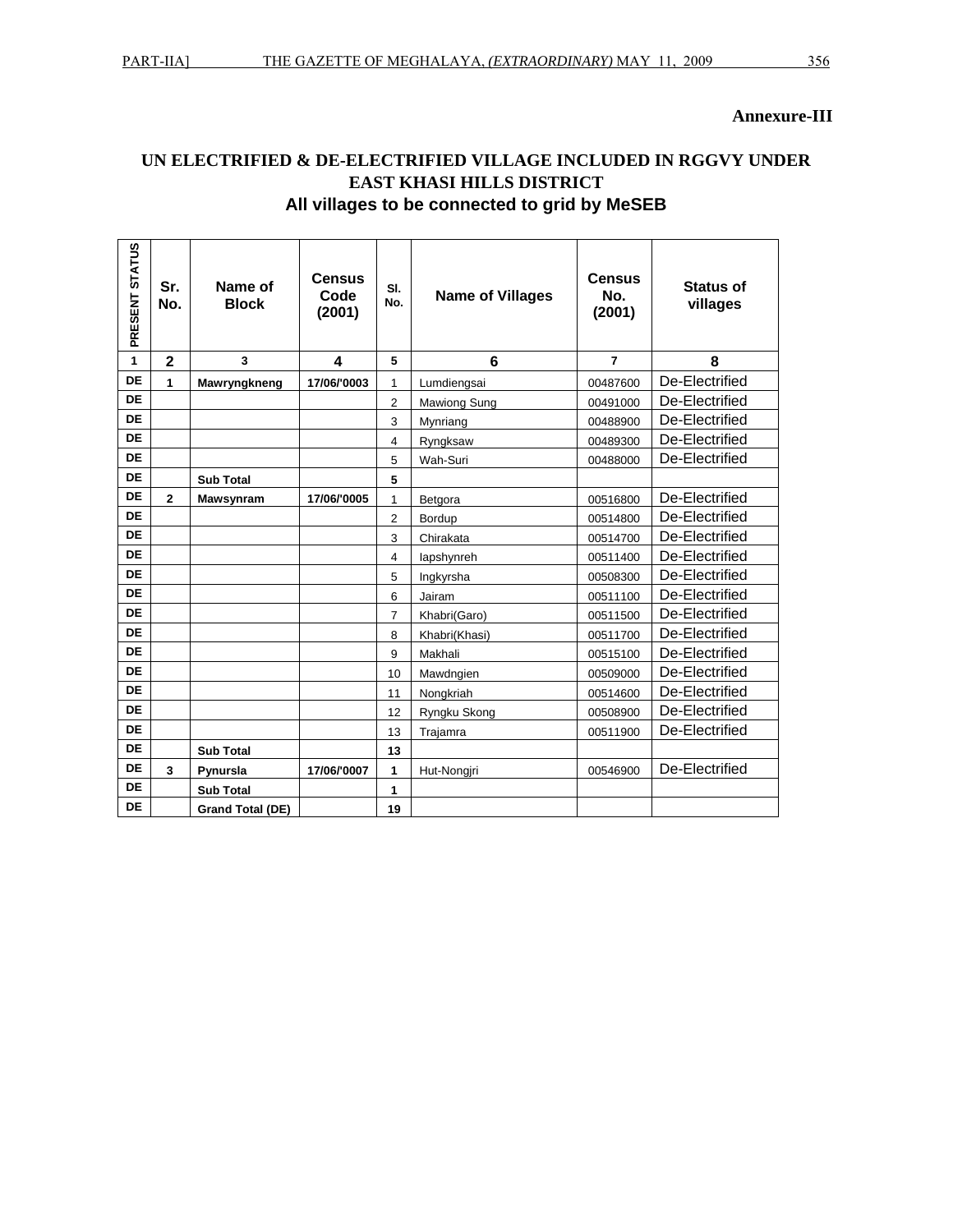#### **Annexure-IV**

 $\overline{\phantom{a}}$ 

### UN ELECTRIFIED & DE-ELECTRIFIED VILLAGE INCLUDED IN RGGVY UNDER RI **BHOI DISTRICT**

| PRESENT STATUS | Sr.<br>No.   | Name of<br><b>Block</b> | Census<br>Code<br>(2001) | SI.<br>No.     | <b>Name of Villages</b>   | <b>Census</b><br>No.<br>(2001) | <b>Status of villages</b> |
|----------------|--------------|-------------------------|--------------------------|----------------|---------------------------|--------------------------------|---------------------------|
| 1              | $\mathbf{2}$ | 3                       | 4                        | 5              | 6                         | 7                              | 8                         |
| DE             | 1            | <b>Umling</b>           | 17/0005/0001             | 1              | Bakhlapara                | 00401100                       | De-Electrified            |
| DE             |              |                         |                          | $\overline{c}$ | Balakhowa                 | 00402800                       | De-Electrified            |
| DE             |              |                         |                          | 3              | <b>Bilpara</b>            | 00401000                       | De-Electrified            |
| DE             |              |                         |                          | 4              | Chhota Killing            | 00412400                       | De-Electrified            |
| DE             |              |                         |                          | 5              | lew Mawroh (Sakurbaria)   | 00400000                       | De-Electrified            |
| DE             |              |                         |                          | 6              | Jalilum                   | 00406500                       | De-Electrified            |
| DE             |              |                         |                          | 7              | Jalithem (Nongkhrit)      | 00406600                       | De-Electrified            |
| DE             |              |                         |                          | 8              | Mawskeilum                | 00405000                       | De-Electrified            |
| <b>DE</b>      |              |                         |                          | 9              | Nongbirlum                | 00405800                       | De-Electrified            |
| DE             |              |                         |                          | 10             | Nongbirthem Mawtamur      | 00406000                       | De-Electrified            |
| DE             |              |                         |                          | 11             | Nongrim Jirang            | 00400600                       | De-Electrified            |
| DE             |              |                         |                          | 12             | Pahamjula - A             | 00408500                       | De-Electrified            |
| <b>DE</b>      |              |                         |                          | 13             | Pahamshru                 | 00400200                       | De-Electrified            |
| DE             |              |                         |                          | 14             | Pahamumsaliang            | 00399800                       | De-Electrified            |
| DE             |              |                         |                          | 15             | Pynker-A                  | 00407900                       | De-Electrified            |
| DE             |              |                         |                          | 16             | Sokunjira                 | 00400800                       | De-Electrified            |
| <b>DE</b>      |              |                         |                          | 17             | Tamon Panglong (Kharpati) | 00422300                       | De-Electrified            |
| DE             |              |                         |                          | 18             | Tasku                     | 00406900                       | De-Electrified            |
| <b>DE</b>      |              |                         |                          | 19             | Umsohbar                  | 00403900                       | De-Electrified            |
| DE             |              |                         |                          | 20             | Umiong                    | 00400900                       | De-Electrified            |
| DE             |              |                         |                          | 21             | Umjurha                   | 00402600                       | De-Electrified            |
|                |              | <b>Sub Total</b>        |                          | 21             |                           |                                |                           |
| DE             | $\mathbf{2}$ | Umsning                 | 17/0005/0002             | 1              | Ksehkynjoin               | 00436200                       | De-Electrified            |
| DE             |              |                         |                          | $\overline{c}$ | Lapudui                   | 00446400                       | De-Electrified            |
| DE             |              |                         |                          | 3              | Mawkhap                   | 00441800                       | De-Electrified            |
| DE             |              |                         |                          | 4              | Mawrathud                 | 00435900                       | De-Electrified            |
| DE             |              |                         |                          | 5              | Niangdai                  | 00452400                       | De-Electrified            |
| DE             |              |                         |                          | 6              | Nongdewsaw                | 00437400                       | De-Electrified            |
| DE             |              |                         |                          | 7              | Nongkyndong               | 00454000                       | De-Electrified            |
| DE             |              |                         |                          | 8              | Pamlatar                  | 00426800                       | De-Electrified            |
| DE             |              |                         |                          | 9              | Pdengnongrim              | 00430100                       | De-Electrified            |
| DE             |              |                         |                          | 10             | Rilong                    | 00441700                       | De-Electrified            |
| DE             |              |                         |                          | 11             | Sohphoh                   | 00435500                       | De-Electrified            |
| DE             |              |                         |                          | 12             | Thadrang                  | 00446000                       | De-Electrified            |
| DE             |              |                         |                          | 13             | Umdihdkhar(Mawshrieh)     | 00439800                       | De-Electrified            |
| DE             |              | <b>Sub Total</b>        |                          | 13             |                           |                                |                           |
| DE             |              | Grand Total(DE)         |                          | 34             |                           |                                |                           |
| UE             | 1            | <b>Umling</b>           | 17/0005/0001             | 1              | Daka Pathar               | 00410300                       | Un-Electrified            |
| UE             |              |                         |                          | 2              | Koinadhara                | 00410900                       | Un-Electrified            |
| UE             |              |                         |                          | 3              | Akhoinijira               | 00403800                       | Un-Electrified            |

#### All villages to be connected to grid by MeSEB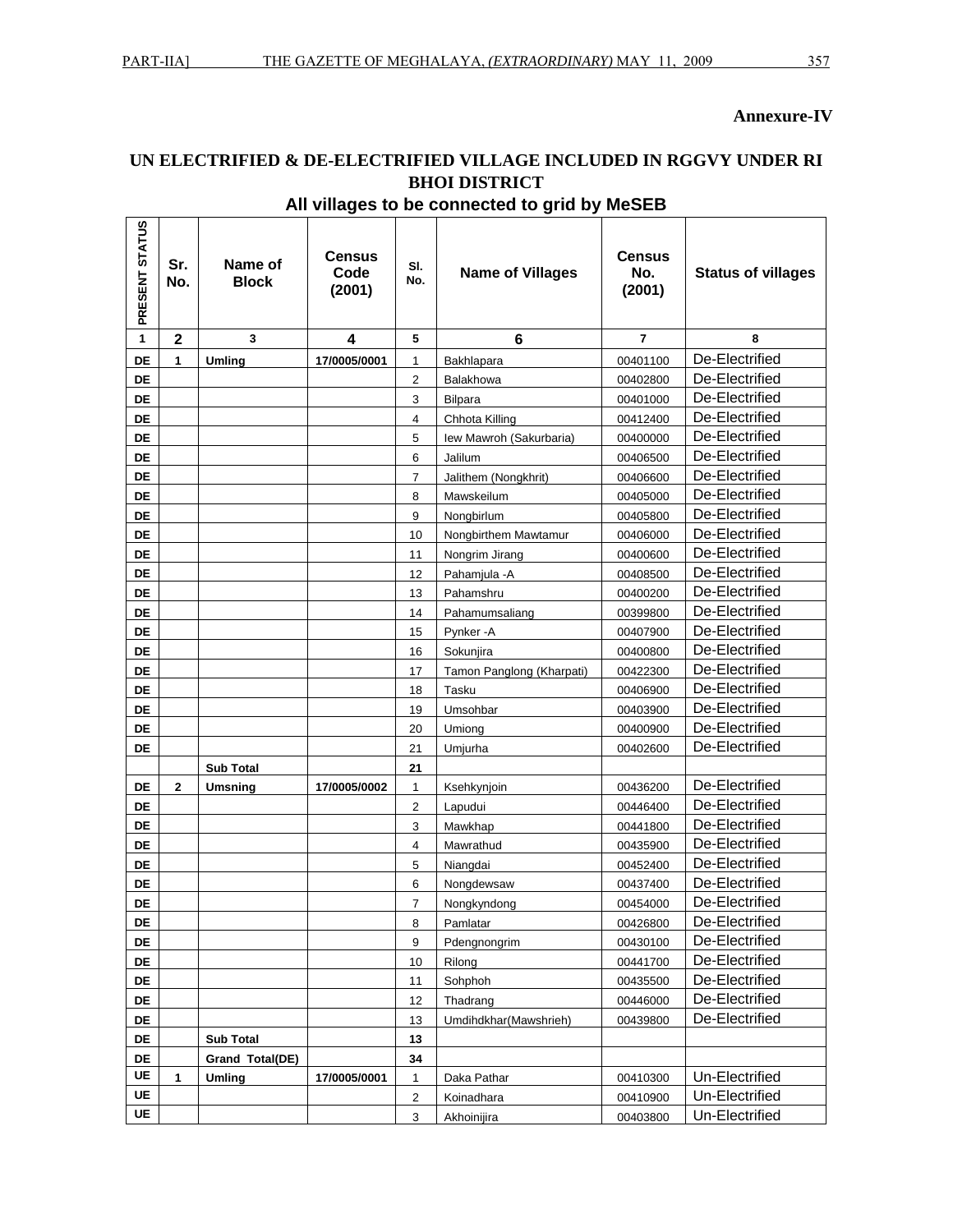| <b>UE</b> |              |                  |              | 4            | Bal Pahamjula                   | 00408300             | Un-Electrified                   |
|-----------|--------------|------------------|--------------|--------------|---------------------------------|----------------------|----------------------------------|
| <b>UE</b> |              |                  |              | 5            | Bernongsai Nongspung            | 00403500             | Un-Electrified                   |
| <b>UE</b> |              |                  |              | 6            | Garo Bhanga                     | 00408800             | Un-Electrified                   |
| UE        |              |                  |              | 7            | Garo Bhanga Rim                 | 00408900             | Un-Electrified                   |
| UE        |              |                  |              | 8            | Garo Bhanga Thymmai             | 00409000             | Un-Electrified                   |
| UE        |              |                  |              | 9            | Lyngkaduh Umsen                 | 00408700             | Un-Electrified                   |
| UE        |              |                  |              | 10           | Mawtyngkong                     | 00407800             | Un-Electrified                   |
| UE        |              |                  |              | 11           | <b>Upper Balian</b>             | 00414000             | Un-Electrified                   |
| <b>UE</b> |              |                  |              | 12           | Dhangang                        | 00423400             | Un-Electrified                   |
| <b>UE</b> |              |                  |              | 13           | Dummu Paham                     | 00407500             | Un-Electrified                   |
| <b>UE</b> |              |                  |              | 14           | Jaluk Paham                     | 00407600             | Un-Electrified                   |
| UE        |              |                  |              | 15           | Mairapur                        | 00399900             | Un-Electrified                   |
| <b>UE</b> |              |                  |              | 16           | Mynnar Jirang (Nongbah)         | 00401500             | Un-Electrified                   |
| <b>UE</b> |              |                  |              | 17           | Nongsier                        | 00401400             | Un-Electrified                   |
| UE        |              |                  |              | 18           | Nongtarih                       | 00407400             | Un-Electrified                   |
| <b>UE</b> |              |                  |              | 19           | Nongwah Mawtamur                | 00405700             | Un-Electrified                   |
| <b>UE</b> |              |                  |              | 20           | Ulubari                         | 00407200             | Un-Electrified                   |
| <b>UE</b> |              |                  |              | 21           | <b>Umling Soil Conservation</b> | 00417000             | Un-Electrified                   |
| UE        |              |                  |              | 22           | Umtyrlad                        | 00407700             | Un-Electrified                   |
| <b>UE</b> |              |                  |              | 23           | Wahsynnoh Nongdom               | 00402100             | Un-Electrified                   |
| <b>UE</b> |              |                  |              | 24           | Borkushi                        | 00423300             | Un-Electrified                   |
| UE        |              |                  |              | 25           | Purang Panjog                   | 00423500             | Un-Electrified                   |
| UE        |              |                  |              | 26           | Rongjari                        | 00420600             | Un-Electrified                   |
| <b>UE</b> |              |                  |              | 27           | Kynthem Nongmali                | 00407100             | Un-Electrified                   |
| UE        |              |                  |              | 28           | Udpaham                         | 00408200             | Un-Electrified                   |
|           |              |                  |              |              |                                 |                      |                                  |
| <b>UE</b> |              |                  |              |              |                                 |                      |                                  |
| <b>UE</b> |              | <b>Sub Total</b> |              | 28           |                                 |                      |                                  |
| UE        | $\mathbf{2}$ | <b>Umsning</b>   | 17/0005/0002 | $\mathbf{1}$ | Ummat                           | 00439500             | Un-Electrified                   |
| <b>UE</b> |              |                  |              | 2            | Lumkhadar                       | 00437600             | Un-Electrified                   |
| UE        |              |                  |              | 3            | Mawtynrah                       | 00432500             | Un-Electrified                   |
| <b>UE</b> |              |                  |              | 4            | Patharan                        | 00453400             | Un-Electrified                   |
|           |              |                  |              | 5            | Pdengtleit                      | 00435300             | Un-Electrified                   |
| UE<br>UE  |              |                  |              | 6            | Umlatar                         | 00434800             | Un-Electrified                   |
| <b>UE</b> |              |                  |              | 7            | Umru                            | 00438900             | Un-Electrified                   |
| <b>UE</b> |              |                  |              | 8            | Umsynrem                        | 00435800             | Un-Electrified                   |
| <b>UE</b> |              |                  |              | 9            | Bir                             | 00442000             | Un-Electrified                   |
| UE        |              |                  |              | 10           | Umtyra                          | 00437100             | Un-Electrified                   |
| UE        |              |                  |              | 11           | Korbalu                         | 00436600             | Un-Electrified                   |
| <b>UE</b> |              |                  |              | 12           | Lawhuleng                       | 00453000             | Un-Electrified                   |
| <b>UE</b> |              |                  |              | 13           | Nongtrawsoh                     | 00453500             | Un-Electrified                   |
| UE        |              |                  |              | 14           | Pahamdiengsiar                  | 00444200             | Un-Electrified                   |
| <b>UE</b> |              |                  |              | 15           | Sain                            | 00453700             | Un-Electrified                   |
|           |              |                  |              | 16           | Umpung                          | 00453200             | Un-Electrified                   |
| UE        |              |                  |              | 17           | Umsawlia                        | 00452600             | Un-Electrified                   |
| UE        |              |                  |              | 18           | Umtring                         | 00452300             | Un-Electrified                   |
| <b>UE</b> |              |                  |              | 19           | Urbania                         | 00453900             | Un-Electrified                   |
| <b>UE</b> |              |                  |              | 20           | Jamyrdoh                        | 00450900             | Un-Electrified                   |
| <b>UE</b> |              |                  |              | 21           | Jatalong                        | 00445200             | Un-Electrified                   |
| UE        |              |                  |              | 22           | Khlieh Umlaitang                | 00436000             | Un-Electrified                   |
| UE        |              |                  |              | 23           | Khliehumwang                    | 00445700             | Un-Electrified                   |
| UE        |              |                  |              | 24           | Lapalang(Mawblang)              | 00450100             | Un-Electrified                   |
| UE<br>UE  |              |                  |              | 25<br>26     | Lumiangdot<br>Madanumwang       | 00442500<br>00445500 | Un-Electrified<br>Un-Electrified |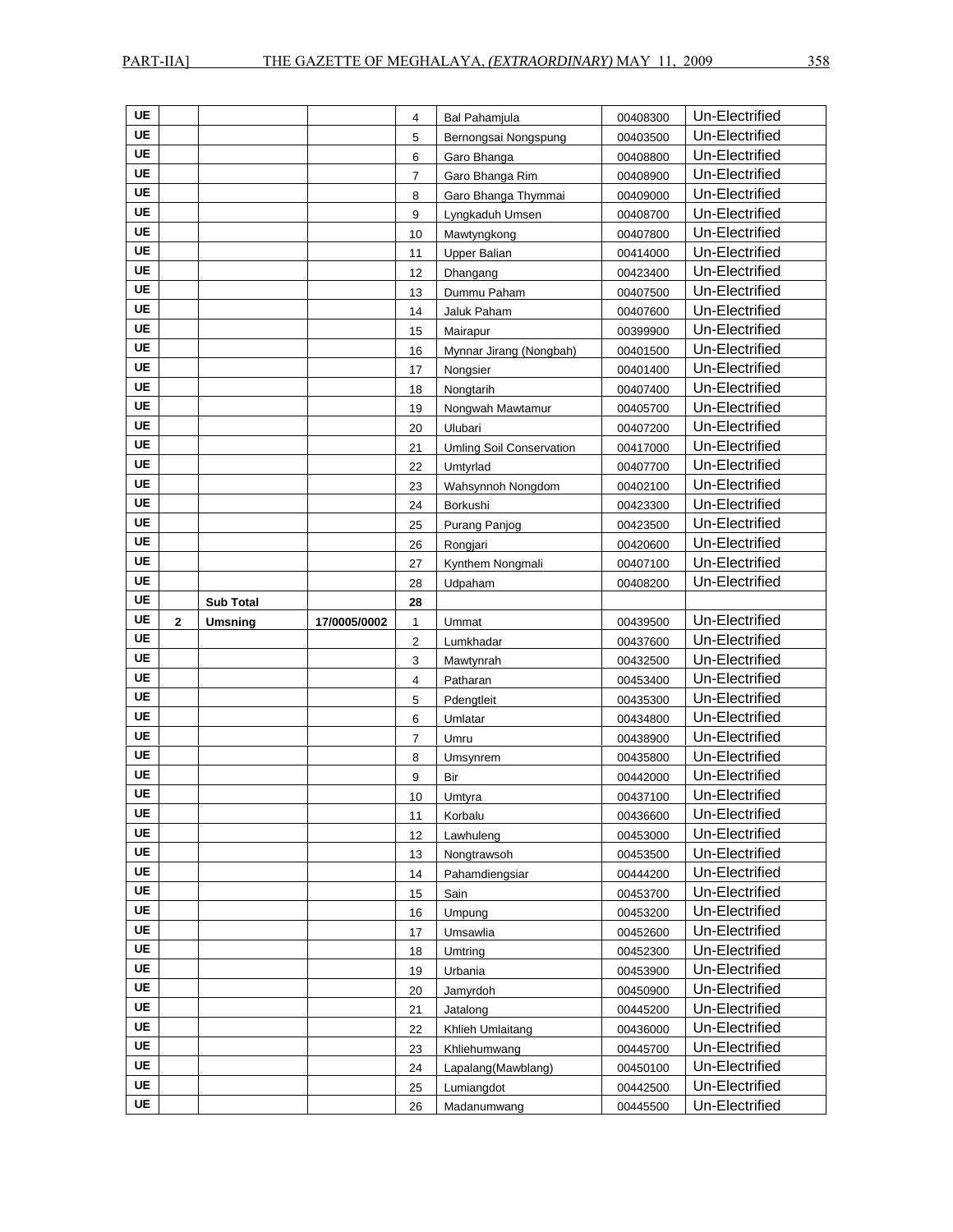| <b>UE</b> |                  | 27  | Riatbasaw                            | 00440700 | Un-Electrified |
|-----------|------------------|-----|--------------------------------------|----------|----------------|
| <b>UE</b> |                  | 28  | Sabuda                               | 00445600 | Un-Electrified |
| <b>UE</b> |                  | 29  | Shadklew                             | 00456100 | Un-Electrified |
| <b>UE</b> |                  | 30  | Tyrsopdeng                           | 00439700 | Un-Electrified |
| <b>UE</b> |                  | 31  | Umsder                               | 00439200 | Un-Electrified |
| <b>UE</b> |                  | 32  | Umshyngktot                          | 00435200 | Un-Electrified |
| <b>UE</b> |                  | 33  | Umtlieh                              | 00445800 | Un-Electrified |
| <b>UE</b> |                  | 34  | Mawbri/Makaleng                      | 00430400 | Un-Electrified |
| <b>UE</b> |                  | 35  | Umtrap                               | 00431400 | Un-Electrified |
| <b>UE</b> |                  | 36  | <b>Umsning Umsohlang</b><br>Jagiroad | 00443600 | Un-Electrified |
| <b>UE</b> |                  | 37  | Diengiei                             | 00429000 | Un-Electrified |
| <b>UE</b> |                  | 38  | Lymphuid                             | 00425100 | Un-Electrified |
| <b>UE</b> |                  | 39  | Makdoh                               | 00424400 | Un-Electrified |
| <b>UE</b> |                  | 40  | Sngahtyrkhang                        | 00426700 | Un-Electrified |
| <b>UE</b> |                  | 41  | Sohjanei                             | 00428100 | Un-Electrified |
| <b>UE</b> |                  | 42  | Umlaper                              | 00439400 | Un-Electrified |
| <b>UE</b> |                  | 43  | Pahamdiengsiar                       | 00444200 | Un-Electrified |
| <b>UE</b> |                  | 44  | Umle                                 | 00429800 | Un-Electrified |
| <b>UE</b> | <b>Sub Total</b> | 44  |                                      |          |                |
|           | Grand Total (UN) | 72  |                                      |          |                |
|           | <b>G/Total</b>   | 106 |                                      |          |                |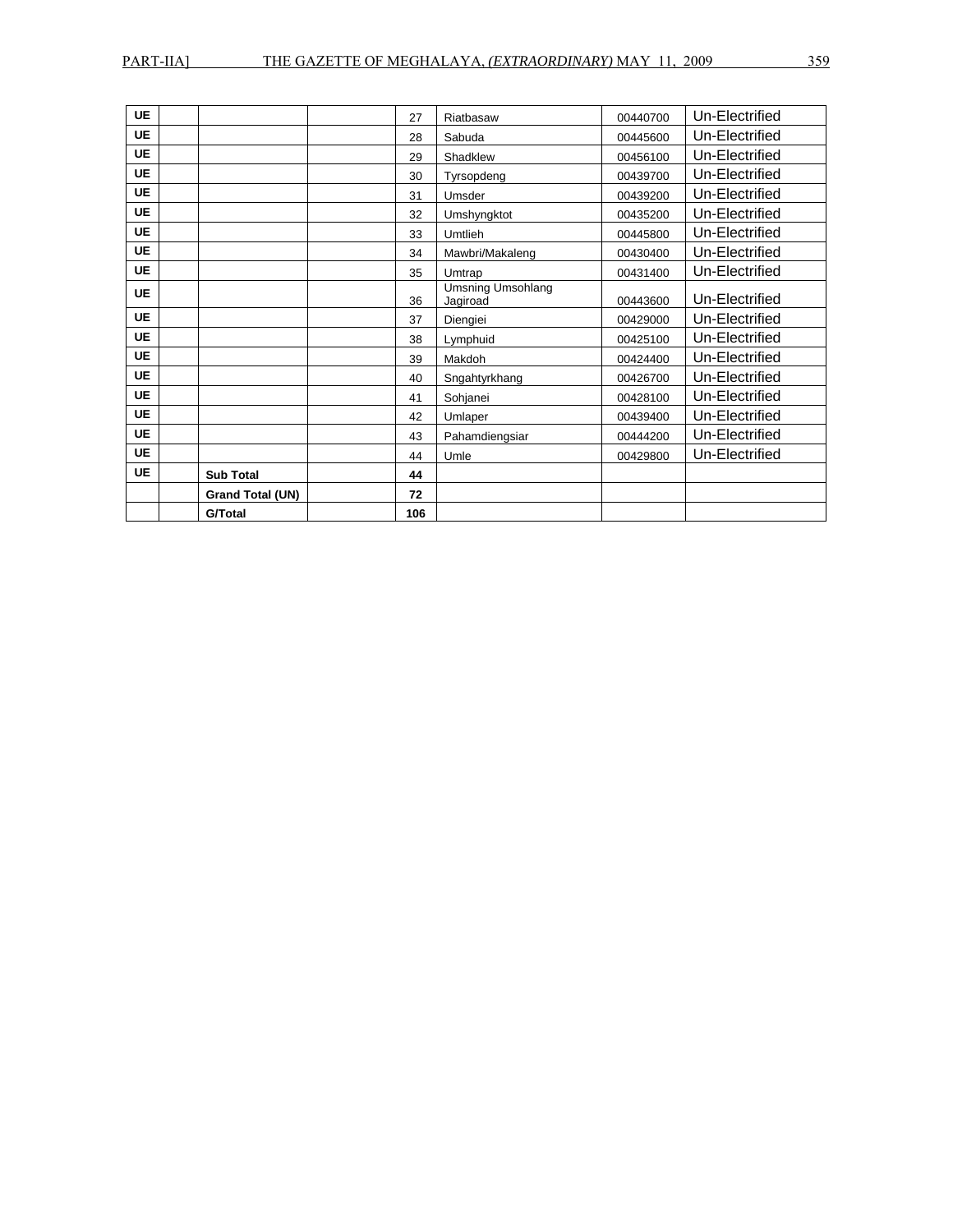#### Annexure-V

#### UN ELECTRIFIED & DE-ELECTRIFIED VILLAGE INCLUDED IN RGGVY UNDER WEST KHASI HILLS DISTRICT All villages to be connected to grid by MeSEB

| PRESENT STATUS | Sr.<br>No.     | Name of<br><b>Block</b>    | <b>Census</b><br>Code<br>(2001) | SI.<br>No.     | <b>Name of Villages</b> | Census<br>No.<br>(2001) | <b>Status of</b><br>villages |
|----------------|----------------|----------------------------|---------------------------------|----------------|-------------------------|-------------------------|------------------------------|
| 1              | $\overline{2}$ | 3                          | 4                               | 5              | 6                       | 7                       | 8                            |
| DE             | 1              | Nongstoin                  | 17/004/0002                     | 1              | Mawsngapwir             | 00350400                | De-Electrified               |
| <b>DE</b>      |                |                            |                                 | 2              | Mawliehbah Mawnar       | 00345400                | De-Electrified               |
| <b>DE</b>      |                | <b>Sub Total</b>           |                                 | $\mathbf 2$    |                         |                         |                              |
| DE             | $\mathbf 2$    | <b>Mairang</b>             | 17/004/0003                     | 1              | Sohpi                   | 00364100                | De-Electrified               |
| DE             |                |                            |                                 | 2              | Mawkhapkhwa             | 00364600                | De-Electrified               |
| DE             |                |                            |                                 | 3              | Mawriangtynnai          | 00361600                | De-Electrified               |
| <b>DE</b>      |                | <b>Sub Total</b>           |                                 | 3              |                         |                         |                              |
| <b>DE</b>      | 3              | Ranikor                    | 17/004/0004                     | 1              | Pdengmawprah            | 00374100                | De-Electrified               |
| <b>DE</b>      |                |                            |                                 | $\overline{c}$ | Nongiri                 | 00373200                | De-Electrified               |
| <b>DE</b>      |                |                            |                                 | 3              | Alekwareng              | 00379000                | De-Electrified               |
| DE             |                |                            |                                 | 4              | Chintusora              | 00381700                | De-Electrified               |
| DE             |                |                            |                                 | 5              | Rajai-A                 | 00381900                | De-Electrified               |
| <b>DE</b>      |                |                            |                                 | 6              | Tilagaon                | 00382000                | De-Electrified               |
| DE             |                |                            |                                 | 7              | Mawpyllun               | 00382100                | De-Electrified               |
| DE             |                | <b>Sub Total</b>           |                                 | 7              |                         |                         |                              |
| <b>DE</b>      | 4              | Mawkyrwat                  | 17/004/0005                     | 1              | Mawtangden              | 00398500                | De-Electrified               |
| DE             |                |                            |                                 | 2              | Mawkhyrwang             | 00399000                | De-Electrified               |
| DE             |                |                            |                                 | 3              | Nongnam                 | 00399100                | De-Electrified               |
| <b>DE</b>      |                | <b>Sub Total</b>           |                                 | 3              |                         |                         |                              |
| DE             | 5              | Mawshynrut                 | 17/004/0001                     | 1              | Lejadubi                | 00308800                | De-Electrified               |
| <b>DE</b>      |                |                            |                                 | 2              | Rongsing                | 00312500                | De-Electrified               |
| <b>DE</b>      |                |                            |                                 | 3              | Mawtynrong              | 00324900                | De-Electrified               |
| DE             |                |                            |                                 | 4              | Nongsleh                | 00321700                | De-Electrified               |
| DE             |                |                            |                                 | 5              | Riwiang                 | 00323100                | De-Electrified               |
| DE             |                | <b>Sub Total</b>           |                                 | 5              |                         |                         |                              |
| DE             |                | <b>Grand Total</b><br>(DE) |                                 | 20             |                         |                         |                              |
| UE             | 1              | Nongstoin                  | 17/004/0002                     | 1              | Nongpein                | 00351400                | Un-Electrified               |
| UE             |                |                            |                                 | 2              | Porsohsynnam            | 00352200                | Un-Electrified               |
| <b>UE</b>      |                |                            |                                 | 3              | Umiang                  | 00352600                | Un-Electrified               |
| <b>UE</b>      |                |                            |                                 | 4              | Nongkhusba              | 00357500                | Un-Electrified               |
| UE             |                |                            |                                 | 5              | Nonglanglieh            | 00357700                | Un-Electrified               |
| UE             |                |                            |                                 | 6              | Nongmawlieh             | 00357800                | Un-Electrified               |
| UE             |                |                            |                                 | 7              | Umtynru                 | 00357900                | Un-Electrified               |
| UE             |                |                            |                                 | 8              | Mawkohlur               | 00344000                | Un-Electrified               |
| <b>UE</b>      |                |                            |                                 | 9              | Nongbudum               | 00344100                | Un-Electrified               |
| UE             |                |                            |                                 | 10             | Mawlum Nginiong         | 00347500                | Un-Electrified               |
| <b>UE</b>      |                |                            |                                 | 11             | Nongkynbah              | 00342900                | Un-Electrified               |
| <b>UE</b>      |                |                            |                                 | 12             | Rynniaw                 | 00340200                | Un-Electrified               |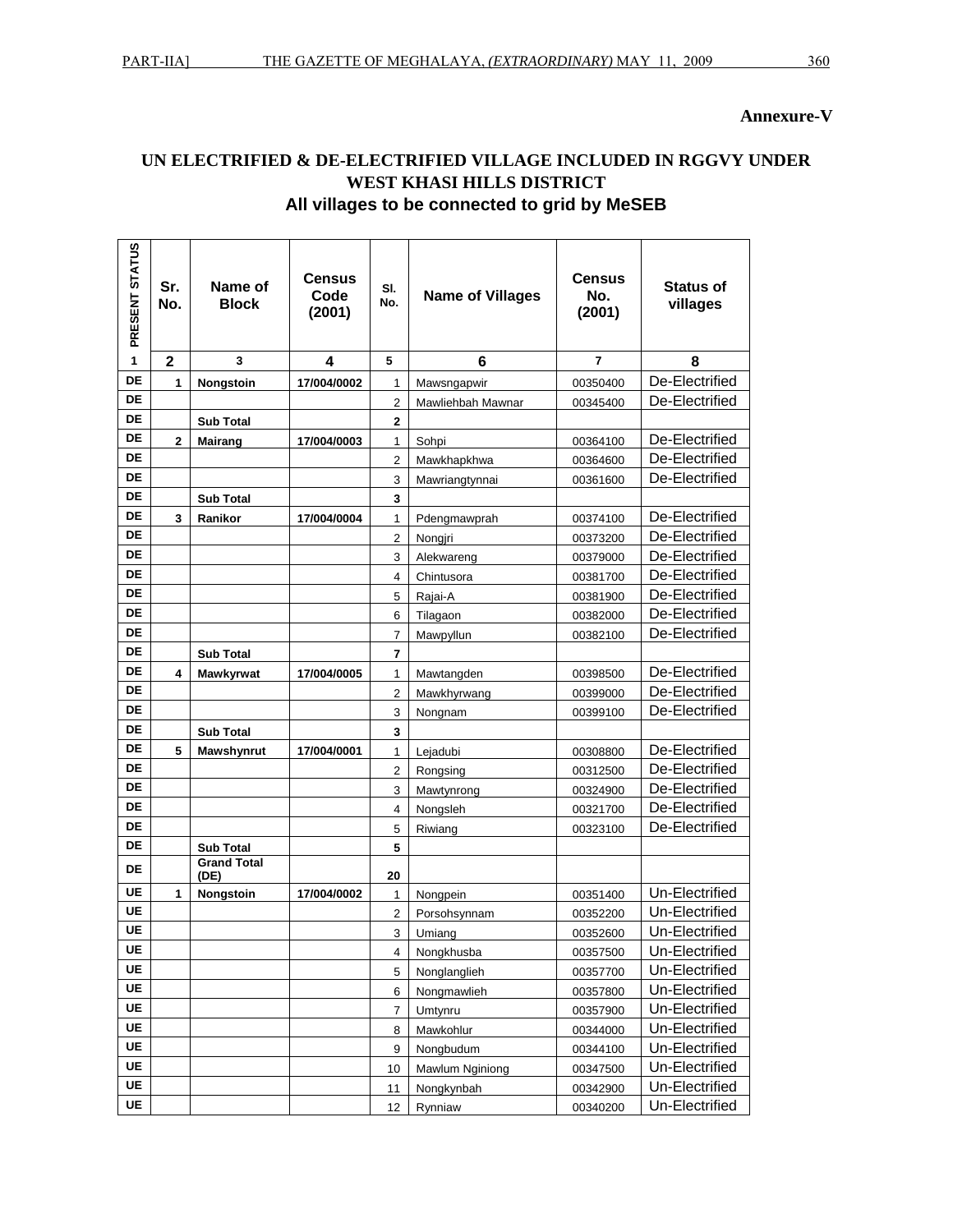| <b>UE</b> |              |                  |             | 13             | Mawiong                | 00341600 | Un-Electrified |
|-----------|--------------|------------------|-------------|----------------|------------------------|----------|----------------|
| UE        |              |                  |             | 14             | Kyrshai                | 00336300 | Un-Electrified |
| UE        |              |                  |             | 15             | Nongspungkyrshai       | 00337100 | Un-Electrified |
| UE        |              |                  |             | 16             | Mawpon                 | 00337900 | Un-Electrified |
| UE        |              |                  |             | 17             | Mawpayier              | 00338000 | Un-Electrified |
| UE        |              |                  |             | 18             | Siejlieh               | 00338200 | Un-Electrified |
| UE        |              |                  |             | 19             | Umiong                 | 00340800 | Un-Electrified |
| UE        |              |                  |             | 20             | Nongtnger              | 00355800 | Un-Electrified |
| UE        |              |                  |             | 21             | New Nongtnger          | 00355900 | Un-Electrified |
| UE        |              |                  |             | 22             | Mawhiangruda           | 00356000 | Un-Electrified |
| UE        |              |                  |             | 23             | Nongumsaw              | 00356500 | Un-Electrified |
| UE        |              |                  |             | 24             | Nongummer              | 00356800 | Un-Electrified |
| UE        |              | <b>Sub Total</b> |             | 24             |                        |          |                |
| UE        | $\mathbf{2}$ | <b>Mairang</b>   | 17/004/0003 | 1              | Nongkakrai             | 00358400 | Un-Electrified |
| UE        |              |                  |             | $\overline{c}$ | Umpongdeng             | 00358700 | Un-Electrified |
| UE        |              |                  |             | 3              | Uming (Patharshibiah)  | 00358900 | Un-Electrified |
| UE        |              |                  |             | 4              | Mawpat                 | 00359200 | Un-Electrified |
| UE        |              |                  |             | 5              | Lawsiej                | 00359600 | Un-Electrified |
| UE        |              |                  |             | 6              | Mawpiah                | 00360000 | Un-Electrified |
| UE        |              |                  |             | 7              | Mawkarah East & West   | 00360300 | Un-Electrified |
| UE        |              |                  |             | 8              | Nongpriang             | 00360500 | Un-Electrified |
| UE        |              |                  |             | 9              | Mawiong Nongkhlaw      | 00361400 | Un-Electrified |
| UE        |              |                  |             | 10             | Ramkynshi              | 00361800 | Un-Electrified |
| UE        |              |                  |             | 11             | Nongbyrsu              | 00361900 | Un-Electrified |
| UE        |              |                  |             | 12             | Nongshilliang          | 00362000 | Un-Electrified |
| <b>UE</b> |              |                  |             | 13             |                        | 00362400 | Un-Electrified |
| UE        |              |                  |             |                | Umshyiap               |          | Un-Electrified |
| UE        |              |                  |             | 14             | Langniuh               | 00363800 | Un-Electrified |
| UE        |              |                  |             | 15             | Lawriat Incl. Dommusur | 00364900 | Un-Electrified |
| UE        |              |                  |             | 16             | Phudbah                | 00366100 |                |
| UE        |              |                  |             | 17             | Mawlumkyllang          | 00370300 | Un-Electrified |
| UE        |              |                  |             | 18             | Mawlummawjahksew       | 00366700 | Un-Electrified |
|           |              |                  |             | 19             | Lawdishit              | 00370900 | Un-Electrified |
| UE        |              |                  |             | 20             | Sadudek                | 00361100 | Un-Electrified |
| UE        |              |                  |             | 21             | Undiengkhied           | 00361200 | Un-Electrified |
| UE        |              |                  |             | 22             | Domtraw                | 00371400 | Un-Electrified |
| UE        |              |                  |             | 23             | Sarong                 | 00371800 | Un-Electrified |
| UE        |              | <b>Sub Total</b> |             | 23             |                        |          |                |
| UE        | 3            | Ranikor          | 17/004/0004 | 1              | Nongbahjynrin          | 00373400 | Un-Electrified |
| UE        |              |                  |             | $\overline{c}$ | Domiasiat              | 00373700 | Un-Electrified |
| <b>UE</b> |              |                  |             | 3              | Mawthabah              | 00373800 | Un-Electrified |
| UE        |              |                  |             | 4              | Nongphanwir            | 00374600 | Un-Electrified |
| <b>UE</b> |              |                  |             | 5              | Sohhylling             | 00372400 | Un-Electrified |
| UE        |              |                  |             | 6              | Umlungkut              | 00372500 | Un-Electrified |
| UE        |              |                  |             | $\overline{7}$ | Chikoit                | 00372800 | Un-Electrified |
| UE        |              |                  |             | 8              | Weikut                 | 00372900 | Un-Electrified |
| UE        |              |                  |             | 9              | Rilang Photbiria       | 00374800 | Un-Electrified |
| UE        |              |                  |             | 10             | Kemsohshan             | 00374900 | Un-Electrified |
| UE        |              |                  |             | 11             | Mawphuli               | 00375100 | Un-Electrified |
| <b>UE</b> |              |                  |             | 12             | Pyndenwar              | 00377100 | Un-Electrified |
| UE        |              |                  |             | 13             | Domlinar               | 00377700 | Un-Electrified |
| UE        |              |                  |             | 14             | Sawlumbor              | 00379300 | Un-Electrified |
| UE        |              |                  |             | 15             | Khonjoy                | 00379400 | Un-Electrified |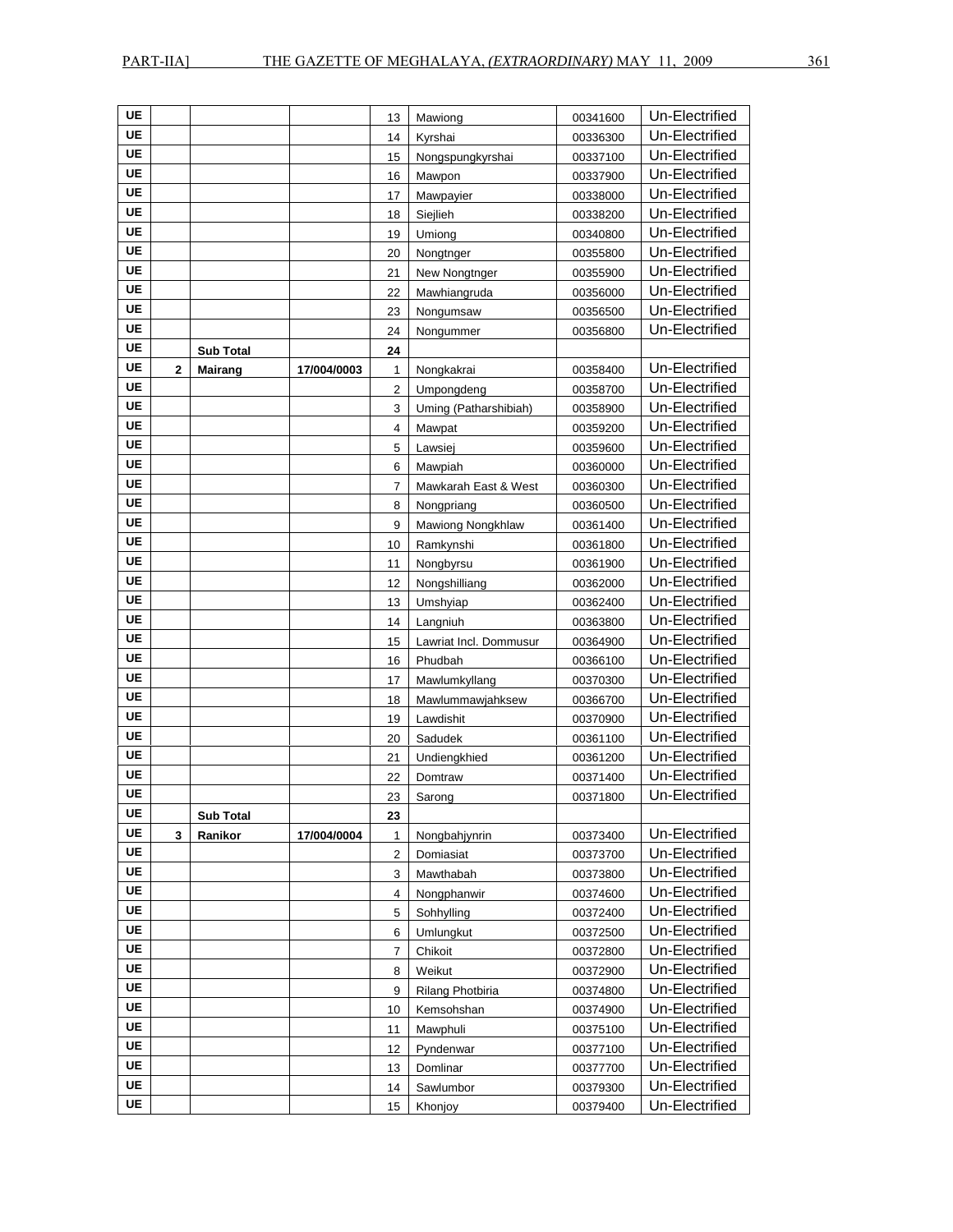| UE        |   |                  |             | 16             | Chibak                                 | 00379500             | Un-Electrified                   |
|-----------|---|------------------|-------------|----------------|----------------------------------------|----------------------|----------------------------------|
| <b>UE</b> |   |                  |             | 17             | Rongdigre                              | 00379600             | Un-Electrified                   |
| UE        |   |                  |             | 18             | Rongdangngai                           | 00379700             | Un-Electrified                   |
| UE        |   |                  |             | 19             | Chitokgre                              | 00379800             | Un-Electrified                   |
| UE        |   |                  |             | 20             | Kampilgre                              | 00379900             | Un-Electrified                   |
| UE        |   |                  |             | 21             | Chimasora                              | 00380000             | Un-Electrified                   |
| UE        |   |                  |             | 22             | Ganganagar-B                           | 00380200             | Un-Electrified                   |
| UE        |   |                  |             | 23             | Ganganagar-A                           | 00380300             | Un-Electrified                   |
| UE        |   |                  |             | 24             | Gilagora                               | 00380400             | Un-Electrified                   |
| UE        |   |                  |             | 25             | Koraibari                              | 00380500             | Un-Electrified                   |
| UE        |   |                  |             | 26             | Koilakona                              | 00380600             | Un-Electrified                   |
| UE        |   |                  |             | 27             | Majisora                               | 00380700             | Un-Electrified                   |
| UE        |   |                  |             | 28             | Kutchisora                             | 00380800             | Un-Electrified                   |
| UE        |   |                  |             | 29             | Bagli                                  | 00380900             | Un-Electrified                   |
| UE        |   |                  |             | 30             | Noasora                                | 00381000             | Un-Electrified                   |
| UE        |   |                  |             | 31             | Rangdusora                             | 00381100             | Un-Electrified                   |
| UE        |   |                  |             | 32             | Shiragaon                              | 00381200             | Un-Electrified                   |
| UE        |   |                  |             | 33             | Lakma                                  | 00381300             | Un-Electrified                   |
| UE        |   |                  |             | 34             | Shipur                                 | 00381500             | Un-Electrified                   |
| UE        |   |                  |             | 35             | Rajai-B                                | 00381800             | Un-Electrified                   |
| UE        |   |                  |             | 36             | Khangkhlak                             | 00382200             | Un-Electrified                   |
| UE        |   |                  |             | 37             | Newrangsora                            | 00382800             | Un-Electrified                   |
| UE        |   |                  |             | 38             | Makbilkhol                             | 00384100             | Un-Electrified                   |
| UE        |   |                  |             | 39             | Songdongktieh                          | 00384900             | Un-Electrified                   |
| UE        |   | <b>Sub Total</b> |             | 39             |                                        |                      |                                  |
| UE        | 4 | Mawkyrwat        | 17/004/0005 | 1              | Pathaw                                 | 00391700             | Un-Electrified                   |
|           |   |                  |             |                |                                        |                      |                                  |
| UE        |   |                  |             |                |                                        |                      |                                  |
| UE        |   |                  |             | $\overline{2}$ | Nongeitser                             | 00397600             | Un-Electrified                   |
| UE        |   |                  |             | 3              | Jerlang                                | 00398000             | Un-Electrified                   |
| UE        |   |                  |             | 4              | Pynden Sohlang                         | 00398700             | Un-Electrified                   |
| UE        |   |                  |             | 5              | <b>Broithawsoh</b>                     | 00385600             | Un-Electrified                   |
| UE        |   |                  |             | 6              | Langtor                                | 00386400             | Un-Electrified                   |
| UE        |   |                  |             | 7              | Ramtrai                                | 00387600             | Un-Electrified                   |
| UE        |   |                  |             | 8              | Sohmasem                               | 00389800             | Un-Electrified                   |
| UE        |   |                  |             | 9              | Pharmahiong                            | 00391000             | Un-Electrified                   |
| UE        |   |                  |             | 10             | Nongdom-nongbri                        | 00392500             | Un-Electrified                   |
| UE        |   |                  |             | 11             | Diwian Rangblang                       | 00394100             | Un-Electrified                   |
| UE        |   |                  |             | 12             | Mawpon                                 | 00395500             | Un-Electrified                   |
| UE        |   |                  |             | 13             | Diwah(Shaid-Moit)                      | 00395600             | Un-Electrified                   |
| UE        |   | <b>Sub Total</b> |             | 13             |                                        |                      |                                  |
| UE        | 5 | Mawshynrut       | 17/004/0001 | $\mathbf{1}$   | Kamphaduli                             | 00307600             | Un-Electrified                   |
| UE        |   |                  |             | 2              | Balapara                               | 00308000             | Un-Electrified                   |
| <b>UE</b> |   |                  |             | 3              | Mawkhrang                              | 00308500             | Un-Electrified                   |
| <b>UE</b> |   |                  |             | 4              | Bangjeng                               | 00308700             | Un-Electrified                   |
| UE        |   |                  |             | 5              | Kamriangsih B                          | 00309100             | Un-Electrified                   |
| UE        |   |                  |             | 6              | Khasi Salbari                          | 00309300             | Un-Electrified                   |
| UE        |   |                  |             | 7              | Tunaguri                               | 00309600             | Un-Electrified                   |
| UE        |   |                  |             | 8              | Nongma                                 | 00309900             | Un-Electrified                   |
| UE        |   |                  |             | 9              | Nongmawshut                            | 00310400             | Un-Electrified                   |
| UE        |   |                  |             | 10             | <b>Dilbot</b>                          | 00310500             | Un-Electrified                   |
| <b>UE</b> |   |                  |             | 11<br>12       | <b>Upper Nongkyndang</b><br>Nongkhlain | 00310800<br>00311300 | Un-Electrified<br>Un-Electrified |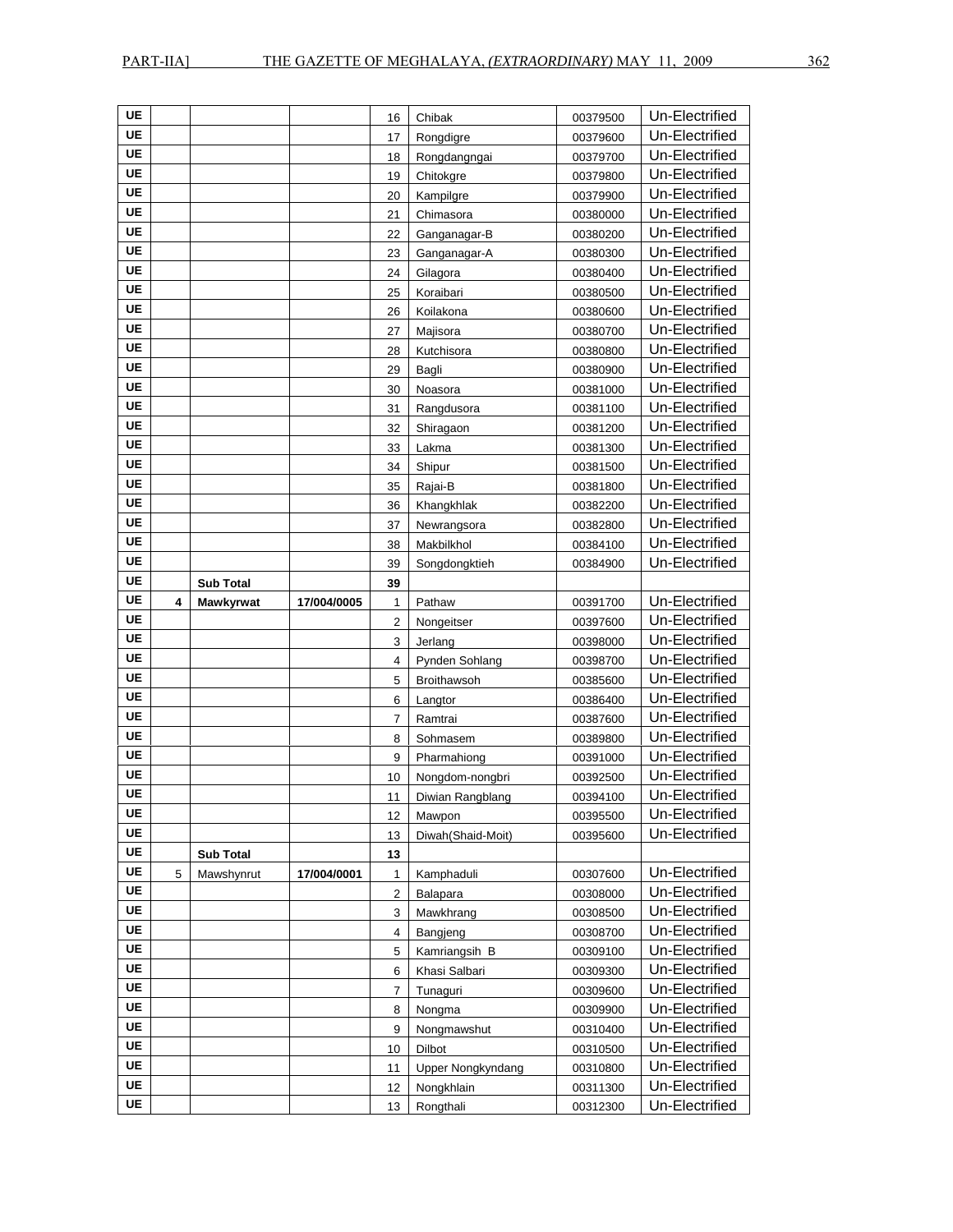| UE        |  | 14 | Nongmawlein      | 00312400 | Un-Electrified |
|-----------|--|----|------------------|----------|----------------|
| UE        |  | 15 | Madankhilar      | 00312600 | Un-Electrified |
| <b>UE</b> |  | 16 | Mawkyllen        | 00312900 | Un-Electrified |
| UE        |  | 17 | Mawsngi          | 00316400 | Un-Electrified |
| UE        |  | 18 | Santapur         | 00320100 | Un-Electrified |
| UE        |  | 19 | Porla Nongtrai   | 00305300 | Un-Electrified |
| UE        |  | 20 | Langdohdai       | 00305500 | Un-Electrified |
| UE        |  | 21 | Porlu            | 00305900 | Un-Electrified |
| UE        |  | 22 | Nonghawei        | 00306000 | Un-Electrified |
| UE        |  | 23 | Mawsmai          | 00306100 | Un-Electrified |
| UE        |  | 24 | Dobakdrop        | 00306200 | Un-Electrified |
| UE        |  | 25 | Mawthawkrah      | 00311400 | Un-Electrified |
| UE        |  | 26 | Nongbaiu         | 00311500 | Un-Electrified |
| UE        |  | 27 | Mawkuru B        | 00313000 | Un-Electrified |
| UE        |  | 28 | Riangkha         | 00319100 | Un-Electrified |
| <b>UE</b> |  | 29 | Mawkuru A        | 00319200 | Un-Electrified |
| UE        |  | 30 | Riangken         | 00319700 | Un-Electrified |
| UE        |  | 31 | Pormawlein       | 00305400 | Un-Electrified |
| UE        |  | 32 | Porthyrnang      | 00313100 | Un-Electrified |
| UE        |  | 33 | Nongriangthiet   | 00313600 | Un-Electrified |
| UE        |  | 34 | Mawshynrut       | 00318400 | Un-Electrified |
| UE        |  | 35 | Riangsihkhon     | 00318900 | Un-Electrified |
| UE        |  | 36 | Lumpyngngad      | 00321000 | Un-Electrified |
| UE        |  | 37 | Tynrongriangkhon | 00324800 | Un-Electrified |
| UE        |  | 38 | Nongthymmai      | 00325400 | Un-Electrified |
| UE        |  | 39 | Nongpdeng        | 00325500 | Un-Electrified |
| <b>UE</b> |  | 40 | Dohdemmawkohram  | 00325700 | Un-Electrified |
| UE        |  | 41 | Mawkohram        | 00325800 | Un-Electrified |
| <b>UE</b> |  | 42 | <b>Borkhe</b>    | 00325900 | Un-Electrified |
| UE        |  | 43 | Lumdiengjri      | 00326000 | Un-Electrified |
| UE        |  | 44 | Nongrimthawrat   | 00327300 | Un-Electrified |
| UE        |  | 45 | Ryngkew B        | 00321500 | Un-Electrified |
| UE        |  | 46 | Porla B          | 00321400 | Un-Electrified |
| UE        |  | 47 | Rimardon         | 00321900 | Un-Electrified |
| UE        |  | 48 | Mawkhomlonglieh  | 00320300 | Un-Electrified |
| UE        |  | 49 | Mawlaidong       | 00325000 | Un-Electrified |
| UE        |  | 50 | Langumshing<br>A | 00326900 | Un-Electrified |
| UE        |  | 51 | Jynra            | 00327500 | Un-Electrified |
| <b>UE</b> |  | 52 | Nongjaiaw        | 00327600 | Un-Electrified |
| UE        |  | 53 | Nongporksai      | 00328000 | Un-Electrified |
| UE        |  | 54 | Langshonthiang   | 00328300 | Un-Electrified |
| <b>UE</b> |  | 55 | Porsohlang       | 00328600 | Un-Electrified |
| <b>UE</b> |  | 56 | Nongmawlong      | 00328700 | Un-Electrified |
| UE        |  | 57 | Thawkhong        | 00329000 | Un-Electrified |
| <b>UE</b> |  | 58 | Pyndengmawlieh   | 00329100 | Un-Electrified |
| UE        |  | 59 | Riangka          | 00330300 | Un-Electrified |
| UE        |  | 60 | Sohmyntang       | 00335800 | Un-Electrified |
| UE        |  | 61 | Nongriangna      | 00336200 | Un-Electrified |
| UE        |  | 62 | Wahthre          | 00332500 | Un-Electrified |
| UE        |  | 63 | Awiak            | 00332700 | Un-Electrified |
| UE        |  | 64 | Chogisil         | 00332800 | Un-Electrified |
| UE        |  | 65 | Dotmari          | 00332900 | Un-Electrified |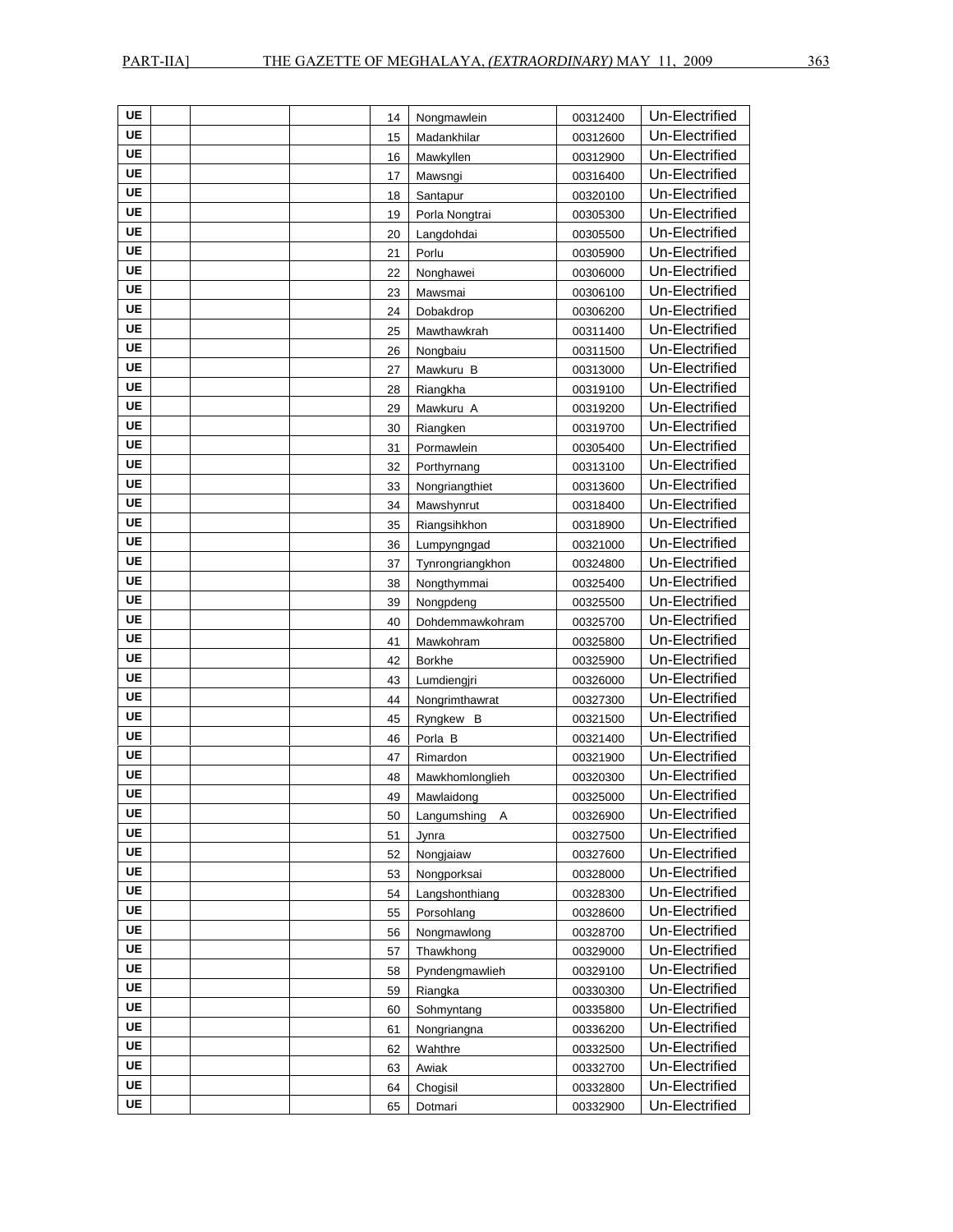| UE        |  | 66  | Niangju            | 00334100 | Un-Electrified |
|-----------|--|-----|--------------------|----------|----------------|
| <b>UE</b> |  | 67  | Dalbot Rongbeng    | 00330500 | Un-Electrified |
| UE        |  | 68  | Swangre Daat       | 00330600 | Un-Electrified |
| UE        |  | 69  | Dalbotdagar        | 00330800 | Un-Electrified |
| UE        |  | 70  | Dalbotdashar       | 00330900 | Un-Electrified |
| UE        |  | 71  | Swangre Magasil    | 00331100 | Un-Electrified |
| UE        |  | 72  | Rongkhang          | 00331300 | Un-Electrified |
| UE        |  | 73  | Swangre Hamegaon   | 00331500 | Un-Electrified |
| UE        |  | 74  | Swangre Chengsi    | 00331600 | Un-Electrified |
| UE        |  | 75  | Rangjambi          | 00332100 | Un-Electrified |
| UE        |  | 76  | Nongwarpyndeng     | 00326300 | Un-Electrified |
| UE        |  | 77  | Snaram             | 00327800 | Un-Electrified |
| UE        |  | 78  | Mawlai             | 00328100 | Un-Electrified |
| UE        |  | 79  | lawnaw             | 00328400 | Un-Electrified |
| UE        |  | 80  | Pormawlai          | 00328800 | Un-Electrified |
| UE        |  | 81  | Riangkhain         | 00329300 | Un-Electrified |
| UE        |  | 82  | Khmering           | 00332400 | Un-Electrified |
| UE        |  | 83  | Nonghynrum         | 00332600 | Un-Electrified |
| UE        |  | 84  | Mawbonchithu       | 00333300 | Un-Electrified |
| UE        |  | 85  | Langtur            | 00333600 | Un-Electrified |
| UE        |  | 86  | Miangmawdar        | 00333700 | Un-Electrified |
| UE        |  | 87  | Raingud            | 00333800 | Un-Electrified |
| UE        |  | 88  | Nengchigre         | 00333900 | Un-Electrified |
| UE        |  | 89  | Riangdim Ranga     | 00334900 | Un-Electrified |
| UE        |  | 90  | Nongrim Hill       | 00314900 | Un-Electrified |
| UE        |  | 91  | Kyngdongngei       | 00315600 | Un-Electrified |
| UE        |  | 92  | Mawjari            | 00316200 | Un-Electrified |
| UE        |  | 93  | Khyllemsangrin     | 00317200 | Un-Electrified |
| UE        |  | 94  | Mawpomblang        | 00317300 | Un-Electrified |
| UE        |  | 95  | Rynniang           | 00323900 | Un-Electrified |
| UE        |  | 96  | Thiepjaphlang      | 00324000 | Un-Electrified |
| UE        |  | 97  | Tlon               | 00324200 | Un-Electrified |
| UE        |  | 98  | Umshynrut          | 00324300 | Un-Electrified |
| UE        |  | 99  | Dadu               | 00324400 | Un-Electrified |
| UE        |  | 100 | Tumtum             | 00324500 | Un-Electrified |
| UE        |  | 101 | Nongkabur          | 00319300 | Un-Electrified |
| UE        |  | 102 | Umkap              | 00319400 | Un-Electrified |
| UE        |  | 103 | Riangshiang        | 00319600 | Un-Electrified |
| UE        |  | 104 | Mansangdaso        | 00326200 | Un-Electrified |
| UE        |  | 105 | Wokalak            | 00329600 | Un-Electrified |
| <b>UE</b> |  | 106 | Nongshram Adeng    | 00330400 | Un-Electrified |
| UE        |  | 107 | Damangre           | 00330700 | Un-Electrified |
| UE        |  | 108 | Mongshram Rangbeng | 00331700 | Un-Electrified |
| <b>UE</b> |  | 109 | Dymmut Dapo        | 00331800 | Un-Electrified |
| UE        |  | 110 | Dymmut Daong       | 00331900 | Un-Electrified |
| UE        |  | 111 | Chimimang          | 00332000 | Un-Electrified |
| UE        |  | 112 | Goreng A           | 00333000 | Un-Electrified |
| UE        |  | 113 | Goreng B           | 00333100 | Un-Electrified |
| UE        |  | 114 | Riangshi A         | 00334300 | Un-Electrified |
| UE        |  | 115 | Rongram            | 00334400 | Un-Electrified |
| UE        |  | 116 | Riangshi B         | 00334500 | Un-Electrified |
| UE        |  | 117 | Rongthok           | 00334600 | Un-Electrified |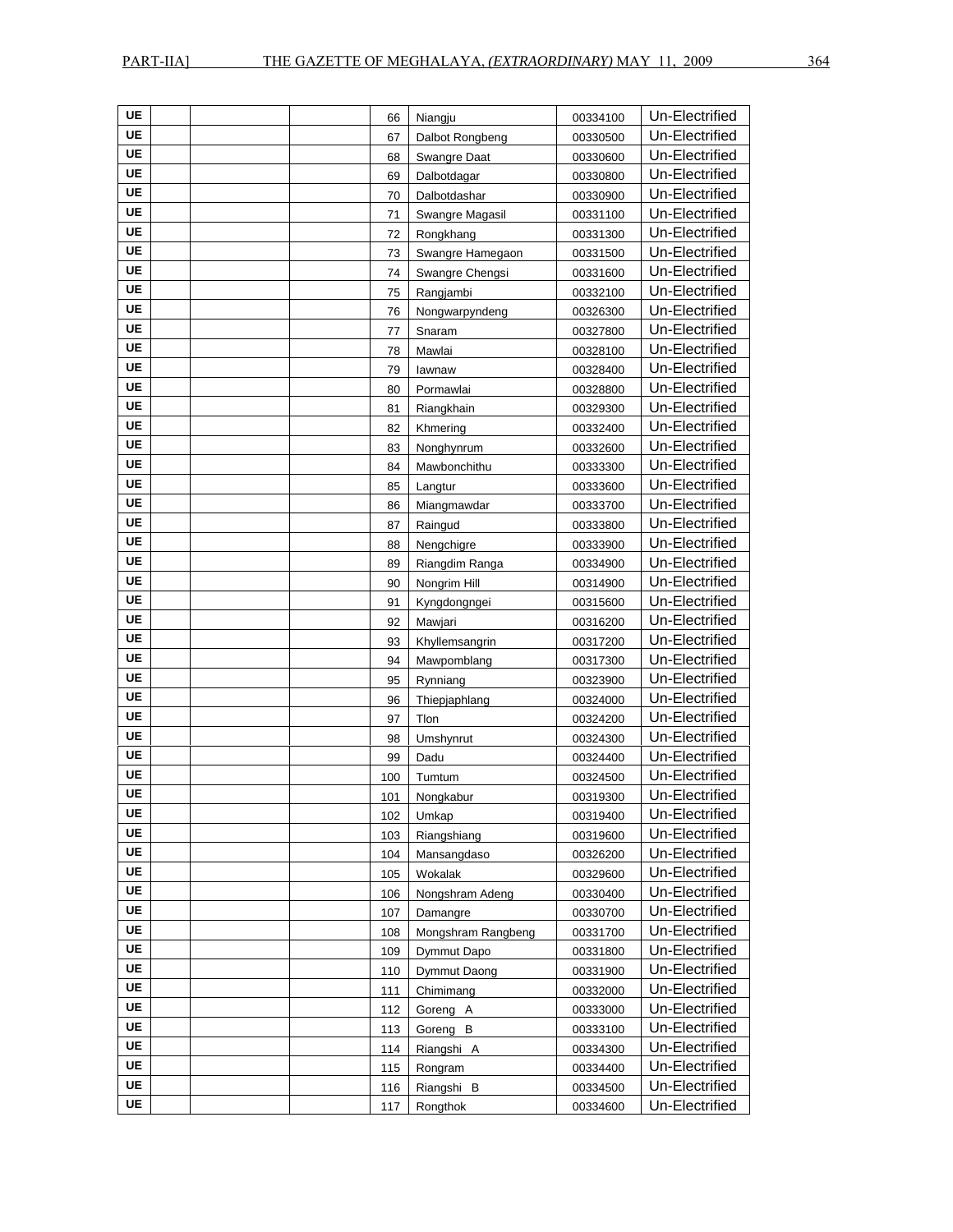| <b>UE</b> | 118 | Shimengre    | 00334700 | Un-Electrified |
|-----------|-----|--------------|----------|----------------|
| <b>UE</b> | 119 | Agitchak     | 00334800 | Un-Electrified |
| <b>UE</b> | 120 | Tarajak      | 00335000 | Un-Electrified |
| <b>UE</b> | 121 | Wakpangram A | 00335100 | Un-Electrified |
| <b>UE</b> | 122 | Wakpangram B | 00335200 | Un-Electrified |
| <b>UE</b> | 123 | Kalu B       | 00335300 | Un-Electrified |
| <b>UE</b> | 124 | Kalu<br>A    | 00335400 | Un-Electrified |
| <b>UE</b> | 125 | Nawak        | 00335600 | Un-Electrified |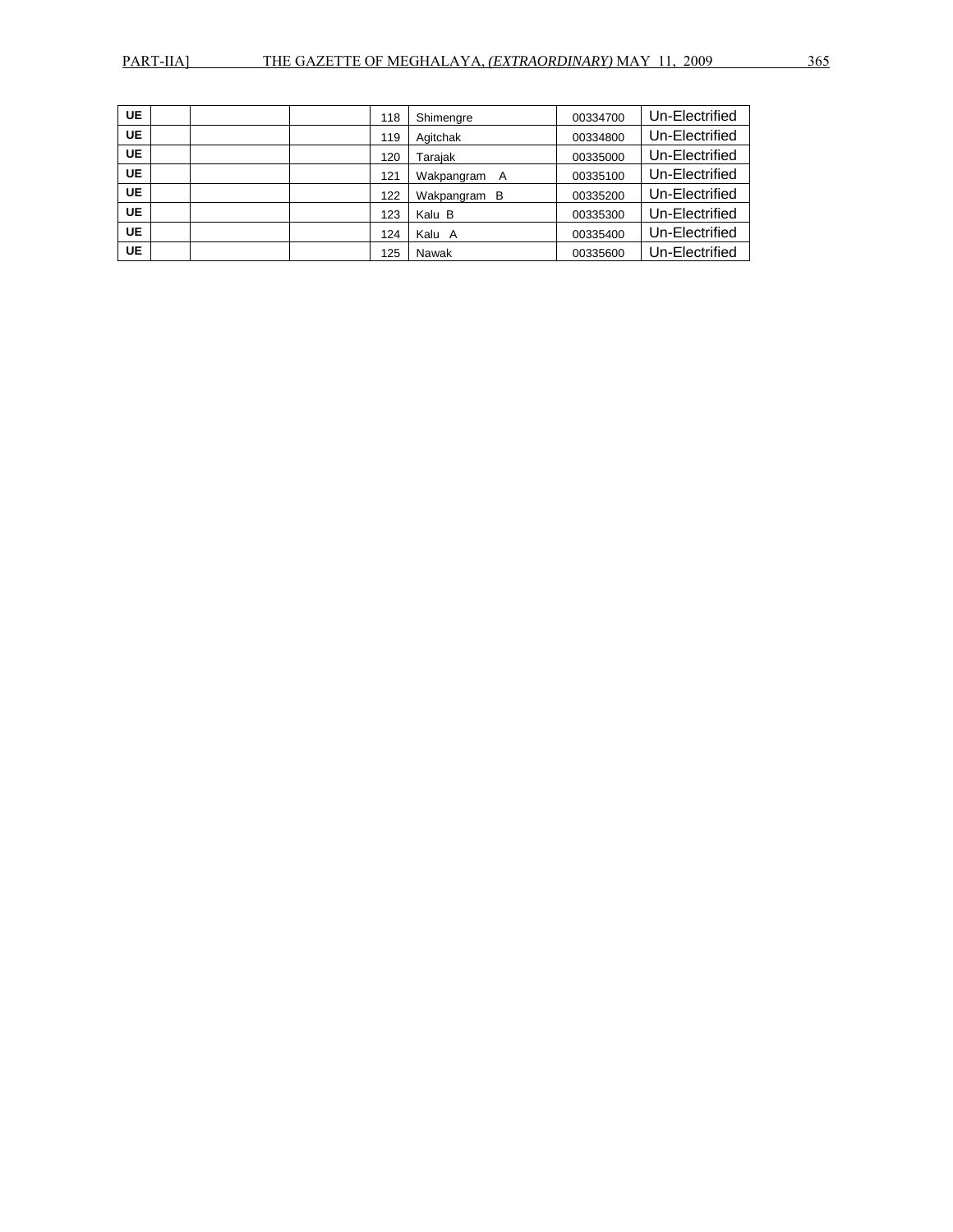### **Annexure-VI**

## UN ELECTRIFIED & DE-ELECTRIFIED VILLAGE INCLUDED IN RGGVY UNDER **EAST GARO HILLS DISTRICT** All villages to be connected to grid by MeSEB

| PRESENT STATUS | Sr.<br>No.     | <b>Name of Block</b> | <b>Census</b><br>Code<br>(2001) | SI.<br>No.              | <b>Name of Villages</b> | <b>Census</b><br>No.<br>(2001) | <b>Status of</b><br>villages |
|----------------|----------------|----------------------|---------------------------------|-------------------------|-------------------------|--------------------------------|------------------------------|
| 1              | $\overline{2}$ | 3                    | 4                               | 5                       | 6                       | $\overline{7}$                 | 8                            |
| DE             | 1              | Resubelpara          | 17/002/0001                     | 1                       | Arai Apal               | 176700                         | De-Electrified               |
| <b>DE</b>      |                |                      |                                 | $\overline{2}$          | Aruakgre                | 161900                         | De-Electrified               |
| DE             |                |                      |                                 | 3                       | Chitukona Garo          | 174100                         | De-Electrified               |
| DE             |                |                      |                                 | $\overline{\mathbf{4}}$ | Depa                    | 177200                         | De-Electrified               |
| DE             |                |                      |                                 | 5                       | Doldam                  | 163800                         | De-Electrified               |
| <b>DE</b>      |                |                      |                                 | 6                       | Korepara                | 163000                         | De-Electrified               |
| <b>DE</b>      |                |                      |                                 | 7                       | Matchuki                | 154300                         | De-Electrified               |
| <b>DE</b>      |                |                      |                                 | 8                       | Mebokdam                | 167400                         | De-Electrified               |
| <b>DE</b>      |                |                      |                                 | 9                       | Ronggopgre              | 162700                         | De-Electrified               |
| <b>DE</b>      |                |                      |                                 | 10                      | Wakso Chirongban        | 164300                         | De-Electrified               |
| <b>DE</b>      |                | Sub Total (DE)       |                                 | 10                      |                         |                                |                              |
| <b>DE</b>      | 2              | Songsak              | 17/002/0003                     | 1                       | Napak Bolchugre         | 227000                         | De-Electrified               |
| DE             |                |                      |                                 | $\overline{c}$          | Napak Songma            | 224300                         | De-Electrified               |
| <b>DE</b>      |                |                      |                                 | 3                       | Rongap Mikilsimgre      | 226300                         | De-Electrified               |
| DE             |                |                      |                                 | 4                       | Norek Nengjreng         | 226700                         | De-Electrified               |
| DE             |                |                      |                                 | 5                       | Norek Dalbot            | 226600                         | De-Electrified               |
| <b>DE</b>      |                |                      |                                 | 6                       | Rongap Songgitcham      | 225500                         | De-Electrified               |
| DE             |                |                      |                                 | $\overline{7}$          | Rongap Songgital        | 225300                         | De-Electrified               |
| DE             |                |                      |                                 | 8                       | Rongdolgre              | 223500                         | De-Electrified               |
| DE             |                |                      |                                 | 9                       | <b>Barikgre</b>         | 220100                         | De-Electrified               |
| DE             |                |                      |                                 | 10                      | Cheran Bonegre          | 223100                         | De-Electrified               |
| <b>DE</b>      |                |                      |                                 | 11                      | Chidimit Namesa         | 218100                         | De-Electrified               |
| <b>DE</b>      |                |                      |                                 | 12                      | Skera Apal              | 210300                         | De-Electrified               |
| DE             |                |                      |                                 | 13                      | Sokadam Agalgre         | 222300                         | De-Electrified               |
| <b>DE</b>      |                |                      |                                 | 14                      | Bolmoram Angkekol       | 226900                         | De-Electrified               |
| DE             |                |                      |                                 | 15                      | Dalmagre                | 209100                         | De-Electrified               |
| <b>DE</b>      |                |                      |                                 | 16                      | Dobu Bolsalgittim       | 227700                         | De-Electrified               |
| DE             |                |                      |                                 | 17                      | Dobu Rongmu             | 228200                         | De-Electrified               |
| DE             |                |                      |                                 | 18                      | Koksi Nengsat           | 218300                         | De-Electrified               |
| DE             |                |                      |                                 | 19                      | Bolsongchok             |                                | 213400   De-Electrified      |
| DE             |                |                      |                                 | 20                      | Rongbalu Songgital      | 213700                         | De-Electrified               |
| DE             |                |                      |                                 | 21                      | Dangkong Songgital      | 219000                         | De-Electrified               |
| DE             |                |                      |                                 | 22                      | Danal Dasik             | 225900                         | De-Electrified               |
| DE             |                |                      |                                 | 23                      | Gra Songgitcham         | 214600                         | De-Electrified               |
| DE             |                |                      |                                 | 24                      | Asil Songgital          | 220000                         | De-Electrified               |
| DE             |                |                      |                                 | 25                      | Manda Cherangre         | 219300                         | De-Electrified               |
| DE             |                |                      |                                 | 26                      | Jamge A                 | 224000                         | De-Electrified               |
| DE             |                |                      |                                 | 27                      | Snal Bolonggre          | 223900                         | De-Electrified               |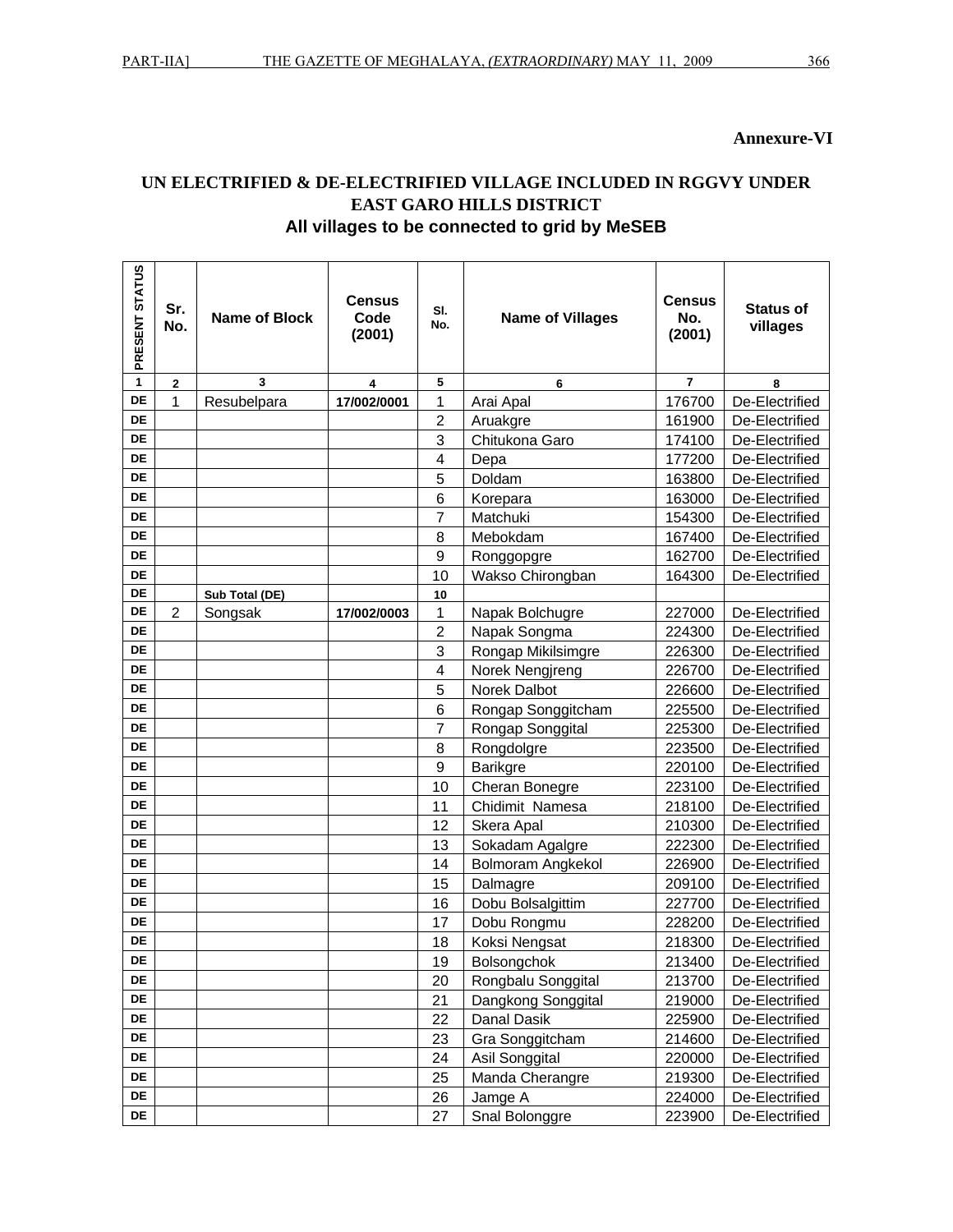| <b>DE</b> |             |                |             | 28                      | Snal Dajreng        | 223800 | De-Electrified |
|-----------|-------------|----------------|-------------|-------------------------|---------------------|--------|----------------|
| <b>DE</b> |             |                |             | 29                      | Koknal Imong        | 221300 | De-Electrified |
| <b>DE</b> |             |                |             | 30                      | Dimit               | 228000 | De-Electrified |
| DE        |             |                |             | 31                      | Dagal Aringga       | 217100 | De-Electrified |
| DE        |             |                |             | 32                      | Akarok Songgitcham  | 211400 | De-Electrified |
| DE        |             |                |             | 33                      | Bollonggre          | 212500 | De-Electrified |
| DE        |             |                |             | 34                      | Asil Mindil         | 222500 | De-Electrified |
| DE        |             | Sub Total (DE) |             | 34                      |                     |        |                |
| <b>DE</b> |             | Dambo Rongjeng | 17/0002/002 | 1                       | Chasinath           | 187300 | De-Electrified |
| DE        |             |                |             | $\overline{\mathbf{c}}$ | Chijeng Akong       | 204000 | De-Electrified |
| DE        |             |                |             | 3                       | Dambo Reserve       | 205300 | De-Electrified |
| DE        |             |                |             | $\overline{4}$          | Dambo Watesa        | 201000 | De-Electrified |
| <b>DE</b> |             |                |             | 5                       | Dochisoram          | 186800 | De-Electrified |
| DE        |             |                |             | 6                       | Dopalpara           | 185300 | De-Electrified |
| DE        |             |                |             | $\overline{7}$          | Gabil Damingka      | 195100 | De-Electrified |
| DE        |             |                |             | 8                       | Gabil Koksi         | 203300 | De-Electrified |
| DE        |             |                |             | $\boldsymbol{9}$        | Jalkim              | 184500 | De-Electrified |
| DE        |             |                |             | 10                      | Jalwagre Songitcham | 198500 | De-Electrified |
| DE        |             |                |             | 11                      | Konchikol Aga       | 182400 | De-Electrified |
| DE        |             |                |             | 12                      | Lower Sare awe      | 189500 | De-Electrified |
| DE        |             |                |             | 13                      | Mangsang Mogogittim | 196600 | De-Electrified |
| DE        |             |                |             | 14                      | Miktongjenggittim   | 204800 | De-Electrified |
| <b>DE</b> |             |                |             | 15                      | Nangbak Apal        | 198000 | De-Electrified |
| DE        |             |                |             | 16                      | Naringgre           | 205200 | De-Electrified |
| DE        |             |                |             | 17                      | Nengbrok            | 206700 | De-Electrified |
| <b>DE</b> |             |                |             | 18                      | Nengpatchi          | 207300 | De-Electrified |
| <b>DE</b> |             |                |             | 19                      | Nongbak Ading       | 196400 | De-Electrified |
| DE        |             |                |             | 20                      | Pakregre            | 204300 | De-Electrified |
| DE        |             |                |             | 21                      | Rondu Rontitgittim  | 208400 | De-Electrified |
| DE        |             |                |             | 22                      | Ronga Agal          | 196000 | De-Electrified |
| DE        |             |                |             | 23                      | Rongmithu           | 201600 | De-Electrified |
| DE        |             |                |             | 24                      | Tetonggitok         | 179000 | De-Electrified |
| DE        |             |                |             | 25                      | Upper Jambal        | 188200 | De-Electrified |
| DE        |             |                |             | 26                      | Waramja             | 186700 | De-Electrified |
| DE        |             |                |             | 27                      | Watregttim          | 187800 | De-Electrified |
| DE        |             | Sub Total (DE) |             | 27                      |                     |        |                |
| DE        | $\mathbf 2$ | <b>Samanda</b> | 17/0002/004 | 1                       | Akelgre             | 234200 | De-Electrified |
| DE        |             |                |             | $\overline{c}$          | Dawa Songgital      | 239000 | De-Electrified |
| DE        |             |                |             | 3                       | Asimgre             | 230000 | De-Electrified |
| DE        |             |                |             | 4                       | Bawegre             | 229800 | De-Electrified |
| DE        |             |                |             | 5                       | Dilma Kawak         | 229000 | De-Electrified |
| DE        |             |                |             | 6                       | Pakwakgre           | 232700 | De-Electrified |
| DE        |             |                |             | $\overline{7}$          | Rangmalgre          | 232000 | De-Electrified |
| DE        |             |                |             | 8                       | Mangrugre           | 232600 | De-Electrified |
| DE        |             |                |             | $\boldsymbol{9}$        | Megagre Songgitcham | 230600 | De-Electrified |
| DE        |             |                |             | 10                      | Megagre Songgital   | 230700 | De-Electrified |
| DE        |             |                |             | 11                      | Ampanggre           | 237100 | De-Electrified |
| DE        |             |                |             | 12                      | Dorekgre            | 235500 | De-Electrified |
| DE        |             |                |             | 13                      | Sawilgre            | 235400 | De-Electrified |
| DE        |             |                |             | 14                      | Gongnagre           | 232800 | De-Electrified |
| DE        |             |                |             | 15                      | Rapdikgre           | 241500 | De-Electrified |
| DE        |             |                |             | 16                      | <b>Bawe Duragre</b> | 235900 | De-Electrified |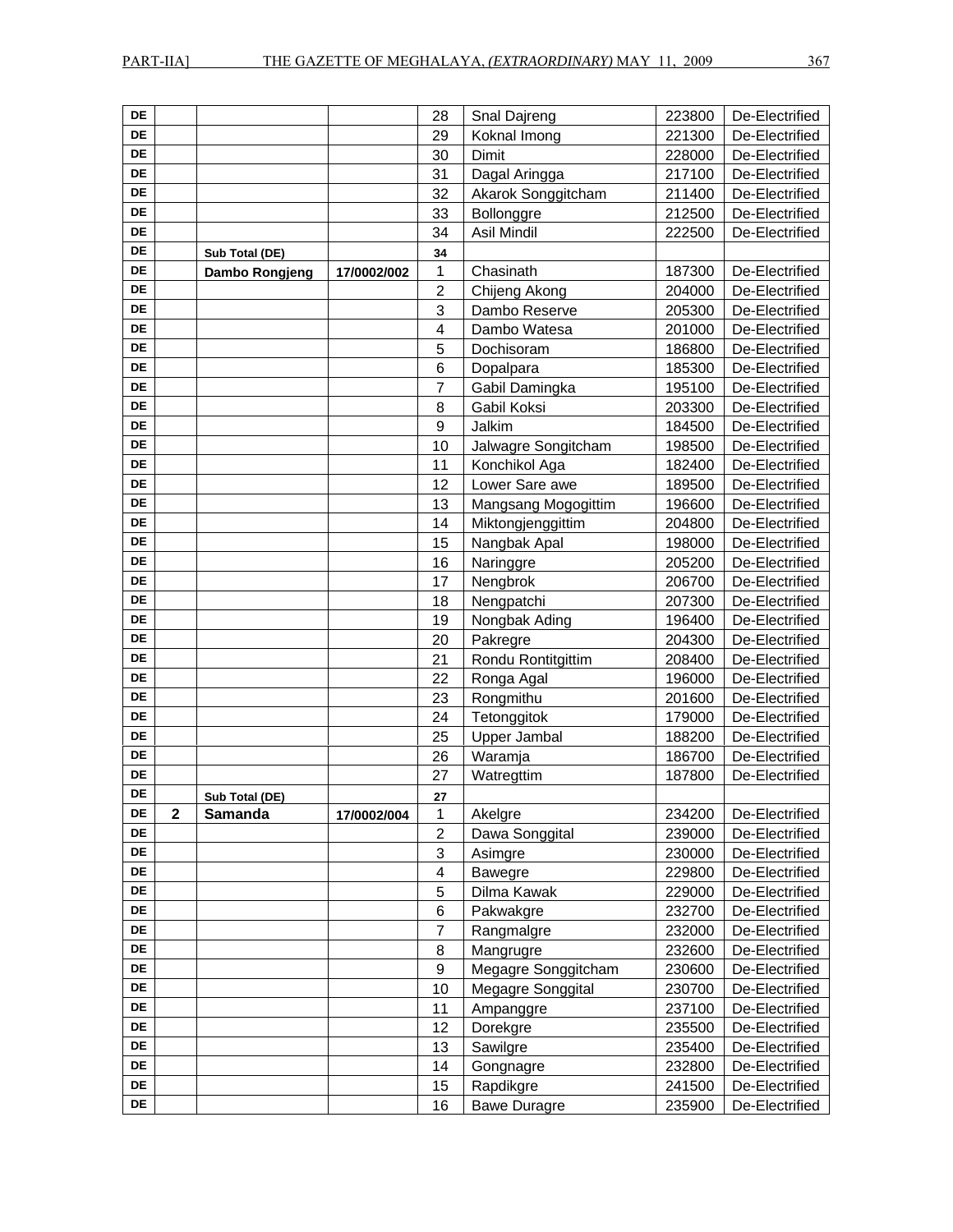| DE                     |   |                |             |                         |                            |        |                |
|------------------------|---|----------------|-------------|-------------------------|----------------------------|--------|----------------|
|                        |   |                |             | 17                      | Nabakgre                   | 242000 | De-Electrified |
| DE                     |   |                |             | 18                      | Sobokgre                   | 241900 | De-Electrified |
| DE                     |   |                |             | 19                      | Dilma Debrakgre            | 228900 | De-Electrified |
| DE                     |   |                |             | 20                      | Dilma Rimtonggre           | 229300 | De-Electrified |
| DE                     |   |                |             | 21                      | Dinajekgre                 | 229700 | De-Electrified |
| <b>DE</b>              |   |                |             | 22                      | Mejoligre                  | 232300 | De-Electrified |
| DE                     |   |                |             | 23                      | Rengregre                  | 235300 | De-Electrified |
| DE                     |   |                |             | 24                      | Tongbol Songgitcham        | 229200 | De-Electrified |
| DE                     |   |                |             | 25                      | Bangong Singwegre          | 234000 | De-Electrified |
| $\mathsf{DE}$          |   |                |             | 26                      | Udigre                     | 237400 | De-Electrified |
| DE                     |   |                |             | 27                      | Chiranggre                 | 241400 | De-Electrified |
| DE                     |   |                |             | 28                      | Dilma Songgitcham          | 229500 | De-Electrified |
| DE                     |   |                |             | 29                      | Dilma Dilsekgre            | 230500 | De-Electrified |
| DE                     |   |                |             | 30                      | Kalak Dorek                | 233600 | De-Electrified |
| DE                     |   |                |             | 31                      | Naregre                    | 235100 | De-Electrified |
| <b>DE</b>              |   |                |             | 32                      | Rongalgre                  | 228700 | De-Electrified |
| DE                     |   |                |             | 33                      | Rongribo Watregre          | 231100 | De-Electrified |
| DE                     |   |                |             | 34                      | Nengkra Bolsalgre          | 239600 | De-Electrified |
| DE                     |   |                |             | 35                      | Nengsrang songital         | 241700 | De-Electrified |
| DE                     |   |                |             | 36                      | Nengsrang songgitcham      | 241800 | De-Electrified |
| DE                     |   |                |             | 37                      | Gitoggre                   | 235700 | De-Electrified |
| DE                     |   |                |             | 38                      | Dolwarigre                 | 231600 | De-Electrified |
| DE                     |   | Sub Total (DE) |             | 38                      |                            |        |                |
| <b>UE</b>              | 1 | Resubelpara    | 17/002/0001 | 1                       | Aruak Songgital            | 162200 | Un-Electrified |
| UE                     |   |                |             | $\overline{\mathbf{c}}$ | Arurak Nokatgre            | 163100 | Un-Electrified |
| <b>UE</b>              |   |                |             | 3                       | Bangsi Aga                 | 176100 | Un-Electrified |
| UE                     |   |                |             | 4                       | Bangsi Bokda               | 175700 | Un-Electrified |
| <b>UE</b>              |   |                |             | 5                       | Bangsi Minol               | 176300 | Un-Electrified |
| UE                     |   |                |             | 6                       | <b>Bikselgre</b>           | 157300 | Un-Electrified |
| <b>UE</b>              |   |                |             | $\overline{7}$          | Boda Apal                  | 166200 | Un-Electrified |
|                        |   |                |             |                         |                            |        |                |
| UE                     |   |                |             | 8                       | <b>Bokmagre</b>            | 166500 | Un-Electrified |
| UE                     |   |                |             | 9                       | <b>Bongare Chimitcheng</b> | 171700 | Un-Electrified |
| UE                     |   |                |             | 10                      | Bongbanchi                 | 157400 | Un-Electrified |
| UE                     |   |                |             | 11                      | Bonggare Olbaknang         | 171500 | Un-Electrified |
| UE                     |   |                |             | 12                      | Chiram Aga                 | 158700 | Un-Electrified |
| <b>UE</b>              |   |                |             | 13                      | Chisim Akanang             | 162000 | Un-Electrified |
| UE                     |   |                |             | 14                      | Chisim Apal                | 175200 | Un-Electrified |
| UE                     |   |                |             | 15                      | Chitudadram                | 175600 | Un-Electrified |
| UE                     |   |                |             | 16                      | Dajong Wasimgre            | 157600 | Un-Electrified |
| <b>UE</b>              |   |                |             | 17                      | Dalmanggre                 | 156600 | Un-Electrified |
| <b>UE</b>              |   |                |             | 18                      | Dame Apal                  | 166600 | Un-Electrified |
| UE                     |   |                |             | 19                      | Dilma Aga                  | 170500 | Un-Electrified |
| UE                     |   |                |             | 20                      | Dimbil Ading               | 167500 | Un-Electrified |
| <b>UE</b>              |   |                |             | 21                      | Doka Saram                 | 175500 | Un-Electrified |
| UE                     |   |                |             | 22                      | Doratcha                   | 176000 | Un-Electrified |
| UE                     |   |                |             | 23                      | Eguagre                    | 169600 | Un-Electrified |
| UE                     |   |                |             | 24                      | Galwangsa                  | 175800 | Un-Electrified |
| UE                     |   |                |             | 25                      | Gambil Apal                | 177000 | Un-Electrified |
| UE                     |   |                |             | 26                      | Jamgonda Nokat             | 162300 | Un-Electrified |
| <b>UE</b>              |   |                |             | 27                      | Jamgondagre                | 162400 | Un-Electrified |
| <b>UE</b><br><b>UE</b> |   |                |             | 28                      | Jetdoba Langapara          | 156100 | Un-Electrified |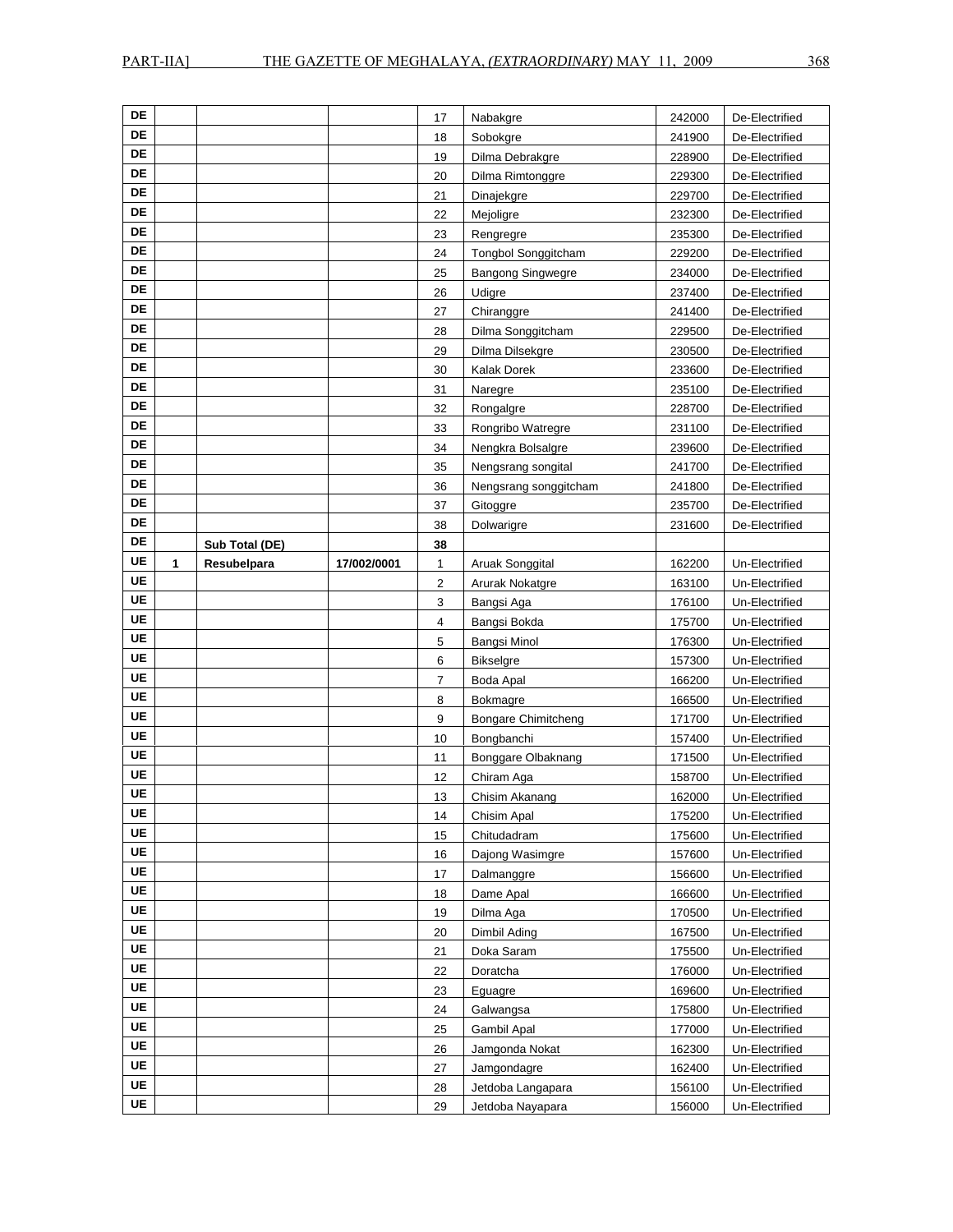| UE        |                |                |             |                |                           |        |                |
|-----------|----------------|----------------|-------------|----------------|---------------------------|--------|----------------|
| UE        |                |                |             | 30             | Jolding                   | 170700 | Un-Electrified |
| UE        |                |                |             | 31             | Jongdonggre               | 166100 | Un-Electrified |
| UE        |                |                |             | 32             | Kakunanggre               | 170400 | Un-Electrified |
| <b>UE</b> |                |                |             | 33             | Kantaragre                | 161800 | Un-Electrified |
|           |                |                |             | 34             | Kasdeoripara              | 173800 | Un-Electrified |
| UE        |                |                |             | 35             | Kimdegre                  | 162500 | Un-Electrified |
| <b>UE</b> |                |                |             | 36             | Kimsri                    | 171400 | Un-Electrified |
| UE        |                |                |             | 37             | Konapara                  | 160700 | Un-Electrified |
| UE        |                |                |             | 38             | Malchapara                | 171300 | Un-Electrified |
| UE        |                |                |             | 39             | Mebokdam                  | 170000 | Un-Electrified |
| UE        |                |                |             | 40             | Merongdik                 | 158300 | Un-Electrified |
| <b>UE</b> |                |                |             | 41             | Nanil Apal                | 176400 | Un-Electrified |
| UE        |                |                |             | 42             | Nenggitchakgre            | 159200 | Un-Electrified |
| UE        |                |                |             | 43             | Nengsa Narongkol          | 164900 | Un-Electrified |
| UE        |                |                |             | 44             | Nokwelgre                 | 161000 | Un-Electrified |
| UE        |                |                |             | 45             | Rajinggre                 | 161500 | Un-Electrified |
| <b>UE</b> |                |                |             | 46             | Raksinggre                | 169800 | Un-Electrified |
| UE        |                |                |             | 47             | Rangsel                   | 166000 | Un-Electrified |
| UE        |                |                |             | 48             | Rangsepgre                | 159300 | Un-Electrified |
| UE        |                |                |             | 49             | Rompa                     | 175300 | Un-Electrified |
| UE        |                |                |             | 50             | Rongdam                   | 169700 | Un-Electrified |
| UE        |                |                |             | 51             | Rongge                    | 167000 | Un-Electrified |
| UE        |                |                |             | 52             | Rongjallleng Nokat        | 160000 | Un-Electrified |
| UE        |                |                |             | 53             | Rongmatcha                | 165900 | Un-Electrified |
| UE        |                |                |             | 54             | Rongsol (Damit Akong)     | 173600 | Un-Electrified |
| <b>UE</b> |                |                |             | 55             | Sona Chiring              | 161200 | Un-Electrified |
| UE        |                |                |             | 56             | <b>Tasil Apal</b>         | 169100 | Un-Electrified |
| UE        |                |                |             | 57             | Tatolgre                  | 154900 | Un-Electrified |
| UE        |                |                |             | 58             | Thapa Matronggre          | 169000 | Un-Electrified |
| UE        |                |                |             | 59             | Thapa Ragolgre            | 168800 | Un-Electrified |
| <b>UE</b> |                |                |             | 60             | Wakso Songgital           | 164600 | Un-Electrified |
| UE        |                |                |             | 61             | Waramgre                  | 153900 | Un-Electrified |
| <b>UE</b> |                | Sub Total (UE) |             | 61             |                           |        |                |
| UE        | $\overline{2}$ | Songsak        | 17/002/0003 | 1              | Bijasik Matwa             | 216600 | Un-Electrified |
| UE        |                |                |             | $\overline{2}$ | Ballonggre                | 225700 | Un-Electrified |
| UE        |                |                |             | 3              | Balsrigittim              | 210600 | Un-Electrified |
| UE        |                |                |             | 4              | Bijasik Bollonggre        | 218600 | Un-Electrified |
| <b>UE</b> |                |                |             | 5              | Bijasik Doki Ading        | 216100 | Un-Electrified |
| <b>UE</b> |                |                |             | 6              | Bijasik Jagisim           | 215900 | Un-Electrified |
| <b>UE</b> |                |                |             | 7              | Bijasik Silkol            | 216400 | Un-Electrified |
| UE        |                |                |             | 8              | Bijasik Songma            | 218900 | Un-Electrified |
| UE        |                |                |             | 9              | Bijasik Warimandal        | 216000 | Un-Electrified |
| <b>UE</b> |                |                |             | 10             | <b>Bollonggre Refugee</b> | 212900 | Un-Electrified |
| <b>UE</b> |                |                |             | 11             | Bolmoram Adap             | 227100 | Un-Electrified |
| UE        |                |                |             | 12             | <b>Bolmoram Ading</b>     | 228300 | Un-Electrified |
| <b>UE</b> |                |                |             | 13             | <b>Bolmoram Agalgre</b>   | 227200 | Un-Electrified |
| UE        |                |                |             | 14             | Bolmoram Mesechikgre      | 227800 | Un-Electrified |
| <b>UE</b> |                |                |             | 15             | <b>Bone Chidekgre</b>     | 224700 | Un-Electrified |
| UE        |                |                |             | 16             | Bone Chijanggigre         | 221800 | Un-Electrified |
| UE        |                |                |             | 17             | <b>Bone Chiso</b>         | 222200 | Un-Electrified |
| <b>UE</b> |                |                |             | 18             | Bone Megapgre             | 220600 | Un-Electrified |
| UE        |                |                |             | 19             | Bone songgitcham          | 222100 | Un-Electrified |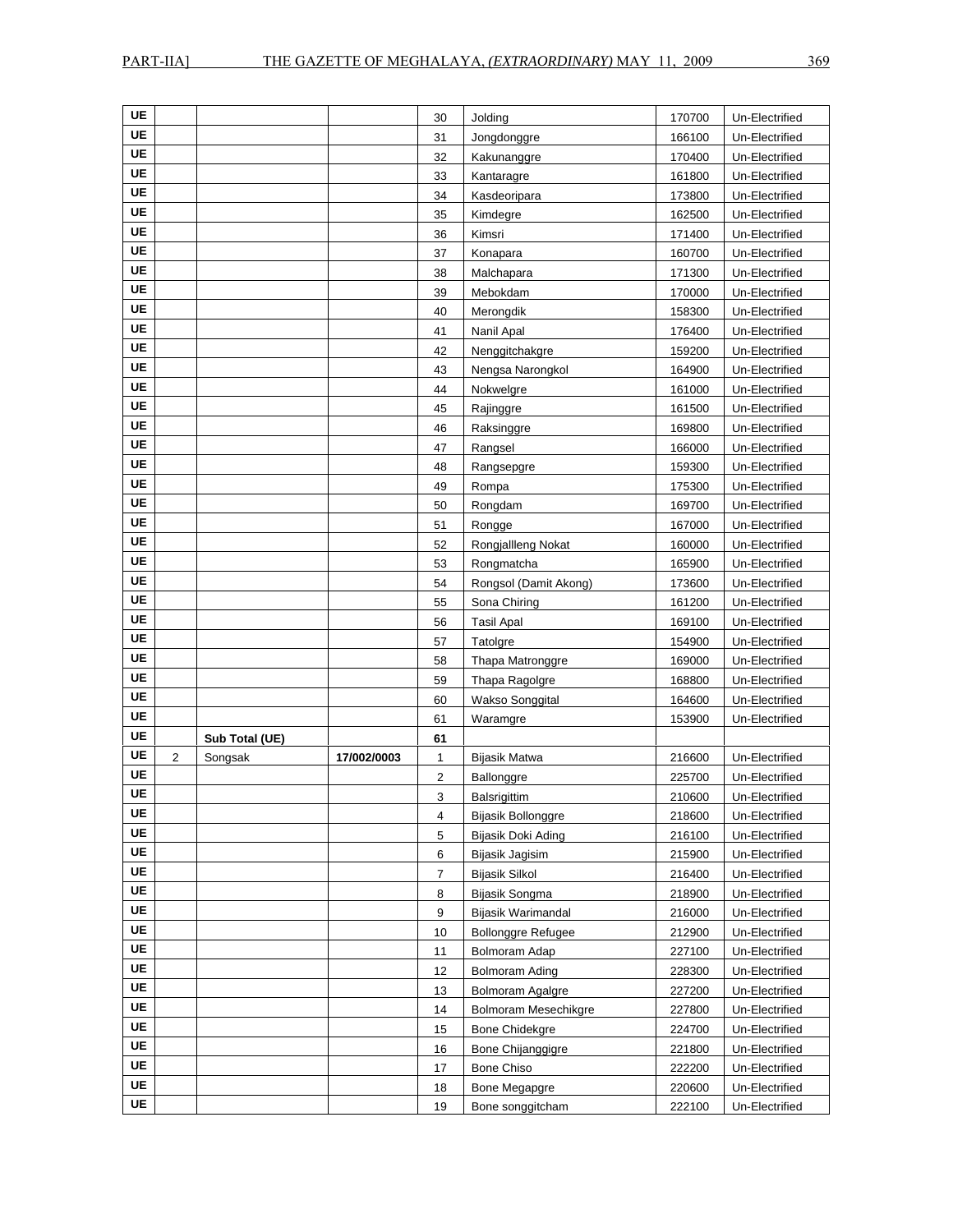| UE        | 20 | <b>Bone Watre</b>           | 222000 | Un-Electrified |
|-----------|----|-----------------------------|--------|----------------|
| <b>UE</b> | 21 | Chidimit Saridam            | 216800 | Un-Electrified |
| UE        | 22 | Chinabat                    | 220200 | Un-Electrified |
| <b>UE</b> | 23 | Dagal Apal                  | 211100 | Un-Electrified |
| UE        | 24 | Dagal Chiwate               | 218000 | Un-Electrified |
| UE        | 25 | Dalbot Bollonggre           | 225400 | Un-Electrified |
| UE        | 26 | Dalbot Chiwate              | 217600 | Un-Electrified |
| <b>UE</b> | 27 | Dalbot Kongkil              | 217400 | Un-Electrified |
| UE        | 28 | Dalbot Matrang              | 217500 | Un-Electrified |
| <b>UE</b> | 29 | Dalbot Nokat                | 219200 | Un-Electrified |
| UE        | 30 | Danal Attewakgre            | 226000 | Un-Electrified |
| UE        | 31 | Danal Megapgre              | 225800 | Un-Electrified |
| UE        | 32 | Dangkong Chitoregre         | 214800 | Un-Electrified |
| UE        | 33 | Dangkong Dokatong           | 215000 | Un-Electrified |
| UE        | 34 | Dangkong Doragre            | 214900 | Un-Electrified |
| <b>UE</b> | 35 | Dangkong Doragre (Tasilgre) | 215100 | Un-Electrified |
| UE        | 36 | Dangkong Gilmatdam          | 215200 | Un-Electrified |
| <b>UE</b> | 37 | Dangkong Rapdinggre         | 220500 | Un-Electrified |
| UE        | 38 | Dangkong Tasekgre           | 214700 | Un-Electrified |
| <b>UE</b> | 39 | Daning apal                 | 212300 | Un-Electrified |
| <b>UE</b> | 40 | Daring Apal                 | 226800 | Un-Electrified |
| <b>UE</b> | 41 | Dijonggiri                  | 213300 | Un-Electrified |
| UE        | 42 | <b>Dikagre</b>              | 226100 | Un-Electrified |
| <b>UE</b> | 43 | Dimit Ongtatgittim          | 227600 | Un-Electrified |
| UE        | 44 | Dimit Warikatchi            | 227500 | Un-Electrified |
| <b>UE</b> | 45 | Dobu Agalgre                | 227900 | Un-Electrified |
| UE        | 46 | Dobu Bawaranggittim         | 227300 | Un-Electrified |
| UE        | 47 | Dokrugre                    | 219100 | Un-Electrified |
| UE        | 48 | Gabil Agalgre               | 214100 | Un-Electrified |
| <b>UE</b> | 49 | Gabil Dajinggre             | 213900 | Un-Electrified |
| UE        | 50 | Gabil Matchagre             | 214000 | Un-Electrified |
| <b>UE</b> | 51 | Gabil Wagopgre              | 214500 | Un-Electrified |
| UE        | 52 | Geru Apal                   | 220400 | Un-Electrified |
| <b>UE</b> | 53 | Jamge B                     | 224100 | Un-Electrified |
| UE        | 54 | Jogogre                     | 212700 | Un-Electrified |
| UE        | 55 | Kentra                      | 222600 | Un-Electrified |
| UE        | 56 | Koksi Rongkong              | 217800 | Un-Electrified |
| UE        | 57 | Mandalong                   | 219700 | Un-Electrified |
| <b>UE</b> | 58 | Marongpa                    | 211600 | Un-Electrified |
| UE        | 59 | Mongnalgre                  | 211700 | Un-Electrified |
| UE        | 60 | Napak Dokrugre              | 224500 | Un-Electrified |
| <b>UE</b> | 61 | Nirangma                    | 208900 | Un-Electrified |
| UE        | 62 | Redamgre                    | 218800 | Un-Electrified |
| UE        | 63 | Rem Katongre                | 212400 | Un-Electrified |
| UE        | 64 | Rem Matchakolgre            | 212600 | Un-Electrified |
| UE        | 65 | Resagre                     | 215300 | Un-Electrified |
| UE        | 66 | <b>Rimrang Bonegre</b>      | 220300 | Un-Electrified |
| UE        | 67 | Rongap Asimgre              | 225100 | Un-Electrified |
| UE        | 68 | Rongap Mringgre             | 225200 | Un-Electrified |
| <b>UE</b> | 69 | Rongchek Songgital          | 221100 | Un-Electrified |
| UE        | 70 | Rongchek Songgitcham        | 221500 | Un-Electrified |
| UE        | 71 | Rongmagre                   | 210700 | Un-Electrified |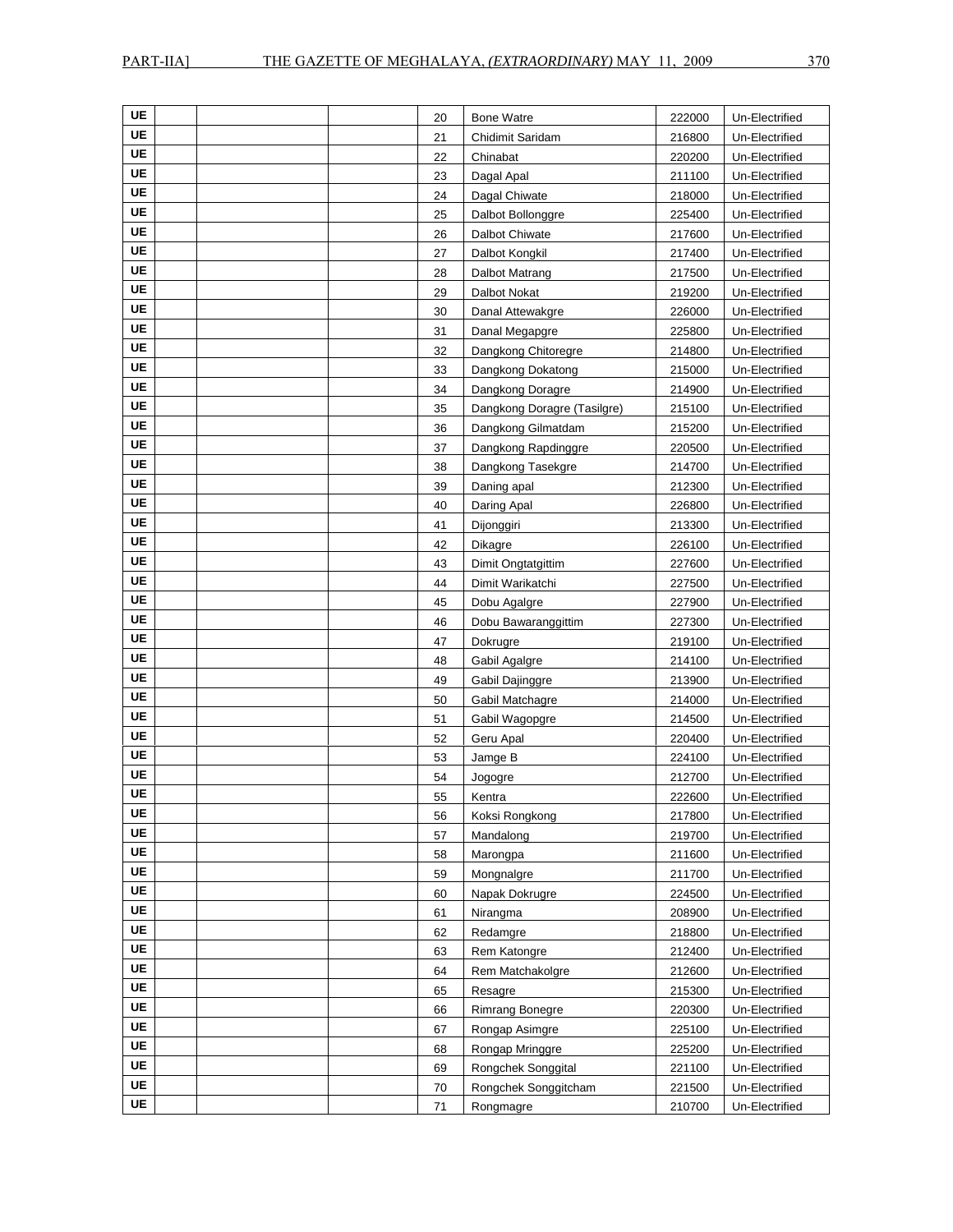| <b>UE</b> |   |                |             | 72 | Rongri Bazar           | 224900 | Un-Electrified |
|-----------|---|----------------|-------------|----|------------------------|--------|----------------|
| <b>UE</b> |   |                |             | 73 | Rongbalu A             | 211500 | Un-Electrified |
| UE        |   |                |             | 74 | Rongronggre            | 215800 | Un-Electrified |
| <b>UE</b> |   |                |             | 75 | Rongrong Apal          | 209000 | Un-Electrified |
| UE        |   |                |             | 76 | Samin Asimgre          | 216300 | Un-Electrified |
| <b>UE</b> |   |                |             | 77 | Samin Rongal           | 218500 | Un-Electrified |
| UE        |   |                |             | 78 | Samin Sembukol         | 221700 | Un-Electrified |
| UE        |   |                |             | 79 | Samin Toka             | 216200 | Un-Electrified |
| <b>UE</b> |   |                |             | 80 | Sokadam Aruakgre       | 222800 | Un-Electrified |
| <b>UE</b> |   |                |             | 81 | Sokadam Balading       | 222900 | Un-Electrified |
| UE        |   |                |             | 82 | Sokadam Rongkabok      | 222400 | Un-Electrified |
| <b>UE</b> |   |                |             | 83 | Sokadam Sokmitegre     | 220700 | Un-Electrified |
| UE        |   |                |             | 84 | Sokadam Banggna        | 220800 | Un-Electrified |
| <b>UE</b> |   |                |             | 85 | Songsak Jarepa         | 225000 | Un-Electrified |
| <b>UE</b> |   |                |             | 86 | Songsak Megapgre       | 223600 | Un-Electrified |
| <b>UE</b> |   |                |             | 87 | Tarasin                | 221400 | Un-Electrified |
| <b>UE</b> |   |                |             | 88 | Tebil Bonegre B        | 223400 | Un-Electrified |
| UE        |   | Sub Total (UE) |             | 88 |                        |        |                |
|           |   |                |             |    |                        |        |                |
| UE        | 1 | Dambo Rongjeng | 17/0002/002 | 1  | Abeagittim             | 182100 | Un-Electrified |
| UE        |   |                |             | 2  | Adokgre                | 185900 | Un-Electrified |
| UE        |   |                |             | 3  | Agalgre(Nongbak)       | 199900 | Un-Electrified |
| <b>UE</b> |   |                |             | 4  | Agropathar             | 192100 | Un-Electrified |
| UE        |   |                |             | 5  | Amebang                | 192200 | Un-Electrified |
| <b>UE</b> |   |                |             | 6  | Ameram                 | 188700 | Un-Electrified |
| UE        |   |                |             | 7  | Asim Daram             | 196300 | Un-Electrified |
| UE        |   |                |             | 8  | Badaka Rajasali        | 183700 | Un-Electrified |
| <b>UE</b> |   |                |             | 9  | Badilpa Apal           | 197600 | Un-Electrified |
| UE        |   |                |             | 10 | <b>Block Campus</b>    | 205700 | Un-Electrified |
| UE        |   |                |             | 11 | <b>Baringgre Wadro</b> | 204200 | Un-Electrified |
| <b>UE</b> |   |                |             | 12 | Bollonggittim          | 203600 | Un-Electrified |
| <b>UE</b> |   |                |             | 13 | <b>Bolsal Gittim</b>   | 199300 | Un-Electrified |
| <b>UE</b> |   |                |             | 14 | Chambildam             | 204400 | Un-Electrified |
| UE        |   |                |             | 15 | Chare Akong            | 182300 | Un-Electrified |
| UE        |   |                |             | 16 | Cheran Alda            | 194000 | Un-Electrified |
| <b>UE</b> |   |                |             | 17 | Cheran Chikol          | 193800 | Un-Electrified |
| UE        |   |                |             | 18 | Cheran Songgital       | 194100 | Un-Electrified |
| <b>UE</b> |   |                |             | 19 | Cheran Songgitcham     | 193900 | Un-Electrified |
| <b>UE</b> |   |                |             | 20 | Chibilbang             | 203400 | Un-Electrified |
| UE        |   |                |             | 21 | Chibra Jambal          | 190500 | Un-Electrified |
| UE        |   |                |             | 22 | Chichra Apal           | 199400 | Un-Electrified |
| UE        |   |                |             | 23 | Chichro Songgital      | 201700 | Un-Electrified |
| UE        |   |                |             | 24 | Chigisim Bisikgittim   | 207800 | Un-Electrified |
| <b>UE</b> |   |                |             | 25 | Chikama                | 207100 | Un-Electrified |
| UE        |   |                |             | 26 | Chikol Dama            | 192400 | Un-Electrified |
| <b>UE</b> |   |                |             | 27 | Chikol Songma          | 192800 | Un-Electrified |
| UE        |   |                |             | 28 | Chikol Pekgro          | 192500 | Un-Electrified |
| UE        |   |                |             | 29 | Chima Dare             | 179900 | Un-Electrified |
| UE        |   |                |             | 30 | Chiring Dokrugittim    | 202100 | Un-Electrified |
| UE        |   |                |             | 31 | Chitil Apal            | 196800 | Un-Electrified |
| <b>UE</b> |   |                |             | 32 | Chiwa adapgittim       | 183900 | Un-Electrified |
| <b>UE</b> |   |                |             | 33 | Chotcholja Napakgittim | 184400 | Un-Electrified |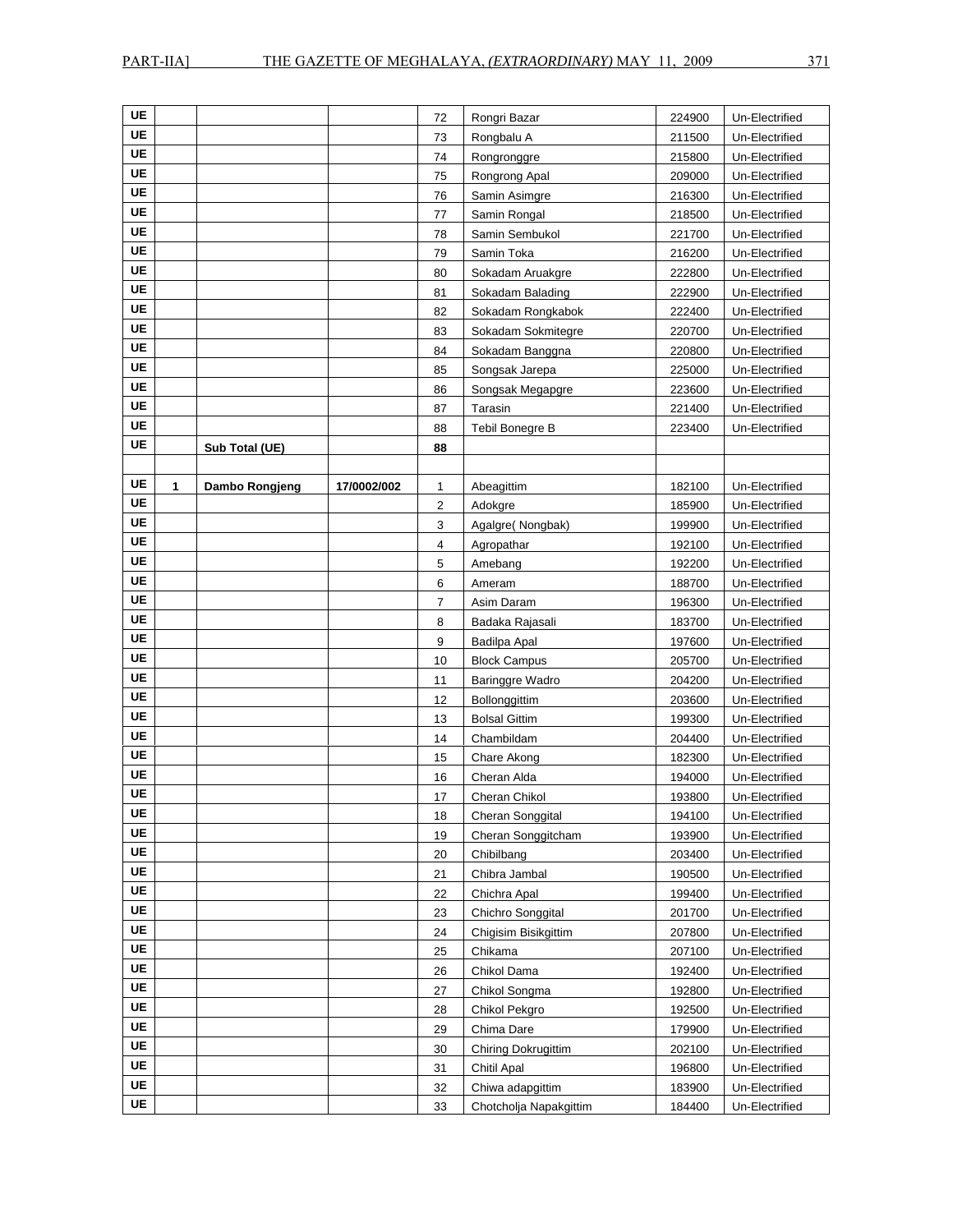| UE        | 34 | Chigisimggittim       | 206400 | Un-Electrified |
|-----------|----|-----------------------|--------|----------------|
| UE        | 35 | Dagal Bolmedang       | 203700 | Un-Electrified |
| UE        | 36 | Dagal Dongru          | 193200 | Un-Electrified |
| UE        | 37 | Dagal Gading          | 193300 | Un-Electrified |
| UE        | 38 | Dagal Nokat           | 199000 | Un-Electrified |
| UE        | 39 | Dagal Simseng         | 198900 | Un-Electrified |
| UE        | 40 | Dakran                | 192900 | Un-Electrified |
| UE        | 41 | Dambo Reserve - ii    | 200200 | Un-Electrified |
| UE        | 42 | Dambo Gitonggittim    | 201500 | Un-Electrified |
| UE        | 43 | Dambo Rongding        | 201300 | Un-Electrified |
| <b>UE</b> | 44 | Dambo Saregittim      | 201800 | Un-Electrified |
| UE        | 45 | Darang Petchong       | 191600 | Un-Electrified |
| UE        | 46 | Darugre               | 206800 | Un-Electrified |
| UE        | 47 | Darusak               | 207000 | Un-Electrified |
| <b>UE</b> | 48 | Datang Agal           | 200900 | Un-Electrified |
| UE        | 49 | Dawa Songgital        | 193000 | Un-Electrified |
| UE        | 50 | Dika Gittim A         | 190200 | Un-Electrified |
| UE        | 51 | Dika Gittim B         | 208700 | Un-Electrified |
| UE        | 52 | Dilkang               | 184200 | Un-Electrified |
| UE        | 53 | Diplok Gittim A       | 197800 | Un-Electrified |
| UE        | 54 | Diplok Gittim B       | 191000 | Un-Electrified |
| UE        | 55 | Dobanggal Gittim      | 184700 | Un-Electrified |
| UE        | 56 | Dogep Gipuram         | 206500 | Un-Electrified |
| UE        | 57 | Dombu Terrace Gittim  | 207600 | Un-Electrified |
| UE        | 58 | Dosaram               | 186600 | Un-Electrified |
| UE        | 59 | Dosingkol             | 181400 | Un-Electrified |
| UE        | 60 | Gabil Boldil Gittim   | 199600 | Un-Electrified |
| UE        | 61 | Gabil Nengtek         | 198200 | Un-Electrified |
| UE        | 62 | Gabil Pathal          | 198300 | Un-Electrified |
| UE        | 63 | Gabil Rongmil         | 199500 | Un-Electrified |
| UE        | 64 | <b>Gandil Gittim</b>  | 195700 | Un-Electrified |
| UE        | 65 | Gandual               | 194900 | Un-Electrified |
| UE        | 66 | Gobekram              | 189200 | Un-Electrified |
| UE        | 67 | Golde Nengbrak        | 188500 | Un-Electrified |
| UE        | 68 | <b>Golut Gittim</b>   | 191400 | Un-Electrified |
| UE        | 69 | Haslong               | 200700 | Un-Electrified |
| UE        | 70 | Illa Rongchim         | 191900 | Un-Electrified |
| <b>UE</b> | 71 | Imsambal              | 184100 | Un-Electrified |
| <b>UE</b> | 72 | Imsamdrop             | 204600 | Un-Electrified |
| <b>UE</b> | 73 | Jagalpara             | 184900 | Un-Electrified |
| UE        | 74 | Jajilgittim           | 190700 | Un-Electrified |
| UE        | 75 | Jangki Gittim         | 192000 | Un-Electrified |
| UE        | 76 | Jawelgre Asoka Gittim | 198600 | Un-Electrified |
| UE        | 77 | Kakdap                | 207500 | Un-Electrified |
| <b>UE</b> | 78 | Kalwe                 | 189600 | Un-Electrified |
| UE        | 79 | Kanchija Gittim       | 206100 | Un-Electrified |
| UE        | 80 | Kasimari              | 179400 | Un-Electrified |
| UE        | 81 | Kejugittim            | 183800 | Un-Electrified |
| UE        | 82 | Kharkutta Reserve     | 179600 | Un-Electrified |
| UE        | 83 | Kharkutta Songgital   | 181900 | Un-Electrified |
| <b>UE</b> | 84 | Makkre Adap           | 181200 | Un-Electrified |
| UE        | 85 | Malenggok             | 184000 | Un-Electrified |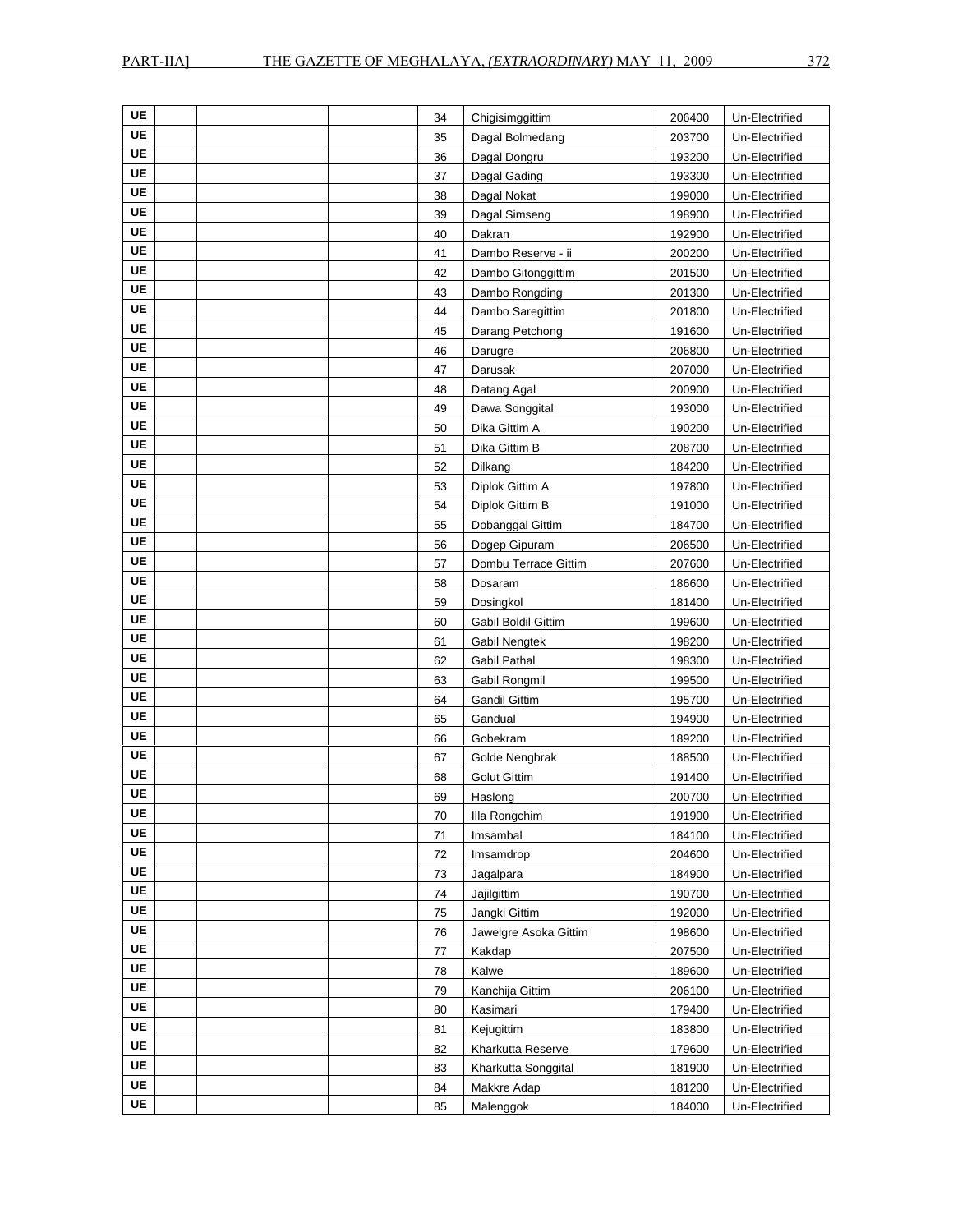| UE        | 86  | Mandadrop               | 191800 | Un-Electrified |
|-----------|-----|-------------------------|--------|----------------|
| UE        | 87  | Mandu Mangsanggittim    | 191700 | Un-Electrified |
| UE        | 88  | Mangkrip (U-Tengabari)  | 179300 | Un-Electrified |
| <b>UE</b> | 89  | Mansang Bakgitok Gittim | 196100 | Un-Electrified |
| UE        | 90  | Matchagittim            | 181300 | Un-Electrified |
| UE        | 91  | Megam Ading             | 187700 | Un-Electrified |
| UE        | 92  | Mejolgre Chetjongbra    | 192300 | Un-Electrified |
| UE        | 93  | Mejolgre Dogru          | 194700 | Un-Electrified |
| UE        | 94  | Mejolgre Wancho         | 198400 | Un-Electrified |
| UE        | 95  | Mendima Bakragittim     | 177700 | Un-Electrified |
| UE        | 96  | Mechimram               | 200800 | Un-Electrified |
| UE        | 97  | Manchang Rangme Aga     | 200500 | Un-Electrified |
| UE        | 98  | Mangsang Babupara       | 197100 | Un-Electrified |
| UE        | 99  | Memilum Modepara        | 190400 | Un-Electrified |
| <b>UE</b> | 100 | <b>Mission Compound</b> | 203200 | Un-Electrified |
| UE        | 101 | Mite Gittim             | 190800 | Un-Electrified |
| <b>UE</b> | 102 | Mogru                   | 197500 | Un-Electrified |
| UE        | 103 | Nachirongdik            | 178500 | Un-Electrified |
| UE        | 104 | Nagumaram               | 197400 | Un-Electrified |
| UE        | 105 | Nanggilding             | 190600 | Un-Electrified |
| UE        | 106 | Narangga                | 185700 | Un-Electrified |
| UE        | 107 | Nengbret                | 207400 | Un-Electrified |
| <b>UE</b> | 108 | Nenggring Gittim        | 202400 | Un-Electrified |
| UE        | 109 | Nengkongkil             | 197900 | Un-Electrified |
| <b>UE</b> | 110 | Nengsil                 | 204100 | Un-Electrified |
| UE        | 111 | Nongbak Chichra         | 191100 | Un-Electrified |
| <b>UE</b> | 112 | Nongbak Daram           | 196200 | Un-Electrified |
| UE        | 113 | Nongbak Wapli           | 195500 | Un-Electrified |
| UE        | 114 | Nongchram Duadugittim   | 208100 | Un-Electrified |
| <b>UE</b> | 115 | Pakkgre Chijong Apal    | 199200 | Un-Electrified |
| UE        | 116 | Pakre Dodonggittim      | 203900 | Un-Electrified |
| UE        | 117 | Panbari                 | 187000 | Un-Electrified |
| UE        | 118 | PWD Camp area           | 203100 | Un-Electrified |
| UE        | 119 | PHE Camp area           | 202800 | Un-Electrified |
| UE        | 120 | Rajasimla Mongsi        | 183200 | Un-Electrified |
| UE        | 121 | Rajasimla Songgital     | 182700 | Un-Electrified |
| UE        | 122 | Rakuma                  | 191200 | Un-Electrified |
| <b>UE</b> | 123 | Rangme                  | 197200 | Un-Electrified |
| UE        | 124 | Rangsa                  | 187200 | Un-Electrified |
| UE        | 125 | Rema Gittim             | 190900 | Un-Electrified |
| UE        | 126 | Rengkil Apal            | 199800 | Un-Electrified |
| UE        | 127 | Renggok Saram           | 188900 | Un-Electrified |
| UE        | 128 | Rogu Alda               | 195200 | Un-Electrified |
| UE        | 129 | Rongbang A              | 195600 | Un-Electrified |
| UE        | 130 | Rongbang B              | 203500 | Un-Electrified |
| UE        | 131 | Rongberam               | 198100 | Un-Electrified |
| UE        | 132 | Rongchong               | 195800 | Un-Electrified |
| UE        | 133 | Rongchri                | 191500 | Un-Electrified |
| UE        | 134 | Rongdu InsalGittim      | 208500 | Un-Electrified |
| UE        | 135 | Rongdu Nengja Gittim    | 208300 | Un-Electrified |
| UE        | 136 | Rongdu Pakkre Gittim    | 208800 | Un-Electrified |
| <b>UE</b> | 137 | Ronadu Ronara Gittim    | 206300 | Un-Electrified |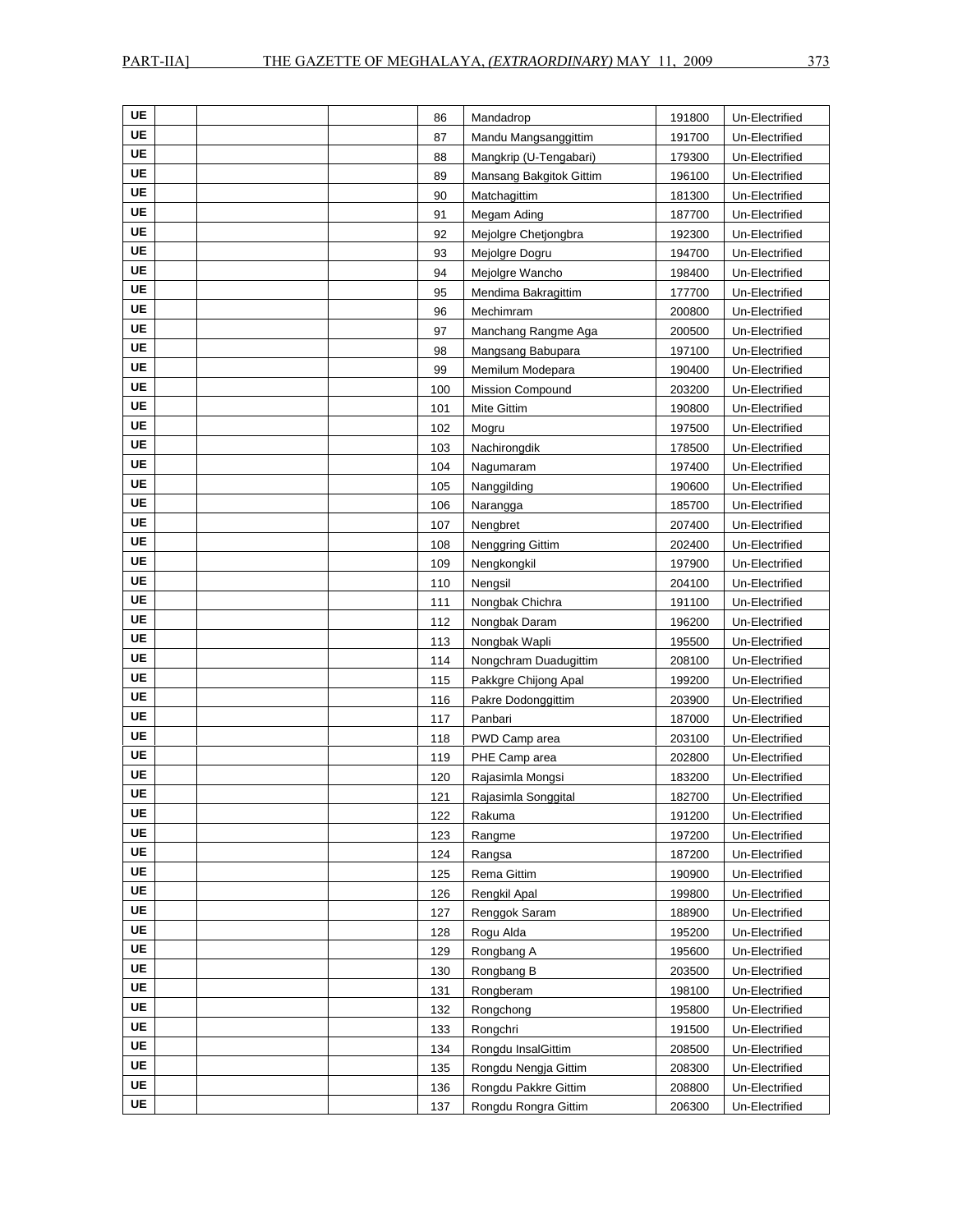| UE        |              |                |             | 138 | Ronggong Gittim         | 204900 | Un-Electrified |
|-----------|--------------|----------------|-------------|-----|-------------------------|--------|----------------|
| UE        |              |                |             | 139 | Rongjeng Gaoram         | 202300 | Un-Electrified |
| UE        |              |                |             | 140 | Rongjeng Gongdok Gittim | 202900 | Un-Electrified |
| <b>UE</b> |              |                |             | 141 | Rongjeng Jambalgittim   | 203000 | Un-Electrified |
| UE        |              |                |             | 142 | Rongkinjeng             | 197700 | Un-Electrified |
| <b>UE</b> |              |                |             | 143 | Rongkugittim            | 205100 | Un-Electrified |
| UE        |              |                |             | 144 | Rongmatchu              | 188800 | Un-Electrified |
| UE        |              |                |             | 145 | Rongspong Gittim        | 205900 | Un-Electrified |
| <b>UE</b> |              |                |             | 146 | Rongjeng Bazar          | 205400 | Un-Electrified |
| <b>UE</b> |              |                |             | 147 | Rongjeng Songma         | 202700 | Un-Electrified |
| UE        |              |                |             | 148 | Sakware Songgital       | 185200 | Un-Electrified |
| <b>UE</b> |              |                |             | 149 | Silgitchak Gittim       | 198800 | Un-Electrified |
| UE        |              |                |             | 150 | Sarang Apal             | 192700 | Un-Electrified |
| <b>UE</b> |              |                |             | 151 | Simagre                 | 196700 | Un-Electrified |
| UE        |              |                |             | 152 | Simseng Aringa          | 193100 | Un-Electrified |
| <b>UE</b> |              |                |             | 153 | Simseng Bolma           | 194300 | Un-Electrified |
| UE        |              |                |             | 154 | Simseng Bongga          | 194600 | Un-Electrified |
| UE        |              |                |             | 155 | Simseng Gading          | 194400 | Un-Electrified |
| UE        |              |                |             | 156 | Simseng Minal           | 193600 | Un-Electrified |
| <b>UE</b> |              |                |             | 157 | Simseng Meinol          | 193500 | Un-Electrified |
| UE        |              |                |             | 158 | Simseng Nakol           | 193700 | Un-Electrified |
| <b>UE</b> |              |                |             | 159 | Simseng Rongal          | 194500 | Un-Electrified |
| UE        |              |                |             | 160 | Simseng Wage Apal       | 194200 | Un-Electrified |
| <b>UE</b> |              |                |             | 161 | Simseng Wale            | 193400 | Un-Electrified |
| UE        |              |                |             | 162 | Tebilgittim             | 205800 | Un-Electrified |
| <b>UE</b> |              |                |             | 163 | Tesokgittim             | 207200 | Un-Electrified |
| UE        |              |                |             | 164 | Taogittim               | 201400 | Un-Electrified |
| <b>UE</b> |              |                |             | 165 | Tokol                   | 183500 | Un-Electrified |
| UE        |              |                |             | 166 | <b>Upper Sarewae</b>    | 188300 | Un-Electrified |
| <b>UE</b> |              |                |             | 167 | <b>Upper Rongjeng</b>   | 205500 | Un-Electrified |
| UE        |              |                |             | 168 | Wakchikong Gittim       | 206200 | Un-Electrified |
| UE        |              |                |             | 169 | Wakuram                 | 187400 | Un-Electrified |
| UE        |              |                |             | 170 | Dokongsi                | 191300 | Un-Electrified |
| UE        |              |                |             | 171 | Nawre                   | 189300 | Un-Electrified |
| UE        |              | Sub Total (UE) |             | 171 |                         |        |                |
| <b>UE</b> | $\mathbf{2}$ | Samanda        | 17/0002/004 | 1   | Ampanggre (Bandi)       | 237100 | Un-Electrified |
| UE        |              |                |             | 2   | Bansam Kakwa            | 233000 | Un-Electrified |
| <b>UE</b> |              |                |             | 3   | Chekwebibra             | 240700 | Un-Electrified |
| UE        |              |                |             | 4   | Chibolgre               | 230800 | Un-Electrified |
| UE        |              |                |             | 5   | Chima Dachitgittim      | 240500 | Un-Electrified |
| UE        |              |                |             | 6   | Chonggigre              | 234900 | Un-Electrified |
| UE        |              |                |             | 7   | Daribokgre              | 236900 | Un-Electrified |
| UE        |              |                |             | 8   | Dawa Matchakolgre       | 239100 | Un-Electrified |
| UE        |              |                |             | 9   | Denggagre               | 238900 | Un-Electrified |
| UE        |              |                |             | 10  | Denggagre Songgital     | 239500 | Un-Electrified |
| UE        |              |                |             | 11  | Dorengkigre             | 237700 | Un-Electrified |
| UE        |              |                |             | 12  | Dilma Matchok Akawe     | 230400 | Un-Electrified |
| UE        |              |                |             | 13  | Dimogre                 | 230100 | Un-Electrified |
| UE        |              |                |             | 14  | Enggokgre               | 229900 | Un-Electrified |
| UE        |              |                |             | 15  | Enggok Songma           | 229600 | Un-Electrified |
| UE        |              |                |             | 16  | Gongmagre               | 230900 | Un-Electrified |
| <b>UE</b> |              |                |             | 17  | Jaljenggre              | 236500 | Un-Electrified |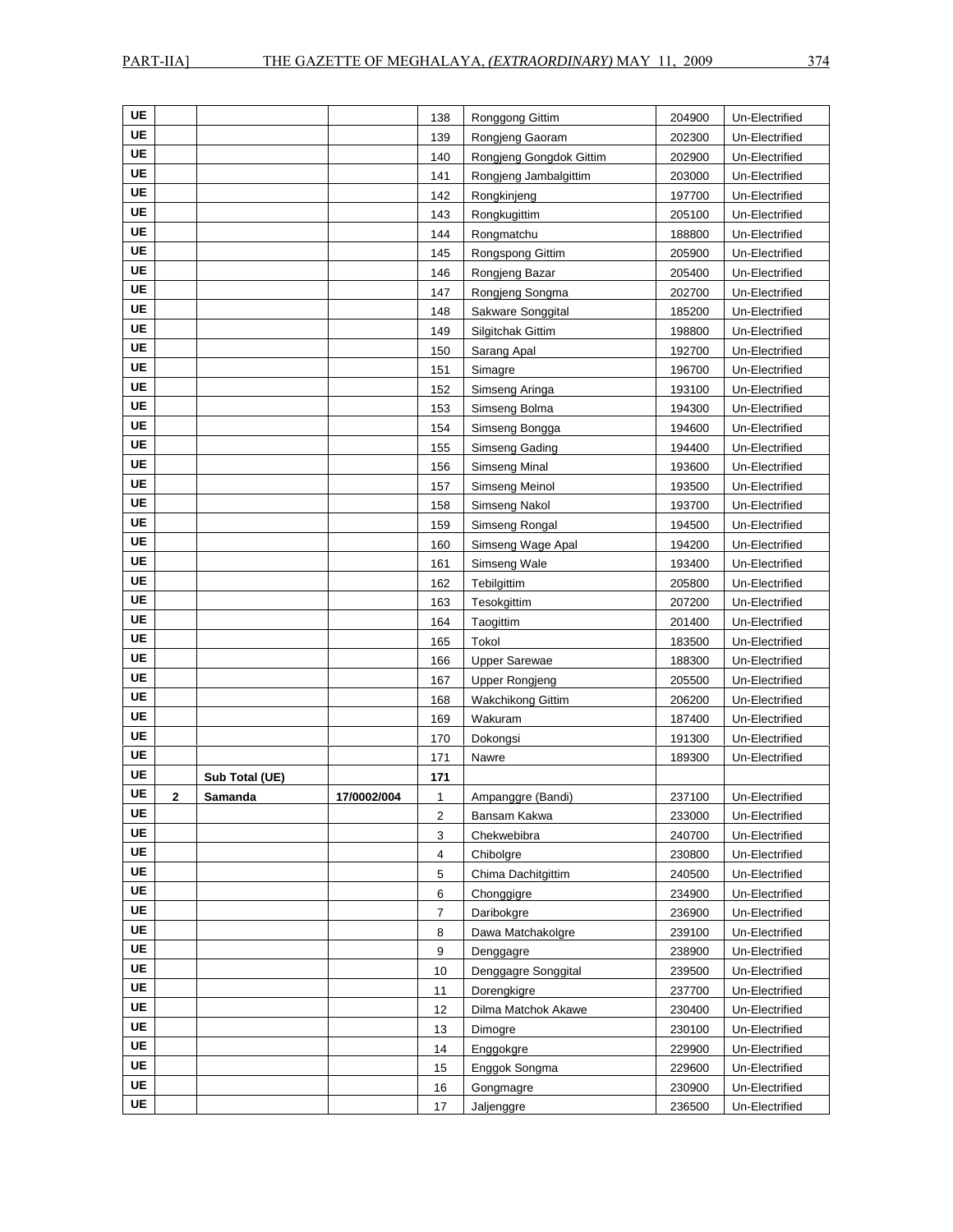| <b>UE</b> | 18 | Jingamgre                | 237500 | Un-Electrified |
|-----------|----|--------------------------|--------|----------------|
| <b>UE</b> | 19 | Jongmegre                | 235600 | Un-Electrified |
| <b>UE</b> | 20 | Kakwa Bawegre            | 236000 | Un-Electrified |
| <b>UE</b> | 21 | Kakwa Duragre            | 238200 | Un-Electrified |
| <b>UE</b> | 22 | Kakwa Rongbokgre         | 236100 | Un-Electrified |
| <b>UE</b> | 23 | Kalak Songgital          | 231200 | Un-Electrified |
| <b>UE</b> | 24 | Kalak Songgitcham        | 231300 | Un-Electrified |
| <b>UE</b> | 25 | Mandalgipe               | 229400 | Un-Electrified |
| <b>UE</b> | 26 | Meronggre                | 237600 | Un-Electrified |
| <b>UE</b> | 27 | Nengkra Watregre         | 239700 | Un-Electrified |
| <b>UE</b> | 28 | Patranggre               | 234500 | Un-Electrified |
| <b>UE</b> | 29 | Retenggre                | 231000 | Un-Electrified |
| <b>UE</b> | 30 | Rongbing Apot            | 242100 | Un-Electrified |
| <b>UE</b> | 31 | Rongchek Chambugong      | 237200 | Un-Electrified |
| <b>UE</b> | 32 | Rongchek Manda           | 237300 | Un-Electrified |
| <b>UE</b> | 33 | Ronrekgre                | 242500 | Un-Electrified |
| <b>UE</b> | 34 | Ronribo Amalgre          | 231500 | Un-Electrified |
| <b>UE</b> | 35 | Rongakgre                | 228700 | Un-Electrified |
| <b>UE</b> | 36 | Rongatagre               | 235200 | Un-Electrified |
| <b>UE</b> | 37 | Rongkinggre              | 236700 | Un-Electrified |
| <b>UE</b> | 38 | Rongrigre                | 241300 | Un-Electrified |
| <b>UE</b> | 39 | Samanda Balwarigre       | 233300 | Un-Electrified |
| <b>UE</b> | 40 | <b>Tongbol Songgital</b> | 229100 | Un-Electrified |
| <b>UE</b> | 41 | Wannanggre               | 236300 | Un-Electrified |
| <b>UE</b> |    | Samanda Block HQ         | 233200 | Un-Electrified |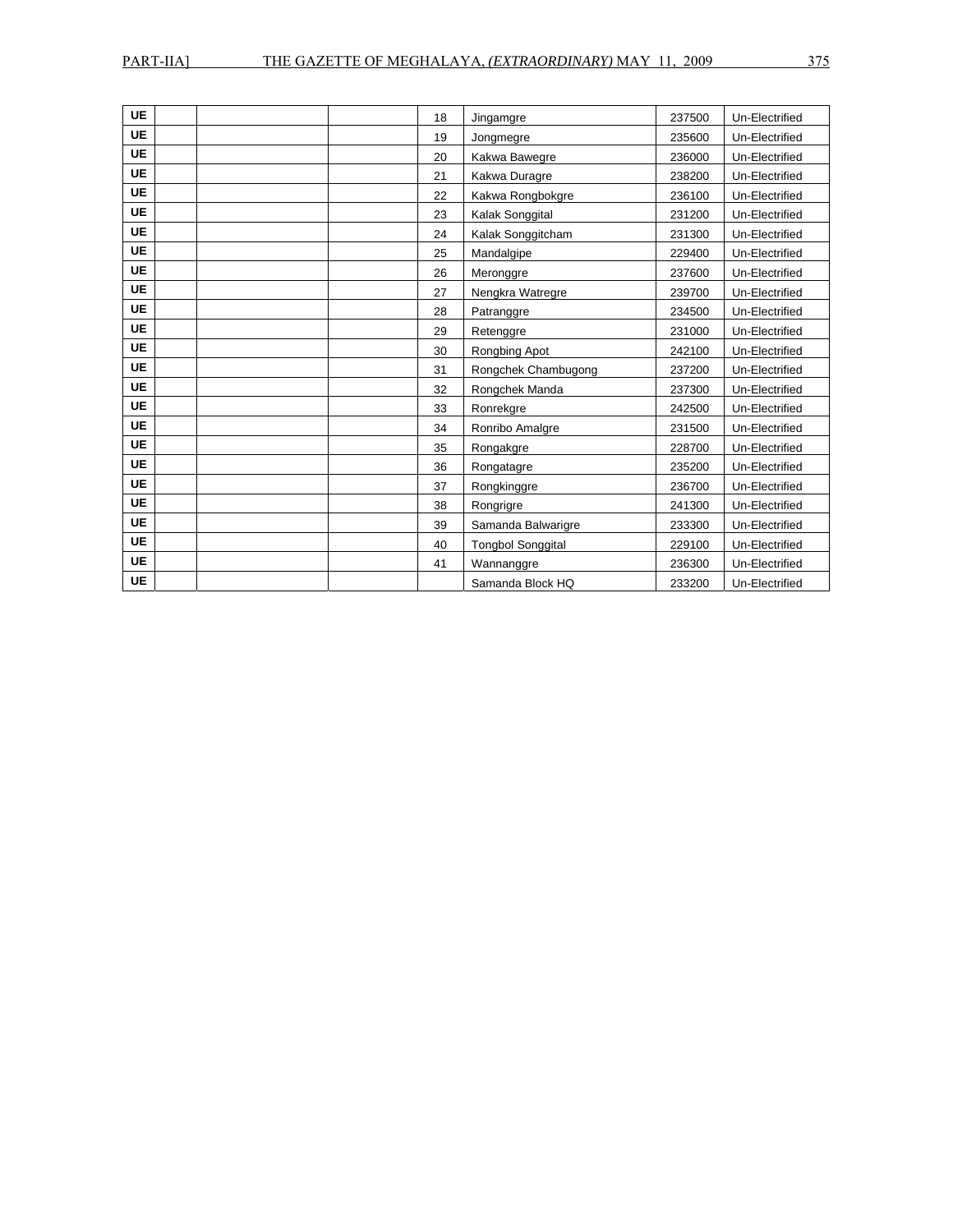## **UN ELECTRIFIED & DE-ELECTRIFIED VILLAGE INCLUDED IN RGGVY UNDER SOUTH GARO HILLS DISTRICT All villages to be connected to grid by MeSEB**

| PRESENT STATUS | Sr.<br>No.  | <b>Name of Block</b>    | <b>Census Code</b><br>(2001) | SI.<br>No.     | <b>Name of Villages</b> | <b>Census No. (2001)</b> | <b>Status of</b><br>villages |
|----------------|-------------|-------------------------|------------------------------|----------------|-------------------------|--------------------------|------------------------------|
| 1              | $\mathbf 2$ | 3                       | 4                            | 5              | 6                       | 7                        | 8                            |
| DE             | 1           | Chokpot                 | 17/003/0001                  | $\mathbf{1}$   | Jallegre                | 253000                   | De-Electrified               |
| DE             |             |                         |                              | $\overline{2}$ | Kene Chamiagre          | 260200                   | De-Electrified               |
| DE             |             |                         |                              | 3              | Kenl Anchanggre         | 263200                   | De-Electrified               |
| DE             |             |                         |                              | 4              | Kenl Badimagre          | 263700                   | De-Electrified               |
| DE             |             |                         |                              | 5              | Warimagre               | 254400                   | De-Electrified               |
| DE             |             | <b>Sub Total</b>        |                              | 5              |                         |                          |                              |
| DE             |             | <b>Grand Total (DE)</b> |                              | 5              |                         |                          |                              |
| UE             | 1           | Chokpot                 | 17/003/0001                  | $\mathbf{1}$   | Akoksigiri              | 246100                   | Un-Electrified               |
| UE             |             |                         |                              | $\overline{2}$ | A-sinanggre             | 257600                   | Un-Electrified               |
| <b>UE</b>      |             |                         |                              | 3              | Abanda                  | 255400                   | Un-Electrified               |
| UE             |             |                         |                              | 4              | Adanggiri               | 266300                   | Un-Electrified               |
| UE             |             |                         |                              | 5              | Adilmagiri              | 249200                   | Un-Electrified               |
| UE             |             |                         |                              | 6              | Agalgre                 | 258600                   | Un-Electrified               |
| UE             |             |                         |                              | 7              | Agalgre                 | 265000                   | Un-Electrified               |
| UE             |             |                         |                              | 8              | Agittinggre             | 260900                   | Un-Electrified               |
| UE             |             |                         |                              | 9              | Ala Rongpakgiri         | 256700                   | Un-Electrified               |
| UE             |             |                         |                              | 10             | Alekapara               | 250200                   | Un-Electrified               |
| UE             |             |                         |                              | 11             | Anchenggre              | 246200                   | Un-Electrified               |
| UE             |             |                         |                              | 12             | Anigre                  | 261700                   | Un-Electrified               |
| UE             |             |                         |                              | 13             | Aringakolgiri           | 274600                   | Un-Electrified               |
| UE             |             |                         |                              | 14             | Asimgiri                | 250000                   | Un-Electrified               |
| <b>UE</b>      |             |                         |                              | 15             | Asimgre                 | 258600                   | Un-Electrified               |
| UE             |             |                         |                              | 16             | Atabengagre             | 275700                   | Un-Electrified               |
| UE             |             |                         |                              | 17             | Awegiri                 | 242800                   | Un-Electrified               |
| UE             |             |                         |                              | 18             | Babilbanda              | 268700                   | Un-Electrified               |
| UE             |             |                         |                              | 19             | Bakatagre               | 257900                   | Un-Electrified               |
| UE             |             |                         |                              | 20             | Balmoragiri             | 274900                   | Un-Electrified               |
| UE             |             |                         |                              | 21             | <b>Balsiragre</b>       | 265900                   | Un-Electrified               |
| UE             |             |                         |                              | 22             | <b>Balwat Rongchong</b> | 266600                   | Un-Electrified               |
| UE             |             |                         |                              | 23             | Bamon Bajragiri         | 273800                   | Un-Electrified               |
| UE             |             |                         |                              | 24             | Bangguagre              | 258400                   | Un-Electrified               |
| <b>UE</b>      |             |                         |                              | 25             | Betdigre                | 273400                   | Un-Electrified               |
| <b>UE</b>      |             |                         |                              | 26             | Bikinggiri              | 251600                   | Un-Electrified               |
| <b>UE</b>      |             |                         |                              | 27             | Bolasinggre             | 276400                   | Un-Electrified               |
| <b>UE</b>      |             |                         |                              | 28             | Bolchimdagre            | 261500                   | Un-Electrified               |
| <b>UE</b>      |             |                         |                              | 29             | Boldam Sangkni          | 256600                   | Un-Electrified               |
| <b>UE</b>      |             |                         |                              | 30             | Bolkongpara             | 244700                   | Un-Electrified               |
| <b>UE</b>      |             |                         |                              | 31             | Bramagiri               | 243700                   | Un-Electrified               |
| UE             |             |                         |                              | 32             | <b>Budu Watregiri</b>   | 248300                   | Un-Electrified               |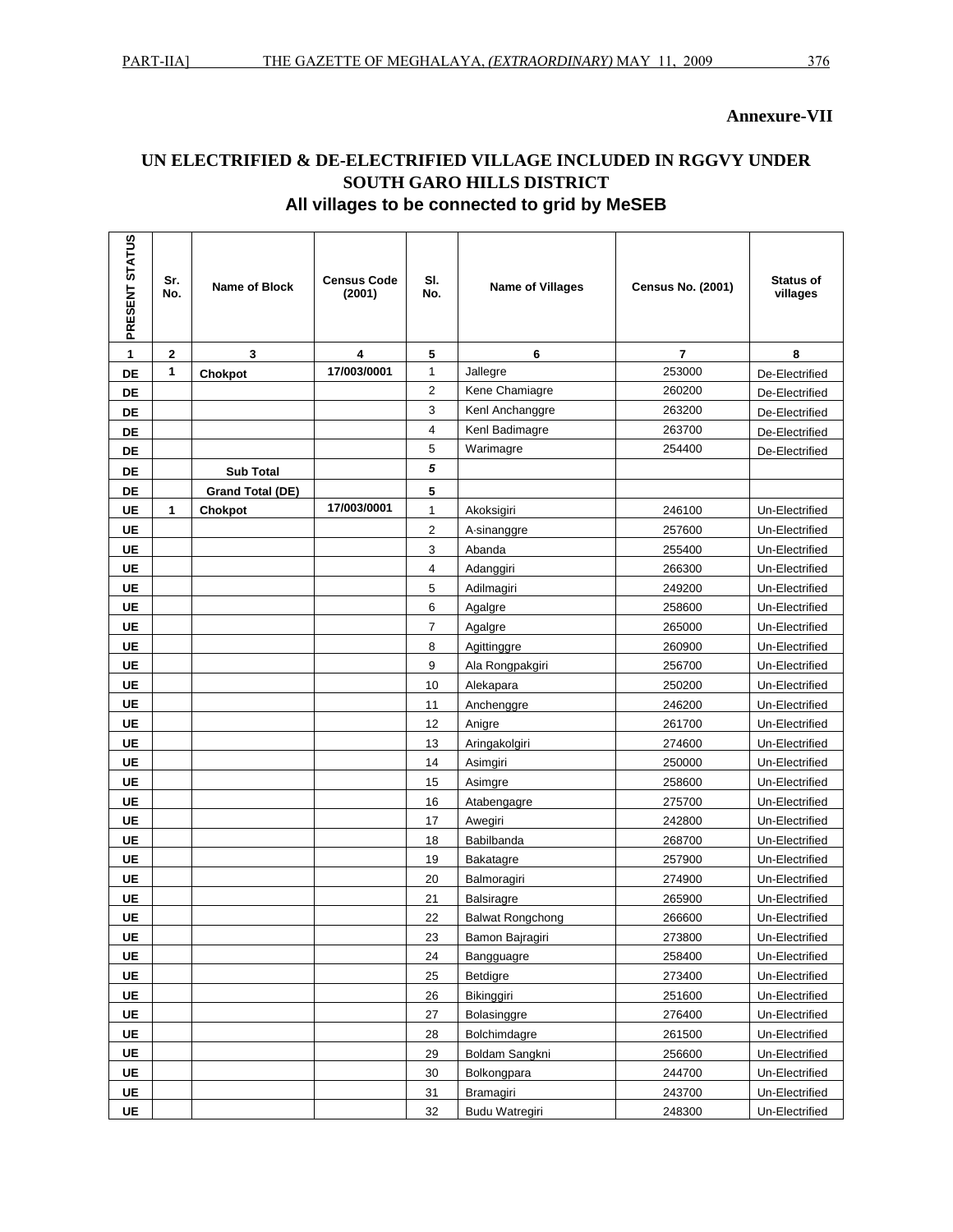| UE        | 33 | Bugakolgre        | 252800 | Un-Electrified |
|-----------|----|-------------------|--------|----------------|
| UE        | 34 | Chambuagiri       | 275500 | Un-Electrified |
| <b>UE</b> | 35 | Chibandagre       | 274100 | Un-Electrified |
| <b>UE</b> | 36 | Chibokgre         | 249100 | Un-Electrified |
| UE        | 37 | Chigisimgiri      | 251200 | Un-Electrified |
| <b>UE</b> | 38 | Chigitchakgiri    | 272800 | Un-Electrified |
| UE        | 39 | Chigitchakgiri    | 273600 | Un-Electrified |
| UE        | 40 | Chiringmagiri     | 246600 | Un-Electrified |
| <b>UE</b> | 41 | Chisrengre        | 252300 | Un-Electrified |
| UE        | 42 | Chitimgre         | 266400 | Un-Electrified |
| UE        | 43 | Chittilonggiri    | 269500 | Un-Electrified |
| <b>UE</b> | 44 | Dabin Songgital   | 272200 | Un-Electrified |
| <b>UE</b> | 45 | Dabin Songmong    | 272300 | Un-Electrified |
| UE        | 46 | Dabolgre          | 247500 | Un-Electrified |
| <b>UE</b> | 47 | Dagal Asimgre     | 259200 | Un-Electrified |
| <b>UE</b> | 48 | Dagal Gopre (A)   | 259100 | Un-Electrified |
| <b>UE</b> | 49 | Dagalgre          | 264500 | Un-Electrified |
| UE        | 50 | Dajegre           | 256900 | Un-Electrified |
| UE        | 51 | Daji Adugre       | 248800 | Un-Electrified |
| UE        | 52 | Daji Boldakgre    | 253900 | Un-Electrified |
| UE        | 53 | Daji Rongbinggre  | 252600 | Un-Electrified |
| <b>UE</b> | 54 | Daji Rongkuakgre  | 252200 | Un-Electrified |
| <b>UE</b> | 55 | Daldogre          | 266700 | Un-Electrified |
| UE        | 56 | Dallonggre        | 274000 | Un-Electrified |
| <b>UE</b> | 57 | Dametgre          | 260700 | Un-Electrified |
| <b>UE</b> | 58 | Dametrongsnagiri  | 260600 | Un-Electrified |
| UE        | 59 | Damikchigre       | 263900 | Un-Electrified |
| <b>UE</b> | 60 | Damit Bugakolgiri | 255900 | Un-Electrified |
| <b>UE</b> | 61 | Dana Adugiri      | 243100 | Un-Electrified |
| UE        | 62 | Dangjingre        | 249900 | Un-Electrified |
| <b>UE</b> | 63 | Dangkipara        | 250300 | Un-Electrified |
| UE        | 64 | Dapgiri           | 244400 | Un-Electrified |
| UE        | 65 | Daramgre          | 267600 | Un-Electrified |
| <b>UE</b> | 66 | Darengsagiri      | 249000 | Un-Electrified |
| UE        | 67 | Darinangiri       | 262100 | Un-Electrified |
| <b>UE</b> | 68 | Daringre          | 255300 | Un-Electrified |
| UE        | 69 | Darit Banajuri    | 273500 | Un-Electrified |
| <b>UE</b> | 70 | Darit Simragittim | 277400 | Un-Electrified |
| <b>UE</b> | 71 | Darit Wakcholgre  | 277800 | Un-Electrified |
| <b>UE</b> | 72 | Dasamgiri         | 255000 | Un-Electrified |
| <b>UE</b> | 73 | Dasinggiri        | 262300 | Un-Electrified |
| <b>UE</b> | 74 | Dasol Chigitchak  | 267200 | Un-Electrified |
| <b>UE</b> | 75 | Dasolgiri         | 263600 | Un-Electrified |
| <b>UE</b> | 76 | Dawagiri          | 250600 | Un-Electrified |
| <b>UE</b> | 77 | Debaigre          | 262600 | Un-Electrified |
| <b>UE</b> | 78 | Digranggre        | 251300 | Un-Electrified |
| <b>UE</b> | 79 | Dilnigre          | 268600 | Un-Electrified |
| UE        | 80 | Dindigre          | 253300 | Un-Electrified |
| <b>UE</b> | 81 | Dingbinggre       | 252700 | Un-Electrified |
| UE        | 82 | Dobagre           | 251800 | Un-Electrified |
| <b>UE</b> | 83 | Dobagre           | 253200 | Un-Electrified |
| UE        | 84 | Dokananggiri      | 256000 | Un-Electrified |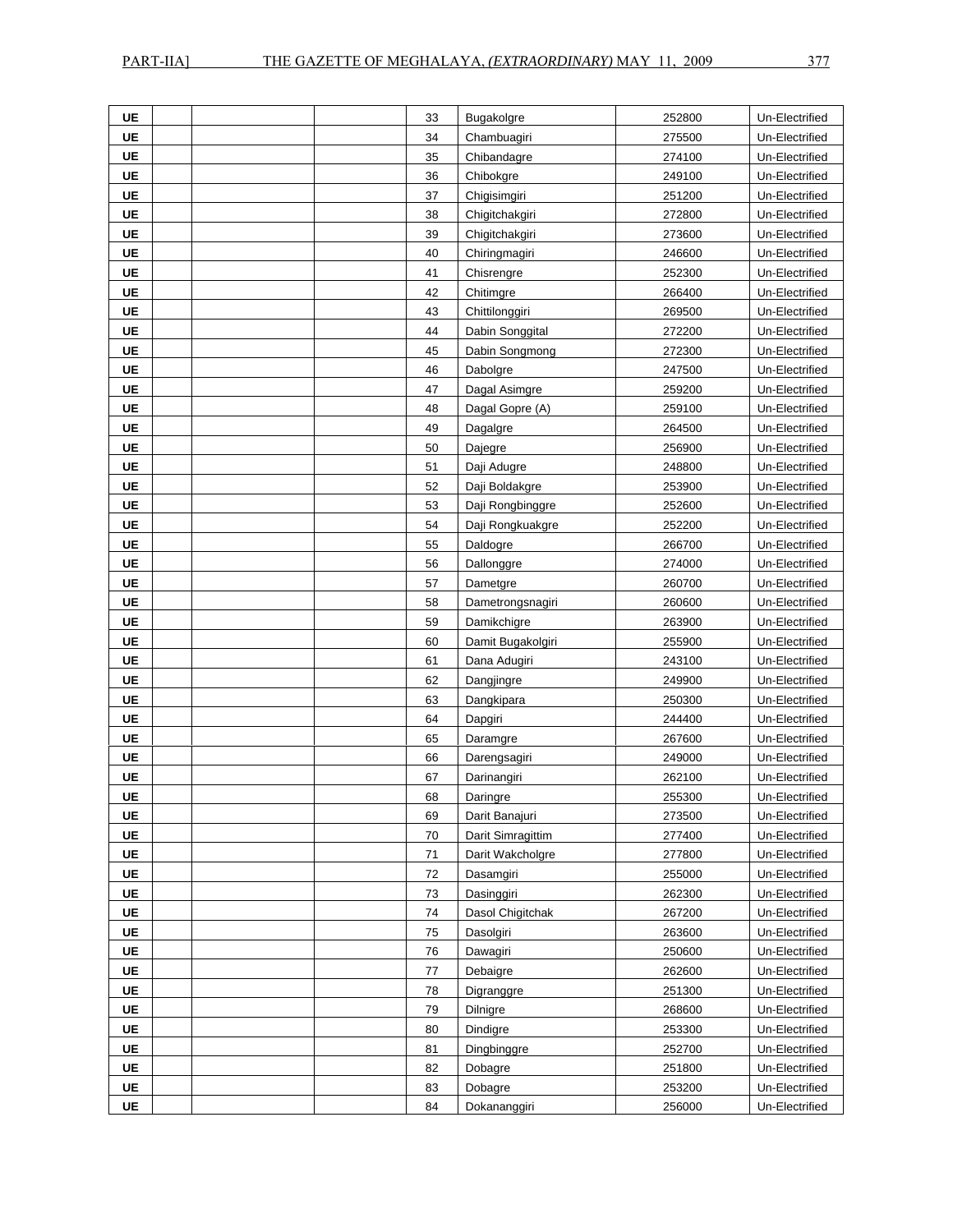| UE        | 85  | Dopagre                | 270700 | Un-Electrified |
|-----------|-----|------------------------|--------|----------------|
| UE        | 86  | Dorangre               | 249700 | Un-Electrified |
| UE        | 87  | Dorek Asim             | 255200 | Un-Electrified |
| <b>UE</b> | 88  | Drong Songmong         | 269600 | Un-Electrified |
| <b>UE</b> | 89  | Drong Walbakgiri       | 269800 | Un-Electrified |
| UE        | 90  | Duchinggiri            | 267100 | Un-Electrified |
| <b>UE</b> | 91  | Dumingiri              | 271900 | Un-Electrified |
| <b>UE</b> | 92  | Duragre                | 255600 | Un-Electrified |
| UE        | 93  | Eldimiramgre           | 261300 | Un-Electrified |
| UE        | 94  | Emandurabangda         | 247600 | Un-Electrified |
| <b>UE</b> | 95  | Emragre                | 261600 | Un-Electrified |
| <b>UE</b> | 96  | Gaduagiri              | 269200 | Un-Electrified |
| UE        | 97  | Galwanggitok           | 265800 | Un-Electrified |
| UE        | 98  | Galwanggre             | 268500 | Un-Electrified |
| UE        | 99  | Ganchigre              | 257800 | Un-Electrified |
| UE        | 100 | Gandak Nawepilgiri     | 245600 | Un-Electrified |
| UE        | 101 | Gandinanggre           | 251700 | Un-Electrified |
| <b>UE</b> | 102 | Ganggugiri             | 249500 | Un-Electrified |
| UE        | 103 | Gaturagre              | 266100 | Un-Electrified |
| <b>UE</b> | 104 | Gilmatkolgre           | 267800 | Un-Electrified |
| <b>UE</b> | 105 | Ginengkolsi Songgital  | 274300 | Un-Electrified |
| <b>UE</b> | 106 | Gnengkolsi Songgitcham | 272100 | Un-Electrified |
| <b>UE</b> | 107 | Guripatal              | 268200 | Un-Electrified |
| <b>UE</b> | 108 | Inchagiri              | 266000 | Un-Electrified |
| <b>UE</b> | 109 | Jetragiri              | 247000 | Un-Electrified |
| UE        | 110 | Jongkolgiri            | 263000 | Un-Electrified |
| UE        | 111 | Kalbanggiri            | 246900 | Un-Electrified |
| UE        | 112 | Kalsigiri              | 272600 | Un-Electrified |
| UE        | 113 | Kantasigre             | 263400 | Un-Electrified |
| <b>UE</b> | 114 | Karawenggiri           | 265700 | Un-Electrified |
| <b>UE</b> | 115 | Kasigiri               | 271100 | Un-Electrified |
| UE        | 116 | Kilbolma Asimgre       | 259600 | Un-Electrified |
| <b>UE</b> | 117 | Kilbolma Damalgre      | 260100 | Un-Electrified |
| <b>UE</b> | 118 | Kilbolmagre            | 259500 | Un-Electrified |
| UE        | 119 | Kimdegonggre           | 264000 | Un-Electrified |
| <b>UE</b> | 120 | Kokigre                | 275600 | Un-Electrified |
| UE        | 121 | Konchikolgre           | 272500 | Un-Electrified |
| <b>UE</b> | 122 | Magapagre              | 262500 | Un-Electrified |
| <b>UE</b> | 123 | Mandang Redinggre      | 266900 | Un-Electrified |
| <b>UE</b> | 124 | Marakapara             | 244200 | Un-Electrified |
| <b>UE</b> | 125 | Megua Songmong         | 270600 | Un-Electrified |
| <b>UE</b> | 126 | Mekalpagiri            | 243300 | Un-Electrified |
| <b>UE</b> | 127 | Minchi Chiringgre      | 248700 | Un-Electrified |
| <b>UE</b> | 128 | Mitap Megapgiri        | 268000 | Un-Electrified |
| UE        | 129 | Mon Bangamgre          | 272700 | Un-Electrified |
| <b>UE</b> | 130 | Mon Dobakolgre         | 274400 | Un-Electrified |
| <b>UE</b> | 131 | Mon Rong.snagre        | 262900 | Un-Electrified |
| <b>UE</b> | 132 | Mon Songmong           | 266200 | Un-Electrified |
| <b>UE</b> | 133 | Nanil Songgittal       | 264100 | Un-Electrified |
| UE        | 134 | Nanil Songmong         | 266800 | Un-Electrified |
| <b>UE</b> | 135 | Nilwasagiri            | 276800 | Un-Electrified |
| <b>UE</b> | 136 | Nodonggiri             | 260300 | Un-Electrified |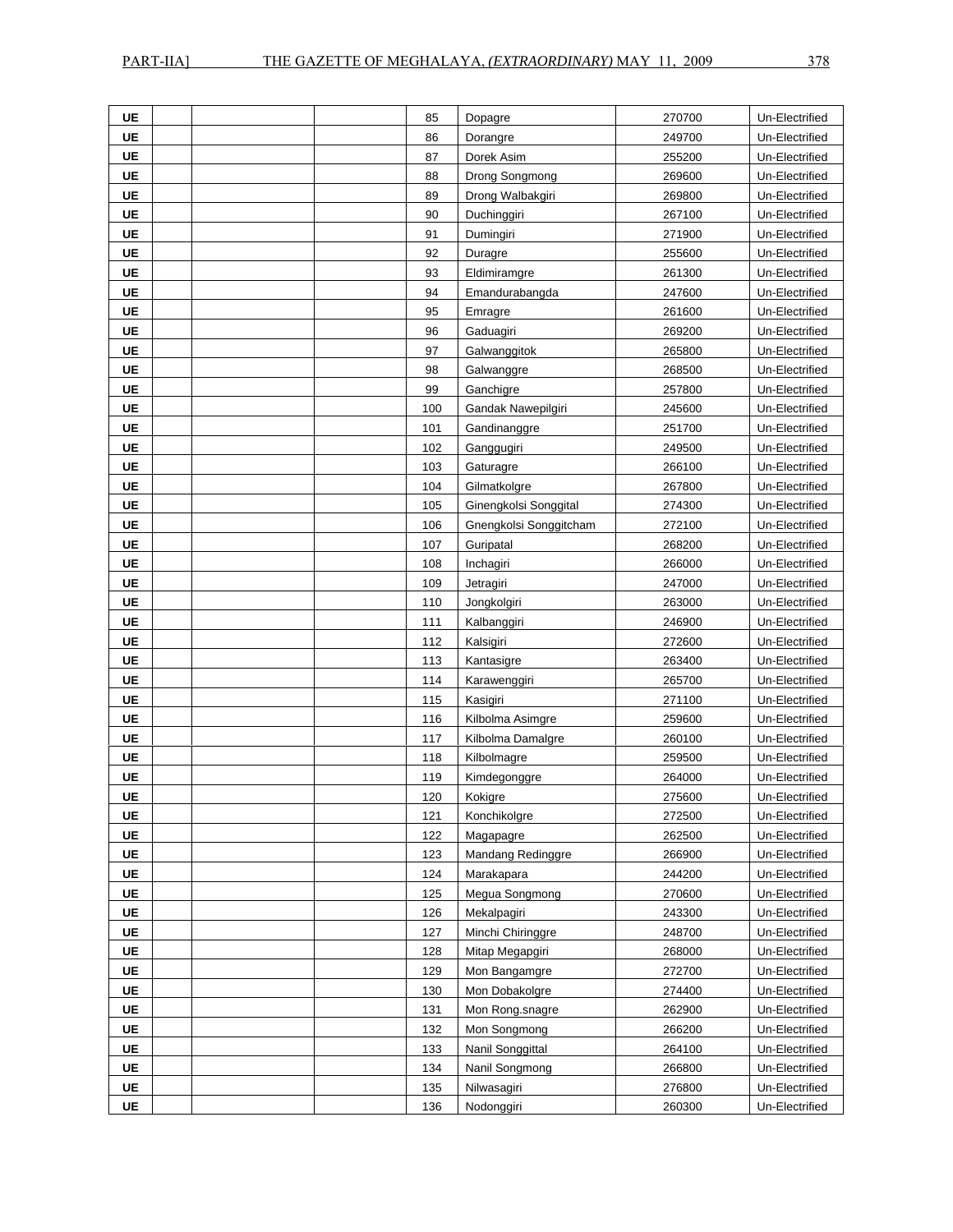| UE        |  | 137 | Nokatgiri                            | 249400 | Un-Electrified |
|-----------|--|-----|--------------------------------------|--------|----------------|
| UE        |  | 138 | Nokatgre                             | 256800 | Un-Electrified |
| <b>UE</b> |  | 139 | Palwalgiri                           | 267300 | Un-Electrified |
| UE        |  | 140 | Papa Asakgre                         | 259800 | Un-Electrified |
| UE        |  | 141 | Papa Dajinggre                       | 263300 | Un-Electrified |
| <b>UE</b> |  | 142 | Papa Songgital                       | 260000 | Un-Electrified |
| UE        |  | 143 | Papa Songmong                        | 259900 | Un-Electrified |
| UE        |  | 144 | Paromgre                             | 247300 | Un-Electrified |
| UE        |  | 145 | Pikapara                             | 272000 | Un-Electrified |
| UE        |  | 146 | Radigre                              | 263500 | Un-Electrified |
| UE        |  | 147 | Ramigiri                             | 261000 | Un-Electrified |
| <b>UE</b> |  | 148 | Rangmai Aruak                        | 271200 | Un-Electrified |
| <b>UE</b> |  | 149 | Rangmai Chigitchak                   | 271600 | Un-Electrified |
| UE        |  | 150 | Rangra Jalang                        | 268900 | Un-Electrified |
| <b>UE</b> |  | 151 | Rangra Nokatgre                      | 272900 | Un-Electrified |
| <b>UE</b> |  | 152 | Rangrachi                            | 271000 | Un-Electrified |
| UE        |  | 153 | Rebodotgiri                          | 243900 | Un-Electrified |
| <b>UE</b> |  | 154 | Redingsi Songgital                   | 248000 | Un-Electrified |
| <b>UE</b> |  | 155 | Rekonanggre                          | 244500 | Un-Electrified |
| UE        |  | 156 | Renggua                              | 269300 | Un-Electrified |
| UE        |  | 157 | Reni Adinggre                        | 248400 | Un-Electrified |
| <b>UE</b> |  | 158 | Ringrang Adinggre                    | 257200 | Un-Electrified |
| UE        |  | 159 | Romba Songgitalgre                   | 245100 | Un-Electrified |
| UE        |  | 160 | Rompagiri                            | 264600 | Un-Electrified |
| UE        |  | 161 | Rongasigre                           | 246500 | Un-Electrified |
| <b>UE</b> |  | 162 | Rongchonggre                         | 277200 | Un-Electrified |
| UE        |  | 163 | Rongdenggre                          | 258900 | Un-Electrified |
| UE        |  | 164 | Rongdi Adinggre                      | 243800 | Un-Electrified |
| UE        |  | 165 | Rongdi Anchigre                      | 243600 | Un-Electrified |
| UE        |  | 166 | Rongdigiri                           | 243500 | Un-Electrified |
| <b>UE</b> |  | 167 | Rongdikgiri                          | 274800 | Un-Electrified |
| UE        |  | 168 | Rongjajonggre                        | 273000 | Un-Electrified |
| UE        |  | 169 | Rongkongittim                        | 250800 | Un-Electrified |
| UE        |  | 170 | Rongma Paromgiri                     | 247400 | Un-Electrified |
| <b>UE</b> |  | 171 | Rongma Rekmangiri                    | 248100 | Un-Electrified |
| UE        |  | 172 | Rongmai Jongjanggittim               | 269300 | Un-Electrified |
| UE        |  | 173 | Rongmai Songgital                    | 271300 | Un-Electrified |
| UE        |  | 174 | Rongmaigre (Songmong &<br>Songgital) | 265200 | Un-Electrified |
| <b>UE</b> |  | 175 | Rongmigiri                           | 246400 | Un-Electrified |
| <b>UE</b> |  | 176 | Rongru Asim                          | 246700 | Un-Electrified |
| UE        |  | 177 | Rongru Watregiri                     | 246800 | Un-Electrified |
| UE        |  | 178 | Rongsimagiri                         | 245300 | Un-Electrified |
| <b>UE</b> |  | 179 | Rongsimagre                          | 245300 | Un-Electrified |
| <b>UE</b> |  | 180 | Roriagre (Chigranggre)               | 256300 | Un-Electrified |
| UE        |  | 181 | Rotonggiri                           | 249300 | Un-Electrified |
| <b>UE</b> |  | 182 | Ruabanggagre                         | 245700 | Un-Electrified |
| UE        |  | 183 | Ruatsogiri                           | 269400 | Un-Electrified |
| UE        |  | 184 | Ruga Ading                           | 270200 | Un-Electrified |
| <b>UE</b> |  | 185 | Ruga Denigre                         | 270400 | Un-Electrified |
| UE        |  | 186 | Ruga Doldoma                         | 270000 | Un-Electrified |
| <b>UE</b> |  | 187 | Ruga Nokatgiri                       | 269700 | Un-Electrified |
| <b>UE</b> |  | 188 | Ruga Songmong                        | 270100 | Un-Electrified |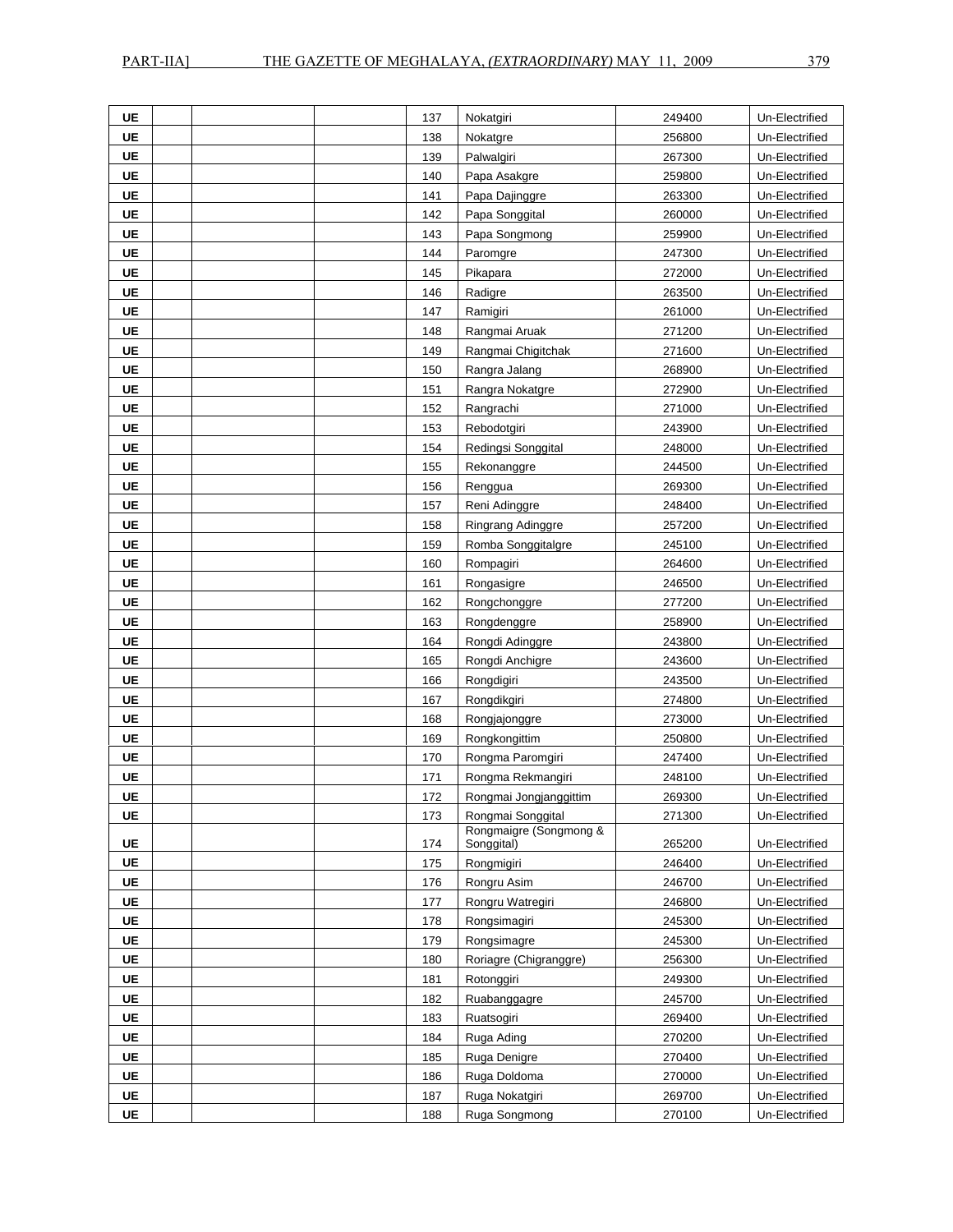| UE        |  | 189 | Sembu Jakinggittim       | 254800 | Un-Electrified |
|-----------|--|-----|--------------------------|--------|----------------|
| UE        |  | 190 | Sembu Jibanggittim       | 254900 | Un-Electrified |
| UE        |  | 191 | Sembu Jingjanggitim      | 254100 | Un-Electrified |
| <b>UE</b> |  | 192 | Sembu Nokatgiri          | 254700 | Un-Electrified |
| <b>UE</b> |  | 193 | Sembu Rongsnagiri        | 254600 | Un-Electrified |
| UE        |  | 194 | Sembu Singronggittim     | 254200 | Un-Electrified |
| UE        |  | 195 | Seminanggiri             | 244000 | Un-Electrified |
| UE        |  | 196 | Silanggiri               | 271700 | Un-Electrified |
| <b>UE</b> |  | 197 | Silki Adu                | 265600 | Un-Electrified |
| UE        |  | 198 | Silki Rongsibogre        | 275800 | Un-Electrified |
| UE        |  | 199 | Simbu Raongkiragiri      | 248600 | Un-Electrified |
| UE        |  | 200 | Somegre                  | 276500 | Un-Electrified |
| UE        |  | 201 | Songgotagiri             | 267400 | Un-Electrified |
| <b>UE</b> |  | 202 | Songma Matchokgre        | 254000 | Un-Electrified |
| UE        |  | 203 | Tebisokgre               | 276700 | Un-Electrified |
| UE        |  | 204 | Tejagre                  | 261400 | Un-Electrified |
| <b>UE</b> |  | 205 | Tepantogre               | 263800 | Un-Electrified |
| UE        |  | 206 | <b>Tinak Songgital</b>   | 274200 | Un-Electrified |
| UE        |  | 207 | Tojanang (Daruda)        | 265300 | Un-Electrified |
| <b>UE</b> |  | 208 | <b>Tokrok Anchenggre</b> | 248200 | Un-Electrified |
| <b>UE</b> |  | 209 | Wagi Chiringgiri         | 243000 | Un-Electrified |
| UE        |  | 210 | Waibagre                 | 271400 | Un-Electrified |
| <b>UE</b> |  | 211 | Waidagiri                | 255800 | Un-Electrified |
| <b>UE</b> |  | 212 | Wainabenggre             | 262200 | Un-Electrified |
| UE        |  | 213 | Wakjapakre               | 252100 | Un-Electrified |
| UE        |  | 214 | Wakskogre                | 277700 | Un-Electrified |
| <b>UE</b> |  | 215 | Warima Duragre           | 254500 | Un-Electrified |
| UE        |  | 216 | Waro Songgital           | 252500 | Un-Electrified |
| UE        |  | 217 | Waro Songgitcham         | 252400 | Un-Electrified |
| UE        |  | 218 | Wasagiri                 | 271800 | Un-Electrified |
| UE        |  | 219 | Watibokgre               | 258900 | Un-Electrified |
| UE        |  | 220 | Ala Nokatagiri           | 256500 | Un-Electrified |
| <b>UE</b> |  | 221 | Asimdikgiri              | 275000 | Un-Electrified |
| UE        |  | 222 | Boldamgre                | 277900 | Un-Electrified |
| UE        |  | 223 | <b>Budigre</b>           | 245900 | Un-Electrified |
| UE        |  | 224 | Buga Dongram             | 276000 | Un-Electrified |
| UE        |  | 225 | <b>Bugigiri</b>          | 246000 | Un-Electrified |
| <b>UE</b> |  | 226 | Chandi Rongdigiri        | 257900 | Un-Electrified |
| <b>UE</b> |  | 227 | Chandigiri               | 269100 | Un-Electrified |
| <b>UE</b> |  | 228 | Dagalgre                 | 264500 | Un-Electrified |
| <b>UE</b> |  | 229 | Dabanggre                | 264400 | Un-Electrified |
| UE        |  | 230 | Dagal Gopgre             | 259300 | Un-Electrified |
| <b>UE</b> |  | 231 | Dagal Songgital          | 258800 | Un-Electrified |
| <b>UE</b> |  | 232 | Dajegre                  | 256900 | Un-Electrified |
| <b>UE</b> |  | 233 | Dajinggre                | 254300 | Un-Electrified |
| <b>UE</b> |  | 234 | Duchinggiri              | 267100 | Un-Electrified |
| UE        |  | 235 | Duragre                  | 252000 | Un-Electrified |
| UE        |  | 236 | Mekragiri                | 258500 | Un-Electrified |
| <b>UE</b> |  | 237 | Narongkolgre             | 264200 | Un-Electrified |
| <b>UE</b> |  | 238 | Rongchanggiri            | 243200 | Un-Electrified |
| <b>UE</b> |  | 239 | Rongra                   | 270800 | Un-Electrified |
| UE        |  | 240 | Songsak Nokatgiri        | 245200 | Un-Electrified |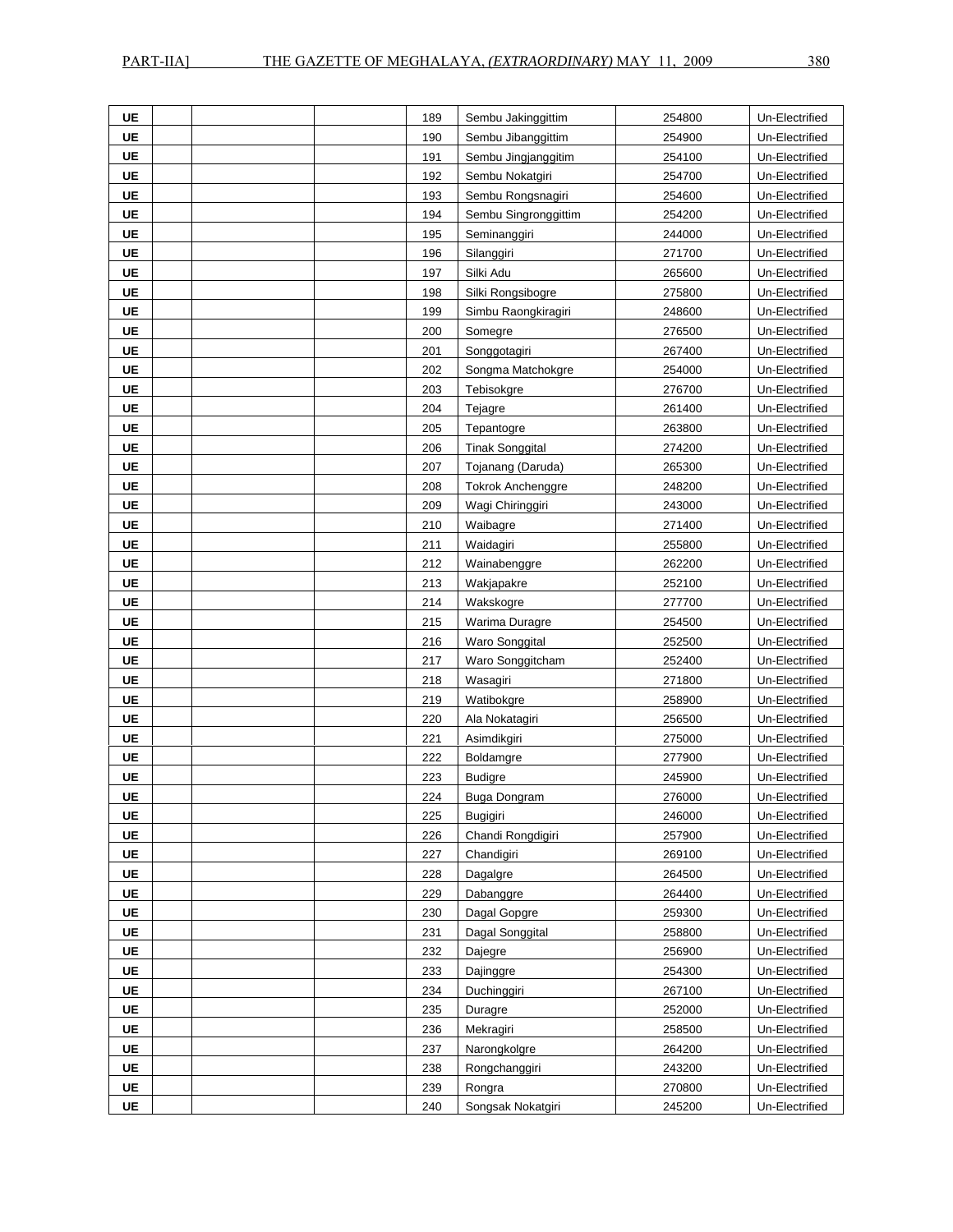| UE        |                         |               | 241            | Watregiri                 | 262400 | Un-Electrified |
|-----------|-------------------------|---------------|----------------|---------------------------|--------|----------------|
| UE        |                         |               | 242            | Somolgre                  | 272400 | Un-Electrified |
| UE        | <b>Grand Total (UE)</b> |               | 242            |                           |        |                |
| DE        | <b>Baghmara</b>         | 17/'003/'0002 | 1              | <b>Balkal Watregittim</b> | 285700 | De-Electrified |
| DE        |                         |               | $\overline{2}$ | Badri Jaishrugittim       | 280500 | De-Electrified |
| DE        |                         |               | 3              | Dobakol simsanggittim     | 278800 | De-Electrified |
| DE        |                         |               | 4              | Badri Watregittim         | 280800 | De-Electrified |
| DE        |                         |               | 5              | Badri Rongdong            | 280800 | De-Electrified |
| DE        |                         |               | 6              | Dabigiri                  | 293100 | De-Electrified |
| DE        |                         |               | $\overline{7}$ | Depulipara                | 290700 | De-Electrified |
| DE        |                         |               | 8              | Dimagre                   | 289500 | De-Electrified |
| DE        |                         |               | 9              | Goka Songmong             | 287800 | De-Electrified |
| DE        | <b>Sub Total</b>        |               | 9              |                           |        |                |
| DE        | <b>RONGARA</b>          | 17/'003/'0003 | 1              | Gulpani Nokat             | 298900 | De-Electrified |
| DE        | <b>Sub Total</b>        |               | 1              |                           |        |                |
| DE        | <b>Grand Total (DE)</b> |               | 10             |                           |        |                |
| UE        | <b>Baghmara</b>         | 17/'003/'0002 | $\mathbf{1}$   | Agronggiri                | 288400 | Un-Electrified |
| UE        |                         |               | $\overline{2}$ | Adinggre                  | 292400 | Un-Electrified |
| <b>UE</b> |                         |               | 3              | Ampangdamgiri             | 289700 | Un-Electrified |
| UE        |                         |               | 4              | Aritakgiri                | 286600 | Un-Electrified |
| UE        |                         |               | 5              | Aruakgiri                 | 282200 | Un-Electrified |
| UE        |                         |               | 6              | <b>Badri Rongding Awe</b> | 280600 | Un-Electrified |
| UE        |                         |               | 7              | Bajragre                  | 284600 | Un-Electrified |
| UE        |                         |               | 8              | Bedolboi                  | 292100 | Un-Electrified |
| UE        |                         |               | 9              | Dadugiri                  | 282600 | Un-Electrified |
| <b>UE</b> |                         |               | 10             | Darang Nengsranggittim    | 280100 | Un-Electrified |
| UE        |                         |               | 11             | Darokgiri                 | 286500 | Un-Electrified |
| UE        |                         |               | 12             | Dengkandi Bolsalgittim    | 278400 | Un-Electrified |
| UE        |                         |               | 13             | Dobakol Awemong           | 279500 | Un-Electrified |
| UE        |                         |               | 14             | Dobakol Chonggalgittim    | 278700 | Un-Electrified |
| UE        |                         |               | 15             | Dobakol Nengjagittim      | 279200 | Un-Electrified |
| <b>UE</b> |                         |               | 16             | Dokgiri                   | 287200 | Un-Electrified |
| UE        |                         |               | 17             | Doldamgre                 | 293200 | Un-Electrified |
| UE        |                         |               | 18             | Eman Gatabil              | 283100 | Un-Electrified |
| <b>UE</b> |                         |               | 19             | Eman Warima               | 282500 | Un-Electrified |
| <b>UE</b> |                         |               | 20             | Enan Rompagre             | 282300 | Un-Electrified |
| UE        |                         |               | 21             | Gandragiri                | 289000 | Un-Electrified |
| <b>UE</b> |                         |               | 22             | Gara Samkagre             | 284700 | Un-Electrified |
| UE        |                         |               | 23             | Gara Songgital            | 284800 | Un-Electrified |
| <b>UE</b> |                         |               | 24             | Gare Chigitchak           | 278200 | Un-Electrified |
| UE        |                         |               | 25             | Goka Tainang              | 287900 | Un-Electrified |
| <b>UE</b> |                         |               | 26             | Jadi Gindam               | 281400 | Un-Electrified |
| <b>UE</b> |                         |               | 27             | Jadugiri                  | 286700 | Un-Electrified |
| <b>UE</b> |                         |               | 28             | Jantagri                  | 283800 | Un-Electrified |
| <b>UE</b> |                         |               | 29             | Jongkol Awe               | 278600 | Un-Electrified |
| UE        |                         |               | 30             | Jongsinggittim            | 279400 | Un-Electrified |
| <b>UE</b> |                         |               | 31             | Kharukol Konagittim       | 285800 | Un-Electrified |
| <b>UE</b> |                         |               | 32             | Kujolgiri                 | 289900 | Un-Electrified |
| <b>UE</b> |                         |               | 33             | Maraka Chiring            | 291600 | Un-Electrified |
| UE        |                         |               | 34             | Namisikgiri               | 287700 | Un-Electrified |
| <b>UE</b> |                         |               | 35             | Nengrut                   | 282000 | Un-Electrified |
| <b>UE</b> |                         |               | 36             | Onajora                   | 289400 | Un-Electrified |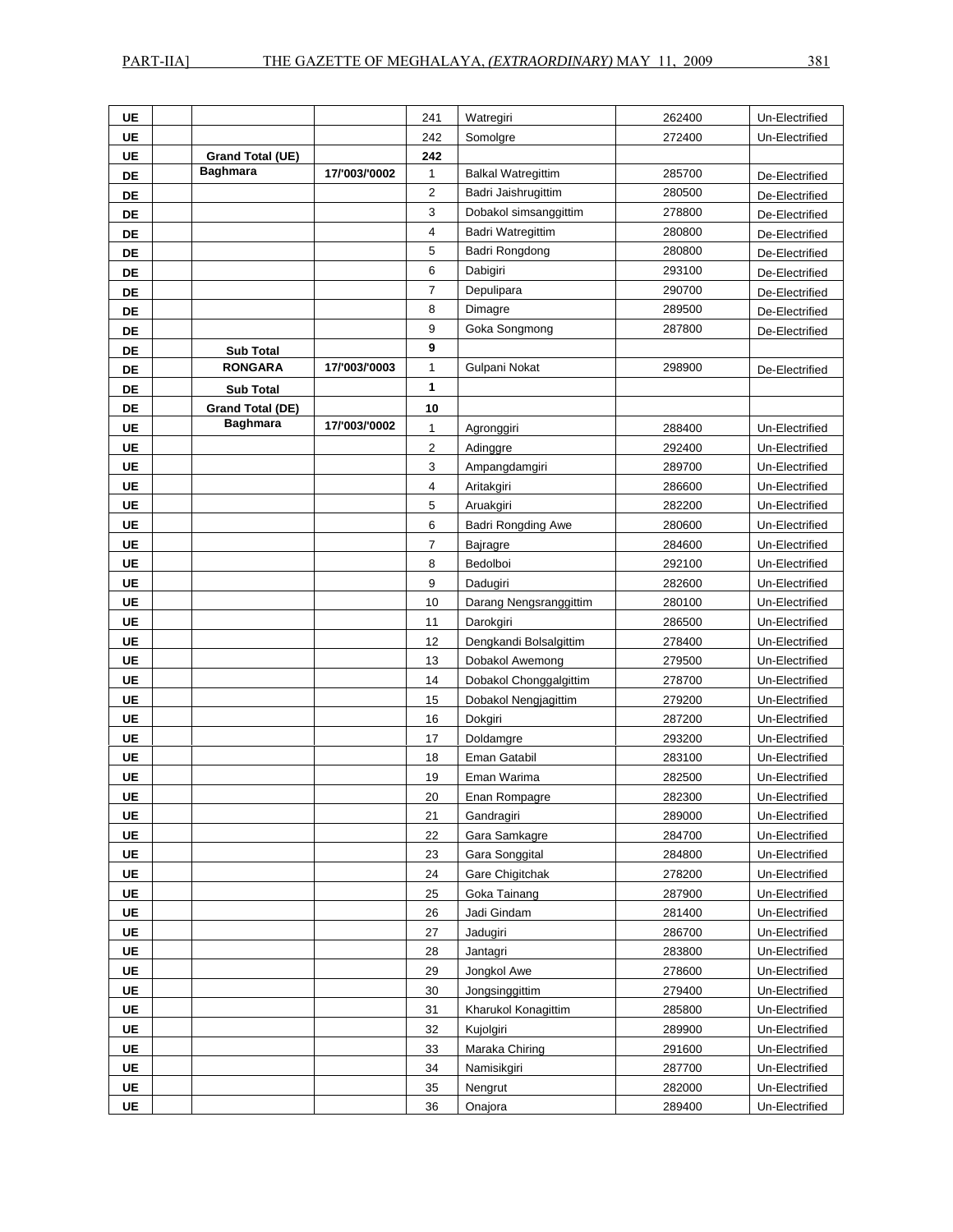| UE        |             |                  |               | 37             | Rangchikipgiri           | 292500 | Un-Electrified |
|-----------|-------------|------------------|---------------|----------------|--------------------------|--------|----------------|
| UE        |             |                  |               | 38             | Ringramgre               | 283200 | Un-Electrified |
| <b>UE</b> |             |                  |               | 39             | Rongkandi Nengbrekgittim | 280000 | Un-Electrified |
| <b>UE</b> |             |                  |               | 40             | Rutagre                  | 284300 | Un-Electrified |
| UE        |             |                  |               | 41             | Seel Adugre              | 283300 | Un-Electrified |
| UE        |             |                  |               | 42             | Sibbari New Market       | 291200 | Un-Electrified |
| UE        |             |                  |               | 43             | Siju Dobakolgittim       | 283000 | Un-Electrified |
| <b>UE</b> |             |                  |               | 44             | Siju Duramong            | 282700 | Un-Electrified |
| UE        |             |                  |               | 45             | Siju Rongmikgittim       | 281600 | Un-Electrified |
| UE        |             |                  |               | 46             | Sudugiri                 | 278000 | Un-Electrified |
| UE        |             |                  |               | 47             | Wamisenggiri             | 287400 | Un-Electrified |
| UE        |             |                  |               | 48             | Damakgiri                | 286800 | Un-Electrified |
| UE        |             |                  |               | 49             | Darang Chiga             | 279100 | Un-Electrified |
| UE        |             |                  |               | 50             | Sibbari Old Bazar        | 291300 | Un-Electrified |
| UE        |             |                  |               | 51             | Siju Taikumgittim        | 281500 | Un-Electrified |
| <b>UE</b> |             | <b>Sub Total</b> |               | 51             |                          |        |                |
| <b>UE</b> | $\mathbf 2$ | Rongra           | 17/'003/'0003 | 1              | Adachepa                 | 304100 | Un-Electrified |
| UE        |             |                  |               | $\overline{2}$ | Agatchikona              | 302300 | Un-Electrified |
| UE        |             |                  |               | 3              | Alokpang Dabrekgittim    | 297100 | Un-Electrified |
| UE        |             |                  |               | 4              | Alokpang Nokatgiri       | 297200 | Un-Electrified |
| <b>UE</b> |             |                  |               | 5              | Among Rongjol            | 299000 | Un-Electrified |
| UE        |             |                  |               | 6              | Amonggiri                | 300300 | Un-Electrified |
| UE        |             |                  |               | 7              | Badimbari                | 302600 | Un-Electrified |
| UE        |             |                  |               | 8              | Bandra Sora              | 304900 | Un-Electrified |
| UE        |             |                  |               | 9              | Batlaban                 | 304300 | Un-Electrified |
| UE        |             |                  |               | 10             | Bolbokgre                | 299200 | Un-Electrified |
| UE        |             |                  |               | 11             | Bolchugiri               | 300000 | Un-Electrified |
| UE        |             |                  |               | 12             | <b>Bonbera</b>           | 304200 | Un-Electrified |
| <b>UE</b> |             |                  |               | 13             | Chandra Suk              | 295200 | Un-Electrified |
| <b>UE</b> |             |                  |               | 14             | Chimitap                 | 295700 | Un-Electrified |
| UE        |             |                  |               | 15             | Chitmang Maidugittim     | 294600 | Un-Electrified |
| UE        |             |                  |               | 16             | Dakopgre                 | 294000 | Un-Electrified |
| UE        |             |                  |               | 17             | Danala Nokat             | 298800 | Un-Electrified |
| <b>UE</b> |             |                  |               | 18             | Dawek Gittim             | 297000 | Un-Electrified |
| UE        |             |                  |               | 19             | Gramkol                  | 303300 | Un-Electrified |
| <b>UE</b> |             |                  |               | 20             | Hangsapal                | 294500 | Un-Electrified |
| UE        |             |                  |               | 21             | Hatibel                  | 303900 | Un-Electrified |
| <b>UE</b> |             |                  |               | 22             | Jonkolgiri               | 296600 | Un-Electrified |
| <b>UE</b> |             |                  |               | 23             | Kalu Songmong            | 293500 | Un-Electrified |
| <b>UE</b> |             |                  |               | 24             | Kasarisora               | 296800 | Un-Electrified |
| <b>UE</b> |             |                  |               | 25             | Kasigiri                 | 298700 | Un-Electrified |
| <b>UE</b> |             |                  |               | 26             | Kunchung                 | 296500 | Un-Electrified |
| <b>UE</b> |             |                  |               | 27             | Lower Pasgaon            | 305000 | Un-Electrified |
| <b>UE</b> |             |                  |               | 28             | Makbilkona               | 301700 | Un-Electrified |
| <b>UE</b> |             |                  |               | 29             | Malikona                 | 301800 | Un-Electrified |
| UE        |             |                  |               | 30             | Meangittim               | 294700 | Un-Electrified |
| <b>UE</b> |             |                  |               | 31             | New Rongara              | 300500 | Un-Electrified |
| <b>UE</b> |             |                  |               | 32             | Newaram Asim             | 295400 | Un-Electrified |
| <b>UE</b> |             |                  |               | 33             | Nikwatgre                | 304400 | Un-Electrified |
| <b>UE</b> |             |                  |               | 34             | Nolbari                  | 302400 | Un-Electrified |
| <b>UE</b> |             |                  |               | 35             | Oripur                   | 302700 | Un-Electrified |
| UE        |             |                  |               | 36             | Panda Bolsilgre          | 299300 | Un-Electrified |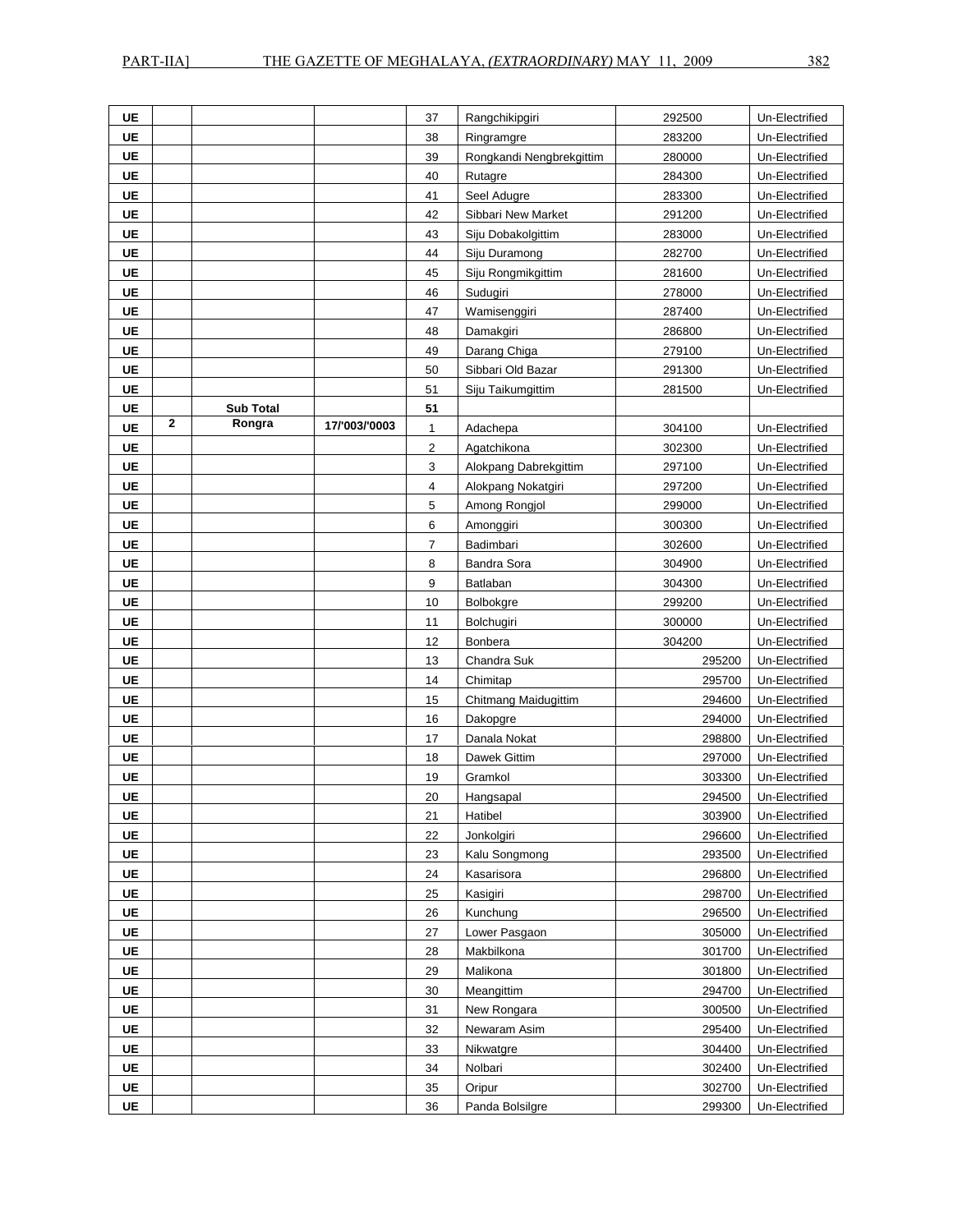| <b>UE</b> | 37       | Panda Chikasin                          | 299800           | Un-Electrified                   |
|-----------|----------|-----------------------------------------|------------------|----------------------------------|
| <b>UE</b> | 38       | <b>Pilot Project</b>                    | 297300           | Un-Electrified                   |
| <b>UE</b> | 39       | Pochismile                              | 301900           | Un-Electrified                   |
| <b>UE</b> | 40       | Rangara Matchakol                       | 303200           | Un-Electrified                   |
| UE        | 41       | Rangra Rongtotma                        | 300400           | Un-Electrified                   |
| <b>UE</b> | 42       | Rangtanggiri                            | 298300           | Un-Electrified                   |
| UE        | 43       | Rangtangsora                            | 298500           | Un-Electrified                   |
| UE        | 44       | Rewak Daburam                           | 293800           | Un-Electrified                   |
| UE        | 45       | Rompa Ading                             | 300700           | Un-Electrified                   |
| <b>UE</b> | 46       | Rompa Songmong                          | 300800           | Un-Electrified                   |
| <b>UE</b> | 47       | Rona Agal                               | 297900           | Un-Electrified                   |
| <b>UE</b> | 48       | Rongaigittim                            | 295300           | Un-Electrified                   |
| <b>UE</b> | 49       | Rongchenggiri                           | 295600           | Un-Electrified                   |
| UE        | 50       | Rongsu Agal                             | 293400           | Un-Electrified                   |
| <b>UE</b> | 51       | Rongsu Mongbitgittim                    | 294300           | Un-Electrified                   |
| <b>UE</b> | 52       | Rongsu Ringwakgittim                    | 294400           | Un-Electrified                   |
| UE        |          | Rongsu Rongrigittim                     |                  |                                  |
| <b>UE</b> | 53       | (Rongrekgittim)<br><b>Rubber Gittim</b> | 293600           | Un-Electrified                   |
| UE        | 54<br>55 | Seelpang                                | 302900<br>297800 | Un-Electrified<br>Un-Electrified |
| UE        | 56       | Taidang                                 |                  | Un-Electrified                   |
| <b>UE</b> | 57       | Taraibari                               | 296700<br>302500 | Un-Electrified                   |
| <b>UE</b> |          |                                         |                  |                                  |
| <b>UE</b> | 58       | Teptepa<br>Toklekbari                   | 298600           | Un-Electrified                   |
| <b>UE</b> | 59<br>60 |                                         | 303000           | Un-Electrified                   |
| <b>UE</b> |          | Upper Pasgaon                           | 304800           | Un-Electrified                   |
|           | 61       | <b>Wachal Chiring</b>                   | 302100           | Un-Electrified                   |
| UE        | 62       | Hatisia                                 | 301500           | Un-Electrified                   |
| <b>UE</b> | 63       | Betgora                                 | 304700           | Un-Electrified                   |
| UE        | 64       | Chutmang Songmong                       | 295100           | Un-Electrified                   |
| UE        | 65       | New Rongara                             | 300500           | Un-Electrified                   |
| <b>UE</b> | 66       | Rangreng Bibra                          | 296200           | Un-Electrified                   |
| <b>UE</b> | 67       | Rangtang Songmong                       | 298400           | Un-Electrified                   |
| UE        | 68       | Rangtanggiri                            | 300900           | Un-Electrified                   |
| <b>UE</b> | 69       | Sapaisora                               | 305100           | Un-Electrified                   |
| <b>UE</b> | 70       | Sijubari                                | 298100           | Un-Electrified                   |
| <b>UE</b> | 71       | Matchakal                               | 296400           | Un-Electrified                   |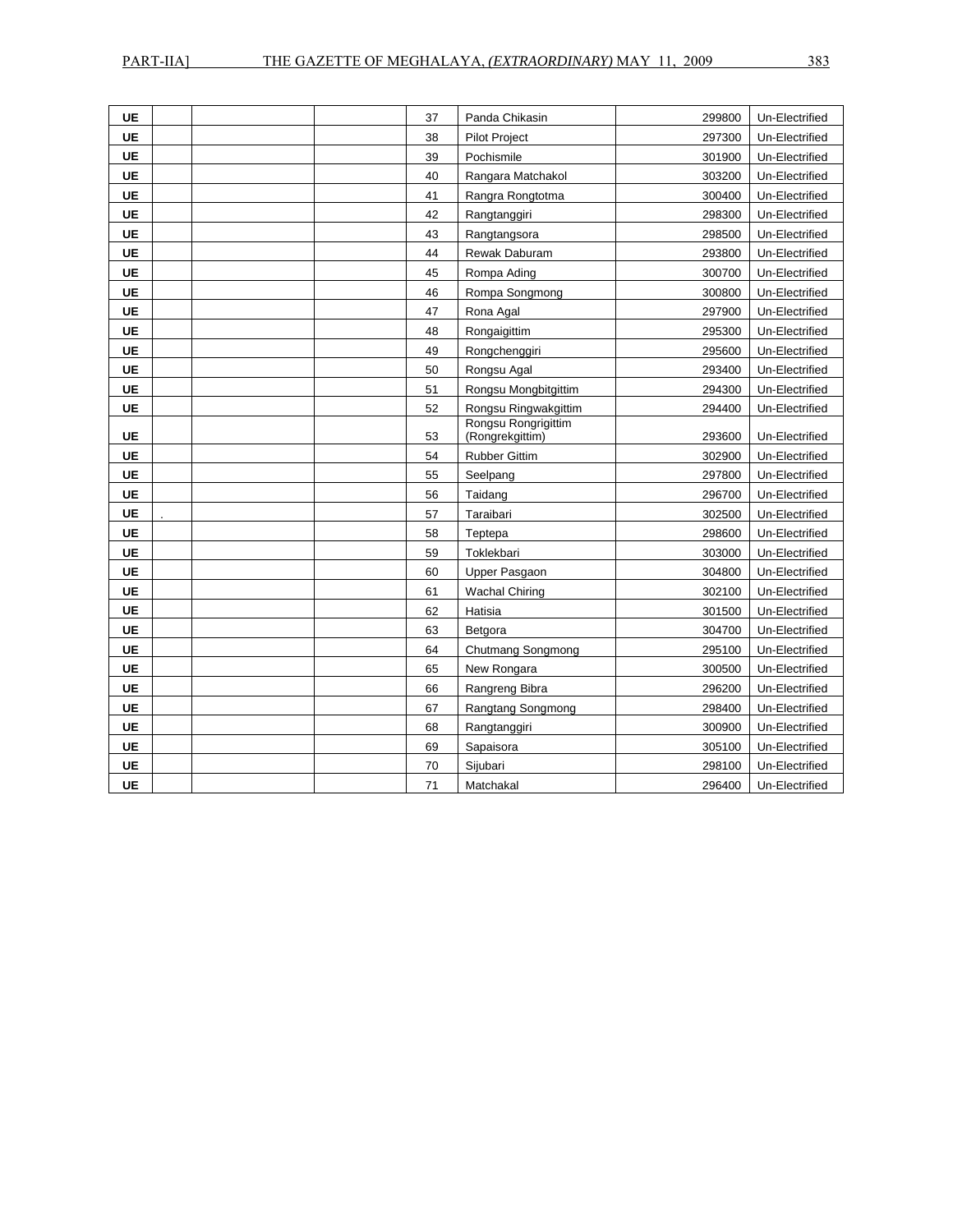r.

#### **Annexure-VIII**

# **UN-ELECTRIFIED & DE-ELECTRIFIED VILLAGE INCLUDED IN RGGVY UNDER WEST GARO HILLS DISTRICT All villages to be connected to grid by MeSEB**

| PRESENT STATUS | Sr.<br>No.   | <b>Name of Block</b> | <b>Census</b><br>Code (2001) | SI.<br>No.     | <b>Name of Villages</b> | Census<br>No.<br>(2001) | <b>Status of</b><br>villages |
|----------------|--------------|----------------------|------------------------------|----------------|-------------------------|-------------------------|------------------------------|
| 1              | $\mathbf{2}$ | 3                    | 4                            | 5              | 6                       | 7                       | 8                            |
| DE             | 1            | Selsella             | 17/'001/'0001                | 1              | Ashimgiri               | 20500                   | De-Electrified               |
| <b>DE</b>      |              |                      |                              | 2              | Amokgiri                | 10200                   | De-Electrified               |
| <b>DE</b>      |              |                      |                              | 3              | Aronggiri               | 11300                   | De-Electrified               |
| DE             |              |                      |                              | $\overline{4}$ | Bala Adugiri            | 29200                   | De-Electrified               |
| DE             |              |                      |                              | 5              | Balujhora               | 5100                    | De-Electrified               |
| <b>DE</b>      |              |                      |                              | 6              | Bangsidua               | 3500                    | De-Electrified               |
| DE             |              |                      |                              | $\tau$         | Bolbokgiri              | 15600                   | De-Electrified               |
| DE             |              |                      |                              | 8              | Bolchugiri              | 27200                   | De-Electrified               |
| DE             |              |                      |                              | 9              | Burirjhar               | 100                     | De-Electrified               |
| DE             |              |                      |                              | 10             | Chambagiri              | 25500                   | De-Electrified               |
| DE             |              |                      |                              | 11             | Chibokgiri              | 22000                   | De-Electrified               |
| <b>DE</b>      |              |                      |                              | 12             | Chokronggiri            | 30200                   | De-Electrified               |
| DE             |              |                      |                              | 13             | Dabakgiri               | 23400                   | De-Electrified               |
| DE             |              |                      |                              | 14             | Darenggiri              | 7600                    | De-Electrified               |
| DE             |              |                      |                              | 15             | Gandhipara              | 7100                    | De-Electrified               |
| DE             |              |                      |                              | 16             | Golagiri                | 16900                   | De-Electrified               |
| DE             |              |                      |                              | 17             | Gangsenggiri            | 21800                   | De-Electrified               |
| <b>DE</b>      |              |                      |                              | 18             | Kalupara                | 21700                   | De-Electrified               |
| DE             |              |                      |                              | 19             | Kimbokgiri              | 30100                   | De-Electrified               |
| DE             |              |                      |                              | 20             | Mronggre                | 20900                   | De-Electrified               |
| DE             |              |                      |                              | 21             | Mudupara                | 27500                   | De-Electrified               |
| DE             |              |                      |                              | 22             | Noonmati                | 31100                   | De-Electrified               |
| DE             |              |                      |                              | 23             | Ramjonggre              | 13800                   | De-Electrified               |
| DE             |              |                      |                              | 24             | Rongkakgiri             | 29500                   | De-Electrified               |
| <b>DE</b>      |              |                      |                              | 25             | Rongmatchokgiri         | 10100                   | De-Electrified               |
| <b>DE</b>      |              |                      |                              | 26             | Rongramgiri             | 29600                   | De-Electrified               |
| DE             |              |                      |                              | 27             | Rongranggiri            | 25600                   | De-Electrified               |
| DE             |              |                      |                              | 28             | Salbilla I              | 27300                   | De-Electrified               |
| <b>DE</b>      |              |                      |                              | 29             | Sampalgiri              | 26800                   | De-Electrified               |
| DE             |              |                      |                              | 30             | Sekapara                | 11100                   | De-Electrified               |
| DE             |              |                      |                              | 31             | Upper Nolbari           | 1200                    | De-Electrified               |
| DE             |              |                      |                              | 32             | Wagopgiri               | 29800                   | De-Electrified               |
| DE             |              | <b>Sub Total</b>     |                              | 32             |                         |                         |                              |
| DE             | $\mathbf{2}$ | Dadenggiri           | 17/'001/0002                 | $\mathbf{1}$   | Asimgiri                | 40600                   | De-Electrified               |
| DE             |              |                      |                              | $\overline{c}$ | Bangranggre             | 37300                   | De-Electrified               |
| DE             |              |                      |                              | $\mathfrak{Z}$ | Chambalgre              | 33800                   | De-Electrified               |
| DE             |              |                      |                              | $\overline{4}$ | Galwanggre              | 39800                   | De-Electrified               |
| DE             |              |                      |                              | 5              | Kentapara               | 33700                   | De-Electrified               |
| DE             |              |                      |                              | 6              | Najokgre                | 37400                   | De-Electrified               |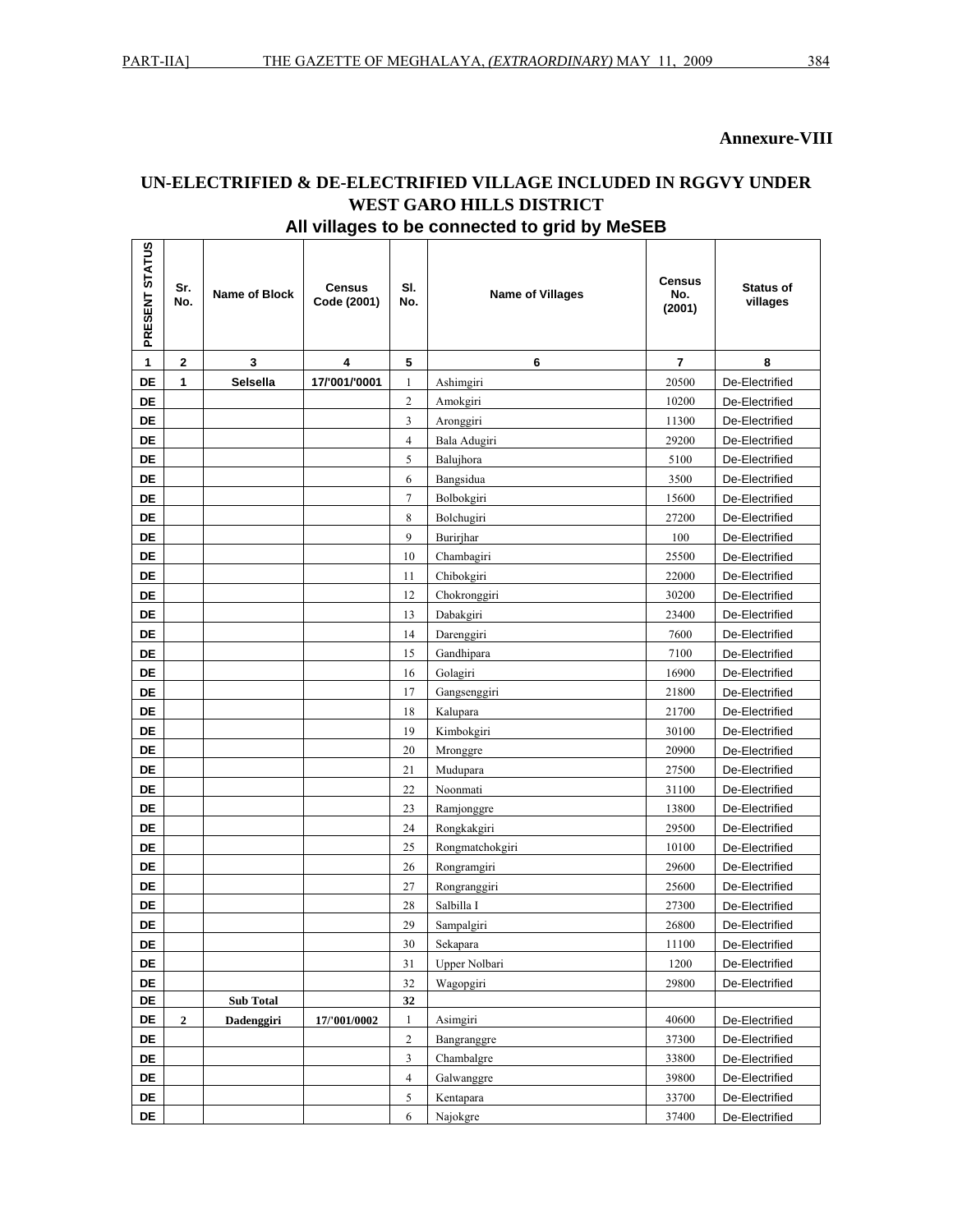| DE        |   |                                        |               |                         |                       |       |                |
|-----------|---|----------------------------------------|---------------|-------------------------|-----------------------|-------|----------------|
|           |   | <b>Sub Total</b><br><b>Grand Total</b> |               | 6                       |                       |       |                |
| DE        |   | (DE)                                   |               | 38                      |                       |       |                |
| <b>UE</b> | 1 | Selsella                               | 17/'001/'0001 | $\mathbf{1}$            | Abagiri               | 26400 | Un-Electrified |
| UE        |   |                                        |               | $\overline{c}$          | Agitchakgiri          | 23500 | Un-Electrified |
| <b>UE</b> |   |                                        |               | 3                       | Ambari                | 6300  | Un-Electrified |
| UE        |   |                                        |               | $\overline{\mathbf{4}}$ | Arigiri               | 6900  | Un-Electrified |
| UE        |   |                                        |               | 5                       | Askapara              | 24000 | Un-Electrified |
| <b>UE</b> |   |                                        |               | 6                       | Babilgiri             | 8000  | Un-Electrified |
| <b>UE</b> |   |                                        |               | $\tau$                  | Balachanda-II(Hajong) | 12600 | Un-Electrified |
| <b>UE</b> |   |                                        |               | 8                       | Balma Rongmandi       | 27000 | Un-Electrified |
| <b>UE</b> |   |                                        |               | 9                       | Bangotagiri           | 26600 | Un-Electrified |
| <b>UE</b> |   |                                        |               |                         |                       | 30800 |                |
|           |   |                                        |               | 10                      | Barmanpara            |       | Un-Electrified |
| UE        |   |                                        |               | 11                      | Batragiri             | 21100 | Un-Electrified |
| UE        |   |                                        |               | 12                      | Belbari               | 18600 | Un-Electrified |
| <b>UE</b> |   |                                        |               | 13                      | Bhangalpar            | 200   | Un-Electrified |
| <b>UE</b> |   |                                        |               | 14                      | Boldakgiri            | 23100 | Un-Electrified |
| <b>UE</b> |   |                                        |               | 15                      | Boldamgiri            | 17100 | Un-Electrified |
| <b>UE</b> |   |                                        |               | 16                      | Bollonggiri           | 13600 | Un-Electrified |
| <b>UE</b> |   |                                        |               | 17                      | Bollonggiri           | 17800 | Un-Electrified |
| UE        |   |                                        |               | 18                      | Buchigiri             | 21400 | Un-Electrified |
| <b>UE</b> |   |                                        |               | 19                      | Chandrakona           | 12700 | Un-Electrified |
| <b>UE</b> |   |                                        |               | 20                      | Charamgre             | 20200 | Un-Electrified |
| <b>UE</b> |   |                                        |               | 21                      | Chinabatgiri          | 22200 | Un-Electrified |
| <b>UE</b> |   |                                        |               | 22                      | Chirakawa             | 6700  | Un-Electrified |
| <b>UE</b> |   |                                        |               | 23                      | Chiranggre            | 14300 | Un-Electrified |
| UE        |   |                                        |               | 24                      | Chisakgiri            | 21000 | Un-Electrified |
| UE        |   |                                        |               | 25                      | Bolsalgiri            | 24600 | Un-Electrified |
| <b>UE</b> |   |                                        |               | 26                      | Dadonggiri            | 20600 | Un-Electrified |
| UE        |   |                                        |               | 27                      | Daspara               | 6500  | Un-Electrified |
| UE        |   |                                        |               | 28                      | Deldela               | 4500  | Un-Electrified |
| <b>UE</b> |   |                                        |               | 29                      | Diganggiri            | 10700 | Un-Electrified |
| UE        |   |                                        |               | 30                      | Dilnapara             | 14200 | Un-Electrified |
| <b>UE</b> |   |                                        |               | 31                      | Dumduma               | 14400 | Un-Electrified |
| UE        |   |                                        |               | 32                      | Galadigli             | 1600  | Un-Electrified |
| <b>UE</b> |   |                                        |               |                         | Gandhimari            |       | Un-Electrified |
|           |   |                                        |               | 33                      |                       | 300   |                |
| UE        |   |                                        |               | 34                      | Gaoragiri             | 26700 | Un-Electrified |
| UE        |   |                                        |               | 35                      | Golamati              | 22800 | Un-Electrified |
| <b>UE</b> |   |                                        |               | 36                      | Gugugiri              | 27800 | Un-Electrified |
| UE        |   |                                        |               | 37                      | Gumaijhora(Garo)      | 4200  | Un-Electrified |
| <b>UE</b> |   |                                        |               | 38                      | Gurigiri              | 15700 | Un-Electrified |
| <b>UE</b> |   |                                        |               | 39                      | Jada Asi              | 22600 | Un-Electrified |
| <b>UE</b> |   |                                        |               | 40                      | Jatihara              | 19200 | Un-Electrified |
| <b>UE</b> |   |                                        |               | 41                      | Jongnagiri            | 10300 | Un-Electrified |
| <b>UE</b> |   |                                        |               | 42                      | Khasigre              | 14800 | Un-Electrified |
| <b>UE</b> |   |                                        |               | 43                      | Kilmatgittim          | 22900 | Un-Electrified |
| <b>UE</b> |   |                                        |               | 44                      | Korakona              | 11200 | Un-Electrified |
| <b>UE</b> |   |                                        |               | 45                      | Kalchengpara          | 21500 | Un-Electrified |
| <b>UE</b> |   |                                        |               | 46                      | Lower Nalbari         | 1300  | Un-Electrified |
| <b>UE</b> |   |                                        |               | 47                      | Mangrugiri            | 17700 | Un-Electrified |
| <b>UE</b> |   |                                        |               | 48                      | Marakapara            | 23900 | Un-Electrified |
| <b>UE</b> |   |                                        |               | 49                      | Mekmakgiri            | 20300 | Un-Electrified |
| UE        |   |                                        |               | 50                      | Mengkakgiri           | 9900  | Un-Electrified |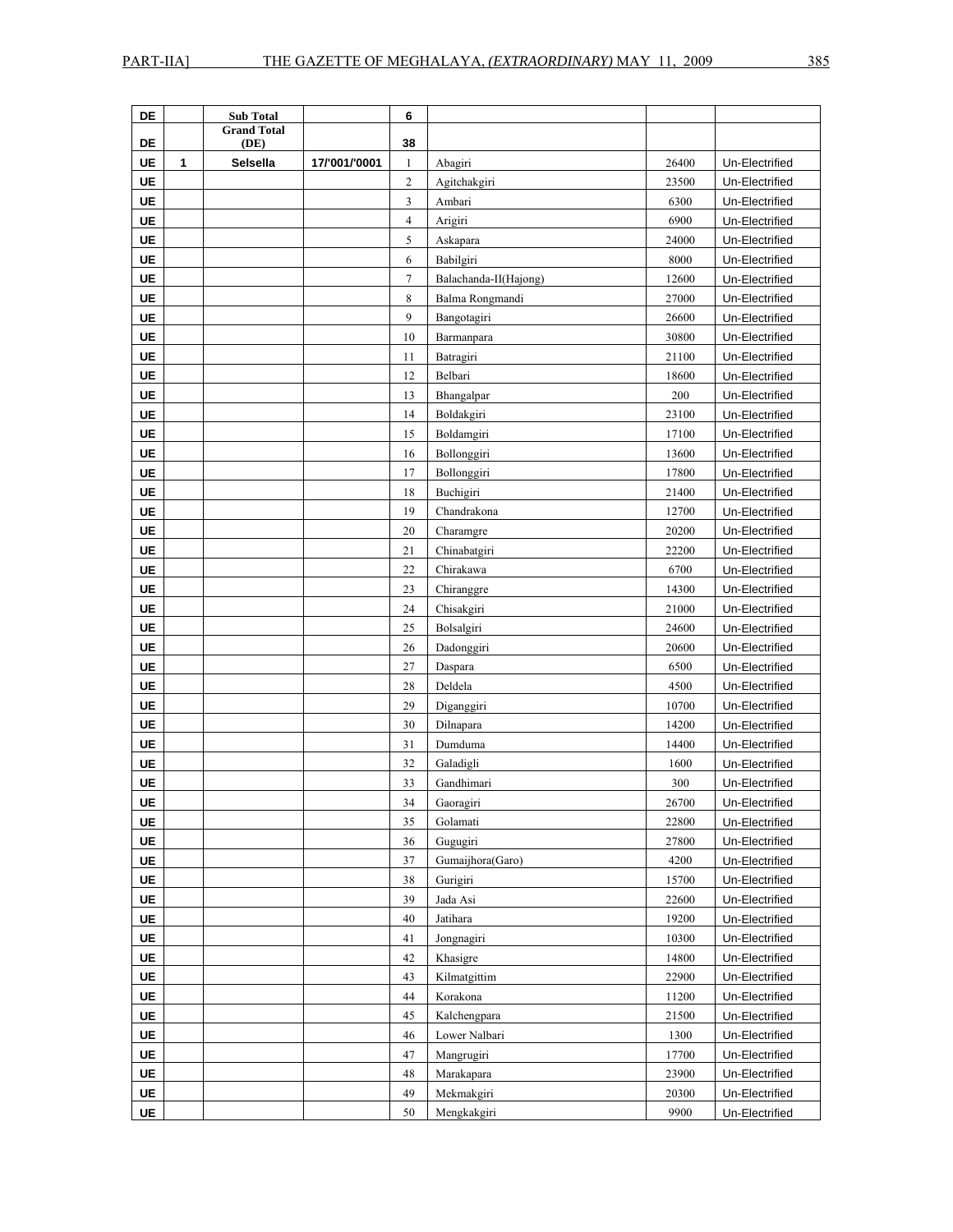| UE        |                  |                  |              | 51           | Misimandagiri            | 11500          | Un-Electrified                   |
|-----------|------------------|------------------|--------------|--------------|--------------------------|----------------|----------------------------------|
| <b>UE</b> |                  |                  |              | 52           | Nawalgiri                | 27900          | Un-Electrified                   |
| <b>UE</b> |                  |                  |              | 53           | Nunmati                  | 15500          | Un-Electrified                   |
| <b>UE</b> |                  |                  |              | 54           | Patangre                 | 24500          | Un-Electrified                   |
| <b>UE</b> |                  |                  |              | 55           | Pechua                   | 24100          | Un-Electrified                   |
| <b>UE</b> |                  |                  |              | 56           | Quajani                  | 6100           | Un-Electrified                   |
| <b>UE</b> |                  |                  |              | 57           | Ramdengagiri             | 26000          | Un-Electrified                   |
| <b>UE</b> |                  |                  |              | 58           | Ramjonggiri(Rc)          | 14000          | Un-Electrified                   |
| UE        |                  |                  |              | 59           | Rangbandokgre            | 20100          | Un-Electrified                   |
| UE        |                  |                  |              | 60           | Rangrigiri               | 27600          | Un-Electrified                   |
| <b>UE</b> |                  |                  |              | 61           | Rangsagiri               | 15100          | Un-Electrified                   |
| UE        |                  |                  |              | 62           | Rengma Apal              | 15200          | Un-Electrified                   |
| UE        |                  |                  |              | 63           | Rongadatgiri             | 7800           | Un-Electrified                   |
| <b>UE</b> |                  |                  |              | 64           | Rongmagiri               | 15400          | Un-Electrified                   |
| UE        |                  |                  |              | 65           | Samandagiri              | 22700          | Un-Electrified                   |
| UE        |                  |                  |              | 66           | Sampalgiri               | 21600          | Un-Electrified                   |
| UE        |                  |                  |              | 67           | Songjalgiri              | 7000           | Un-Electrified                   |
| UE        |                  |                  |              | 68           | Songshamgiri             | 7500           | Un-Electrified                   |
| UE        |                  |                  |              | 69           | Tairongiri               | 15000          | Un-Electrified                   |
| UE        |                  |                  |              | 70           | Tebalpara                | 28400          | Un-Electrified                   |
| <b>UE</b> |                  |                  |              | 71           | Tekringdarigiri          | 17600          | Un-Electrified                   |
| <b>UE</b> |                  |                  |              | 72           | Thombolagiri             | 17200          | Un-Electrified                   |
| <b>UE</b> |                  |                  |              | 73           | Tingmanggiri             | 21200          | Un-Electrified                   |
| UE        |                  |                  |              | 74           | Tongtangpara             | 23000          | Un-Electrified                   |
|           |                  |                  |              | 75           | Walkamgiri               | 23200          | Un-Electrified                   |
| UE        |                  |                  |              |              |                          |                |                                  |
| UE        |                  |                  |              | 76           | <b>Upper Sasatgre</b>    | 19900          | Un-Electrified                   |
| <b>UE</b> |                  |                  |              | 77           | Wanokgiri                | 10600          | Un-Electrified                   |
| <b>UE</b> |                  | <b>Sub Total</b> |              | 77           |                          |                |                                  |
| <b>UE</b> | $\boldsymbol{2}$ | Dadenggiri       | 17/'001/0002 | 1            | Abokgre                  | 39200          | Un-Electrified                   |
| <b>UE</b> |                  |                  |              | $\mathbf{2}$ | Aigre Apal               | 41100          | Un-Electrified                   |
| <b>UE</b> |                  |                  |              | 3            | Aigre Songgitcham        | 41400          | Un-Electrified                   |
| UE        |                  |                  |              | 4            | Aminggokgre              | 44400          | Un-Electrified                   |
| UE        |                  |                  |              | 5            | Amonggre                 | 36300          | Un-Electrified                   |
| <b>UE</b> |                  |                  |              | 6            | Balsatgre                | 38300          | Un-Electrified                   |
| UE        |                  |                  |              | 7            | Bolbokgre                | 33300          | Un-Electrified                   |
| UE        |                  |                  |              | 8            | Bolmagre                 | 34200          | Un-Electrified                   |
| UE        |                  |                  |              | 9            | Chambugonggre            | 40200          | Un-Electrified                   |
| UE        |                  |                  |              | 10           | Changgalgre              | 41500          | Un-Electrified                   |
| UE        |                  |                  |              | 11           | Cheran Songgitcham       | 35200          | Un-Electrified                   |
| UE        |                  |                  |              | 12           | Cheran Songmagre         | 35500          | Un-Electrified                   |
| UE        |                  |                  |              | 13           | Chibonggre Songgitcham   | 44700          | Un-Electrified                   |
| UE        |                  |                  |              | 14           | Chigitchakgre            | 42300          | Un-Electrified                   |
| UE        |                  |                  |              | 15           | Chinaronggre             | 40100          | Un-Electrified                   |
| UE        |                  |                  |              | 16           | Chisikgre                | 42100          | Un-Electrified                   |
| UE        |                  |                  |              | 17           | Chibong Apal             | 44500          | Un-Electrified                   |
| UE        |                  |                  |              | 18           | Dabigre                  | 40700          | Un-Electrified                   |
| UE        |                  |                  |              | 19           | Dabonggre                | 39100          | Un-Electrified                   |
| UE<br>UE  |                  |                  |              | 20<br>21     | Dachinanggre<br>Dagalgre | 44100<br>45500 | Un-Electrified<br>Un-Electrified |

**UE DE D 22** Dajugre **22** 36700 Un-Electrified **UE UE** Un-Electrified **UE UE Leaper Un-Electrified Leaper 24** Dallanggre **1** A5000 Un-Electrified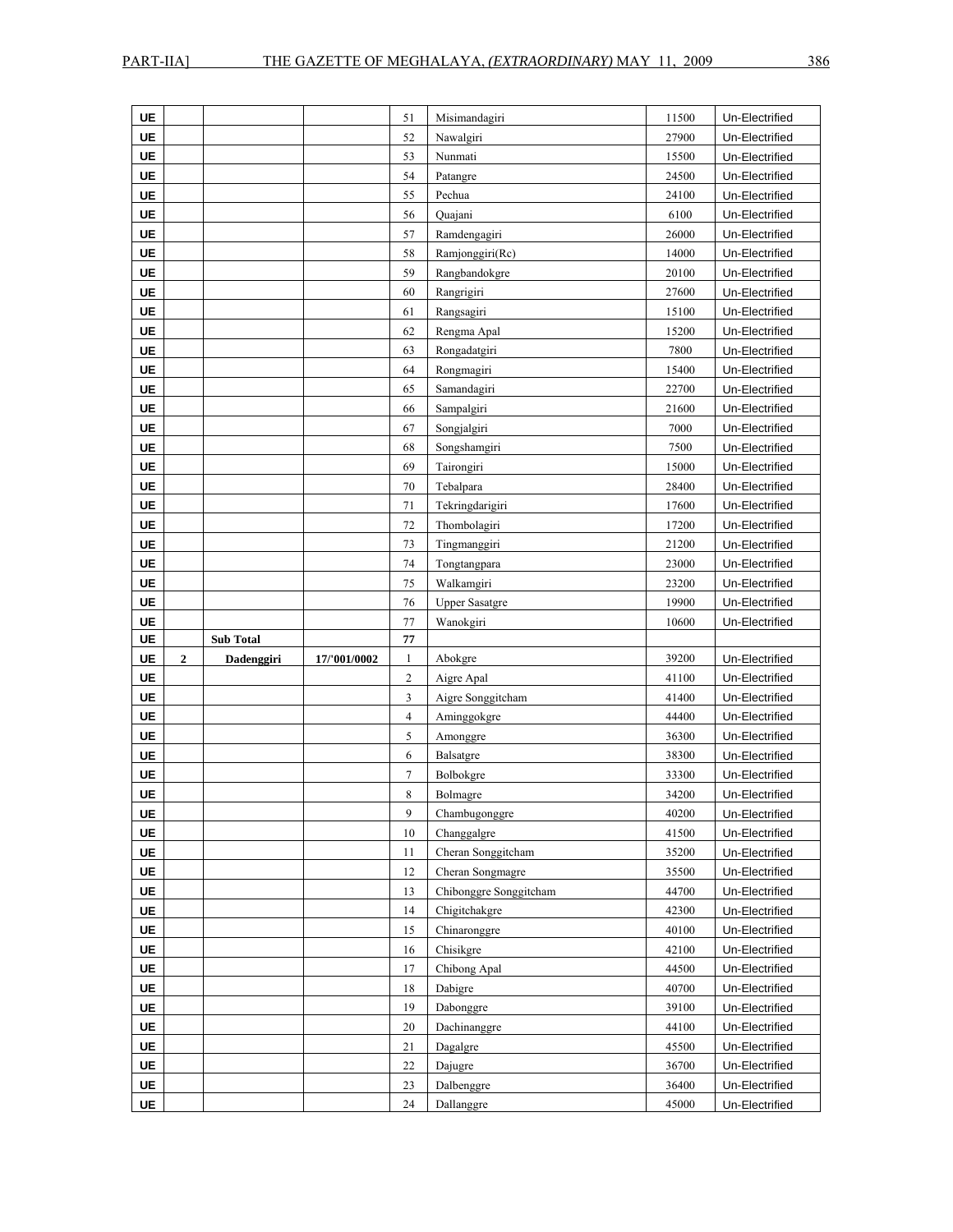| UE        | 25 | Darekgre          | 40800 | Un-Electrified |
|-----------|----|-------------------|-------|----------------|
| UE        | 26 | Darigre           | 45100 | Un-Electrified |
| UE        | 27 | Debragiri         | 34500 | Un-Electrified |
| <b>UE</b> | 28 | Dilje Apal        | 36600 | Un-Electrified |
| <b>UE</b> | 29 | Dimakgre          | 39600 | Un-Electrified |
| <b>UE</b> | 30 | Dingapara         | 34400 | Un-Electrified |
| <b>UE</b> | 31 | Diringgagre       | 38200 | Un-Electrified |
| <b>UE</b> | 32 | Dobadamgre        | 45300 | Un-Electrified |
| <b>UE</b> | 33 | Dodanggre         | 33900 | Un-Electrified |
| <b>UE</b> | 34 | Doldenggre        | 34600 | Un-Electrified |
| <b>UE</b> | 35 | Dolwakgre         | 38500 | Un-Electrified |
| <b>UE</b> | 36 | Domesalgre        | 38400 | Un-Electrified |
| <b>UE</b> | 37 | Duagre            | 43400 | Un-Electrified |
| <b>UE</b> | 38 | Dugalgre          | 36800 | Un-Electrified |
| <b>UE</b> | 39 | Durasangsilgre    | 42000 | Un-Electrified |
| <b>UE</b> | 40 | Egopara           | 36500 | Un-Electrified |
| UE        | 41 | Gambarigre        | 42800 | Un-Electrified |
| <b>UE</b> | 42 | Ganggilagre       | 36200 | Un-Electrified |
| <b>UE</b> | 43 | Gimbilgre         | 43500 | Un-Electrified |
| <b>UE</b> | 44 | Janjalagre        | 40000 | Un-Electrified |
| <b>UE</b> | 45 | Jengjanggre       | 42700 | Un-Electrified |
| UE        | 46 | Kalsingre         | 43100 | Un-Electrified |
| <b>UE</b> | 47 | Kama Boldakgiri   | 35700 | Un-Electrified |
| <b>UE</b> | 48 | Kangkaronggre(A)  | 34800 | Un-Electrified |
| <b>UE</b> | 49 | Kasigre           | 44900 | Un-Electrified |
| UE        | 50 | Madarigre         | 45200 | Un-Electrified |
| <b>UE</b> | 51 | Mangdugri         | 44000 | Un-Electrified |
| <b>UE</b> | 52 | Megonggre         | 43900 | Un-Electrified |
| <b>UE</b> | 53 | Mengohonggre      | 39000 | Un-Electrified |
| <b>UE</b> | 54 | Rabong Sangsilgre | 42400 | Un-Electrified |
| <b>UE</b> | 55 | Rabonggre         | 42500 | Un-Electrified |
| <b>UE</b> | 56 | Rambatgre         | 43800 | Un-Electrified |
| <b>UE</b> | 57 | Rangsagre         | 36100 | Un-Electrified |
| <b>UE</b> | 58 | Rebugre           | 40500 | Un-Electrified |
| <b>UE</b> | 59 | Rengbonggre       | 38900 | Un-Electrified |
| UE        | 60 | Romgre            | 42900 | Un-Electrified |
| UE        | 61 | Romsangsilgre     | 42200 | Un-Electrified |
| UE        | 62 | Rongbok Kosakgre  | 38700 | Un-Electrified |
| <b>UE</b> | 63 | Rongchugre        | 43300 | Un-Electrified |
| <b>UE</b> | 64 | Rongjigre         | 38600 | Un-Electrified |
| <b>UE</b> | 65 | Rongkemgre        | 41700 | Un-Electrified |
| UE        | 66 | Rongmasugre       | 39400 | Un-Electrified |
| <b>UE</b> | 67 | Rongnabakgre      | 43700 | Un-Electrified |
| <b>UE</b> | 68 | Sadolpara         | 44200 | Un-Electrified |
| <b>UE</b> | 69 | Saka Boldakgre    | 35900 | Un-Electrified |
| <b>UE</b> | 70 | Songmaranggre     | 39700 | Un-Electrified |
| UE        | 71 | Tebonggre Songma  | 38800 | Un-Electrified |
| UE        | 72 | Tebronggre        | 39300 | Un-Electrified |
| <b>UE</b> | 73 | Teksragre         | 35400 | Un-Electrified |
| UE        | 74 | Tepatanggre       | 35000 | Un-Electrified |
| <b>UE</b> | 75 | Tesanggre         | 35100 | Un-Electrified |
| <b>UE</b> | 76 | Tomagre           | 43200 | Un-Electrified |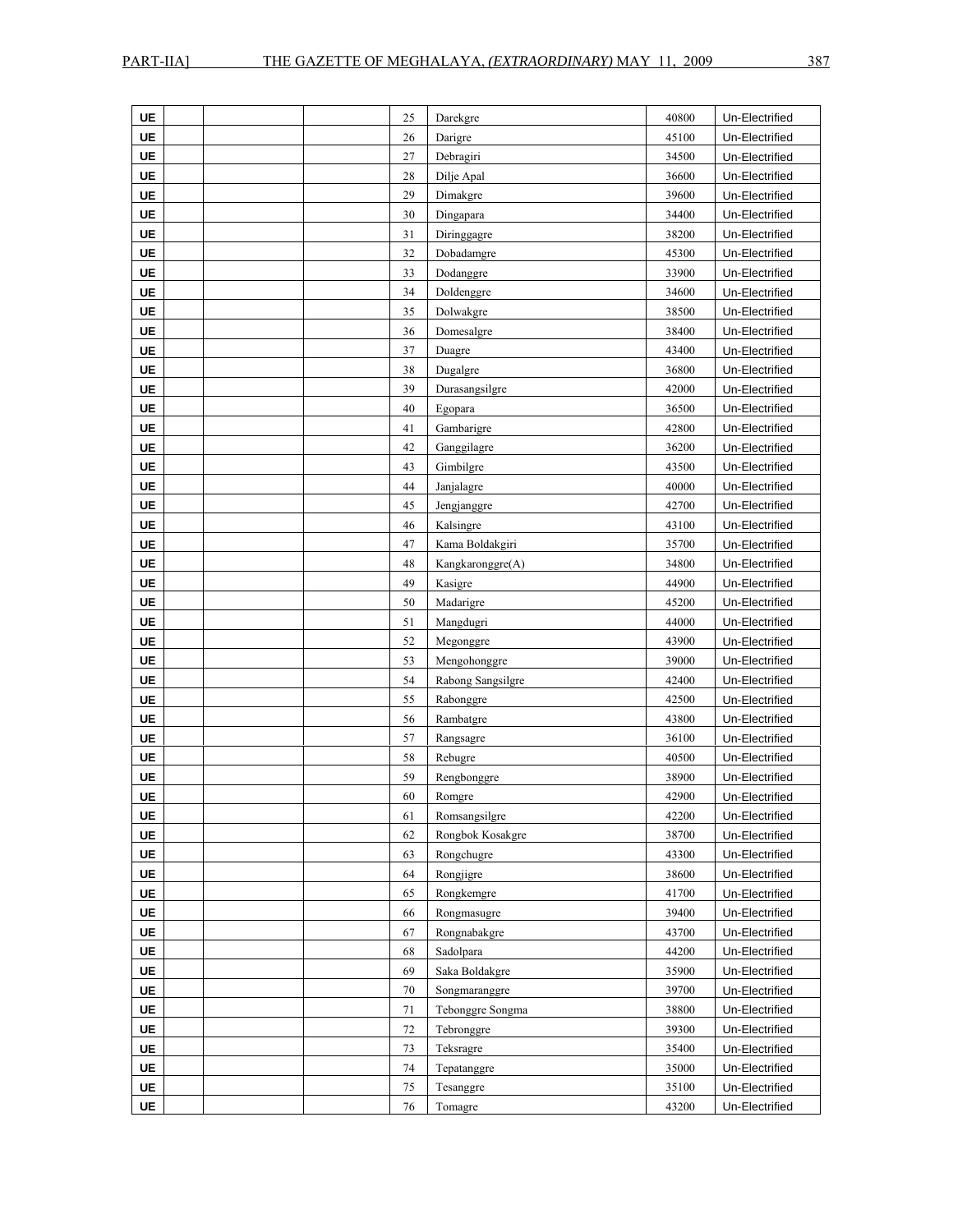**UE** 

| UE        |                    | 77  | Tongapara | 34300 | Un-Electrified |
|-----------|--------------------|-----|-----------|-------|----------------|
| UE        |                    | 78  | Tujonggre | 40300 | Un-Electrified |
| UE        | <b>Sub Total</b>   | 78  |           |       |                |
|           | <b>Grand Total</b> |     |           |       |                |
| <b>UE</b> | (UN)               | 155 |           |       |                |

| UE        |                | (UN)                       |             | 155                |                          |        |                |
|-----------|----------------|----------------------------|-------------|--------------------|--------------------------|--------|----------------|
|           |                | <b>Grand Total</b>         |             | 193                |                          |        |                |
|           | 1              | Tikrikilla                 | 17/001/0003 | $\mathbf{1}$       | Apalgiri                 | 60800  |                |
| <b>DE</b> |                |                            |             | $\overline{2}$     |                          | 51100  | De-Electrified |
| <b>DE</b> |                |                            |             |                    | Balupara                 |        | De-Electrified |
| DE        |                |                            |             | 3                  | Bogularbhita             | 45700  | De-Electrified |
| DE        |                |                            |             | 4                  | Dabanggre                | 57200  | De-Electrified |
| DE        |                |                            |             | 5                  | Dajakagiri               | 60000  | De-Electrified |
| <b>DE</b> |                |                            |             | 6                  | Dhapangpara              | 45900  | De-Electrified |
| DE        |                |                            |             | $\overline{7}$     | Didapara Songgitcham     | 61200  | De-Electrified |
| <b>DE</b> |                |                            |             | 8                  | Lower Joiranggiri        | 47700  | De-Electrified |
| <b>DE</b> |                |                            |             | 9                  | Lower Watregiri          | 61000  | De-Electrified |
| DE        |                |                            |             | 10                 | Nokatgiri                | 62200  | De-Electrified |
| DE        |                |                            |             | 11                 | Rongalgiri               | 55900  | De-Electrified |
| <b>DE</b> |                |                            |             | 12                 | Rongsai                  | 49900  | De-Electrified |
| <b>DE</b> |                |                            |             | 13                 | <b>Upper Kharsengdap</b> | 47500  | De-Electrified |
| DE        |                |                            |             | 14                 | Wankolagiri              | 51300  | De-Electrified |
| DE        |                | <b>Sub Total</b>           |             | 14                 |                          |        |                |
|           | $\overline{2}$ | <b>Betasing</b>            | 17/001/0005 | $\mathbf{1}$       | Amakgri                  | 100000 |                |
| <b>DE</b> |                |                            |             |                    |                          |        | De-Electrified |
| <b>DE</b> |                |                            |             | $\overline{2}$     | Arenggri                 | 97700  | De-Electrified |
| <b>DE</b> |                |                            |             | 3                  | Bandrikona               | 95200  | De-Electrified |
| DE        |                |                            |             | 4                  | Bangre                   | 107000 | De-Electrified |
| DE        |                |                            |             | 5                  | Bolchugre                | 104100 | De-Electrified |
| DE        |                |                            |             | 6                  | Bollonggre               | 102100 | De-Electrified |
| DE        |                |                            |             | $\overline{7}$     | Borjopara                | 86700  | De-Electrified |
| DE        |                |                            |             | 8                  | Dakupara                 | 90900  | De-Electrified |
| <b>DE</b> |                |                            |             | 9                  | Dingjor                  | 91000  | De-Electrified |
| DE        |                |                            |             | 10                 | Gildinggre               | 103600 | De-Electrified |
| DE        |                |                            |             | 11                 | Indikgre                 | 92300  | De-Electrified |
| DE        |                |                            |             | 12                 | Matalagiri               | 92600  | De-Electrified |
|           |                |                            |             | 13                 | Misikona                 | 92200  |                |
| DE        |                |                            |             | 14                 | Mohishbathanpara         | 94600  | De-Electrified |
| DE        |                |                            |             | 15                 | Murchapani Garo          | 102800 | De-Electrified |
| <b>DE</b> |                |                            |             | 16                 | Murchapani Koch          | 102900 | De-Electrified |
| DE        |                |                            |             | 17                 | Rongchadenggre           | 107100 | De-Electrified |
| DE        |                |                            |             | 18                 | Skagiri                  | 94500  | De-Electrified |
| DE        |                |                            |             | 19                 | Ulubari                  | 91400  | De-Electrified |
| <b>DE</b> |                |                            |             |                    |                          | 90800  | De-Electrified |
| <b>DE</b> |                |                            |             | 20                 | Watregre                 |        | De-Electrified |
| DE        | 3              | <b>Sub Total</b><br>Zikzak | 17/001/0006 | 20<br>$\mathbf{1}$ | Balughat                 | 114600 |                |
|           |                |                            |             |                    |                          |        |                |
| DE        |                |                            |             | $\overline{c}$     | Bhoirakupi(Lutubari)     | 118700 | De-Electrified |
| DE        |                |                            |             |                    |                          |        | De-Electrified |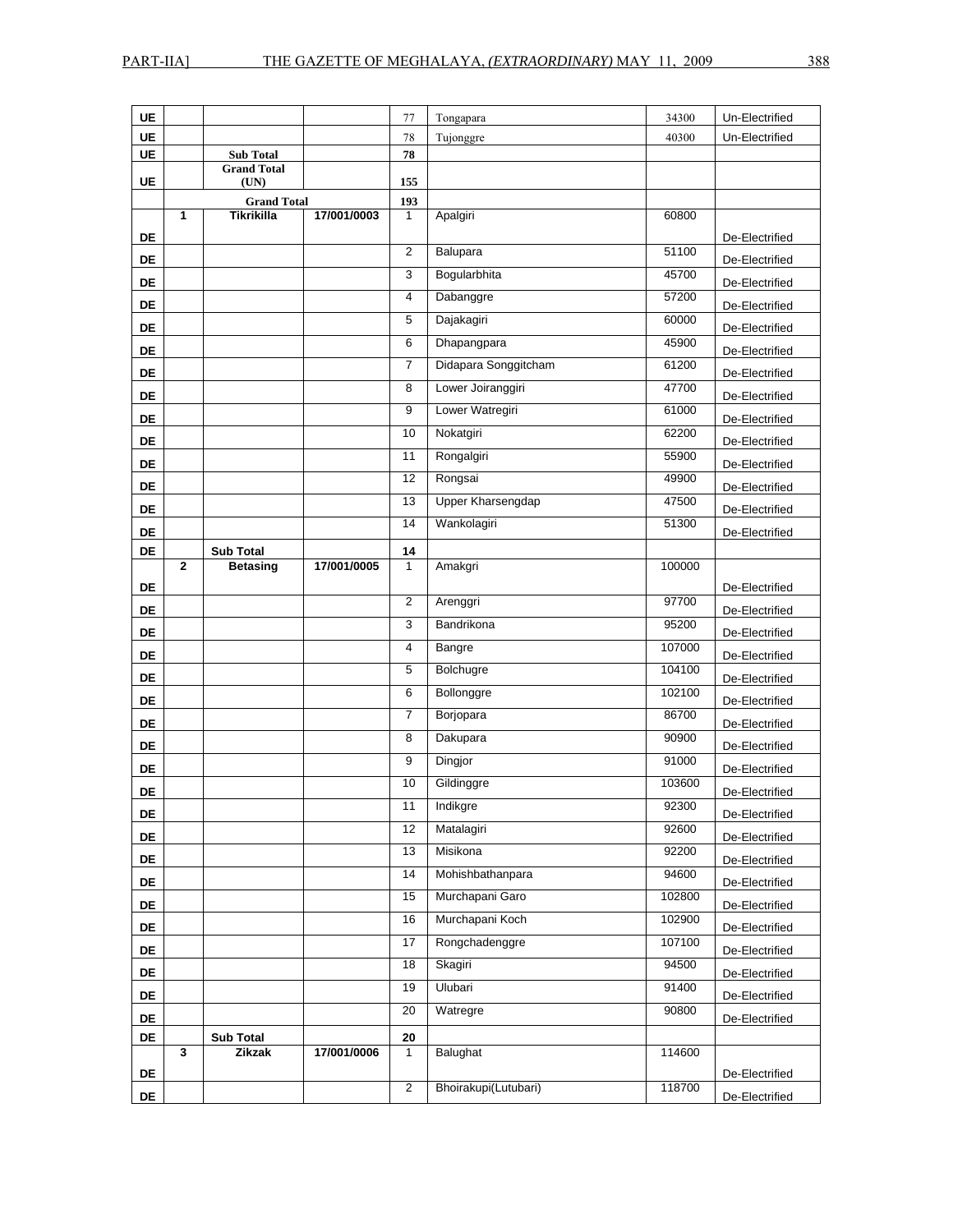| DE        |   |                           |             | 3                  | Bhoirakupi(Marahali)   | 118200 | De-Electrified                   |
|-----------|---|---------------------------|-------------|--------------------|------------------------|--------|----------------------------------|
| DE        |   |                           |             | 4                  | Boirakupi(Duapara)     | 121200 | De-Electrified                   |
| DE        |   |                           |             | 5                  | Bolchugiri             | 114000 | De-Electrified                   |
| DE        |   |                           |             | 6                  | Bollonggiri I          | 110200 | De-Electrified                   |
| DE        |   |                           |             | $\overline{7}$     | Chelapara              | 107800 | De-Electrified                   |
| DE        |   |                           |             | 8                  | Digligiri              | 114200 | De-Electrified                   |
| DE        |   |                           |             | 9                  | Dolsi Nokat            | 117300 | De-Electrified                   |
| DE        |   |                           |             | 10                 | Gandigiri(Garo)        | 108600 |                                  |
| DE        |   |                           |             | 11                 | Kalaicharpara          | 108900 | De-Electrified<br>De-Electrified |
| DE        |   |                           |             | 12                 | Katuli (Bazari)        | 107400 |                                  |
| DE        |   |                           |             | 13                 | Merenggipara           | 119100 | De-Electrified<br>De-Electrified |
| DE        |   |                           |             | 14                 | Noonmati               | 120400 | De-Electrified                   |
| DE        |   | <b>Sub Total</b>          |             | 14                 |                        |        |                                  |
|           |   | <b>Grand Total</b>        |             |                    |                        |        |                                  |
| DE        | 1 | (DE)<br><b>Tikrikilla</b> | 17/001/0003 | 48<br>$\mathbf{1}$ | Abhirampara            | 52500  |                                  |
| <b>UE</b> |   |                           |             |                    |                        |        | Un-Electrified                   |
| <b>UE</b> |   |                           |             | $\overline{2}$     | Ajirigiri              | 58900  | Un-Electrified                   |
| UE        |   |                           |             | $\overline{3}$     | Andalsikgiri           | 58600  | Un-Electrified                   |
| UE        |   |                           |             | 4                  | Angke Rongdikgre       | 60400  | Un-Electrified                   |
| UE        |   |                           |             | $\overline{5}$     | Balbalgiri             | 48900  | Un-Electrified                   |
| UE        |   |                           |             | 6                  | Bawegiri               | 61800  | Un-Electrified                   |
| <b>UE</b> |   |                           |             | $\overline{7}$     | Berupara               | 4600   | Un-Electrified                   |
| UE        |   |                           |             | 8                  | Bolchu Adenggiri       | 56200  | Un-Electrified                   |
| <b>UE</b> |   |                           |             | 9                  | Boldamgiri             | 59900  | Un-Electrified                   |
| <b>UE</b> |   |                           |             | 10                 | Borjhora               | 49100  | Un-Electrified                   |
| UE        |   |                           |             | 11                 | Chamaguri              | 51000  | Un-Electrified                   |
| <b>UE</b> |   |                           |             | $\overline{12}$    | Chambilgiri            | 54700  | Un-Electrified                   |
| UE        |   |                           |             | 13                 | Chinaranggiri          | 56500  | Un-Electrified                   |
| UE        |   |                           |             | 14                 | Dabakgiri              | 56600  | Un-Electrified                   |
| <b>UE</b> |   |                           |             | 15                 | Dabang Bolsaldamgiri   | 57900  | Un-Electrified                   |
| UE        |   |                           |             | 16                 | Dabang Dodinpara       | 59300  | Un-Electrified                   |
| <b>UE</b> |   |                           |             | 17                 | Dabonggiri             | 60200  | Un-Electrified                   |
| UE        |   |                           |             | 18                 | Dabonggiri             | 62300  | Un-Electrified                   |
| UE        |   |                           |             | 19                 | Dalchengkona           | 52800  | Un-Electrified                   |
| UE        |   |                           |             | 20                 | Dandarigiri            | 58400  | Un-Electrified                   |
| UE        |   |                           |             | 21                 | Darigiri               | 62100  | Un-Electrified                   |
| UE        |   |                           |             | 22                 | Darugiri               | 48500  | Un-Electrified                   |
| UE        |   |                           |             | 23                 | Dilgigiri              | 61900  | Un-Electrified                   |
| UE        |   |                           |             | 24                 | Dilsigiri              | 52900  | Un-Electrified                   |
| UE        |   |                           |             | 25                 | Dingbanggre            | 55500  | Un-Electrified                   |
| UE        |   |                           |             | 26                 | Doabokgiri             | 62000  | Un-Electrified                   |
| UE        |   |                           |             | 27                 | Gonda Apalgiri         | 53800  | Un-Electrified                   |
| UE        |   |                           |             | 28                 | Gonda Songgitchamgiri' | 53600  | Un-Electrified                   |
| UE        |   |                           |             | 29                 | Haribhanga             | 45800  | Un-Electrified                   |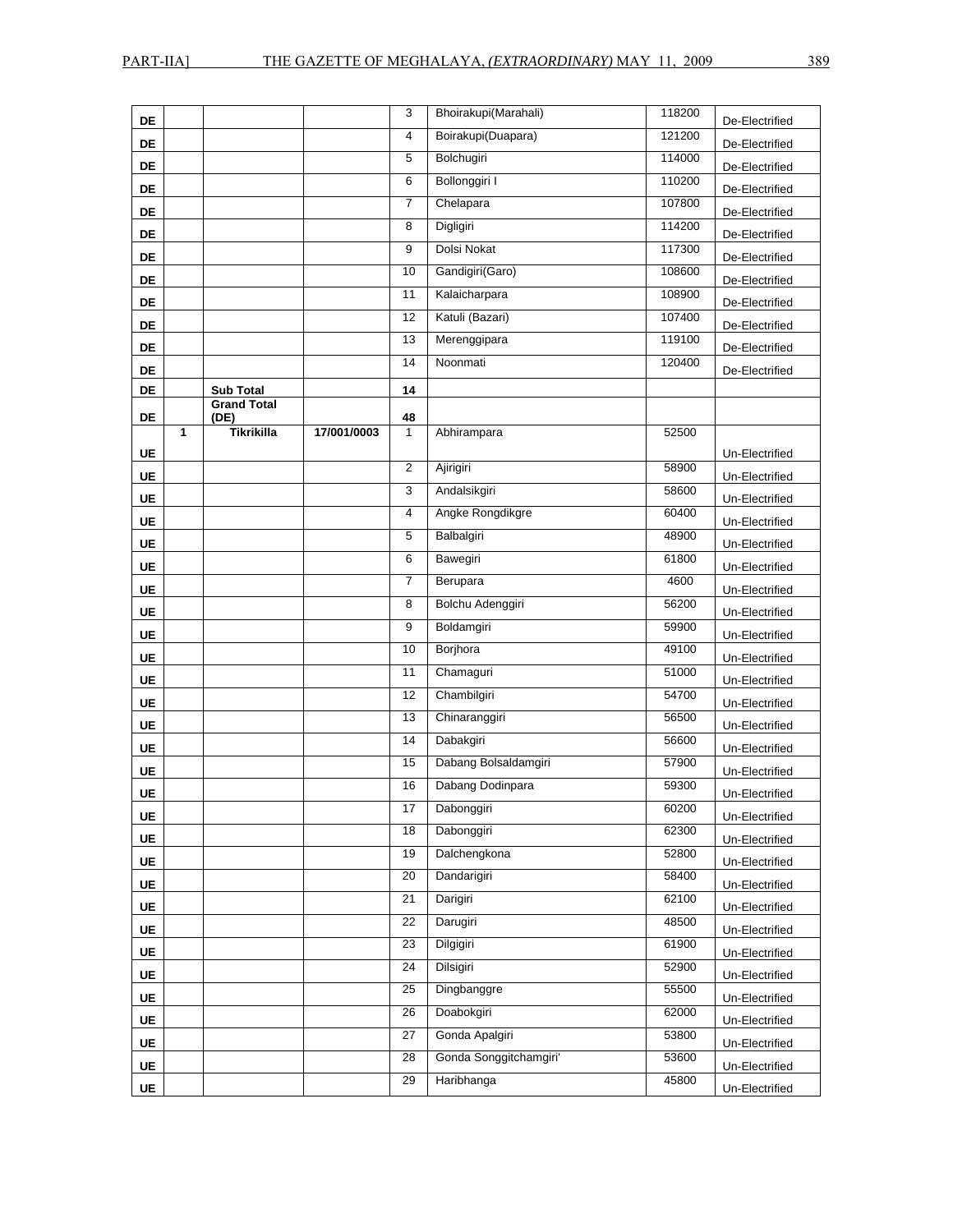|           |                |                  |             | 30             | Jangrapara Songgitcham  | 62400            |                |
|-----------|----------------|------------------|-------------|----------------|-------------------------|------------------|----------------|
| UE        |                |                  |             |                |                         |                  | Un-Electrified |
| UE        |                |                  |             | 31             | Jarasengiri             | 58100            | Un-Electrified |
| <b>UE</b> |                |                  |             | 32             | Jelbongiri              | 61300            | Un-Electrified |
| <b>UE</b> |                |                  |             | 33             | Jengrip(Mohalgiri)      | 51400            | Un-Electrified |
| UE        |                |                  |             | 34             | Jengritgiri             | 62500            | Un-Electrified |
| <b>UE</b> |                |                  |             | 35             | Jongchipara (Nokat)     | 59800            | Un-Electrified |
| UE        |                |                  |             | 36             | Kalapara                | 55400            | Un-Electrified |
| <b>UE</b> |                |                  |             | 37             | Kamari                  | 51900            | Un-Electrified |
| UE        |                |                  |             | 38             | Lower Chigijanggre      | 55200            | Un-Electrified |
| <b>UE</b> |                |                  |             | 39             | Lower Rengsinpara       | 53500            | Un-Electrified |
| UE        |                |                  |             | 40             | Mandagiri               | 57500            | Un-Electrified |
| <b>UE</b> |                |                  |             | 41             | Matchok Songgitcham     | 52000            | Un-Electrified |
| <b>UE</b> |                |                  |             | 42             | Meghapara               | 58000            | Un-Electrified |
| UE        |                |                  |             | 43             | Megonggiri              | 56800            | Un-Electrified |
| UE        |                |                  |             | 44             | Mengotchigiri           | 61400            | Un-Electrified |
| UE        |                |                  |             | 45             | Nengbapara              | 60700            | Un-Electrified |
| <b>UE</b> |                |                  |             | 46             | New Photamati           | 47300            | Un-Electrified |
| UE        |                |                  |             | 47             | Rengiggre               | 59200            | Un-Electrified |
| UE        |                |                  |             | 48             | Rongal Katonggre        | 56000            | Un-Electrified |
| <b>UE</b> |                |                  |             | 49             | Rongmakgiri             | 60500            | Un-Electrified |
| <b>UE</b> |                |                  |             | 50             | Takurvilla (Garo)       | 48400            | Un-Electrified |
| <b>UE</b> |                |                  |             | 51             | Tilapara                | 48700            | Un-Electrified |
|           |                |                  |             |                |                         | 58800            |                |
| UE        |                |                  |             | 52             | Tosinpara               |                  | Un-Electrified |
| <b>UE</b> |                |                  |             | 53             | Upper Chigijanggre      | 55300            | Un-Electrified |
| UE        |                |                  |             | 54             | <b>Upper Rimbigiri</b>  | 55700            | Un-Electrified |
| <b>UE</b> |                | <b>Sub Total</b> |             | 54             |                         |                  |                |
|           | $\overline{2}$ | <b>Betasing</b>  | 17/001/0005 | $\overline{1}$ | Akinpara                | 89200            |                |
| UE        |                |                  |             |                |                         |                  | Un-Electrified |
| UE        |                |                  |             | $\sqrt{2}$     | Allabagri-II            | 103400           | Un-Electrified |
| <b>UE</b> |                |                  |             | 3              | Allabagri-III           | 100200           | Un-Electrified |
| UE        |                |                  |             | 4              | Asanggre                | 93500            | Un-Electrified |
| <b>UE</b> |                |                  |             | 5              | Badagre                 | 86600            | Un-Electrified |
| UE        |                |                  |             | 6              | Bokmagre                | 99000            | Un-Electrified |
| UE        |                |                  |             | $\overline{7}$ | Bolsa(Dobokgre)         | 95700            | Un-Electrified |
| UE        |                |                  |             | 8              | Damdiloka               | 104800           | Un-Electrified |
| UE        |                |                  |             | 9              | Hajonggre               | 86800            | Un-Electrified |
| UE        |                |                  |             | 10             | <b>Indik Nokat</b>      | 92400            | Un-Electrified |
| UE        |                |                  |             | 11             | Jaranggre               | 92700            | Un-Electrified |
| UE        |                |                  |             | 12             | Jenggichakgre           | 94000            | Un-Electrified |
| UE        |                |                  |             | 13             | Jongchetpara Nokat      | 99500            | Un-Electrified |
| UE        |                |                  |             | 14             | Jongchetpara Songma     | 97400            | Un-Electrified |
| UE        |                |                  |             | 15             | Jongdikgre              | 92500            | Un-Electrified |
| UE        |                |                  |             | 16<br>17       | Kama Chipra<br>Mandagre | 101400<br>103800 | Un-Electrified |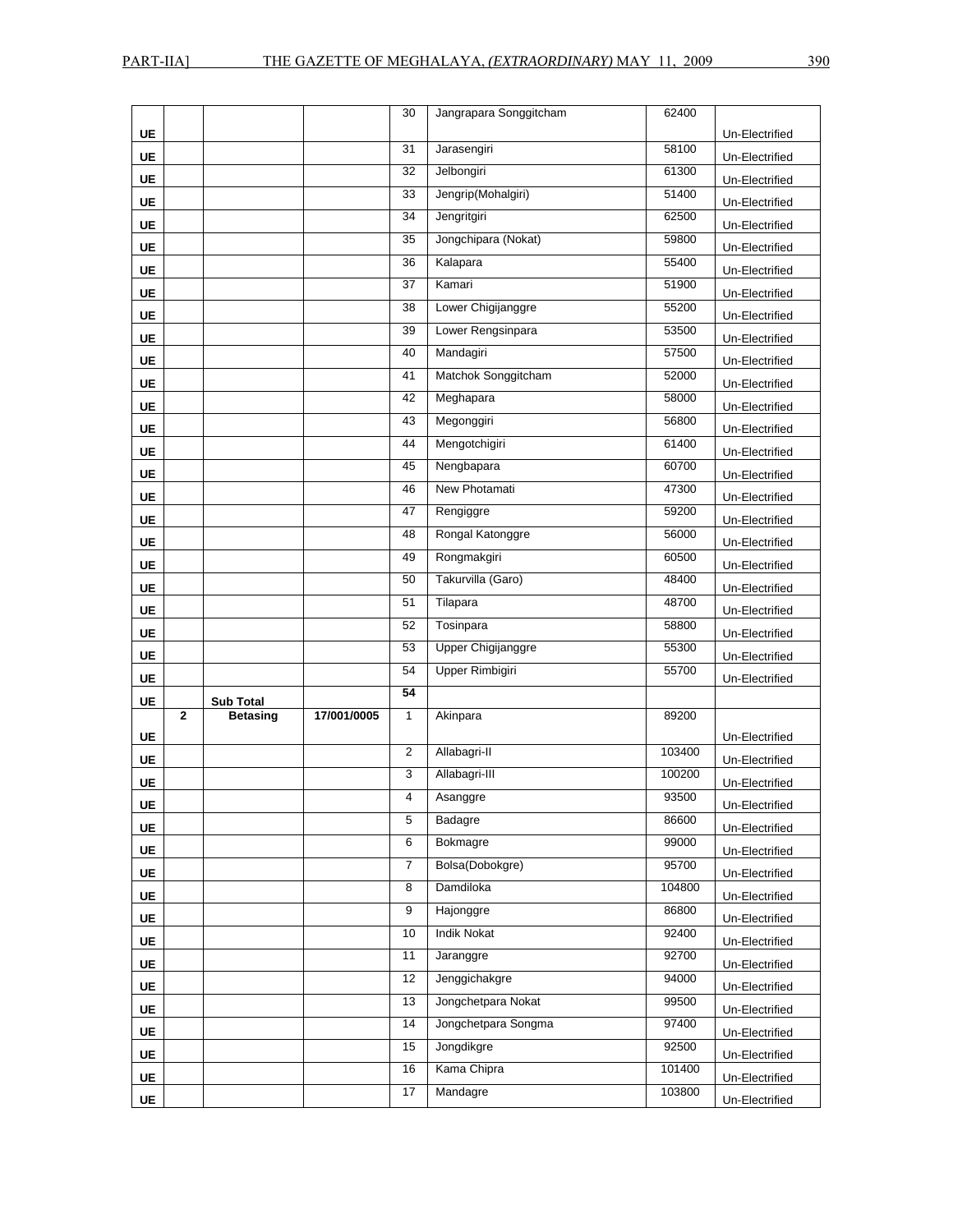| <b>UE</b> |   |                            |             | 18             | Manggagre              | 89500  | Un-Electrified |
|-----------|---|----------------------------|-------------|----------------|------------------------|--------|----------------|
| <b>UE</b> |   |                            |             | 19             | Mangsanggre            | 97100  | Un-Electrified |
| <b>UE</b> |   |                            |             | 20             | Manwapara              | 104900 | Un-Electrified |
| UE        |   |                            |             | 21             | Mengkakgri             | 97200  | Un-Electrified |
| <b>UE</b> |   |                            |             | 22             | Nepalgre               | 100800 | Un-Electrified |
| <b>UE</b> |   |                            |             | 23             | Noa Bolsalgre          | 96300  | Un-Electrified |
| <b>UE</b> |   |                            |             | 24             | Parengpara             | 98900  | Un-Electrified |
| <b>UE</b> |   |                            |             | 25             | Rongkonsonggital       | 93200  | Un-Electrified |
| UE        |   |                            |             | 26             | Rongsang Abrenggri     | 99600  | Un-Electrified |
| <b>UE</b> |   |                            |             | 27             | Shakuri                | 87200  | Un-Electrified |
| UE        |   |                            |             | 28             | Sosatbolgre            | 100700 | Un-Electrified |
| UE        |   |                            |             | 29             | Sonamite Alekapara     | 91700  | Un-Electrified |
| UE        |   |                            |             | 30             | Tallanggre             | 89400  | Un-Electrified |
| <b>UE</b> |   |                            |             | 31             | Tiksali                | 88100  | Un-Electrified |
| <b>UE</b> |   |                            |             | 32             | Tokonchi               | 91900  | Un-Electrified |
| <b>UE</b> |   |                            |             | 33             | Wakka Kama             | 105300 | Un-Electrified |
| UE        |   |                            |             | 34             | Watregre               | 91500  | Un-Electrified |
| UE        |   |                            |             | 34             |                        |        |                |
|           | 3 | <b>Sub Total</b><br>Zikzak | 17/001/0006 | $\mathbf{1}$   | Anchenggiri(Simlakona) | 115000 |                |
| UE        |   |                            |             |                |                        |        | Un-Electrified |
| <b>UE</b> |   |                            |             | $\overline{2}$ | Aruagiri               | 114100 | Un-Electrified |
| <b>UE</b> |   |                            |             | 3              | Badupara               | 116400 | Un-Electrified |
| UE        |   |                            |             | $\overline{4}$ | Banangpara             | 114700 | Un-Electrified |
| UE        |   |                            |             | 5              | Banangpara             | 117700 | Un-Electrified |
| UE        |   |                            |             | 6              | Bengdapara             | 111200 | Un-Electrified |
| UE        |   |                            |             | $\overline{7}$ | <b>Bolari Bazar</b>    | 112100 | Un-Electrified |
| <b>UE</b> |   |                            |             | 8              | Boldorenggiri          | 110300 | Un-Electrified |
| <b>UE</b> |   |                            |             | 9              | Chenggapara            | 122000 | Un-Electrified |
| <b>UE</b> |   |                            |             | 10             | Chibonggre             | 125500 | Un-Electrified |
| <b>UE</b> |   |                            |             | 11             | Chipragiri             | 113500 | Un-Electrified |
| <b>UE</b> |   |                            |             | 12             | Chollongpara           | 121900 | Un-Electrified |
| <b>UE</b> |   |                            |             | 13             | Chopapara              | 117100 | Un-Electrified |
| UE        |   |                            |             | 14             | Dahaqulipara           | 119600 | Un-Electrified |
| UE        |   |                            |             | 15             | Damdiloka              | 122900 | Un-Electrified |
| UE        |   |                            |             | 16             | Dangganatong           | 121400 | Un-Electrified |
| UE        |   |                            |             | 17             | Dangmangiri            | 111500 | Un-Electrified |
| UE        |   |                            |             | 18             | Dathbhanga (Garo)      | 121100 | Un-Electrified |
| UE        |   |                            |             | 19             | Dathbhanga (Koch)      | 121000 | Un-Electrified |
| UE        |   |                            |             | 20             | Dengnagiri             | 110600 | Un-Electrified |
| UE        |   |                            |             | 21             | Dhola Agia             | 120300 | Un-Electrified |
| UE        |   |                            |             | 22             | Dikimpara              | 116300 | Un-Electrified |
| UE        |   |                            |             | 23             | Dinangpara             | 109600 | Un-Electrified |
| UE        |   |                            |             | 24             | Dombagiri              | 117600 | Un-Electrified |
| UE        |   |                            |             | 25             | Dopogiri               | 112400 | Un-Electrified |
| UE        |   |                            |             | 26             | Dosagiri               | 112500 | Un-Electrified |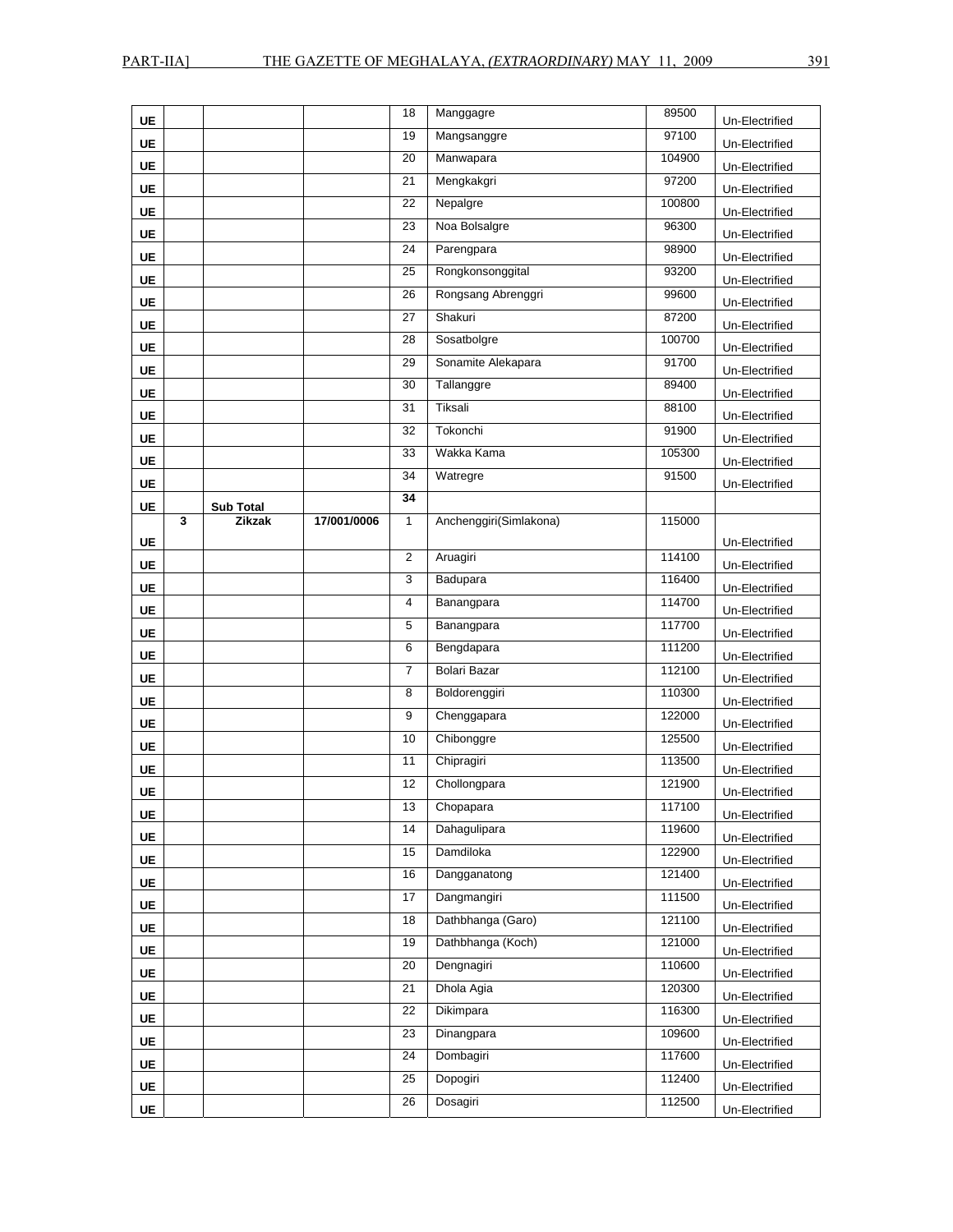| <b>UE</b> | 27 | Durapara             | 126600 | Un-Electrified                   |
|-----------|----|----------------------|--------|----------------------------------|
| <b>UE</b> | 28 | Garagiri             | 114400 | Un-Electrified                   |
| <b>UE</b> | 29 | Gongrapara           | 123000 | Un-Electrified                   |
| <b>UE</b> | 30 | Gujangpara           | 126400 | Un-Electrified                   |
| UE        | 31 | Jebalgiri            | 116200 | Un-Electrified                   |
| UE        | 32 | Jengchamggre         | 111900 | Un-Electrified                   |
| <b>UE</b> | 33 | Kalegaon             | 119400 | Un-Electrified                   |
| <b>UE</b> | 34 | Kama Jembragiri      | 111700 | Un-Electrified                   |
| UE        | 35 | Kangkanggiri         | 121600 | Un-Electrified                   |
| <b>UE</b> | 36 | Kerupara             | 116800 | Un-Electrified                   |
| UE        | 37 | Kidapara             | 112800 | Un-Electrified                   |
| UE        | 38 | Kimdegiri            | 111300 | Un-Electrified                   |
| UE        | 39 | Kisanpara            | 119800 | Un-Electrified                   |
| UE        | 40 | Kuligiri             | 109900 | Un-Electrified                   |
| <b>UE</b> | 41 | Majerchar Barman     | 124500 | Un-Electrified                   |
| <b>UE</b> | 42 | Matrongkolgre        | 113300 | Un-Electrified                   |
| <b>UE</b> | 43 | Mebitpara            | 117000 | Un-Electrified                   |
| UE        | 44 | Medupara             | 122300 | Un-Electrified                   |
| UE        | 45 | Megapgiri            | 115900 | Un-Electrified                   |
| <b>UE</b> | 46 | Menggongpara         | 111000 | Un-Electrified                   |
| UE        | 47 | Mondolpara           | 109100 | Un-Electrified                   |
| UE        | 48 | Nagolpara            | 117400 | Un-Electrified                   |
| <b>UE</b> | 49 | Okchokgiri           | 112600 | Un-Electrified                   |
| UE        | 50 | Paglipara            | 119700 | Un-Electrified                   |
| <b>UE</b> | 51 | Pagolpara(Tewaligre) | 110500 | Un-Electrified                   |
| UE        | 52 | Rakwapara            | 116700 | Un-Electrified                   |
| UE        | 53 | Rangmangiri          | 116900 | Un-Electrified                   |
| UE        | 54 | Rapangpanggiri       | 127100 | Un-Electrified                   |
| <b>UE</b> | 55 | Rimrangpara          | 121800 | Un-Electrified                   |
| <b>UE</b> | 56 | Ritekpara            | 122600 | Un-Electrified                   |
| UE        | 57 | Rongsepgiri          | 121700 | Un-Electrified                   |
| UE        | 58 | Saka Jembragiri      | 111800 | Un-Electrified                   |
| UE        | 59 | Sanjangpara          | 127300 | Un-Electrified                   |
| UE        | 60 | Santang Nakatgiri    | 122400 | Un-Electrified                   |
| UE        | 61 | Santangpara          | 122200 | Un-Electrified                   |
| UE        | 62 | Santapara            | 113900 | Un-Electrified                   |
|           | 63 | Santogiri            | 116000 |                                  |
| UE<br>UE  | 64 | Satabori             | 109800 | Un-Electrified                   |
| UE        | 65 | Sengminpara          | 112300 | Un-Electrified<br>Un-Electrified |
|           | 66 | Silbaripara          | 119900 |                                  |
| UE        | 67 | Sindilgiri           | 112700 | Un-Electrified                   |
| UE        | 68 | Songbandugiri        | 116600 | Un-Electrified                   |
| UE        | 69 | Songmagiri           | 123100 | Un-Electrified                   |
| UE        | 70 | Tochapara            | 116100 | Un-Electrified                   |
| UE        |    |                      |        | Un-Electrified                   |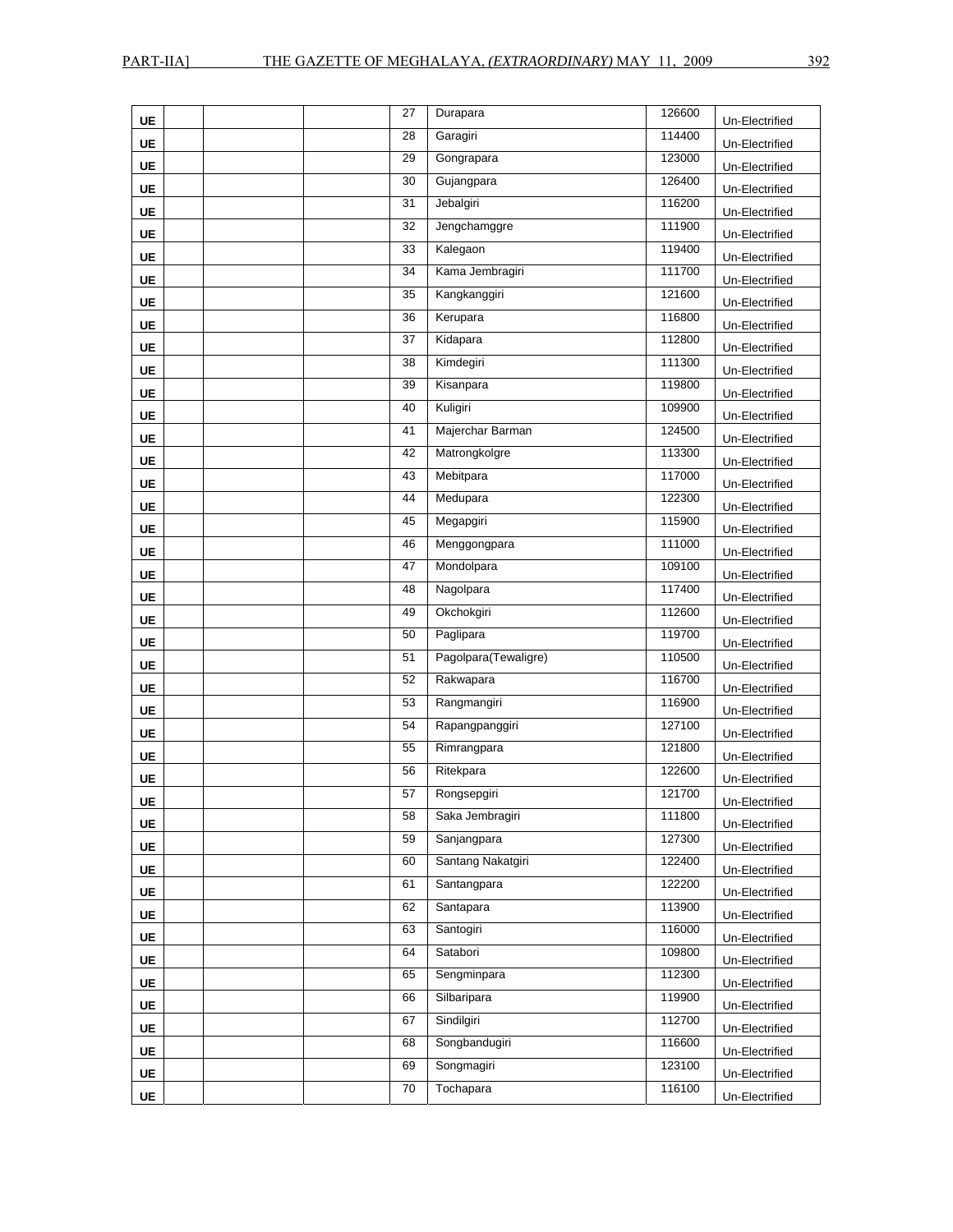|           |                |             | 71              | Tongnapara                  | 120500           |                                  |
|-----------|----------------|-------------|-----------------|-----------------------------|------------------|----------------------------------|
| UE        |                |             | 72              |                             |                  | Un-Electrified                   |
| UE        |                |             |                 | Torangpara                  | 126500           | Un-Electrified                   |
| UE        |                |             | 73              | Wadagiri                    | 108800           | Un-Electrified                   |
| UE        |                |             | $\overline{74}$ | Wagepara                    | 117500           | Un-Electrified                   |
| DE        | Rongram        | 17/0001/004 | $\mathbf{1}$    | Romba A.dinggre             | 75500            | De-Electrified                   |
| DE        |                |             | $\overline{c}$  | Matchurigre - A             | 71900            | De-Electrified                   |
| DE        |                |             | $\overline{3}$  | Bawegre                     | 64800            | De-Electrified                   |
| DE        |                |             | $\overline{4}$  | (i) Ringgre                 | 73700            | De-Electrified                   |
| <b>DE</b> |                |             |                 | (ii) Ringgi Apal            |                  |                                  |
| DE        |                |             | 5               | (i) Wa.tregre               | 64900            | De-Electrified                   |
|           |                |             |                 |                             |                  |                                  |
| DE        |                |             |                 | (ii) Wa, tregre Songgitcham |                  |                                  |
| DE        |                |             |                 | (ii) Wa, tregre Songgital   |                  |                                  |
| DE        |                |             | 6               | To'sekgre                   | 76400            | De-Electrified                   |
| DE        |                |             | $\tau$          | (i) Rong.sep Adinggre       | 65100            | De-Electrified                   |
| DE        |                |             |                 | (ii) Rongsep Akonggre       |                  |                                  |
| DE        |                |             |                 | (iii) Rongsep Apalgre       |                  |                                  |
| DE        |                |             | 8               | Chidekgre                   | 74300            | De-Electrified                   |
| DE        |                |             | 9               | Marenggre                   | 81400            | De-Electrified                   |
| DE        |                |             | 10              | Dura Kal.akgre              | 76000            | De-Electrified                   |
| DE        |                |             | 11              | Waribokgre                  | 73500            | De-Electrified                   |
| DE        |                |             | 12              | Do.renggre                  | 75400            | De-Electrified                   |
| DE        | Sub Total (DE) |             | 12              |                             |                  |                                  |
|           |                |             |                 |                             |                  |                                  |
| DE        | Dalu           | 17/0001/007 | 1               | Chongnapara                 | 129300           | De-Electrified                   |
| DE        |                |             | $\mathbf{2}$    | Asiragre                    | 144000           | De-Electrified                   |
| DE        |                |             | 3               | Balijhora                   | 128800           | De-Electrified                   |
| DE        |                |             | $\overline{4}$  | Rimrang Bajigre             | 136000           | De-Electrified                   |
| DE        |                |             | 5               |                             | 136400           | De-Electrified                   |
| DE        |                |             | 6               | Baguagre<br>Bangsitolagre   | 140400           | De-Electrified                   |
|           |                |             | $\overline{7}$  |                             |                  |                                  |
| DE        |                |             | 8               | Rengnanpara                 | 141500           | De-Electrified                   |
| DE        |                |             | 9               | Chillipara                  | 145800           | De-Electrified                   |
| DE        |                |             | 10              | Chongpot Mrong              | 143900           | De-Electrified                   |
| DE        |                |             | 11              | Dingkajhora                 | 143100<br>144600 | De-Electrified<br>De-Electrified |
| DE<br>DE  |                |             | 12              | Mandagre<br>Duriapara       | 145400           | De-Electrified                   |
| DE        |                |             | 13              | (i) Gangbanga               | 147300           | De-Electrified                   |
| DE        |                |             |                 | (ii) Nutan Gangbanga        |                  | De-Electrified                   |
| DE        |                |             | 14              | Godagiri                    | 147700           | De-Electrified                   |
| DE        |                |             | 15              | Jarangpara                  | 139500           | De-Electrified                   |
| DE        |                |             | 16              | Kherapara Nokat             | 137300           | De-Electrified                   |
| DE        |                |             | 17              | (i) Magupara                | 142700           | De-Electrified                   |
| DE        |                |             |                 | (ii) Magupara Songma        |                  | De-Electrified                   |
| DE        |                |             | 18              | Makaburipara                | 148400           | De-Electrified                   |
| DE        |                |             | 19              | Mangkeng Nokat              | 148900           | De-Electrified                   |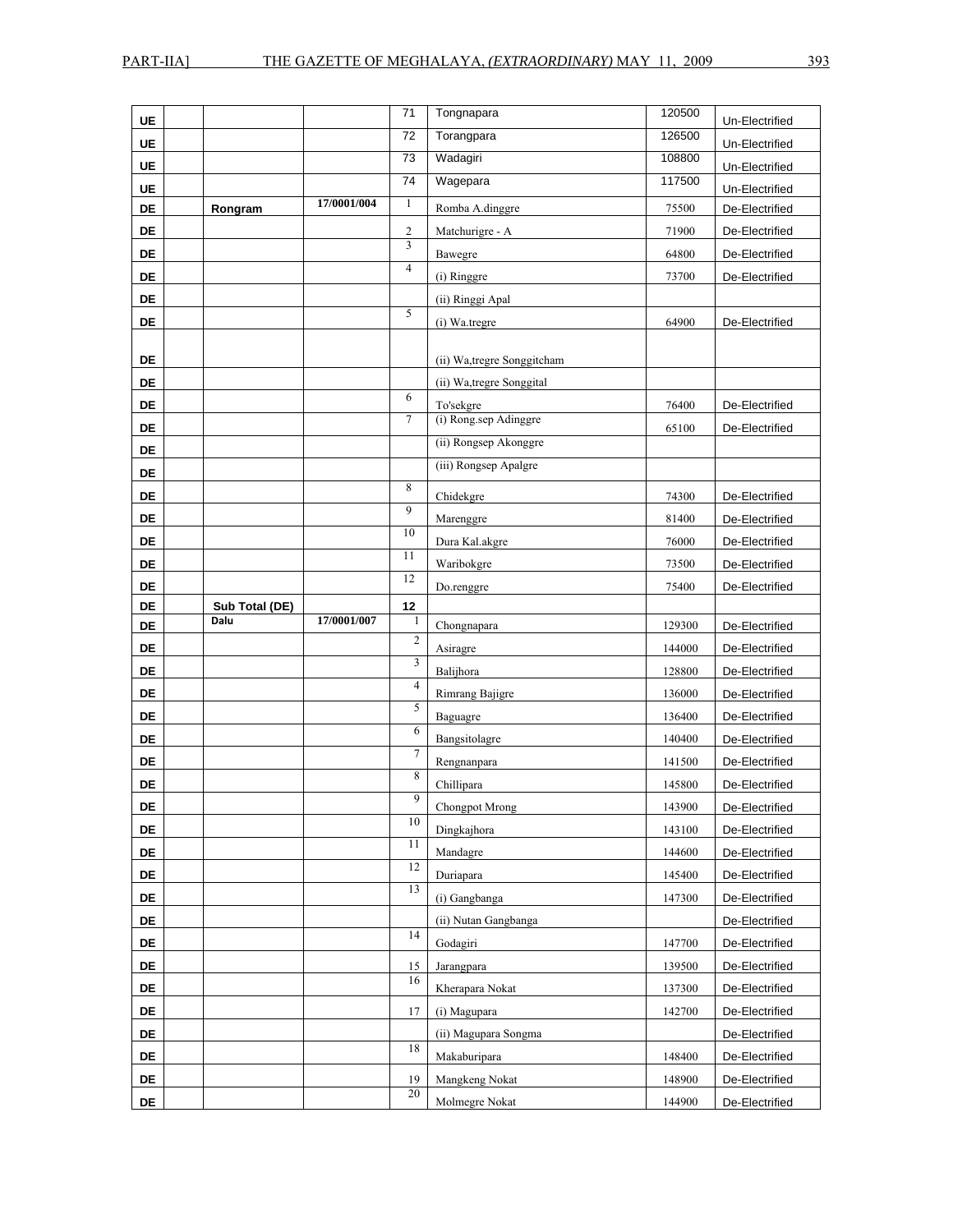| DE        |                |             | 21             | Rangdapara                 | 144700 | De-Electrified |
|-----------|----------------|-------------|----------------|----------------------------|--------|----------------|
| DE        |                |             | 22             | Songjelpara                | 138200 | De-Electrified |
| DE        |                |             | 23             | Songmagiri                 | 144200 | De-Electrified |
| DE        |                |             | 24             | Terimpara                  | 132100 | De-Electrified |
| DE        |                |             | 25             | Molmegre (Josipara Circle) | 144800 | De-Electrified |
| DE        | Sub Total (DE) |             | 25             |                            |        |                |
| <b>UE</b> | Rongram        | 17/0001/004 | $\mathbf{1}$   | (i) Manggakgre             | 62700  | Un-Electrified |
| <b>UE</b> |                |             |                | (ii) Manggakgre Apal       |        | Un-Electrified |
| UE        |                |             | $\overline{2}$ | Dirikgre                   | 62800  | Un-Electrified |
| <b>UE</b> |                |             | 3              | Dijinggro-Apal             | 62900  | Un-Electrified |
| <b>UE</b> |                |             | 4              | Gindopara                  | 63000  | Un-Electrified |
| <b>UE</b> |                |             | 5              | (i) Teksragre              | 63100  | Un-Electrified |
| <b>UE</b> |                |             |                | (ii) Teksragre Songma      |        | Un-Electrified |
| <b>UE</b> |                |             |                | (iii) Teksragre Nokat      |        | Un-Electrified |
| UE        |                |             | 6              | Rencha-Apal                | 63200  | Un-Electrified |
| UE        |                |             | 7              | Chinapgre                  | 63300  | Un-Electrified |
| <b>UE</b> |                |             | 8              | (i) Kamagre                | 63400  | Un-Electrified |
|           |                |             |                |                            |        |                |
| UE        |                |             |                | (ii) Ka.magre Songgitcham  |        | Un-Electrified |
| UE        |                |             |                | (iii) Kamagre Songgital    |        | Un-Electrified |
| <b>UE</b> |                |             | 9              | Silsekgre                  | 63500  | Un-Electrified |
| <b>UE</b> |                |             | 10             | Renchagre                  | 63600  | Un-Electrified |
| UE        |                |             | 11             | Dittegre                   | 64200  | Un-Electrified |
| <b>UE</b> |                |             | 12             | Songgitalgre               | 64300  | Un-Electrified |
| UE        |                |             | 13             | Jongdikgre                 | 64400  | Un-Electrified |
| UE        |                |             | 14             | Dopananggre                | 64500  | Un-Electrified |
| UE        |                |             | 15             | (i) Rongramgre             | 64600  | Un-Electrified |
|           |                |             |                |                            |        |                |
| <b>UE</b> |                |             |                | (ii) Rongramgre Songgital  |        | Un-Electrified |
| UE        |                |             | 16             | <b>Botegre</b>             | 65000  | Un-Electrified |
| <b>UE</b> |                |             | 17             | Rongbrakgre                | 74000  | Un-Electrified |
| UE        |                |             | 18             | Makkragre                  | 65300  | Un-Electrified |
| UE        |                |             | 19             | Marak Songmagre            | 65400  | Un-Electrified |
| <b>UE</b> |                |             | 20             | Nengkalgre                 | 65500  | Un-Electrified |
| <b>UE</b> |                |             | 21             | Marak Jabretgre            | 65600  | Un-Electrified |
| UE        |                |             | 22             | Marak Nokatgre             | 65700  | Un-Electrified |
| UE        |                |             | 23             | Marak Dilwanggre           | 65800  | Un-Electrified |
| <b>UE</b> |                |             | 24             | Warisepgre                 | 65900  | Un-Electrified |
| UE        |                |             | 25             | Bokda Apal                 | 67200  | Un-Electrified |
| UE        |                |             | 26             | Retegre                    | 67300  | Un-Electrified |
| UE        |                |             | 27             | Danekgre                   | 67900  | Un-Electrified |
| <b>UE</b> |                |             | 28             | Chibokgre                  | 6800   | Un-Electrified |
| <b>UE</b> |                |             | 29             | Daijagre                   | 68100  | Un-Electrified |
| UE        |                |             | 30             | Mongalgre                  | 68200  | Un-Electrified |
| UE        |                |             | 31             | <b>Bugakolgre</b>          | 68300  | Un-Electrified |
| UE        |                |             | 32             | Marakapara                 | 68400  | Un-Electrified |
|           |                |             |                |                            |        |                |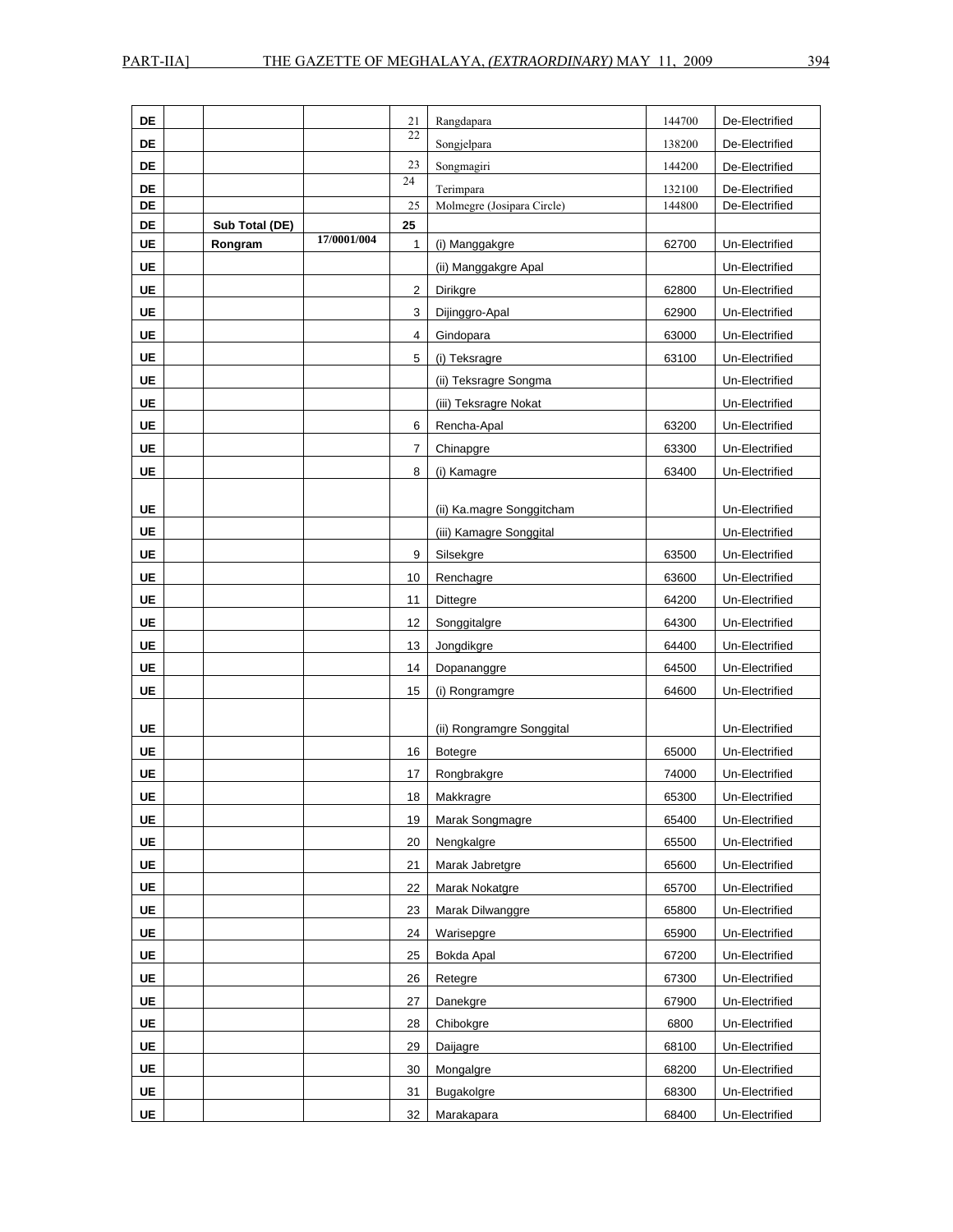| UE        | 33 | Rongjigre               | 69300 | Un-Electrified |
|-----------|----|-------------------------|-------|----------------|
| <b>UE</b> | 34 | Rongdikgre              | 69700 | Un-Electrified |
| UE        | 35 | Adugre                  | 70000 | Un-Electrified |
| UE        | 36 | Wadagre                 | 70400 | Un-Electrified |
| UE        | 37 | Asigiri                 | 70500 | Un-Electrified |
| <b>UE</b> | 38 | Rongdokgre              | 70700 | Un-Electrified |
| UE        | 39 | Urenggre                | 70800 | Un-Electrified |
| UE        | 40 | Sanchonggre             | 71400 | Un-Electrified |
| <b>UE</b> | 41 | Rongchigre              | 72300 | Un-Electrified |
| UE        | 42 | (i) Allagre             | 72400 | Un-Electrified |
| <b>UE</b> |    | (ii) Alla Songgitcham   |       | Un-Electrified |
| <b>UE</b> |    | (iii) Allagre Songgital |       | Un-Electrified |
| <b>UE</b> | 43 | Boldamgre               | 70300 | Un-Electrified |
| UE        | 44 | Agalgre                 | 74200 | Un-Electrified |
| <b>UE</b> | 45 | Rongpotgre              | 74400 | Un-Electrified |
| <b>UE</b> | 46 | Wakringtonggre          | 74500 | Un-Electrified |
| UE        | 47 | Saringgre               | 74600 | Un-Electrified |
| UE        | 48 | (i) Gondenggre          | 74700 | Un-Electrified |
| UE        |    | (ii) Gondenggre Songma  |       | Un-Electrified |
| <b>UE</b> | 49 | (i) Ading Nokatgre      | 75600 | Un-Electrified |
| <b>UE</b> |    | (ii) Ading Songmagre    |       | Un-Electrified |
| <b>UE</b> | 50 | Selbal Nokat            | 75700 | Un-Electrified |
| UE        | 51 | Rongramgre              | 75800 | Un-Electrified |
| <b>UE</b> | 52 | Baladinggre             | 76200 | Un-Electrified |
| <b>UE</b> | 53 | Sakalgre                | 76300 | Un-Electrified |
| <b>UE</b> | 54 | Wakantagre              | 77500 | Un-Electrified |
| <b>UE</b> | 55 | Snarugre                | 77600 | Un-Electrified |
| <b>UE</b> | 56 | Gongronggre             | 77700 | Un-Electrified |
| <b>UE</b> | 57 | Songkonggre             | 77900 | Un-Electrified |
| <b>UE</b> | 58 | Ringgre                 | 78300 | Un-Electrified |
| UE        | 59 | Dachimagre              | 78200 | Un-Electrified |
| UE        | 60 | Asibra                  | 78500 | Un-Electrified |
| <b>UE</b> | 61 | Rongkon Maraenngre      | 79300 | Un-Electrified |
| UE        | 62 | Rongalgre               | 78600 | Un-Electrified |
| UE        | 63 | Siltingre               | 79400 | Un-Electrified |
| UE        | 64 | Nengjapara              | 79500 | Un-Electrified |
| <b>UE</b> | 65 | Diagre                  | 79900 | Un-Electrified |
| UE        | 66 | Gongganggre             | 80000 | Un-Electrified |
| UE        | 67 | Galabalgre              | 80100 | Un-Electrified |
| UE        | 68 | Dollonggre              | 81200 | Un-Electrified |
| UE        | 69 | Rongronggre             | 81300 | Un-Electrified |
| UE        | 70 | Dinasagre               | 81700 | Un-Electrified |
| UE        | 71 | Dondagre                | 81800 | Un-Electrified |
| UE        | 72 | Gra Adinggre            | 81900 | Un-Electrified |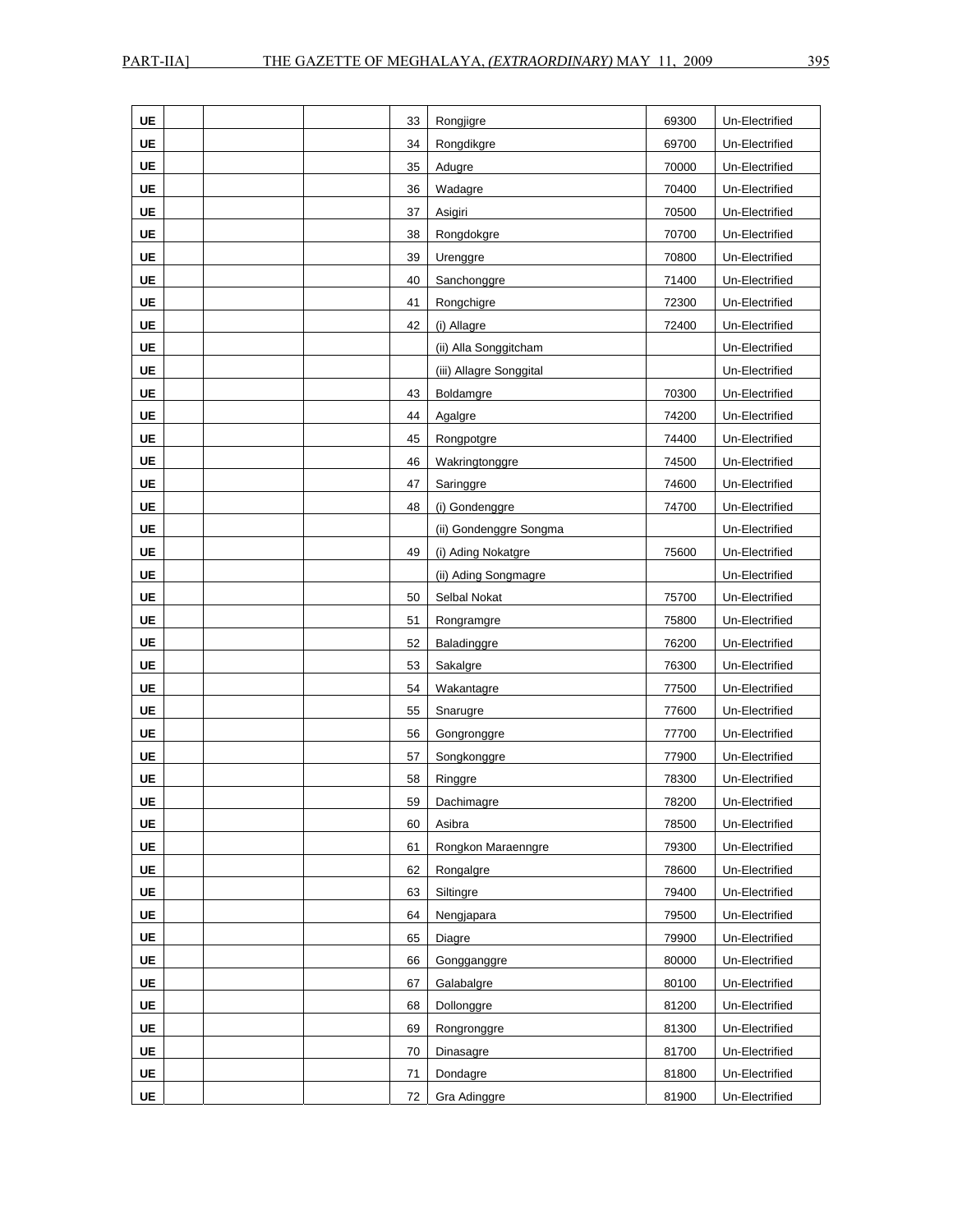| UE        |                |             | 73                      | Rejanggre                           | 82200  | Un-Electrified                   |
|-----------|----------------|-------------|-------------------------|-------------------------------------|--------|----------------------------------|
| <b>UE</b> |                |             | 74                      | Dangsapara                          | 82000  | Un-Electrified                   |
| UE        |                |             | 75                      | Teksragre                           | 82100  | Un-Electrified                   |
| UE        |                |             | 76                      | Rongpinggre                         | 82400  | Un-Electrified                   |
| UE        |                |             | 77                      | Rongdenggre                         | 82600  | Un-Electrified                   |
| UE        |                |             | 78                      | Dalmagre                            | 83100  | Un-Electrified                   |
| <b>UE</b> |                |             | 79                      | Tallanggre                          | 83500  | Un-Electrified                   |
| <b>UE</b> |                |             | 80                      | Rengdenggre                         | 84000  | Un-Electrified                   |
| <b>UE</b> |                |             | 81                      | Salasatigre                         | 94100  | Un-Electrified                   |
| <b>UE</b> |                |             | 82                      | <b>Dikgre</b>                       | 84300  | Un-Electrified                   |
| UE        |                |             | 83                      | Duragre                             | 84400  | Un-Electrified                   |
| UE        |                |             | 84                      | Dibilonggagre                       | 84600  | Un-Electrified                   |
| UE        |                |             | 85                      | Dilnigre                            | 84900  | Un-Electrified                   |
| UE        |                |             | 86                      | Suringgre                           | 85000  | Un-Electrified                   |
| <b>UE</b> |                |             | 87                      | Aminda Adinggre                     | 85100  | Un-Electrified                   |
| <b>UE</b> |                |             | 88                      | Achapara                            | 85500  | Un-Electrified                   |
| <b>UE</b> |                |             | 89                      | Chigitchakgre                       | 85600  | Un-Electrified                   |
| UE        |                |             | 90                      | Bandra Adinggre                     | 85700  | Un-Electrified                   |
| UE        |                |             | 91                      | Rakmanpara                          | 85800  | Un-Electrified                   |
| UE        |                |             | 92                      | Dola Mandagre                       | 85900  | Un-Electrified                   |
| UE        | Sub Total (UE) |             | 92                      |                                     |        |                                  |
| <b>UE</b> | Dalu           | 17/0001/007 | 1                       | Agalgre                             | 127500 | Un-Electrified                   |
|           |                |             |                         |                                     |        |                                  |
| <b>UE</b> |                |             | $\overline{2}$          | Mollongpara                         | 127700 | Un-Electrified                   |
| UE        |                |             | $\overline{\mathbf{3}}$ | Gopramgre                           | 127800 | Un-Electrified                   |
| <b>UE</b> |                |             | $\overline{4}$          | Wakmedamgiri                        | 127900 | Un-Electrified                   |
|           |                |             |                         |                                     |        |                                  |
| <b>UE</b> |                |             | 5                       | Balahata: - (i) Old Balahata        | 128700 | Un-Electrified                   |
| <b>UE</b> |                |             |                         | (ii) New Balahata                   |        | Un-Electrified                   |
| <b>UE</b> |                |             | 6                       | Manupara                            | 129000 | Un-Electrified                   |
| <b>UE</b> |                |             | $\tau$                  | Sandagre Garamkana                  | 129100 | Un-Electrified                   |
| UE        |                |             | 8                       | Dobokgri                            | 129500 | Un-Electrified                   |
| <b>UE</b> |                |             | 9                       | Bidapara                            | 129600 | Un-Electrified                   |
| UE        |                |             | $10\,$                  | Ajugre                              | 129900 | Un-Electrified                   |
| UE        |                |             | 11                      | Baladinggri                         | 130000 | Un-Electrified                   |
| <b>UE</b> |                |             | 12                      | Diwaligiri                          | 130500 | Un-Electrified                   |
| UE        |                |             | 13                      | Babagre                             | 130900 | Un-Electrified                   |
| <b>UE</b> |                |             | 14                      | Selbalgre                           | 131000 | Un-Electrified                   |
| UE        |                |             | 15                      | (i) Dabelagre                       | 131100 | Un-Electrified                   |
| UE        |                |             |                         | (ii) Dabelagre Mrong                |        | Un-Electrified                   |
| <b>UE</b> |                |             | $16\,$                  | Sangdanpara                         | 131200 | Un-Electrified                   |
| <b>UE</b> |                |             | 17                      | Anangpara                           | 131300 | Un-Electrified                   |
| UE        |                |             | 18                      | Gopagre                             | 131400 | Un-Electrified                   |
| UE        |                |             | 19                      | (i) Akinpara                        | 131500 | Un-Electrified                   |
| UE<br>UE  |                |             | 20                      | (ii) Akinpara Songital<br>Wagegitok | 131600 | Un-Electrified<br>Un-Electrified |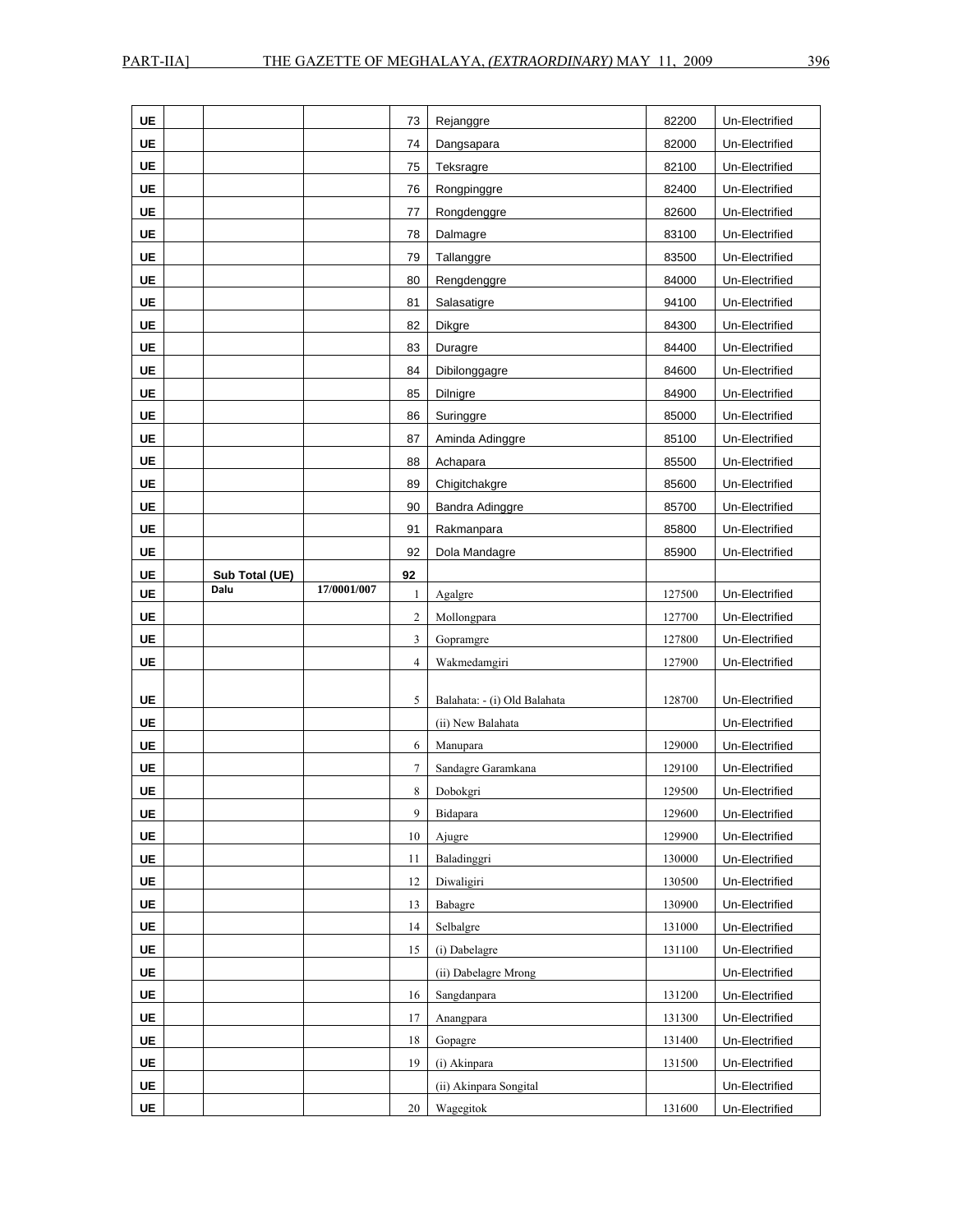| <b>UE</b> | 21 | Basulpara             | 131700 | Un-Electrified |
|-----------|----|-----------------------|--------|----------------|
| <b>UE</b> | 22 | Rongsagre             | 131900 | Un-Electrified |
| UE        | 23 | Korapara              | 132300 | Un-Electrified |
| UE        | 24 | Dimagre               | 132400 | Un-Electrified |
| UE        | 25 | Dimagre               | 133700 | Un-Electrified |
| UE        | 26 | Jongbhu Chiringgre    | 132500 | Un-Electrified |
| UE        | 27 | Kherapara             | 136900 | Un-Electrified |
| <b>UE</b> | 28 | Boldorenggre          | 132600 | Un-Electrified |
| UE        | 29 | Jonangpara            | 132700 | Un-Electrified |
| UE        | 30 | Galwanggri            | 132800 | Un-Electrified |
| <b>UE</b> | 31 | Jawakgri              | 132900 | Un-Electrified |
| UE        | 32 | Makalpara             | 133200 | Un-Electrified |
| <b>UE</b> | 33 | Nalnapara             | 133300 | Un-Electrified |
| UE        | 34 | <b>Sangsang Nokat</b> | 133600 | Un-Electrified |
| <b>UE</b> | 35 | Balikimgiri           | 133800 | Un-Electrified |
| <b>UE</b> | 36 | Wakolanggre           | 133900 | Un-Electrified |
| UE        | 37 | Darenggri             | 134100 | Un-Electrified |
| UE        | 38 | Rongare Adinggre      | 134500 | Un-Electrified |
| <b>UE</b> | 39 | Dagugre               | 134600 | Un-Electrified |
| <b>UE</b> | 40 | Abendagre             | 134700 | Un-Electrified |
| <b>UE</b> | 41 | Jarimpara             | 134800 | Un-Electrified |
| <b>UE</b> | 42 | Chidaretgre           | 134900 | Un-Electrified |
| UE        | 43 | Genapara              | 128000 | Un-Electrified |
| <b>UE</b> | 44 | Rongkagre             | 135100 | Un-Electrified |
| <b>UE</b> | 45 | Rangmingre            | 135200 | Un-Electrified |
| <b>UE</b> | 46 | Bogakolgiri (B)       | 135300 | Un-Electrified |
| <b>UE</b> | 47 | Bogakolgiri (A)       | 135400 | Un-Electrified |
| <b>UE</b> | 48 | Kopogre               | 135500 | Un-Electrified |
| <b>UE</b> | 49 | Santogre              | 135600 | Un-Electrified |
| <b>UE</b> | 50 | Sisogiri              | 135700 | Un-Electrified |
| UE        | 51 | Rajinpara             | 135800 | Un-Electrified |
| <b>UE</b> | 52 | Rimrang Asimgiri      | 136100 | Un-Electrified |
| UE        | 53 | Sananggri             | 136500 | Un-Electrified |
| UE        | 54 | Rongbokgre            | 150000 | Un-Electrified |
| UE        | 55 | Mandanggiri           | 136800 | Un-Electrified |
| UE        | 56 | Amongpara Nokat       | 137100 | Un-Electrified |
| UE        | 57 | Anggalanggri          | 137600 | Un-Electrified |
| UE        | 58 | Santogre              | 137700 | Un-Electrified |
| UE        | 59 | Ganipara              | 137800 | Un-Electrified |
| UE        | 60 | Murigre               | 137900 | Un-Electrified |
| UE        | 61 | Gonangpara            | 138000 | Un-Electrified |
| UE        | 62 | Chongpot Dopogre      | 138100 | Un-Electrified |
| UE        | 63 | Chigitchakgre         | 138300 | Un-Electrified |
| UE        | 64 | Dombagre Dopo         | 138400 | Un-Electrified |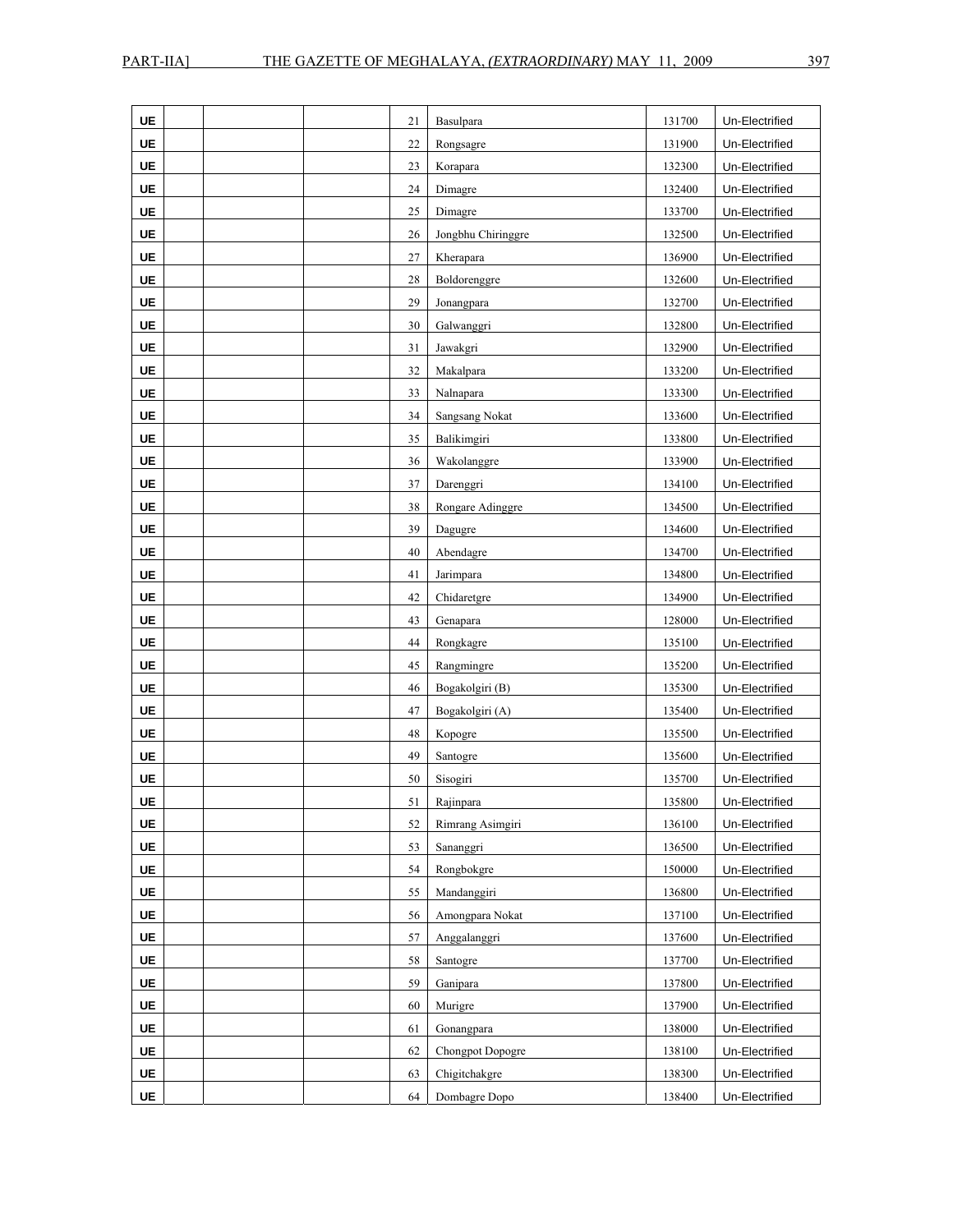| <b>UE</b>              | 65       | Gilmatdamgri                 | 138700           | Un-Electrified                   |
|------------------------|----------|------------------------------|------------------|----------------------------------|
| <b>UE</b>              | 66       | Akipara Agitok               | 138800           | Un-Electrified                   |
| UE                     | 67       | Akipara Mrong                | 138900           | Un-Electrified                   |
| UE                     | 68       | Bandra Bengka                | 139000           | Un-Electrified                   |
| UE                     | 69       | Chanapara                    | 139100           | Un-Electrified                   |
| UE                     | 70       | Garamgre                     | 139300           | Un-Electrified                   |
| UE                     | 71       | Siragre                      | 139400           | Un-Electrified                   |
| <b>UE</b>              | 72       | Bandhukosa                   | 139900           | Un-Electrified                   |
| UE                     | 73       | Sonajuri                     | 140300           | Un-Electrified                   |
| UE                     | 74       | Chimanpara                   | 140600           | Un-Electrified                   |
| <b>UE</b>              | 75       | Matchokpara                  | 141300           | Un-Electrified                   |
| UE                     | 76       | Nokdanpara (N)               | 141400           | Un-Electrified                   |
| UE                     | 77       | Nokdanpara (S)               | 141600           | Un-Electrified                   |
|                        |          |                              |                  |                                  |
| <b>UE</b>              | 78       | Thekmanpara Songsarek Gittim | 141700           | Un-Electrified                   |
| <b>UE</b>              | 79       | Thallanggre                  | 142000           | Un-Electrified                   |
| <b>UE</b>              | 80       | Rongnadigiri                 | 142100           | Un-Electrified                   |
| <b>UE</b>              | 81       | Damal Onthapara              | 142400           | Un-Electrified                   |
| UE                     | 82       | Adangre                      | 142600           | Un-Electrified                   |
| UE                     | 83       | Upper Bamonpara              | 143400           | Un-Electrified                   |
| UE                     | 84       | Soropagre                    | 144000           | Un-Electrified                   |
| <b>UE</b>              | 85       | Darenggagiri                 | 144100           | Un-Electrified                   |
| <b>UE</b>              | 86       | Mibon Nokat                  | 144300           | Un-Electrified                   |
| <b>UE</b>              | 87       | Machangpani                  | 145000           | Un-Electrified                   |
| UE                     | 88       | Abiagre                      | 145500           | Un-Electrified                   |
| <b>UE</b>              | 89       | Josipara Songsarek Gittim    | 145700           | Un-Electrified                   |
| <b>UE</b>              | 90       | Chollongpara                 | 145900           | Un-Electrified                   |
| UE                     | 91<br>92 | Asimgri                      | 146100           | Un-Electrified                   |
| <b>UE</b><br><b>UE</b> |          | Dopananggre                  | 146200           | Un-Electrified<br>Un-Electrified |
| <b>UE</b>              | 93<br>94 | Bengpara                     | 147100           | Un-Electrified                   |
| <b>UE</b>              | 95       | Atesia Nokat                 | 148100<br>148200 | Un-Electrified                   |
|                        | 96       | Dangsugri<br>Gandugri        | 148800           |                                  |
| UE<br><b>UE</b>        | 97       | Pilnegre                     | 149000           | Un-Electrified<br>Un-Electrified |
| UE                     | 98       | Enggokgre                    | 149100           | Un-Electrified                   |
| <b>UE</b>              | 99       | Dakolgiri                    | 149300           | Un-Electrified                   |
| UE                     | 100      | Narongkolgri                 | 149400           | Un-Electrified                   |
| UE                     | 101      | Dagandagre                   | 149600           | Un-Electrified                   |
| UE                     | 102      | Rongronggre                  | 149700           | Un-Electrified                   |
| UE                     | 103      | Gungre                       | 149800           | Un-Electrified                   |
| <b>UE</b>              | 104      | Somongre                     | 149900           | Un-Electrified                   |
| UE                     | 105      | Damal Nokat                  | 150100           | Un-Electrified                   |
| UE                     | 106      | Kondok                       | 140200           | Un-Electrified                   |
| UE                     | 107      | Rongsigre                    | 150300           | Un-Electrified                   |
| UE                     | 108      | Damalgre                     | 150400           | Un-Electrified                   |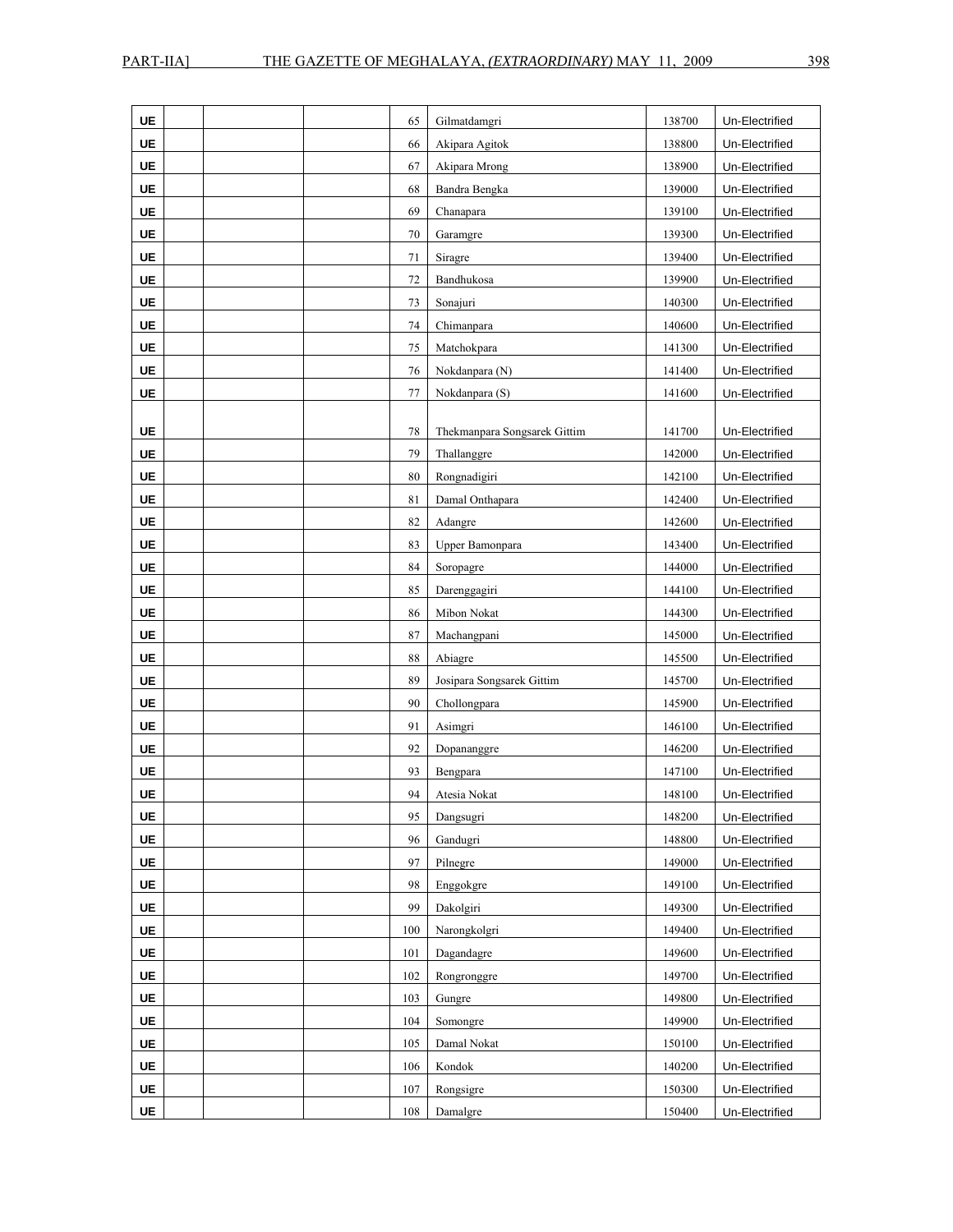| <b>UE</b> | 109 | Attesia Songmong                 | 150500 | Un-Electrified |
|-----------|-----|----------------------------------|--------|----------------|
| <b>UE</b> | 110 | Molmegre I (Gasuapara Gs Circle) | 150700 | Un-Electrified |
| <b>UE</b> | 111 | Rongsanggre                      | 150800 | Un-Electrified |
| <b>UE</b> | 112 | Sewalkusigre                     | 150900 | Un-Electrified |
| <b>UE</b> | 113 | Araligop                         | 151000 | Un-Electrified |
| <b>UE</b> | 114 | Dindinnigri                      | 151100 | Un-Electrified |
| <b>UE</b> | 115 | Gaijanggri                       | 151200 | Un-Electrified |
| <b>UE</b> | 116 | Meka Adu                         | 151300 | Un-Electrified |
| <b>UE</b> | 117 | Jatrakona-II                     | 151800 | Un-Electrified |
| <b>UE</b> | 118 | Chereng Keragittim               | 152100 | Un-Electrified |
| <b>UE</b> | 119 | Charipara                        | 152400 | Un-Electrified |
| <b>UE</b> | 120 | Rongsepgri                       | 152800 | Un-Electrified |
| <b>UE</b> | 121 | Angratuli                        | 153100 | Un-Electrified |
| <b>UE</b> | 122 | Rakipara                         | 153300 | Un-Electrified |
| <b>UE</b> | 123 | Rongsigre                        | 153400 | Un-Electrified |
| <b>UE</b> | 124 | Gobrakura                        | 153500 | Un-Electrified |
| <b>UE</b> | 125 | (i) Fakirkona                    | 153700 | Un-Electrified |
| <b>UE</b> |     | (ii) Fakirkona Nokat             |        | Un-Electrified |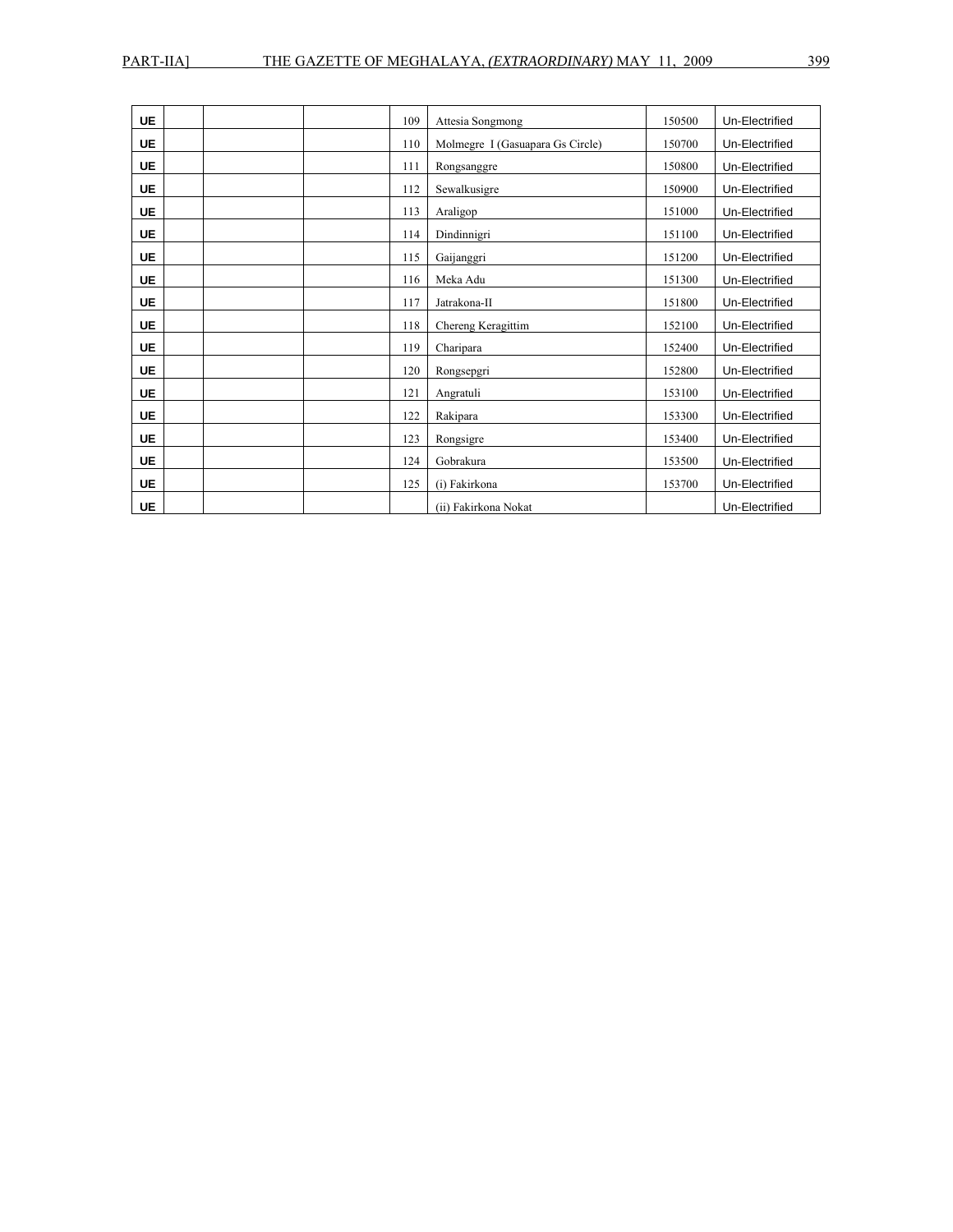## **Annexure – IX**

## **LIST OF VILLAGES HANDED OVER TO MNREDA**

## *To be electrified through non-conventional & renewable sources of energy*

 *(not through grid)* 

| SI.<br>No.     | Name of Village        | Census Code 2001 | District         |  |
|----------------|------------------------|------------------|------------------|--|
| 1              | Wakso Radang           | 17/2/1/163700    | East Garo Hills  |  |
| $\overline{c}$ | <b>Bokmagre</b>        | 17/2/1/166500    | East Garo Hills  |  |
| 3              | Kimsri                 | 17/2/1/171400    | East Garo Hills  |  |
| 4              | Mebokdam               | 17/2/1/170000    | East Garo Hills  |  |
| 5              | Chibrajambal           | 17/2/2/190500    | East Garo Hills  |  |
| 6              | Chiwa Adapgittim       | 17/2/2/183900    | East Garo Hills  |  |
| $\overline{7}$ | Mangsang Bakitokgittim | 17/2/2/196100    | East Garo Hills  |  |
| 8              | Pakregre Dodongittim   | 17/2/2/203900    | East Garo Hills  |  |
| 9              | Rongban B              | 17/2/2/203500    | East Garo Hills  |  |
| 10             | Tebilgittim            | 17/2/2/205800    | East Garo Hills  |  |
| 11             | <b>Awak Gittim</b>     | 17/2/2/200000    | East Garo Hills  |  |
| 12             | Asil Chiring           | 17/2/3/222700    | East Garo Hills  |  |
| 13             | Dalbot Bangbol         | 17/2/3/217300    | East Garo Hills  |  |
| 14             | Champe Apal            | 17/2/3/210800    | East Garo Hills  |  |
| 15             | Mandalang Akoksi       | 17/2/3/219800    | East Garo Hills  |  |
| 16             | Dambegre               | 17/2/4/237900    | East Garo Hills  |  |
| 17             | Enkoggre               | 17/2/4/229900    | East Garo Hills  |  |
| 18             | Pilgonggre             | 17/2/4/236600    | East Garo Hills  |  |
| 19             | Rambogre               | 17/2/4/236400    | East Garo Hills  |  |
| 20             | New Chidekgre          | 17/2/4/234400    | East Garo Hills  |  |
| 21             | Klang                  | 17/6/4/498500    | East Khasi Hills |  |
| 22             | Langsiew               | 17/6/4/497600    | East Khasi Hills |  |
| 23             | Marten                 | 17/6/1/476900    | East Khasi Hills |  |
| 24             | Mawkalang              | 17/6/1/477600    | East Khasi Hills |  |
| 25             | Mawmihmiang            | 17/6/1/471100    | East Khasi Hills |  |
| 26             | Dewkber                | 17/6/5/503400    | East Khasi Hills |  |
| 27             | Jathang                | 17/6/5/504400    | East Khasi Hills |  |
| 28             | Mawdiengkhlied         | 17/6/5/508700    | East Khasi Hills |  |
| 29             | Rangsohkham            | 17/6/5/504500    | East Khasi Hills |  |
| 30             | Sohktieh               | 17/6/5/515700    | East Khasi Hills |  |
| 31             | <b>Borhill</b>         | 17/6/7/552200    | East Khasi Hills |  |
| 32             | Hat Umniuh             | 17/6/7/551000    | East Khasi Hills |  |
| 33             | Jading                 | 17/6/7/541600    | East Khasi Hills |  |
| 34             | <b>Kyntiew Masi</b>    | 17/6/7/539900    | East Khasi Hills |  |
| 35             | Longkading             | 17/6/7/547900    | East Khasi Hills |  |
| 36             | Lyngkhong Pdah         | 17/6/7/551400    | East Khasi Hills |  |
| 37             | Lyntidor               | 17/6/7/549600    | East Khasi Hills |  |
| 38             | Mawlyngkhai            | 17/6/7/543600    | East Khasi Hills |  |
| 39             | Mawpathaw              | 17/6/7/550700    | East Khasi Hills |  |
| 40             | Myieng                 | 17/6/7/546600    | East Khasi Hills |  |
| 41             | Nongjri Skod           | 17/6/7/550800    | East Khasi Hills |  |
| 42             | Pakhrai                | 17/6/7/551100    | East Khasi Hills |  |
| 43             | Phlang u Diak          | 17/6/7/545600    | East Khasi Hills |  |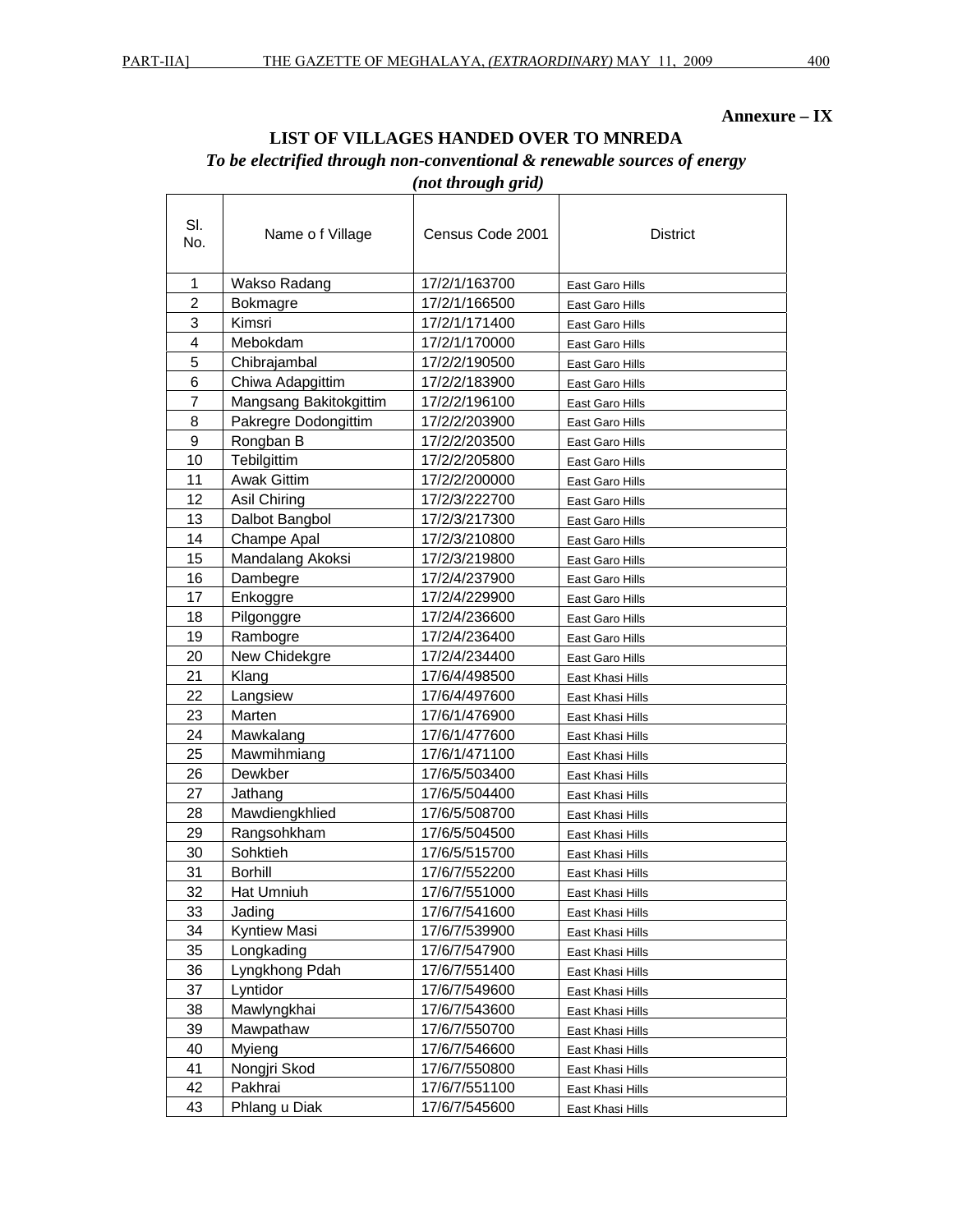| 44 | Pyrijad               | 17/6/7/549800 | East Khasi Hills |
|----|-----------------------|---------------|------------------|
| 45 | Ri Myliiem            | 17/6/7/549500 | East Khasi Hills |
| 46 | Ri Sawkur             | 17/6/7/547200 | East Khasi Hills |
| 47 | Rimai                 | 17/6/7/551700 | East Khasi Hills |
| 48 | Thiepjalong           | 17/6/7/552100 | East Khasi Hills |
| 49 | Tishang               | 17/6/7/550500 | East Khasi Hills |
| 50 | Ummluh                | 17/6/7/538200 | East Khasi Hills |
| 51 | Dewsaw                | 17/6/6/524900 | East Khasi Hills |
| 52 | Jalba                 | 17/6/6/533300 | East Khasi Hills |
| 53 | Khohber               | 17/6/6/523400 | East Khasi Hills |
| 54 | khohhiar              | 17/6/6/523500 | East Khasi Hills |
| 55 | Lumpukri              | 17/6/6/533900 | East Khasi Hills |
| 56 | Mawbawein             | 17/6/6/524200 | East Khasi Hills |
| 57 | Mawsohmad             | 17/6/6/523300 | East Khasi Hills |
| 58 | Mawtuli               | 17/6/6/522500 | East Khasi Hills |
| 59 | Myiong                | 17/6/6/524600 | East Khasi Hills |
| 60 | Nonglyngkien          | 17/6/6/527000 | East Khasi Hills |
| 61 | Pdang                 | 17/6/6/524800 | East Khasi Hills |
| 62 | Raijkteng             | 17/6/6/522300 | East Khasi Hills |
| 63 | Ri kyrshang           | 17/6/6/518500 | East Khasi Hills |
| 64 | Sder                  | 17/6/6/523200 | East Khasi Hills |
| 65 | Tluh                  | 17/6/6/524500 | East Khasi Hills |
| 66 | Ur U Wan              | 17/6/6/520300 | East Khasi Hills |
| 67 | Wahjain               | 17/6/6/532500 | East Khasi Hills |
| 68 | Wahsohkhain           | 17/6/6/524700 | East Khasi Hills |
| 69 | Wahsohra              | 17/6/6/519000 | East Khasi Hills |
| 70 | Warbah                | 17/6/6/523100 | East Khasi Hills |
| 71 | Hartali               | 17/7/3/581700 | Jaintia Hills    |
| 72 | Lumsohmen             | 17/7/3/583000 | Jaintia Hills    |
| 73 | Wahlyngdoh            | 17/7/3/578500 | Jaintia Hills    |
| 74 | Wahrong               | 17/7/3/577400 | Jaintia Hills    |
| 75 | Paslur                | 17/7/4/577400 | Jaintia Hills    |
| 76 | Umlaper               | 17/7/4/599900 | Jaintia Hills    |
| 77 | Khyndawwaso           | 17/7/2/569100 | Jaintia Hills    |
| 78 | Lummophan             | 17/7/2/568700 | Jaintia Hills    |
| 79 | Myntangtihweih        | 17/7/2/567500 | Jaintia Hills    |
| 80 | Nongkrei              | 17/7/2/567200 | Jaintia Hills    |
| 81 | Shetjahadam           | 17/7/2/574100 | Jaintia Hills    |
| 82 | Khyndew Waso          | 17/7/1/560300 | Jaintia Hills    |
| 83 | Mukoiram              | 17/7/1/554300 | Jaintia Hills    |
| 84 | Myni                  | 17/7/1/553900 | Jaintia Hills    |
| 85 | <b>Rtiang Sanphaw</b> | 17/7/1/553800 | Jaintia Hills    |
| 86 | Umrukia               | 17/7/1/559200 | Jaintia Hills    |
| 87 | Barnongsai Khlaw      | 17/5/1/403600 | Ri Bhoi          |
| 88 | Gunpati               | 17/5/1/399700 | Ri Bhoi          |
| 89 | Lumpyrdong            | 17/5/1/417900 | Ri Bhoi          |
| 90 | Nongkyllang           | 17/5/1/399600 | Ri Bhoi          |
| 91 | Rajaba A              | 17/5/1/402900 | Ri Bhoi          |
| 92 | Rajakhumai            | 17/5/1/403300 | Ri Bhoi          |
| 93 | Umkhran Donkong       | 17/5/1/400500 | Ri Bhoi          |
| 94 | Ambudighat            | 17/5/2/424900 | Ri Bhoi          |
| 95 | Amjong                | 17/5/2/424700 | Ri Bhoi          |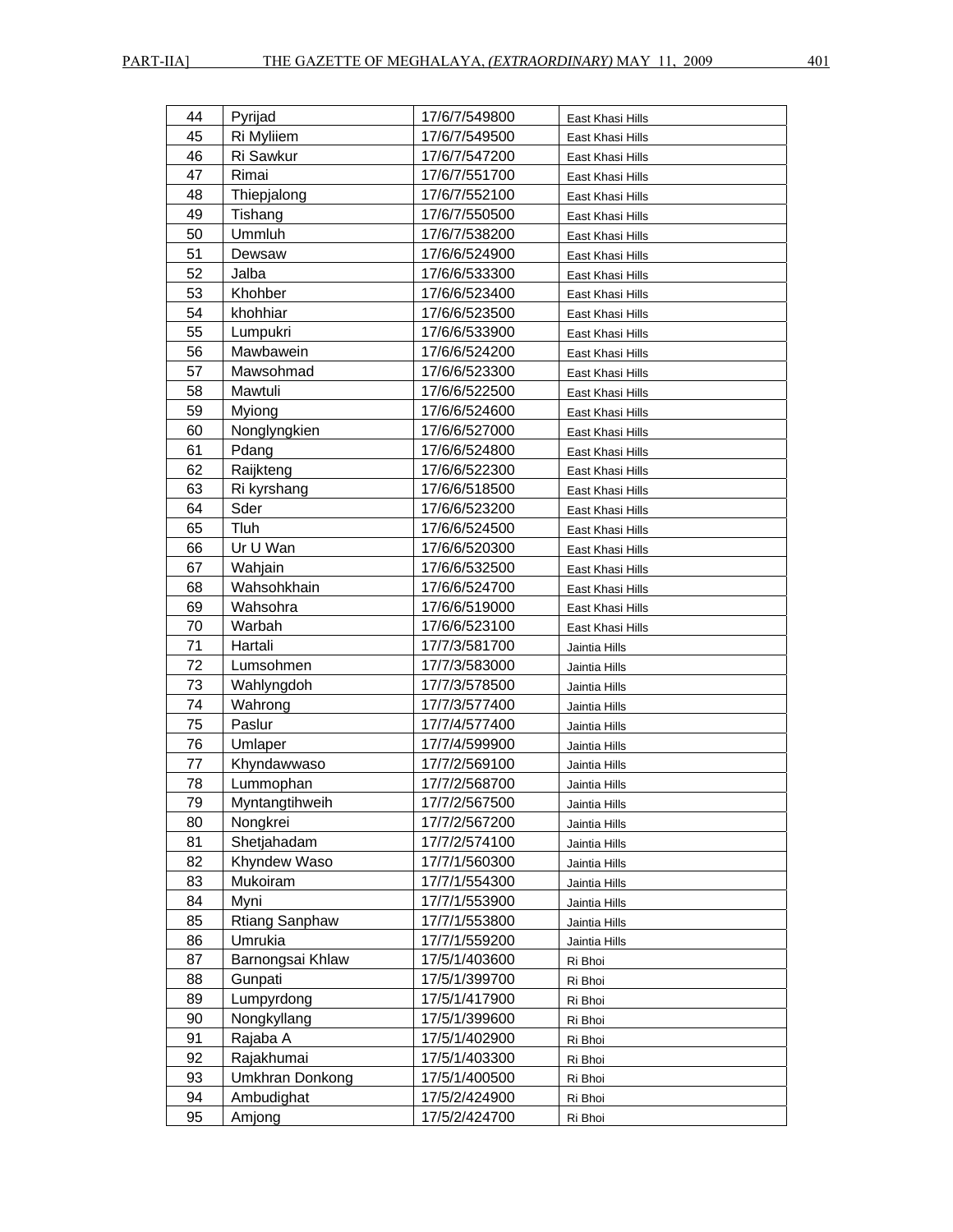| 96  | Amphreng            | 17/5/2/425000 | Ri Bhoi          |
|-----|---------------------|---------------|------------------|
| 97  | Markangduba         | 17/5/2/424800 | Ri Bhoi          |
| 98  | Maska               | 17/5/2/424600 | Ri Bhoi          |
| 99  | Mawdiengngan        | 17/5/2/436100 | Ri Bhoi          |
| 100 | Mawsladieng         | 17/5/2/439100 | Ri Bhoi          |
| 101 | Mawlywai            | 17/5/2/456200 | Ri Bhoi          |
| 102 | Lum Siehlama        | 17/5/2/431600 | Ri Bhoi          |
| 103 | Umjarain            | 17/5/2/434700 | Ri Bhoi          |
| 104 | Umlangphlang        | 17/5/2/426500 | Ri Bhoi          |
| 105 | Amkhang             | 17/5/2/425200 | Ri Bhoi          |
| 106 | Eman Romphagre      | 17/3/2/28300  | South Garo Hills |
| 107 | Dorit Simranggittim | 17/3/1/277400 | South Garo Hills |
| 108 | Eman Durbanda       | 17/3/1/247600 | South Garo Hills |
| 109 | Paramgre            | 17/3/1/247300 | South Garo Hills |
| 110 | Amongiri            | 17/3/2/300300 | South Garo Hills |
| 111 | Kasarisora          | 17/3/2/296800 | South Garo Hills |
| 112 | Taidang             | 17/3/2/296700 | South Garo Hills |
| 113 | Tolekbari           | 17/3/2/303000 | South Garo Hills |
| 114 | Papa Songmong       | 17/3/1/259900 | South Garo Hills |
| 115 | Wahliewlong         | 17/4/5/389700 | West Khasi Hills |
| 116 | Wahthre             | 17/4/1/332500 | West Khasi Hills |
| 117 | Dewlieh             | 17/4/5/396800 | West Khasi Hills |
| 118 | Lumpyngad           | 17/4/5/399300 | West Khasi Hills |
| 119 | Phlangjaud          | 17/4/5/397300 | West Khasi Hills |
| 120 | Bokchung            | 17/4/1/334200 | West Khasi Hills |
| 121 | Dariphang           | 17/4/1/315100 | West Khasi Hills |
| 122 | Domteihsaw          | 17/4/1/316600 | West Khasi Hills |
| 123 | Jasila              | 17/4/1/312800 | West Khasi Hills |
| 124 | Langmar             | 17/4/1/335700 | West Khasi Hills |
| 125 | Machok Khamram      | 17/4/1/334000 | West Khasi Hills |
| 126 | Madanjira           | 17/4/1/312000 | West Khasi Hills |
| 127 | Mawbon Riangna      | 17/4/1/333200 | West Khasi Hills |
| 128 | Mawshrut            | 17/4/1/335900 | West Khasi Hills |
| 129 | Niangbyrkong        | 17/4/1/315200 | West Khasi Hills |
| 130 | Nirang              | 17/4/1/335500 | West Khasi Hills |
| 131 | Nongdubir           | 17/4/1/305800 | West Khasi Hills |
| 132 | Nonghadop           | 17/4/1/305600 | West Khasi Hills |
| 133 | Nongmawkhar         | 17/4/1/312700 | West Khasi Hills |
| 134 | Nowapara            | 17/4/1/308300 | West Khasi Hills |
| 135 | Phudjalei           | 17/4/1/327900 | West Khasi Hills |
| 136 | Porskhen            | 17/4/1/305700 | West Khasi Hills |
| 137 | Nongkrong           | 17/4/1/327400 | West Khasi Hills |
| 138 | Riangmaw            | 17/4/1/336100 | West Khasi Hills |
| 139 | Shongbiang          | 17/4/1/329900 | West Khasi Hills |
| 140 | Sohkyntait          | 17/4/1/326100 | West Khasi Hills |
| 141 | Swangre Nongrim     | 17/4/1/331400 | West Khasi Hills |
| 142 | Swangre Waso        | 17/4/1/331000 | West Khasi Hills |
| 143 | Swanjre Acheng      | 17/4/1/331200 | West Khasi Hills |
| 144 | Umla                | 17/4/1/328200 | West Khasi Hills |
| 145 | Waitwiang           | 17/4/1/330800 | West Khasi Hills |
| 146 | Waregro             | 17/4/1/308600 | West Khasi Hills |
| 147 | Mawlangkei          | 17/4/2/357400 | West Khasi Hills |